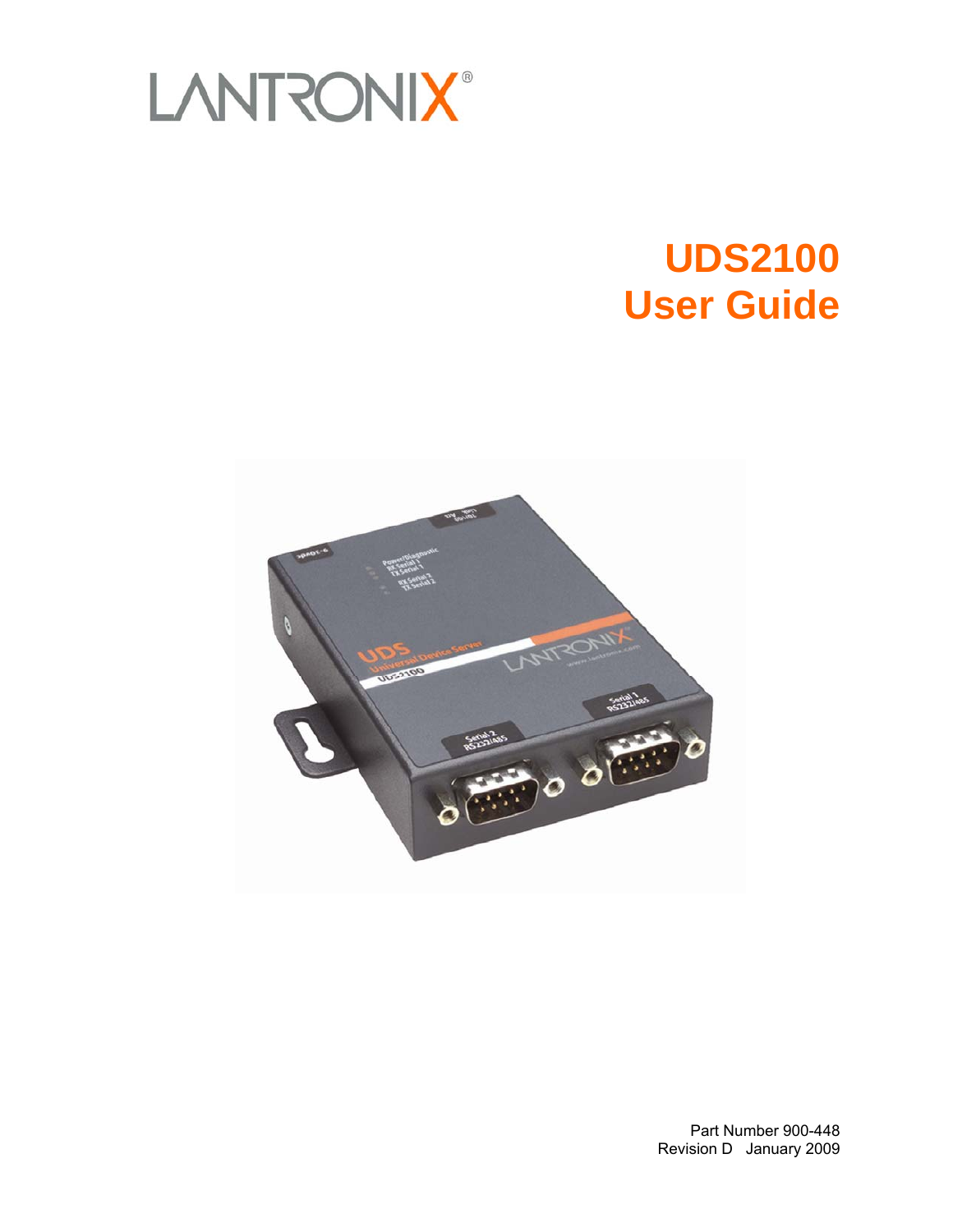## **Copyright & Trademark**

© 2007, 2008 Lantronix. All rights reserved. No part of the contents of this book may be transmitted or reproduced in any form or by any means without the written permission of Lantronix. Printed in the United States of America.

Ethernet is a trademark of XEROX Corporation. UNIX is a registered trademark of The Open Group. Windows 95, Windows 98, Windows 2000, and Windows NT are trademarks of Microsoft Corp. Netscape is a trademark of Netscape Communications Corporation.

## **Contacts**

### **Lantronix**

15353 Barranca Parkway Irvine, CA 92618, USA Phone: 949-453-3990 Fax: 949-453-3995

### **Technical Support**

Online: [www.lantronix.com/support](http://www.lantronix.com/support)

Phone: (800) 422-7044 (US Only) (949) 453-7198

### **Sales Offices**

For a current list of our domestic and international sales offices, go to the Lantronix Web site at http://www.lantronix.com/about/contact/index.html

## **Revisions**

|   | <b>Rev. Comments</b>                                                                                                                       |
|---|--------------------------------------------------------------------------------------------------------------------------------------------|
|   | Initial document                                                                                                                           |
| R | Updated to reflect firmware v. 6.5, including UDP Broadcast; added<br>two more Monitor Mode commands and diagrams of mounting<br>brackets. |
|   | Updated for firmware v6.6                                                                                                                  |
|   | Reference to documentation on Lantronix website; minor corrections                                                                         |
|   |                                                                                                                                            |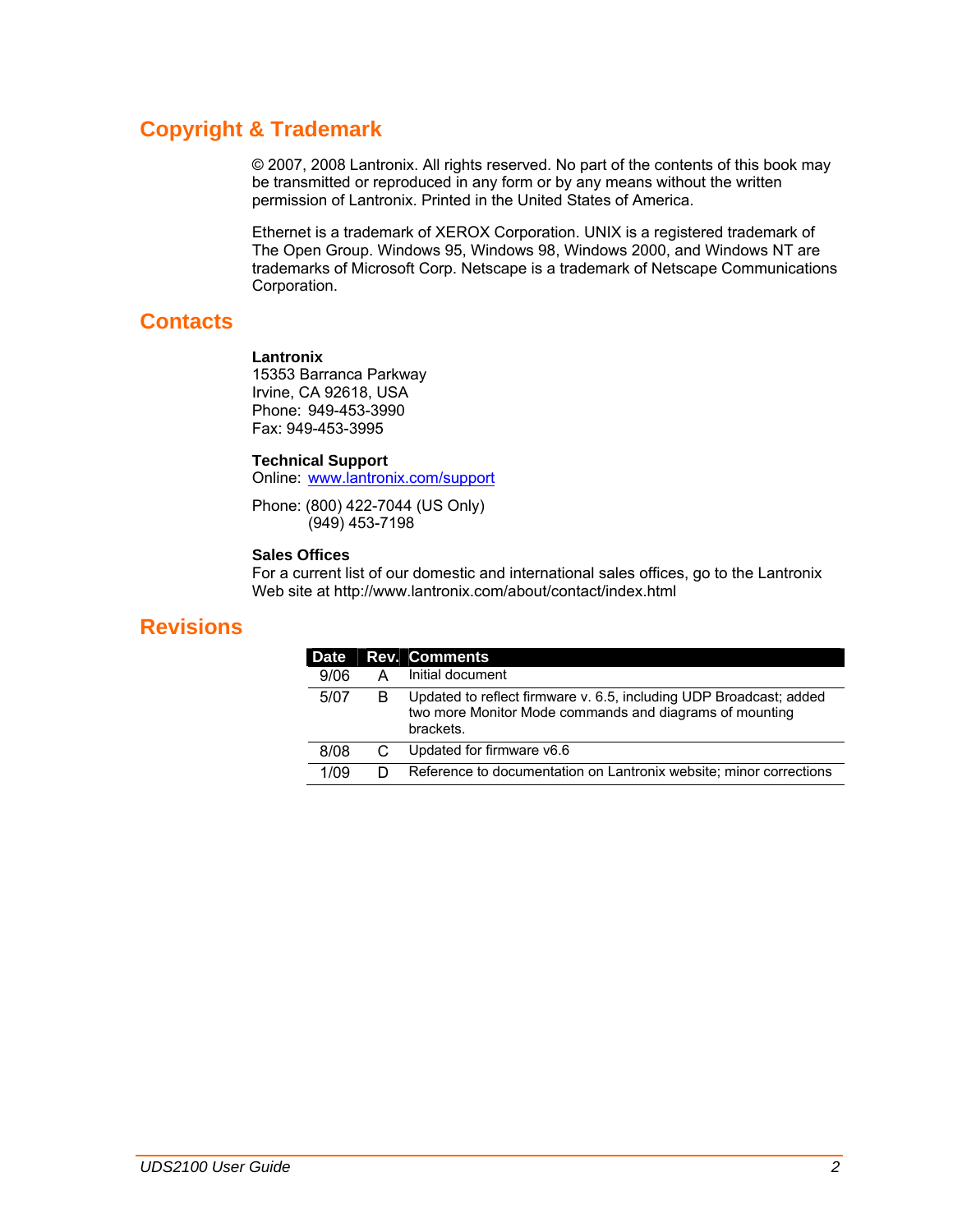## **Contents**

| 1: Using This Guide                                                             | 7                |
|---------------------------------------------------------------------------------|------------------|
|                                                                                 | $\overline{7}$   |
|                                                                                 | $\overline{7}$   |
|                                                                                 |                  |
| 2: Introduction                                                                 | $\boldsymbol{9}$ |
| Applications                                                                    | $-$ 9            |
|                                                                                 | 9                |
|                                                                                 | 11<br>11         |
|                                                                                 | 11               |
|                                                                                 | 12               |
| <b>3: Getting Started</b>                                                       | 13               |
|                                                                                 |                  |
|                                                                                 | 14               |
|                                                                                 | 15               |
|                                                                                 |                  |
| IP Address                                                                      |                  |
|                                                                                 | -16              |
|                                                                                 |                  |
|                                                                                 |                  |
|                                                                                 |                  |
| Accessing the UDS2100 Using DeviceInstaller _________________________________17 |                  |
|                                                                                 |                  |
| Next Step                                                                       |                  |
|                                                                                 |                  |
| <b>4: Configuration Using Web Manager</b>                                       | 21               |
|                                                                                 | 21               |
|                                                                                 |                  |
|                                                                                 |                  |
|                                                                                 |                  |
|                                                                                 | 24               |
|                                                                                 | 25               |
| <b>Host List Configuration</b>                                                  | 26<br>27         |
|                                                                                 | 27               |
|                                                                                 | 30               |
|                                                                                 | 33               |
| Apply Settings                                                                  | 35               |
|                                                                                 | 35               |
| 5: Configuration via Telnet or Serial Port (Setup Mode)                         | 36               |
|                                                                                 | 36               |
|                                                                                 | 36               |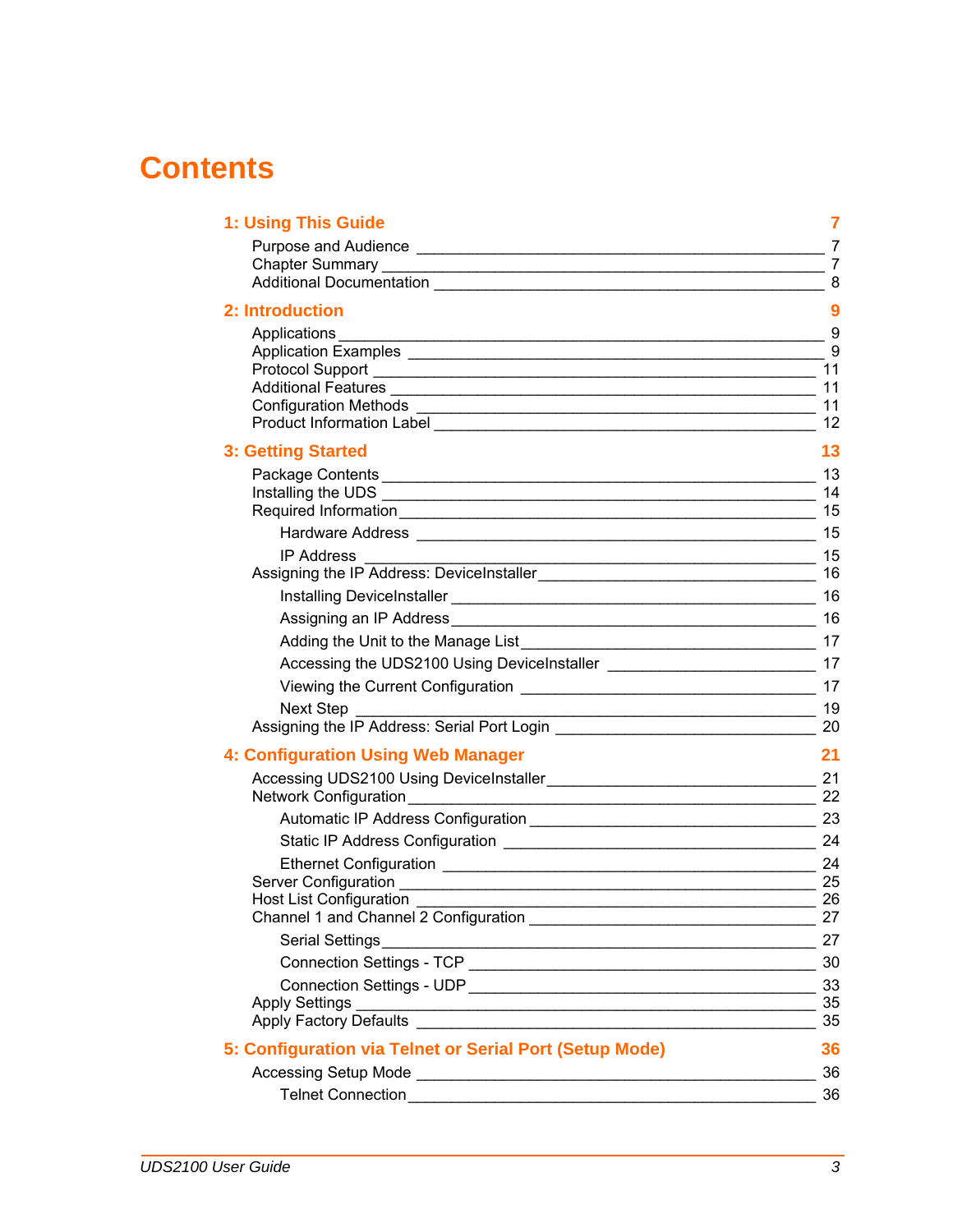|                                                                                                                                           | 37<br>38 |
|-------------------------------------------------------------------------------------------------------------------------------------------|----------|
| 6: Setup Mode: Server Configuration                                                                                                       | 39       |
|                                                                                                                                           |          |
|                                                                                                                                           |          |
| Set Gateway IP Address<br>$\sim$ 39                                                                                                       |          |
|                                                                                                                                           |          |
| Set DNS Server IP Address                                                                                                                 |          |
|                                                                                                                                           | 40<br>41 |
| 7: Setup Mode: Channel Configuration                                                                                                      | 42       |
|                                                                                                                                           | 42       |
|                                                                                                                                           | 42       |
|                                                                                                                                           |          |
|                                                                                                                                           |          |
| Connect Mode                                                                                                                              | 44<br>44 |
|                                                                                                                                           |          |
|                                                                                                                                           | 46       |
|                                                                                                                                           |          |
|                                                                                                                                           |          |
| e) Modem Mode                                                                                                                             |          |
| Send the Escape Sequence (+++) in Modem Mode ___________________________________                                                          | 51       |
|                                                                                                                                           | 51       |
|                                                                                                                                           | 52<br>52 |
|                                                                                                                                           |          |
| 52<br>DisConnMode                                                                                                                         |          |
|                                                                                                                                           |          |
|                                                                                                                                           |          |
|                                                                                                                                           | 54       |
|                                                                                                                                           |          |
| Send Characters<br><u> 54 September - Johann Barnett, mars and state and state and state and state and state and state and state and </u> |          |
|                                                                                                                                           | 55<br>55 |
| Send Characters<br>Telnet Terminal Type<br><u> 1989 - Johann Stoff, amerikansk politiker (* 1908)</u>                                     | 55       |
| Channel (Port) Password <b>Example 2018</b>                                                                                               | 55       |
| 8: Setup Mode: Advanced Settings                                                                                                          | 56       |
|                                                                                                                                           | 56       |
|                                                                                                                                           |          |
|                                                                                                                                           |          |
| CPU Performance 56                                                                                                                        |          |
|                                                                                                                                           |          |
|                                                                                                                                           | 57       |
|                                                                                                                                           |          |
|                                                                                                                                           |          |
|                                                                                                                                           |          |
| Security Settings (Option 6) 47                                                                                                           |          |
|                                                                                                                                           |          |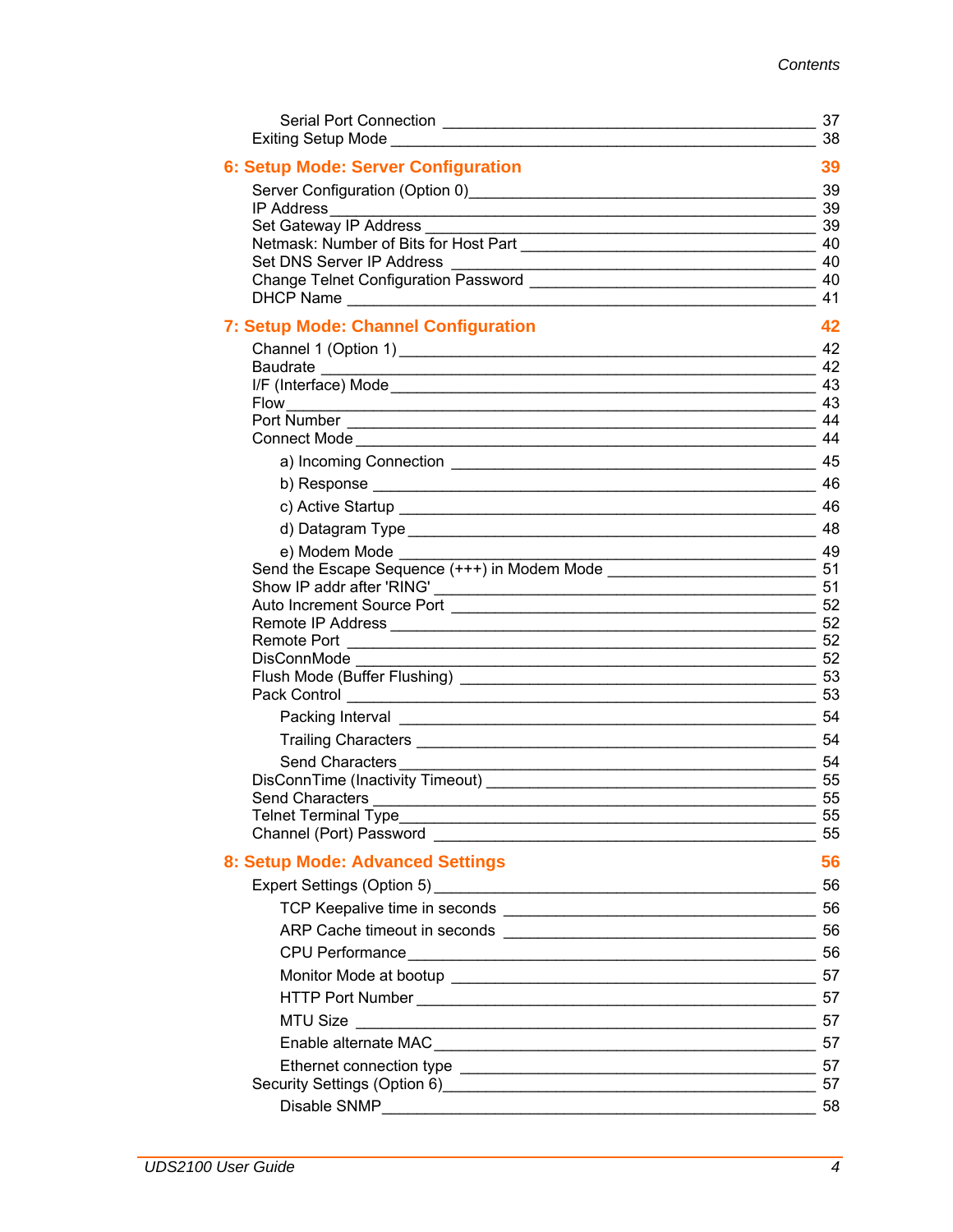| Default Settings (Option 7) [19]                                                    |          |
|-------------------------------------------------------------------------------------|----------|
| Channel 1 and Channel 2 Configuration Defaults_________________________________60   |          |
|                                                                                     |          |
|                                                                                     |          |
| 9: Firmware Upgrades                                                                | 61       |
|                                                                                     |          |
|                                                                                     |          |
|                                                                                     |          |
|                                                                                     |          |
| Recovering the Firmware Using the Serial Port and DeviceInstaller___________ 62     |          |
| <b>10: Monitor Mode</b>                                                             | 64       |
|                                                                                     |          |
| Entering Monitor Mode Using the Network Port ___________________________________ 64 |          |
|                                                                                     |          |
| <b>11: Troubleshooting and Contact Information</b>                                  | 67       |
|                                                                                     |          |
| Technical Support 71                                                                |          |
| <b>12: Connections and Pinouts</b>                                                  | 72       |
|                                                                                     |          |
|                                                                                     | 72       |
|                                                                                     |          |
| Network Port 23 and 23 and 23 and 24 and 25 and 26 and 26 and 26 and 273            |          |
| Reset Button                                                                        | 73       |
|                                                                                     | 73<br>73 |
| <b>13: Technical Specifications</b>                                                 | 74       |
|                                                                                     |          |
| <b>A: Mounting Brackets</b>                                                         | 77       |
| <b>B: Alternative Ways to Assign an IP Address</b>                                  | 78       |
|                                                                                     | 78       |
|                                                                                     | -78      |
|                                                                                     |          |
|                                                                                     | 79       |
| <b>C: Binary to Hexadecimal Conversions</b> Error! Bookmark not defined.            |          |
|                                                                                     | 80       |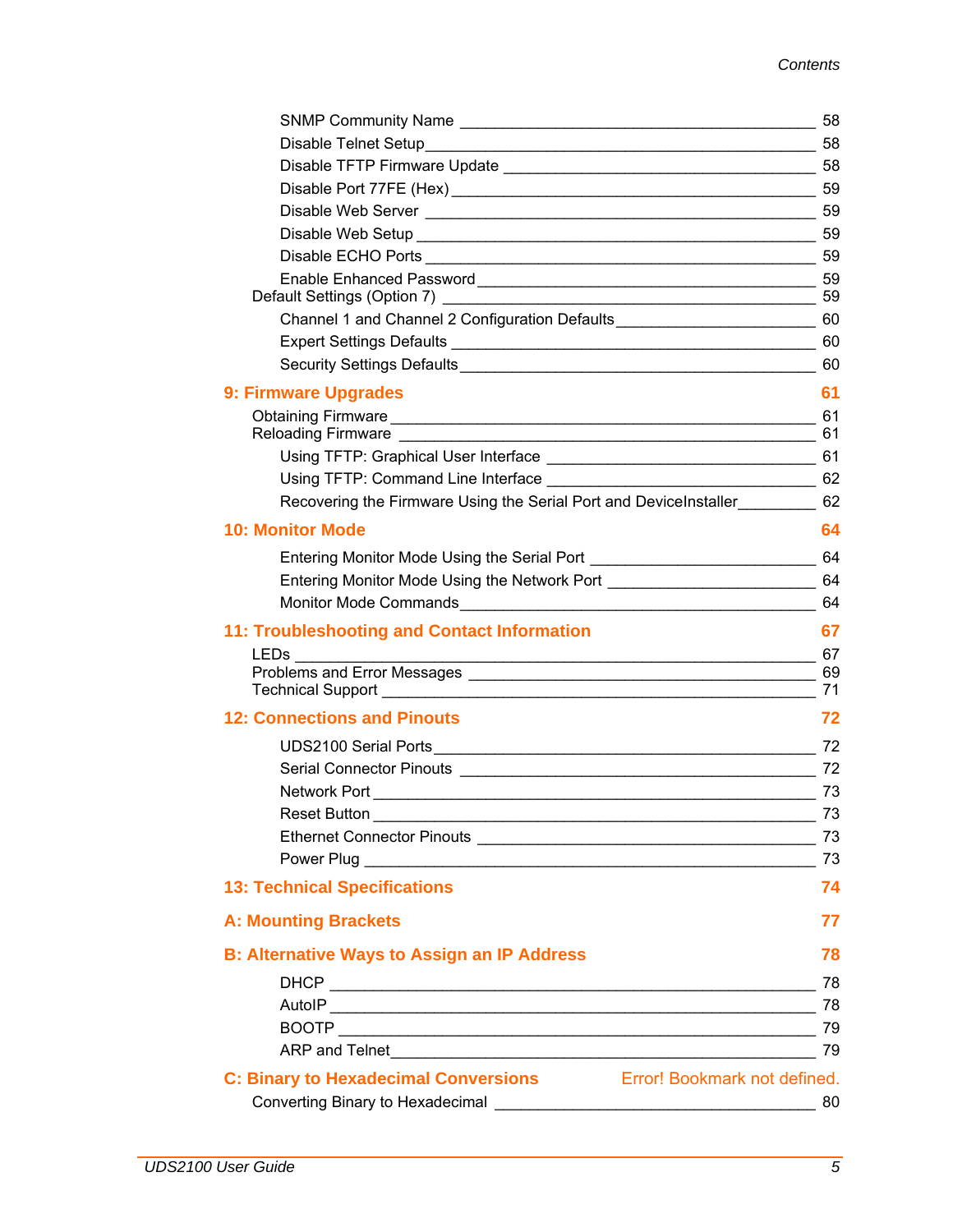| <b>Conversion Table</b>             | 80 |
|-------------------------------------|----|
| <b>Scientific Calculator</b>        | 81 |
| <b>D: Warranty</b>                  | 82 |
| <b>E: Compliance and Disclaimer</b> | 83 |
| <b>Index</b>                        | 85 |

## **Figures**

| Figure 2-1. Serial Tunneling Example                                             | 10 |
|----------------------------------------------------------------------------------|----|
| Figure 2-2. Direct TCP/IP or Redirector Configuration                            | 10 |
| Figure 2-3. Sample Hardware Address __________                                   | 12 |
| Figure 3-1. UDS2100 Connected to Serial Device and Network________               | 14 |
|                                                                                  | 22 |
|                                                                                  | 23 |
|                                                                                  | 25 |
|                                                                                  | 27 |
|                                                                                  | 28 |
|                                                                                  | 31 |
|                                                                                  | 34 |
|                                                                                  | 37 |
|                                                                                  | 37 |
|                                                                                  | 39 |
|                                                                                  | 42 |
| Figure 7-3. Manual Connection Address Example __________________________________ | 47 |
|                                                                                  | 56 |
|                                                                                  | 58 |
| Figure 9-1. TFTP Window _______                                                  | 62 |
| Figure 11-1. Diagnostic, Power, and Serial Port LEDs _____________               | 68 |
| Figure 12-1. Serial Interface __________                                         | 72 |
| Figure 12-2. DB9 Male RS232 Serial DTE Connector                                 | 72 |
| Figure 12-3. Network Interface                                                   | 73 |

## **Tables**

| Table 1-1. Chapter Summary                   |    |
|----------------------------------------------|----|
| Table 3-1. Current Configuration             | 18 |
| Table 6-1. BootP/DHCP/AutoIP options         | 39 |
| Table 6-2. Standard IP Network Netmasks      | 40 |
| Table 7-1. Interface Mode Options            | 43 |
| Table 7-2. Common Interface Mode Settings    | 43 |
| Table 7-3. Flow Control Options              | 44 |
| Table 7-4. Reserved Port Numbers             | 44 |
| Table 7-5. Connect Mode Options              | 45 |
| Table 7-6. Modem Mode Commands               | 50 |
| Table 7-7. Disconnect Mode Options           | 52 |
| Table 7-8. Flush Mode Options                | 53 |
| Table 7-9. Pack Control Options              | 54 |
| Table 9-1. Firmware Files                    | 61 |
| Table 10-1. Monitor Mode Commands            | 65 |
| Table 11-1. UDS2100 LEDs                     | 68 |
| Table 11-2. Problems and Error Messages      | 69 |
| Table 13-1. UDS2100 Technical Specifications | 74 |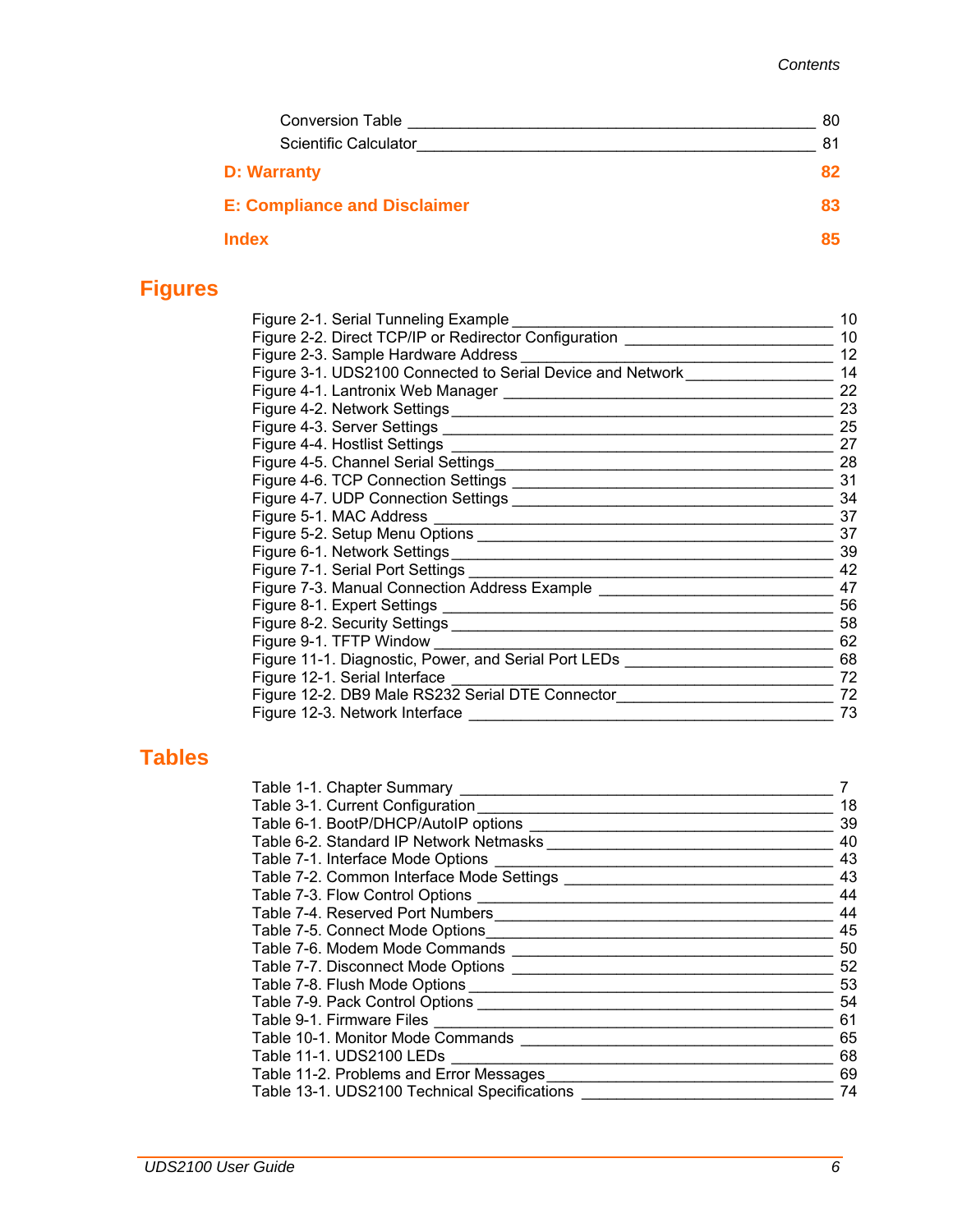## <span id="page-6-0"></span>*1: Using This Guide*

## **Purpose and Audience**

This guide provides the information needed to configure, use, and update the UDS2100 device server. It is for system administrators and those responsible for installing and maintaining the UDS.

## **Chapter Summary**

| <b>Chapter</b>                                                    | <b>Description</b>                                                                                                                                                                               |
|-------------------------------------------------------------------|--------------------------------------------------------------------------------------------------------------------------------------------------------------------------------------------------|
| 2: Introduction                                                   | Describes the main features of the UDS and the protocols it<br>supports.                                                                                                                         |
| 3: Getting Started                                                | Provides information for installing your unit and getting it up and<br>running using DeviceInstaller or a serial port connection.                                                                |
| 4: Configuration Using Web<br><b>Manager</b>                      | Details using the Web Manager to set parameters such as port<br>and server properties.                                                                                                           |
| 5: Configuration via Telnet or<br><b>Serial Port (Setup Mode)</b> | Provides instructions for accessing Setup Mode (command line<br>interface) using a Telnet connection through the network or a<br>terminal or terminal emulation program through the serial port. |
| 6: Setup Mode: Server<br>Configuration                            | Details the network (server) settings.                                                                                                                                                           |
| 7: Setup Mode: Channel<br>Configuration                           | Details the serial port settings.                                                                                                                                                                |
| 8: Setup Mode: Advanced<br><b>Settings</b>                        | Details expert and security settings and explains how to reset<br>the unit to factory default values.                                                                                            |
| 9: Firmware Upgrades                                              | Provides instructions for obtaining the latest firmware and<br>updating the UDS.                                                                                                                 |
| 10: Monitor Mode                                                  | Provides instructions for accessing and using the command line<br>interface to monitor the network and diagnose problems.                                                                        |
| 11: Troubleshooting and Contact<br><b>Information</b>             | Describes common problems and error messages and how to<br>contact Lantronix Technical Support.                                                                                                  |
| 12: Connections and Pinouts                                       | Provides descriptions and illustrations of connection hardware.                                                                                                                                  |
| 13: Technical Specifications                                      | Lists technical specifications for the UDS.                                                                                                                                                      |
| A: Mounting Brackets                                              | Provides drawings and dimensions of the unit's mounting<br>brackets.                                                                                                                             |

#### **Table 1-1. Chapter Summary**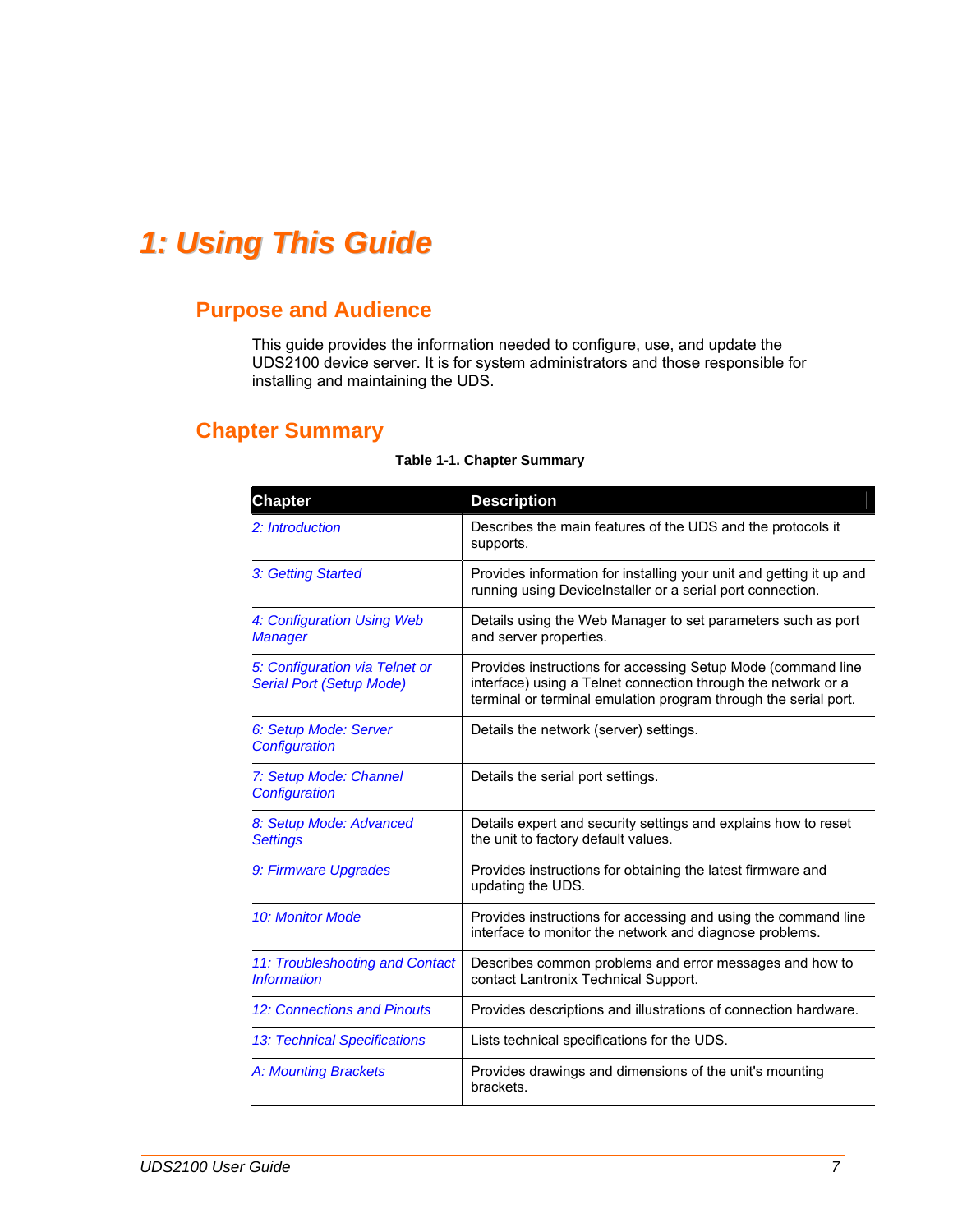<span id="page-7-0"></span>

| <b>Chapter</b>                                                                     | <b>Description</b>                                                                                        |
|------------------------------------------------------------------------------------|-----------------------------------------------------------------------------------------------------------|
| B: Alternative Ways to Assign an<br><b>IP Address</b>                              | Provides detailed information about using DHCP, AutolP,<br>BOOTP ARP, and Telnet to assign an IP address. |
| <b>Error! Reference source not</b><br>found. Error! Reference source<br>not found. | Provides instructions for converting binary values to<br>hexadecimal.                                     |
| D: Warranty                                                                        |                                                                                                           |
| E: Compliance and Disclaimer                                                       |                                                                                                           |

## **Documentation Update**

For the latest revision of this product document, please check our online documentation at [www.lantronix.com/support/documentation.html.](http://www.lantronix.com/support/documentation.html)

## **Additional Documentation**

The following information is available on the product CD or the Lantronix Web site [\(www.lantronix.com](http://www.lantronix.com/)).

| <b>Document</b>                                          | <b>Description</b>                                                                                                                                           |
|----------------------------------------------------------|--------------------------------------------------------------------------------------------------------------------------------------------------------------|
| UDS1100/2100 Quick Start                                 | Provides the steps for getting the UDS2100 up and<br>running.                                                                                                |
| DeviceInstaller Online Help                              | Provides instructions for using the Windows-based utility<br>to configure the UDS2100 and other Lantronix device<br>servers.                                 |
| "I ive" Tutorials on the<br>Lantronix Web Site (English) | Explain and demonstrate assigning an IP address to the<br>UDS and setting up the UDS and Com Port Redirector.<br>See http://ts.lantronix.com/tutorials.html. |
| Com Port Redirector Quick<br>Start and Online Help       | Provides information on using the Windows-based utility<br>to create a virtual com port.                                                                     |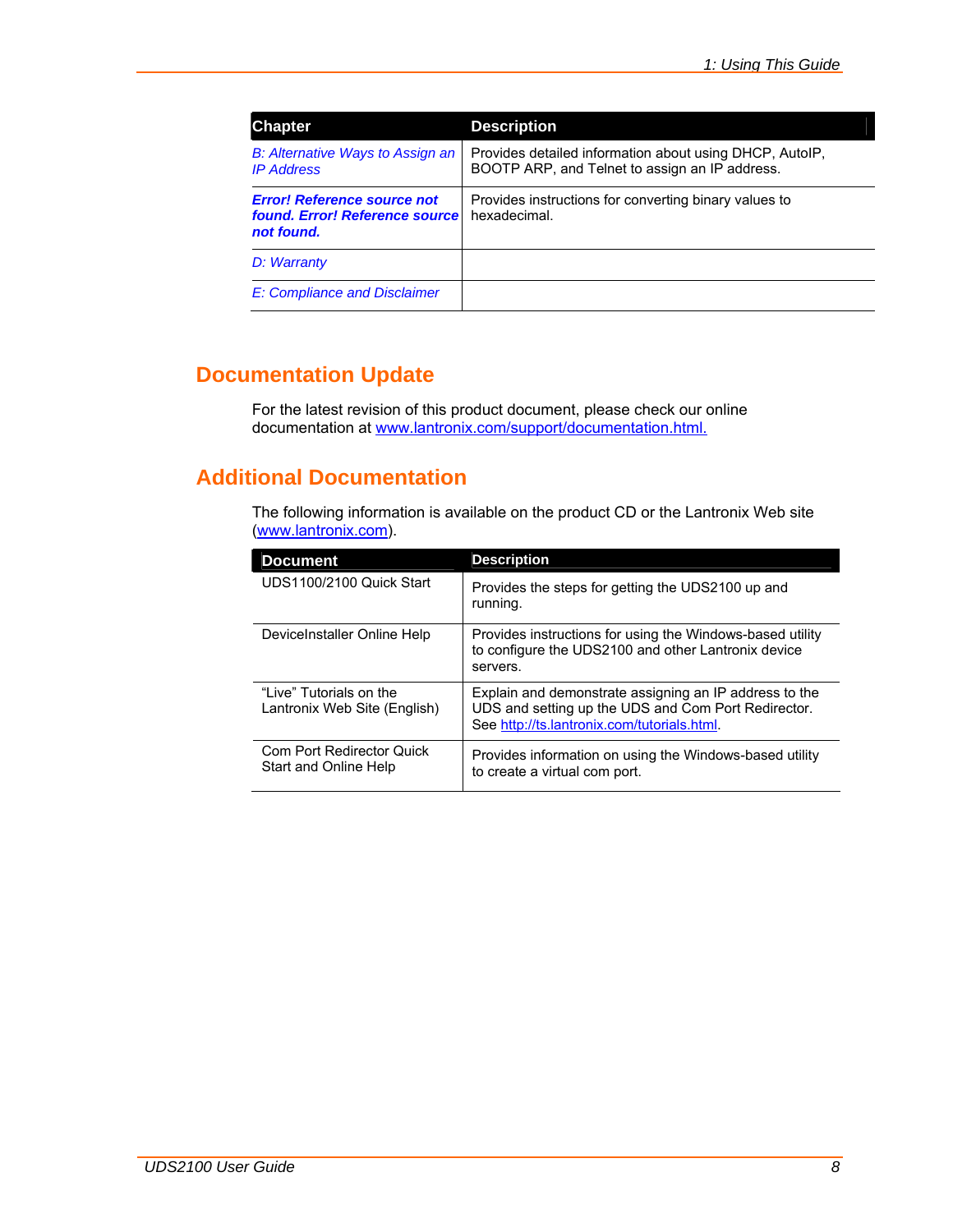## <span id="page-8-1"></span><span id="page-8-0"></span>*2: Introduction*

The UDS2100 is a 2-port device server that provides a quick, simple, and costeffective way to bring the advantages of data accessibility and remote management to devices not currently connected to a network.

## **Applications**

The UDS family of Device Servers allows serial devices, such as those listed below, to connect and communicate over Ethernet networks using the IP protocol family (TCP for connection-oriented stream applications and UDP for datagram applications).

- Security alarms
- ◆ Access control devices
- Fire control panels
- Time/attendance clocks and terminals
- ◆ ATM machines
- ◆ Data collection devices
- **◆** RFID readers
- ◆ Universal Power Supply (UPS) management units
- ◆ Telecommunications equipment
- Data display devices
- Virtually any asynchronous RS-232, RS422, or RS485 device

## **Application Examples**

Using a method called serial tunneling, the UDS encapsulates serial data into packets and transports them over Ethernet. Using two UDS units, connected by a network, virtual serial connections can extend across a facility or around the world.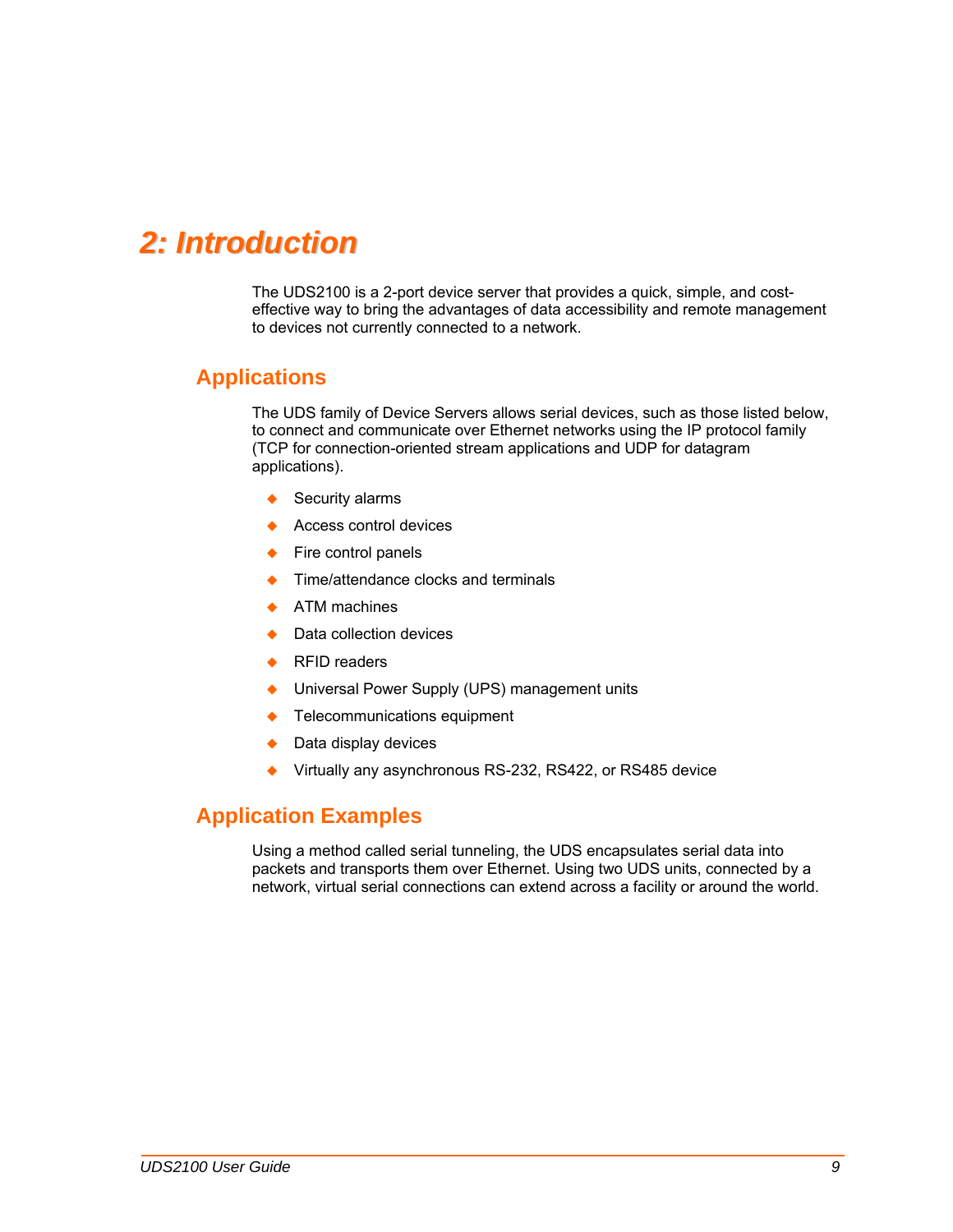<span id="page-9-0"></span>

The Com Port Redirector software included on the product CD simplifies the integration process by extending the functionality of COM-port-based Windows™ applications. Virtual COM ports, mapped to remote device servers on the network, can replace direct serial connections.





*Note: For step-by-step instructions on configuring the UDS for serial tunneling or for use with the Com Port Redirector, see UDS Configuration Tutorials on the Lantronix web site: [www.lantronix.com/support](http://www.lantronix.com/support).*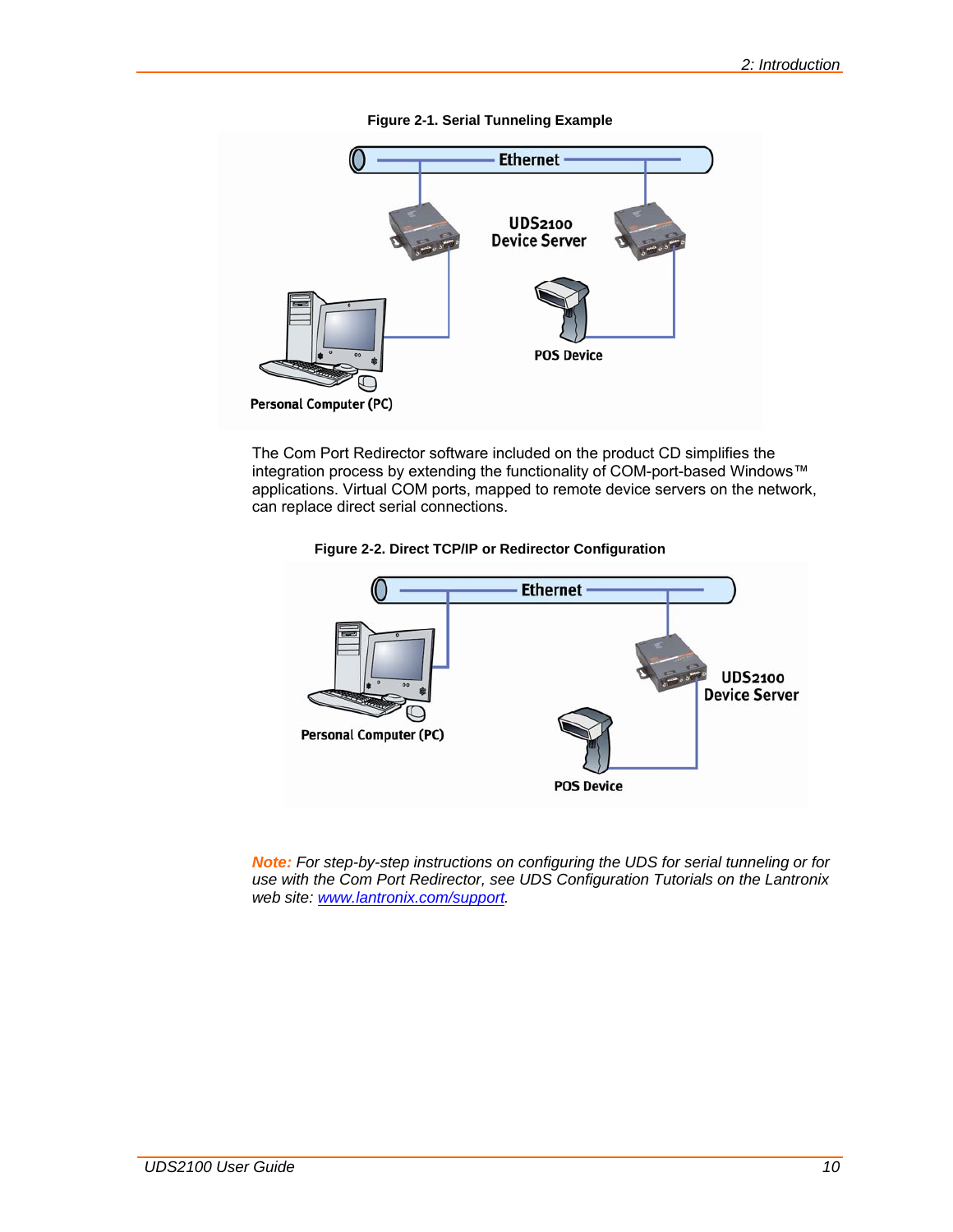## <span id="page-10-0"></span>**Protocol Support**

The UDS uses the Internet Protocol (IP) for network communications and the Transmission Control Protocol (TCP) to assure that no data is lost or duplicated and that everything sent to the connection arrives correctly at the target.

Supported protocols include:

- ARP, UDP, TCP, ICMP, Telnet, TFTP, AutoIP, DHCP, HTTP, and SNMP for network communications.
- TCP, UDP, and Telnet for connections to the serial port.
- TFTP for firmware updates.
- IP for addressing, routing, and data block handling over the network.
- User Datagram Protocol (UDP) for typical datagram applications in which devices interact with other devices without a point-to-point connection.

## **Additional Features**

**Modem Emulation:** In modem emulation mode, the UDS can replace dial-up modems. The unit accepts modem AT commands on the serial port and then establishes a network connection to the end device. This arrangement leverages network connections and bandwidth to eliminate dedicated modems and phone lines.

**Built-in Web Server:** The UDS includes a built-in web server for configuring the unit and displaying operating and troubleshooting information on the attached links to online support.

### **Configuration Methods**

After installation, the UDS requires configuration. For the unit to operate correctly on a network, it must have a unique IP address on the network. There are three basic methods for logging into the UDS and assigning IP addresses and other configurable settings:

**DeviceInstaller**: Configure the IP address and other network settings on the UDS using a Graphical User Interface (GUI) on a PC attached to a network. (See *[Assigning the IP Address: DeviceInstaller](#page-15-1)* on page [16.](#page-15-2))

**Web Manager**: Through a web browser, configure the UDS settings using the Lantronix Web Manager. (See *[4:](#page-20-1) [Configuration Using Web Manager](#page-20-1)*.)

**Serial and Telnet Ports:** Use Setup Mode, a command line interface. There are two approaches to accessing Setup Mode: making a Telnet connection to the network port (9999) or connecting a terminal (or a PC running a terminal emulation program) to the unit's serial port. (See *[5:](#page-35-1) [Configuration via Telnet or Serial Port \(Setup Mode\)](#page-35-1).)*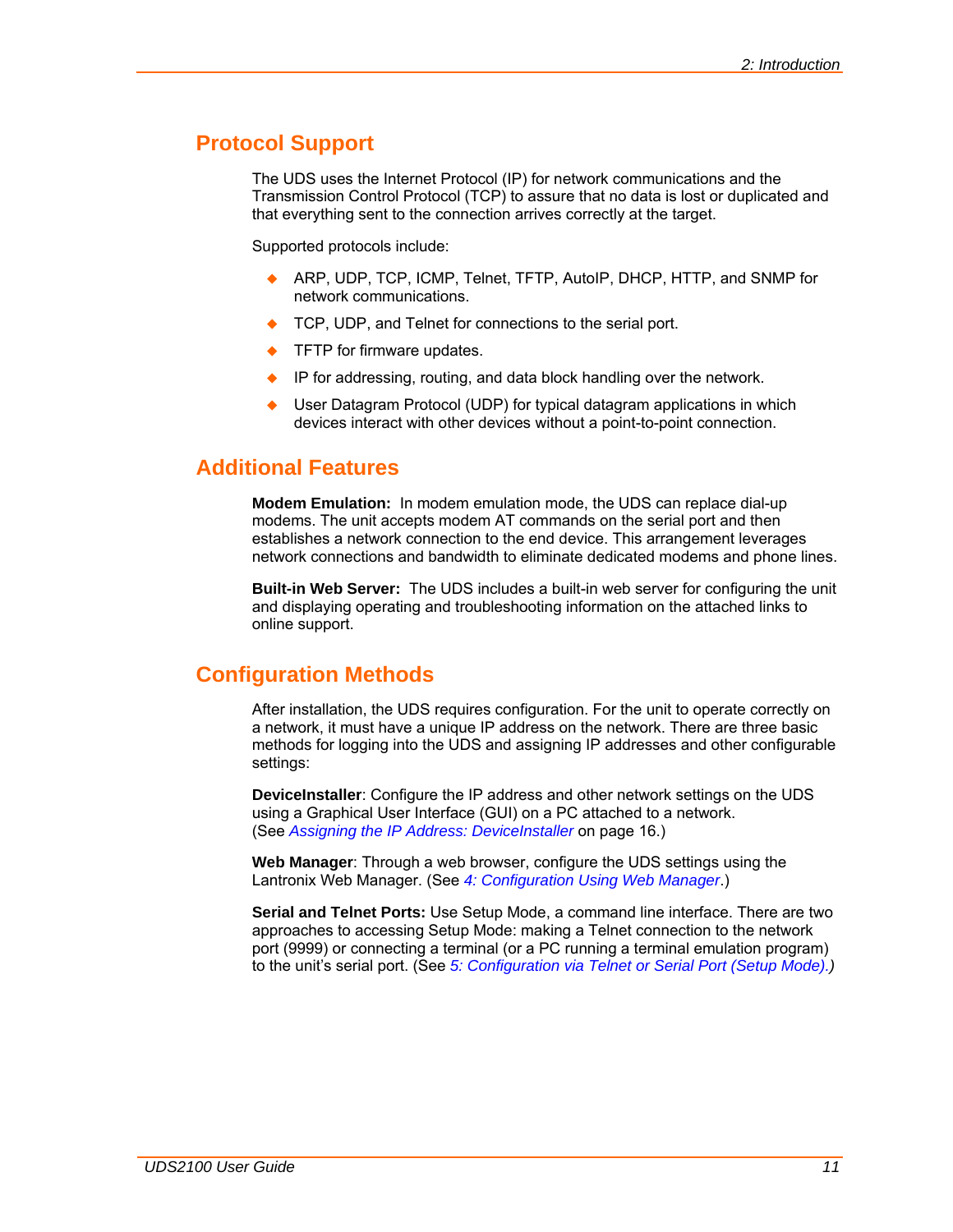## <span id="page-11-0"></span>**Product Information Label**

The product information label on the underside of the unit contains the following information about your specific unit:

- $\triangle$  Bar code
- $\leftarrow$  Serial number
- ◆ Product ID (name)
- ◆ Product description
- ◆ Hardware address (also referred to as the Ethernet or MAC address)

The first three bytes of the hardware address are fixed and read 00-20-4A, identifying the unit as a Lantronix product. The fourth, fifth, and sixth bytes are unique numbers assigned to each unit.

### **Figure 2-3. Sample Hardware Address**

00-20-4A-14-01-18 or 00:20:4A:14:01:18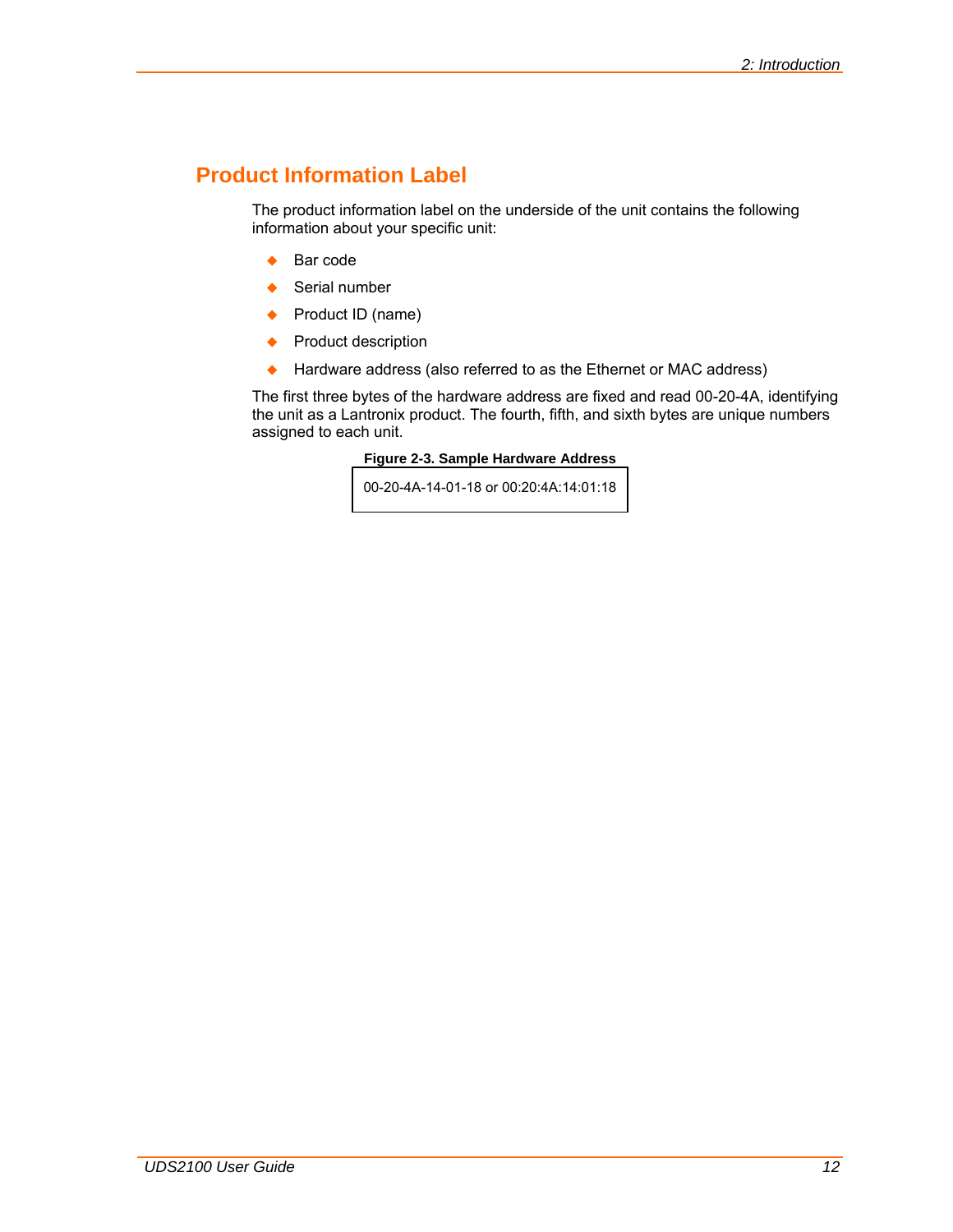## <span id="page-12-1"></span><span id="page-12-0"></span>*3: Getting Started*

This chapter describes how to get your UDS up and running in the shortest possible time.

## **Package Contents**

Verify and inspect the contents of the UDS2100 package using the following list. If any item is missing or damaged, contact your place of purchase immediately.

- ◆ UDS2100
- ◆ DB9F to DB9F Null Modem Cable (P/N 500-164)
- ◆ Power supply
- ◆ CD with UDS2100 User Guide and utilities (DeviceInstaller and Com Port Redirector)
- ◆ Quick Start Guide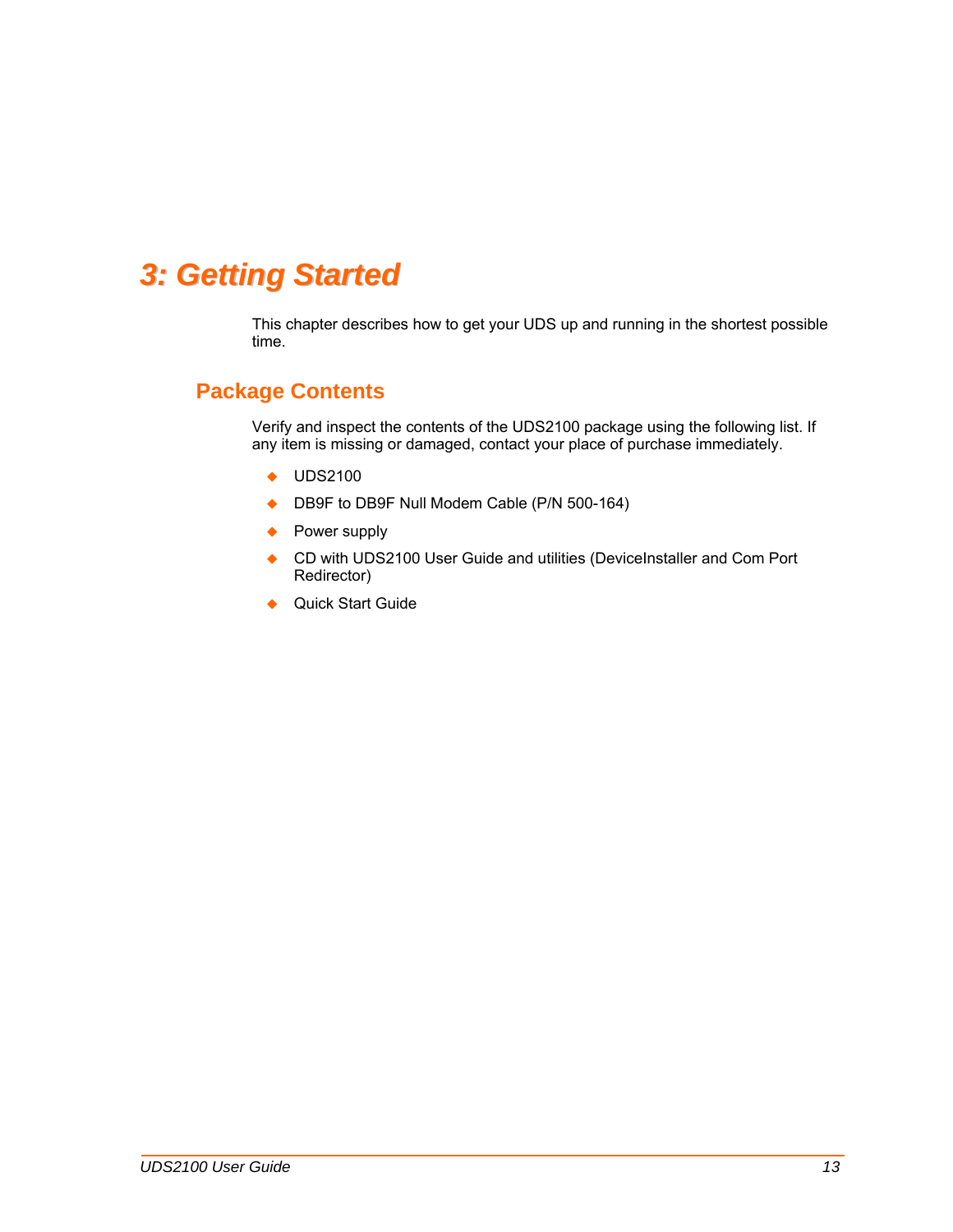## <span id="page-13-0"></span>**Installing the UDS**

**Figure 3-1. UDS2100 Connected to Serial Device and Network** 



### **To install the unit:**

To install the unit, complete the following steps in order. Refer to the numbers in the previous figure.

- 1. Connect a serial device to your unit. See *[2:](#page-8-1) [Introduction](#page-8-1)* for more information about what kinds of device attachments the unit supports.
- 2. Connect an Ethernet cable to the 10/100 port.
- 3. Supply power to your unit using the power supply that was included in the packaging.

*Note: The required input voltage is 9-30 VDC (center +) (1.8W maximum power).* 

4. Supply power to the serial device.

*Note: If you encounter a problem, please see [11:](#page-66-1) [Troubleshooting and](#page-66-1)  [Contact Information](#page-66-1).*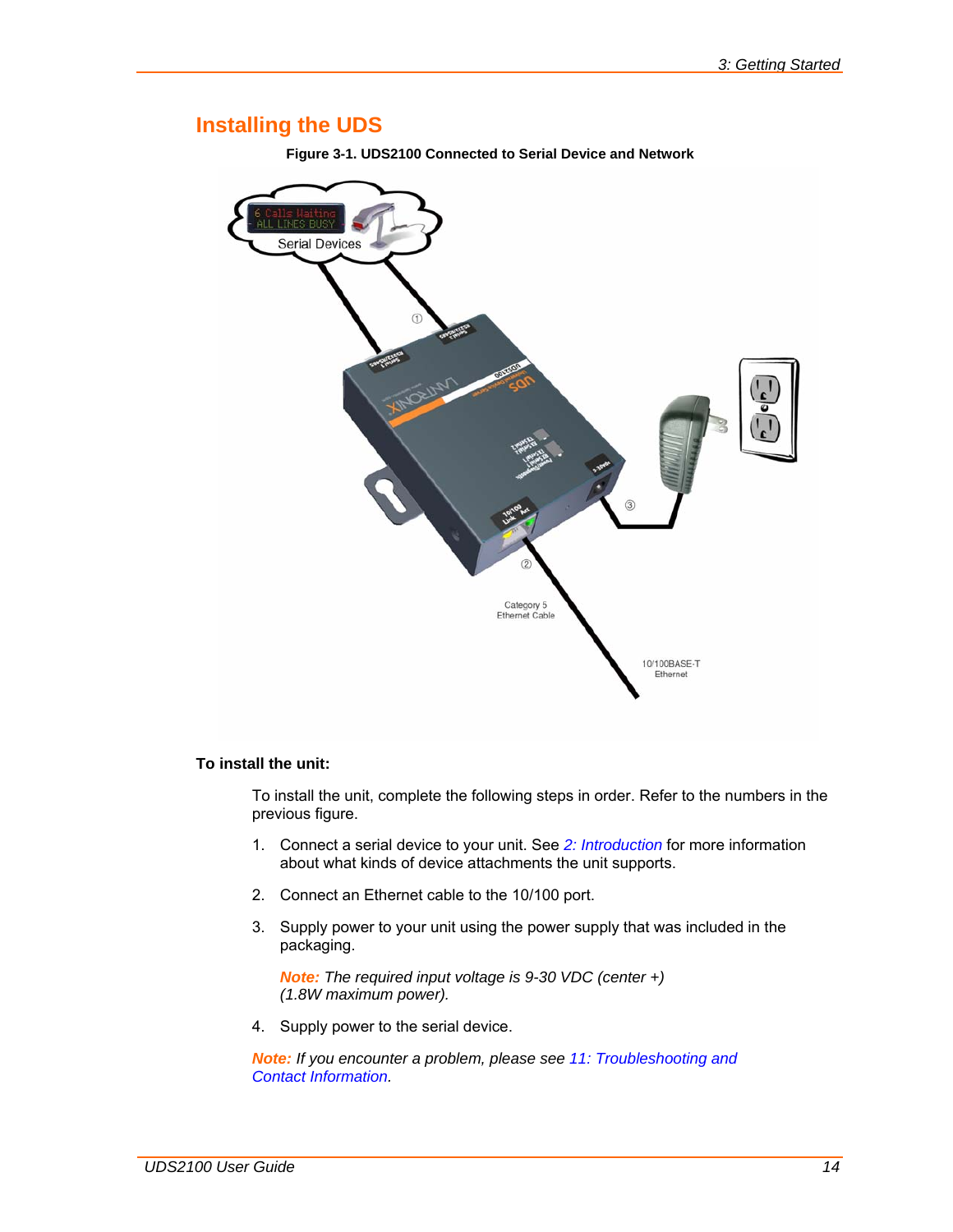## <span id="page-14-0"></span>**Required Information**

Before configuring the UDS, have the following information available:

### <span id="page-14-1"></span>**Hardware Address**

Take note of the unit's hardware address (also known as the Ethernet or MAC address). It is on the product label, in the format: 00-20-4a-XX-XX-XX, where the XXs are unique numbers assigned to the product

*Hardware Address:* **00-20-4a-\_\_\_\_\_-\_\_\_\_\_-\_\_\_\_\_**

### **IP Address**

The UDS must have a unique IP address on your network. This address references the specific unit. By default, the unit is DHCP-enabled and automatically assigned an IP address on DHCP-enabled networks. If you are assigning a static IP address, the systems administrator generally provides the IP address, subnet mask, and gateway.

*Note: The factory default IP address is 0.0.0.0 to enable DHCP, BOOTP, and AutoIP. When the units boots, it sends a DHCP broadcast to try and get an IP address. If it receives no reply from a DHCP server, the UDS tries BOOTP. If the UDS does not receive a response from BOOTP, it reverts to an AutoIP address.* 

*IP Address:* \_\_\_\_\_\_\_ \_\_\_\_\_\_\_ \_\_\_\_\_\_\_ \_\_\_\_\_\_\_

**Subnet Mask:** \_\_\_\_\_\_\_ \_\_\_\_\_\_\_\_ \_\_\_\_\_\_\_ \_\_\_\_\_\_ \_\_

Gateway:

You have several options for assigning an IP address and related network settings to your unit. This chapter provides information about using the DeviceInstaller (graphical user interface) and serial port login (command line interface) methods.

*Note: For information about other methods of assigning the IP address, such as DHCP, AutoIP, ARP, and Telnet, see [B:](#page-77-1) [Alternative Ways to Assign an IP](#page-77-1)  [Address.](#page-77-1)*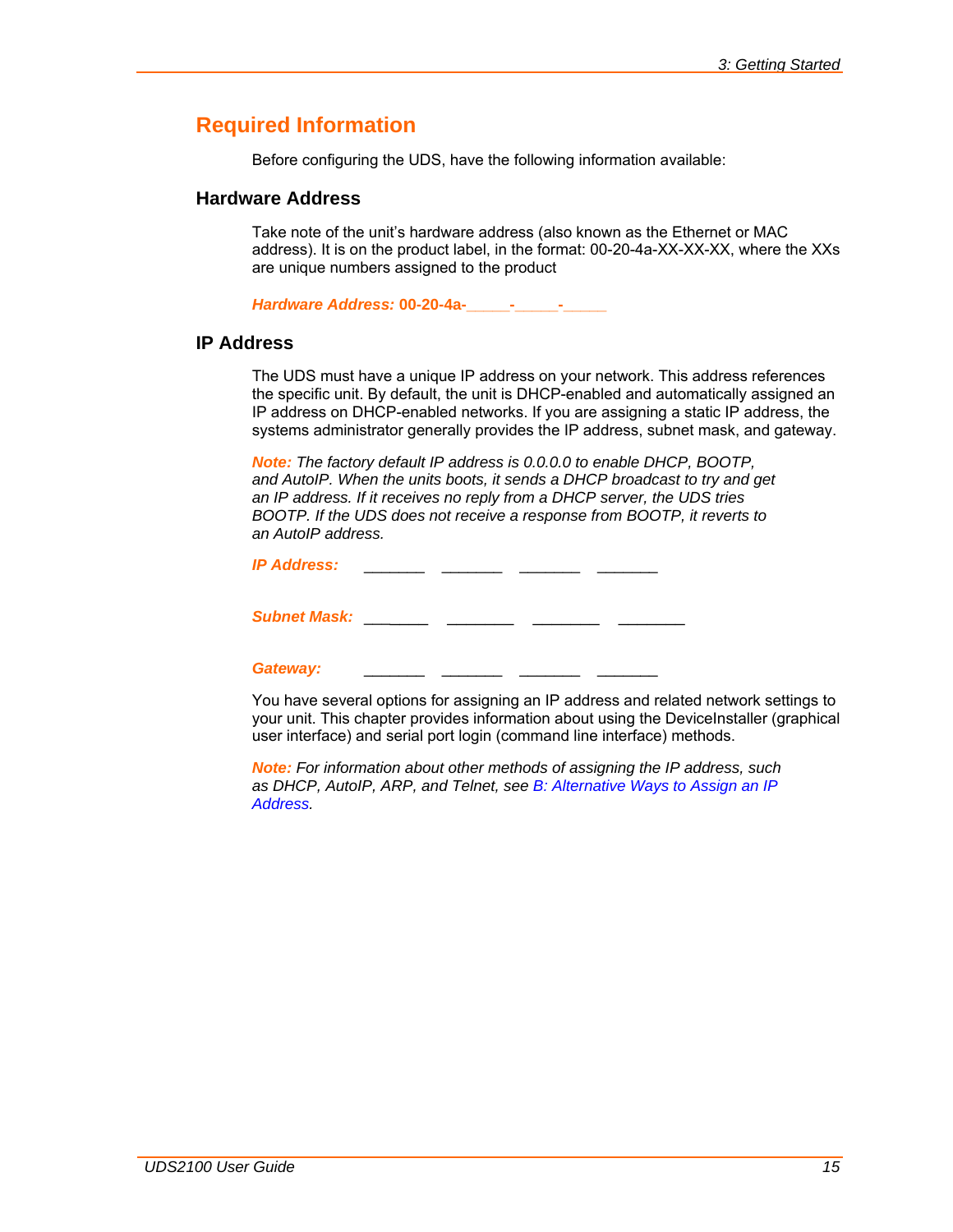## <span id="page-15-1"></span><span id="page-15-0"></span>**Assigning the IP Address: DeviceInstaller**

This chapter covers the steps for getting the UDS2100 device server online and for viewing its current configuration.

*Note: DeviceInstaller online Help provides more detailed information on using DeviceInstaller.* 

### **Installing DeviceInstaller**

To use the DeviceInstaller utility, first install it from the product CD.

- 1. Insert the product CD into your CD-ROM drive. The Lantronix UDS2100 DeviceInstaller window displays.
- 2. If the CD does **not** launch automatically:
	- a) Click the **Start** button on the Task Bar and select **Run**.
	- b) Enter your CD drive letter, colon, backslash, **Launch.exe** (e.g., **D:\Launch.exe**).
- 3. Click the **DeviceInstaller** button.
- 4. Respond to the installation wizard prompts. (When prompted to select an installation type, select **Typical**.)

### <span id="page-15-3"></span>**Assigning an IP Address**

The unit's IP address must be configured before it can work correctly on a network. The unit's IP address is normally set to 0.0.0.0 at the factory. The hardware address is on the product label. The unit is DHCP enabled as the default.

#### **To assign an IP address manually:**

1. Click Start→Programs → Lantronix→DeviceInstaller→DeviceInstaller. If your PC has more than one network adapter, a message displays. Select an adapter and click **OK**.

*Note: If the unit already has an IP address (e.g., DHCP has assigned an* 

*IP address), click the Search icon and select the unit from the list of Lantronix device servers on the local network.* 

- <span id="page-15-2"></span>2. Click the **Assign IP** icon Assign IP
- 3. If prompted, enter the hardware address (on the product label) and click **Next**.
- 4. Select **Assign a specific IP address** and click **Next**.
- 5. Enter the **IP address**. The **Subnet mask** displays automatically based on the IP address; if desired, you may change it. On a local network, you can leave the **Default gateway** blank (all zeros). Click **Next**.
- 6. Click the **Assign** button and wait several seconds until a confirmation message displays. Click **Finish**.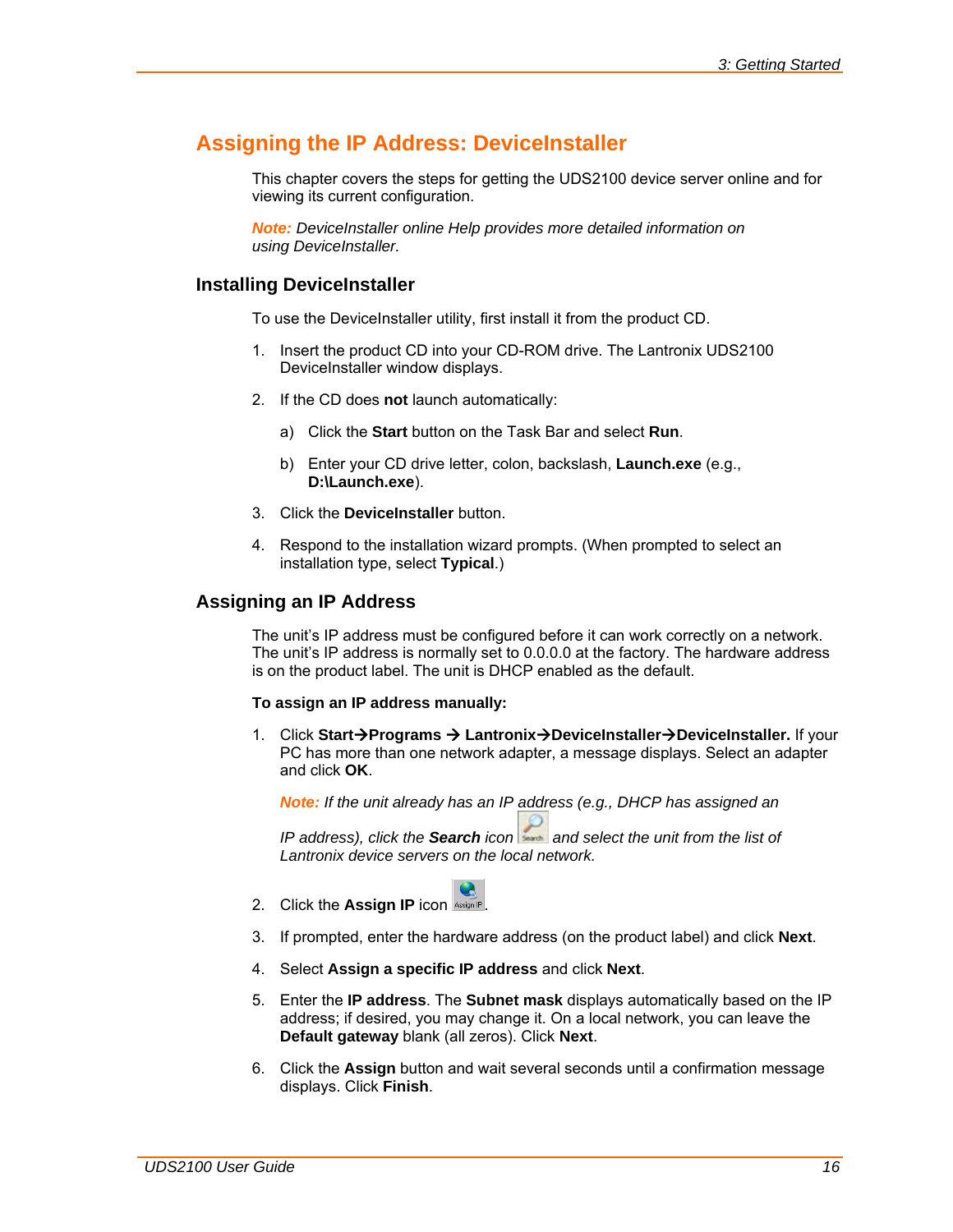- <span id="page-16-0"></span>7. Select the device from the main window list and select **Ping** from the **Tools** menu. The Ping Device dialog box shows the IP address of the selected unit.
- 8. From the **Tools** menu, click the **Ping** button. The results display in the Status window. Click the **Clear Status** button to clear the window so you can ping the device again.

*Note: If you do not receive "Reply" messages, make sure the unit is attached to the network properly and the IP address assigned is valid for the particular network segment you are working with. If you are not sure, check with your systems administrator.* 

9. Click the **Close** button to close the dialog box and return to the main window.

### **Adding the Unit to the Manage List**

Now add the unit to the list of similar Lantronix devices on the network so you can manage and configure it. To perform this step, click the **Search** icon.

DeviceInstaller locates the unit and adds it to the list. Now you can manage (configure) the unit so it works with the serial device on the network.

### **Accessing the UDS2100 Using DeviceInstaller**

- 1. Click Start→Programs → Lantronix→DeviceInstaller→DeviceInstaller.
- 2. Click the UDS folder. The list of available Lantronix UDS2100 devices displays.
- 3. Expand the list of UDS2100s by clicking the **+** symbol next to the UDS2100 icon. Select the UDS2100 unit by clicking on its IP address to view its configuration.

### **Viewing the Current Configuration**

DeviceInstaller provides a view of the unit's configuration.

### **To view the unit's current settings:**

- 1. Follow the instructions above to locate the UDS2100.
- 2. In the right pane, click the **Device Details** tab. The current UDS2100 configuration displays: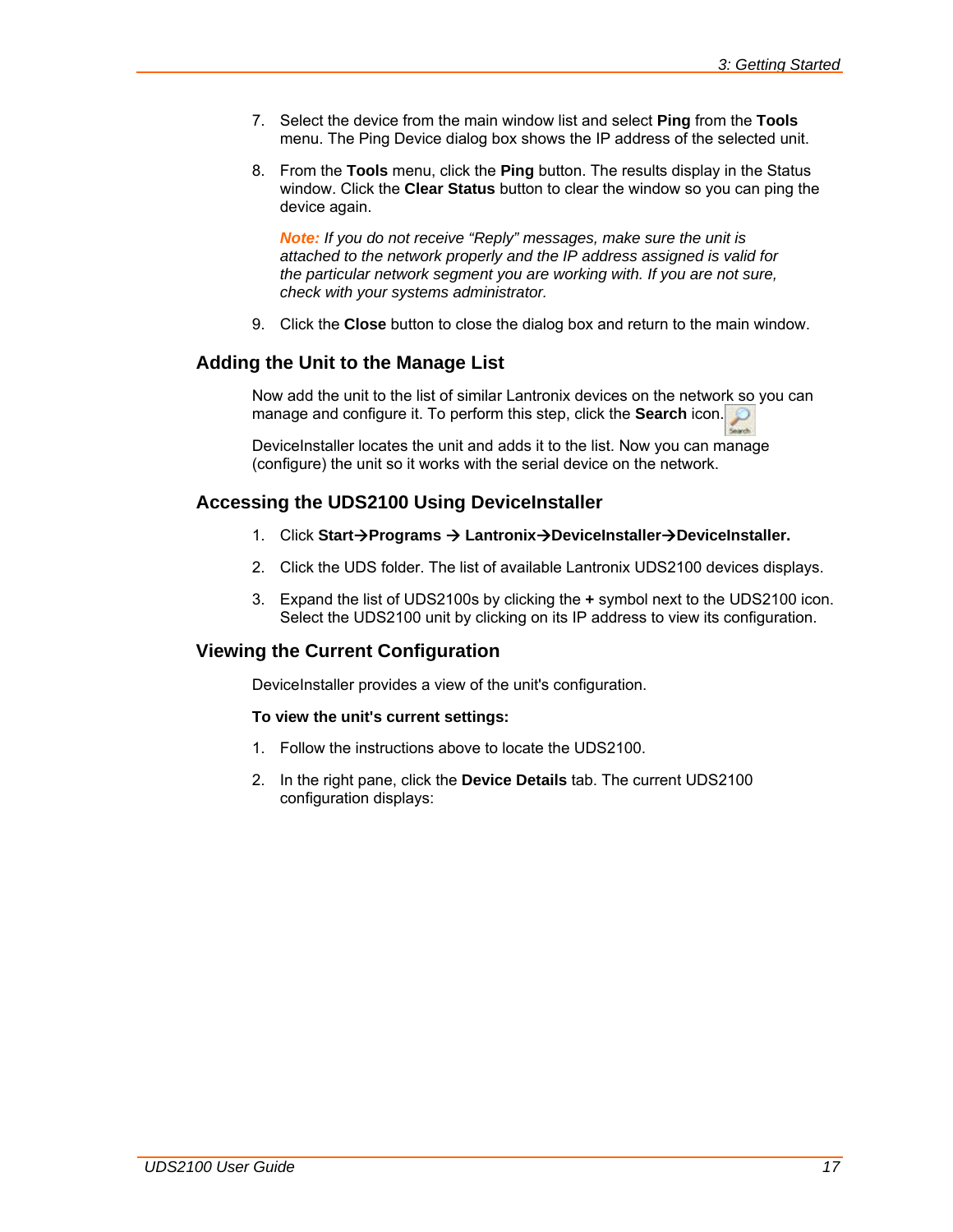<span id="page-17-0"></span>

| <b>Setting</b>                        | Description                                                                                                                                                                                                                    |
|---------------------------------------|--------------------------------------------------------------------------------------------------------------------------------------------------------------------------------------------------------------------------------|
| Name                                  | Configurable field. A name that identifies the UDS2100.<br>Double-click the field, type in the value, and press Enter to<br>complete. This name is not visible on other PCs or laptops<br>using DeviceInstaller.               |
| Group                                 | Configurable field. A group name to categorize the UDS2100.<br>Double-click the field, type in the value, and press Enter to<br>complete. This group name is not visible on other PCs or<br>laptops using DeviceInstaller.     |
| Comments                              | Configurable field. Information about the UDS2100. Double-<br>click the field, type in the value, and press Enter to complete.<br>This description or comment is not visible on other PCs or<br>laptops using DeviceInstaller. |
| Device Family                         | Displays the UDS2100's device family as UDS.                                                                                                                                                                                   |
| <b>Type</b>                           | Displays the device type as UDS2100.                                                                                                                                                                                           |
| ID                                    | Displays the UDS2100's ID embedded within the box.                                                                                                                                                                             |
| <b>Hardware Address</b>               | Displays the UDS2100's hardware (or MAC) address.                                                                                                                                                                              |
| Firmware Version                      | Displays the firmware currently installed on the UDS2100.                                                                                                                                                                      |
| <b>Extended Firmware</b><br>Version   | Displays the full version nomenclature of the firmware.                                                                                                                                                                        |
| <b>Online Status</b>                  | Displays the UDS2100's status as online, offline, unreachable<br>(the UDS2100 is on a different subnet), or busy (the UDS2100<br>is currently performing a task).                                                              |
| <b>IP Address</b>                     | Non-configurable field. Displays the UDS2100's current IP<br>address. To change the IP address, see Assigning an IP<br>Address on page 16.                                                                                     |
| IP Address was Obtained               | Non-configurable field. Indicates whether the current IP<br>address on the UDS2100 was set manually or assigned by<br>DHCP.                                                                                                    |
| Subnet Mask                           | Non-configurable field. Displays the UDS2100's current<br>subnet mask. To change the subnet mask, see Assigning an<br>IP Address on page 16.                                                                                   |
| Gateway                               | Non-configurable field. Displays the UDS2100's current<br>gateway. To change the gateway, see Assigning an IP<br>Address on page 16.                                                                                           |
| Number of COB partitions<br>supported | Non-configurable field. Displays the number of COB partitions<br>supported.                                                                                                                                                    |
| Number of Ports                       | Non-configurable field. Displays the number of ports on the<br><b>UDS2100.</b>                                                                                                                                                 |
| <b>TCP Keepalive</b>                  | Non-configurable field. Displays the UDS2100's TCP<br>keepalive value. The value is in the range 1-65s, and the<br>default setting is 45.                                                                                      |
| <b>Telnet Enabled</b>                 | Non-configurable field. Permits Telnet sessions.                                                                                                                                                                               |

| <b>Table 3-1. Current Configuration</b> |
|-----------------------------------------|
|-----------------------------------------|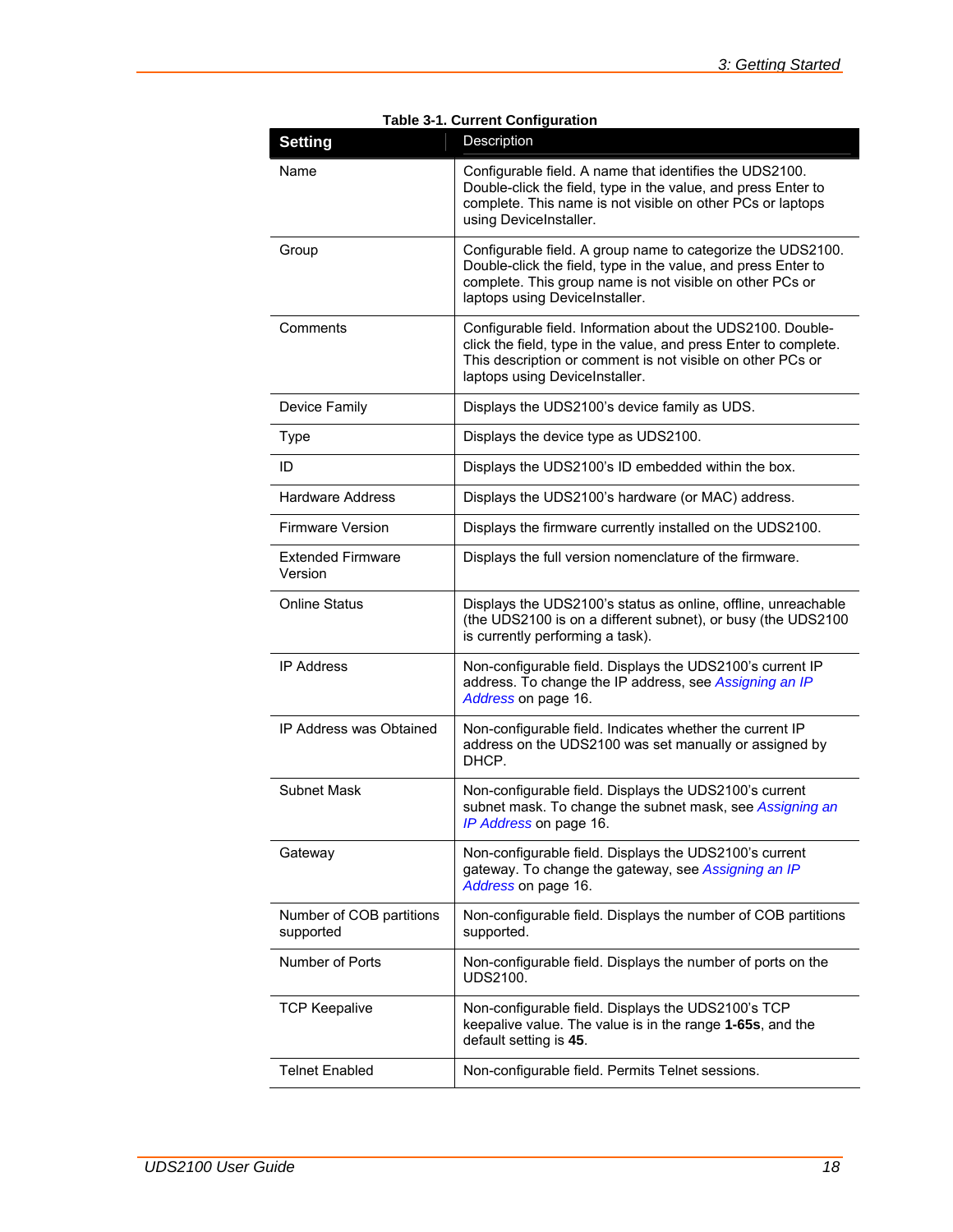<span id="page-18-0"></span>

| <b>Setting</b>                 | Description                                                                                                                          |
|--------------------------------|--------------------------------------------------------------------------------------------------------------------------------------|
| <b>Telnet Port</b>             | Non-configurable field. Displays the UDS2100's port for telnet<br>sessions.                                                          |
| Web Enabled                    | Non-configurable field. Permits configuration through Web-<br>Manager.                                                               |
| Web Port                       | Non-configurable field. Displays the UDS2100's port for Web-<br>Manager configuration.                                               |
| Maximum Baud Rate<br>Supported | Non-configurable field. Displays the UDS2100's maximum<br>baud rate.<br>Note: The UDS2100 may not currently be running at this rate. |
| Firmware Upgradeable           | Non-configurable field. Displays True, indicating the<br>UDS2100's firmware is upgradeable as newer version<br>become available.     |
| Supports Configurable<br>Pins  | Non-configurable field. Displays False.                                                                                              |
| <b>Supports Email Triggers</b> | Non-configurable field. Displays False.                                                                                              |
| Supports AES Data<br>Stream    | Non-configurable field. Displays False.                                                                                              |
| Supports 485                   | Non-configurable field. Displays True. The UDS2100 supports<br>the RS-485 protocol.                                                  |
| Supports 920K Baud Rate        | Non-configurable field. Displays True. UDS2100 supports a<br>baud rate of 921600.                                                    |
| Supports HTTP Server           | Non-configurable field. Displays True.                                                                                               |
| Supports HTTP Setup            | Non-configurable field. Displays True.                                                                                               |
| Supports 230K Baud Rate        | Non-configurable field. Displays True. UDS2100 supports a<br>baud rate of 230400.                                                    |
| Supports GPIO                  | Non-configurable field. Displays False.                                                                                              |

## **Next Step**

You have the following options:

**To configure the unit using a Web browser:** 

- 1. Click the **Web Configuration** tab.
- 2. Do one of the following:
	- To view the Web Manager in the current DeviceInstaller window, click the **Go** button.
	- To open the Web Manager in a web browser, click the **External Browser** button.

The Web Manager displays. A user and password dialog box displays.

- 3. By default, no user and password are configured, so just press **OK**.
- 4. Continue with *[4:](#page-20-1) [Configuration Using Web Manager](#page-20-1)*.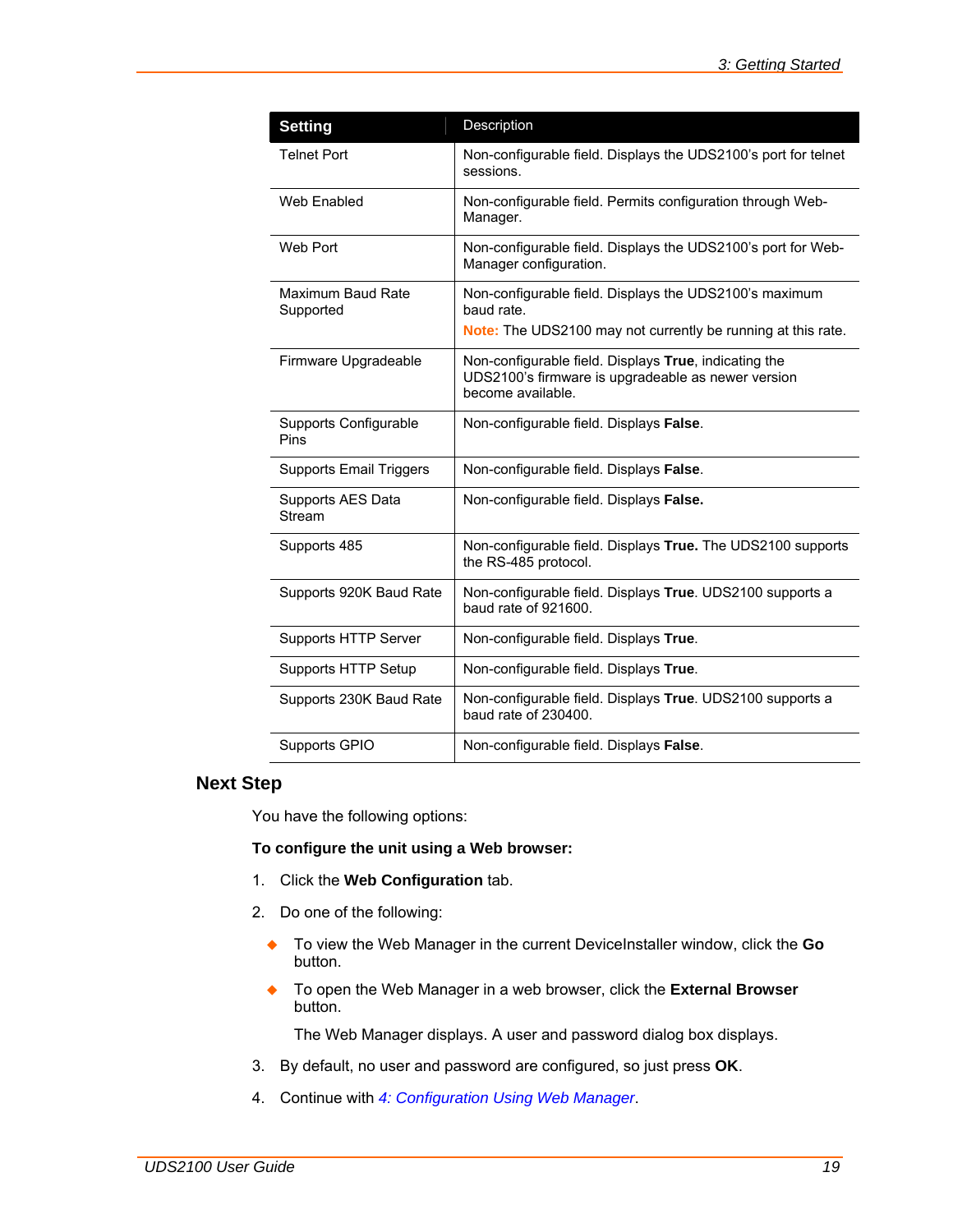<span id="page-19-0"></span>*Note: Alternatively, to open Web Manager, open your web browser and enter the IP address of the unit.* 

### **To configure the unit using a Telnet session:**

- 1. Click the **Telnet Configuration** tab. The Setup Mode window displays.
- 2. **Press Enter within 5 seconds**.
- 3. Continue with step 4 in *[5:](#page-35-1) [Configuration via Telnet or Serial Port \(Setup Mode\)](#page-35-1)*.

## **Assigning the IP Address: Serial Port Login**

### **To assign the IP address and other network settings using a serial connection**:

- 1. Connect a console terminal or a PC running a terminal emulation program to the unit's serial port. The default serial port settings are **9600 baud, 8 bits, no parity, 1 stop bit, no flow control**.
- 2. To enter Setup Mode, cycle the unit's power (power off and back on). After power-up, the self-test begins and the red Diagnostic LED starts blinking. **You have one second** to enter three lowercase **x** characters.

*Note: The easiest way to enter Setup Mode is to hold down the x key at the terminal (or emulation) while powering up the unit.*

- 3. Select **0** (Server Configuration) and follow the prompts until you get to **IP address**.
- 4. Enter the new IP address, subnet mask, and gateway (if applicable).
- 5. Do one of the following:
	- ◆ Continue with [5:](#page-35-1) *[Configuration via Telnet or Serial Port \(Setup Mode\)](#page-35-1)*.
	- ◆ Select 9 to save and exit Setup Mode. The unit performs a power reset.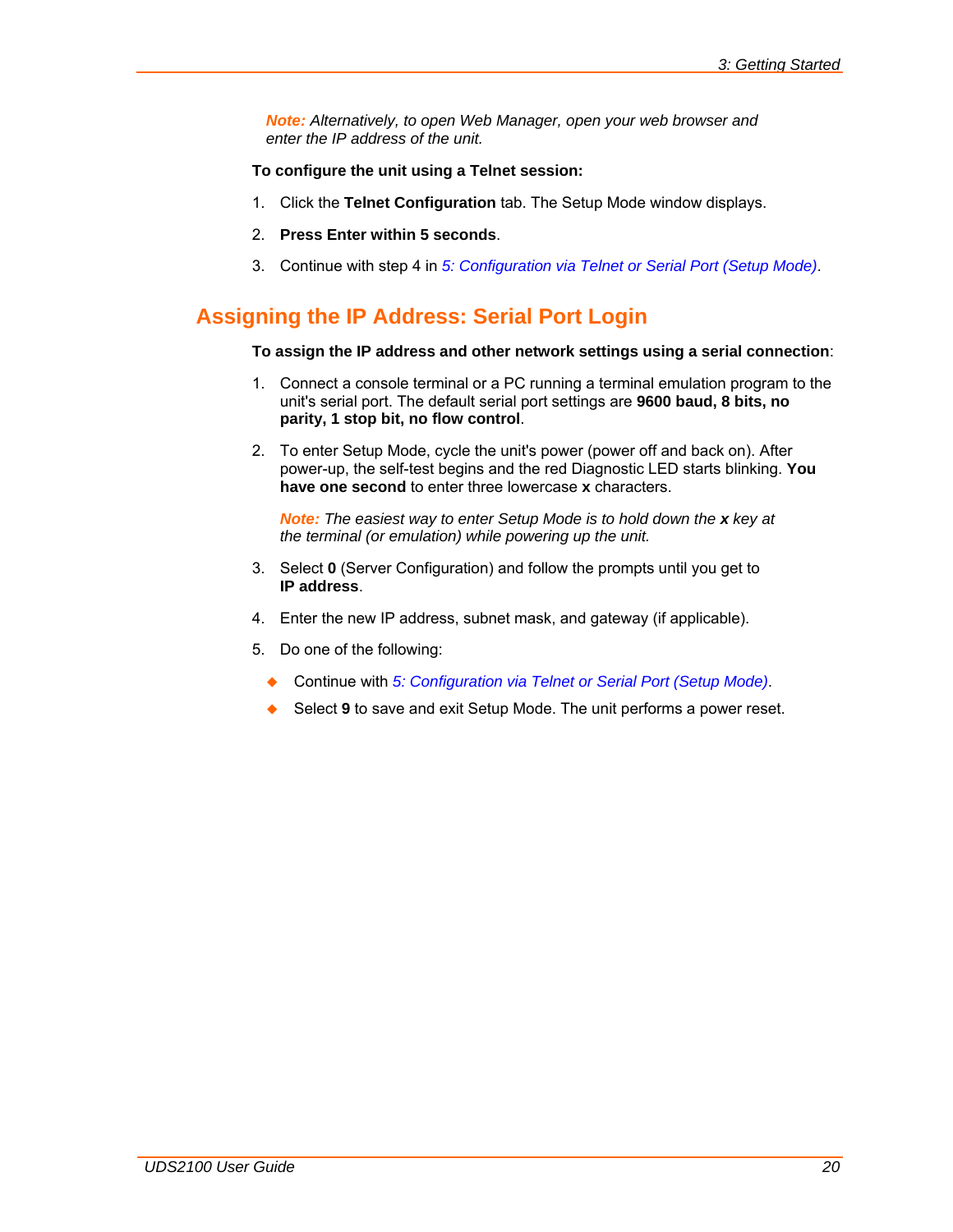## <span id="page-20-1"></span><span id="page-20-0"></span>*4: Configuration Using Web Manager*

You must configure the unit so it can communicate on a network with your serial device. For example, you must set the way the unit will respond to serial and network traffic, how it will handle serial packets, and when to start or close a connection.

The unit's configuration is stored in nonvolatile memory and is retained without power. You can change the configuration at any time. The unit performs a reset after you change and store the configuration.

In this chapter, we describe how to configure the UDS2100 using Web Manager, Lantronix's browser-based configuration tool. (For information on using Setup Mode, our command line configuration interface, see *[5:](#page-35-1) [Configuration via Telnet or Serial](#page-35-1)  [Port \(Setup Mode\).](#page-35-1)* 

**Note:** The examples in this section show a typical device. Your device may have different configuration options.

## **Accessing UDS2100 Using DeviceInstaller**

*Note: Make note of the hardware (MAC) address. You will need it to locate the UDS2100 using DeviceInstaller. For more information on the hardware address, see [Hardware Address](#page-14-1) on page [15](#page-14-1)*.

Follow the instructions on the product CD to install and run DeviceInstaller.

1. Click Start→Programs → Lantronix→DeviceInstaller→DeviceInstaller. If the PC has more than one network adapter, a message displays requesting the selection of a network adapter. Select an adapter and click **OK**.



- 2. Click the **Search** icon **Seach**. The list of Lantronix device servers displays in the left pane.
- 3. Click the UDS folder. The list of available UDS products displays.
- 4. Expand the list of UDS2100s by clicking the **+** symbol next to the UDS2100 icon.
- 5. Select the UDS2100 unit by clicking its hardware address.
- 6. In the right pane, click the **Web Configuration** tab.
- 7. To view the UDS2100's Web Manager in the current DeviceInstaller window, click the **Go** button. To open the Web Manager in a web browser, click the **External Browser** button. The Web Manager displays.

*Note: Alternatively, to open Web Manager, open your web browser and enter the IP address of the* UDS2100*.*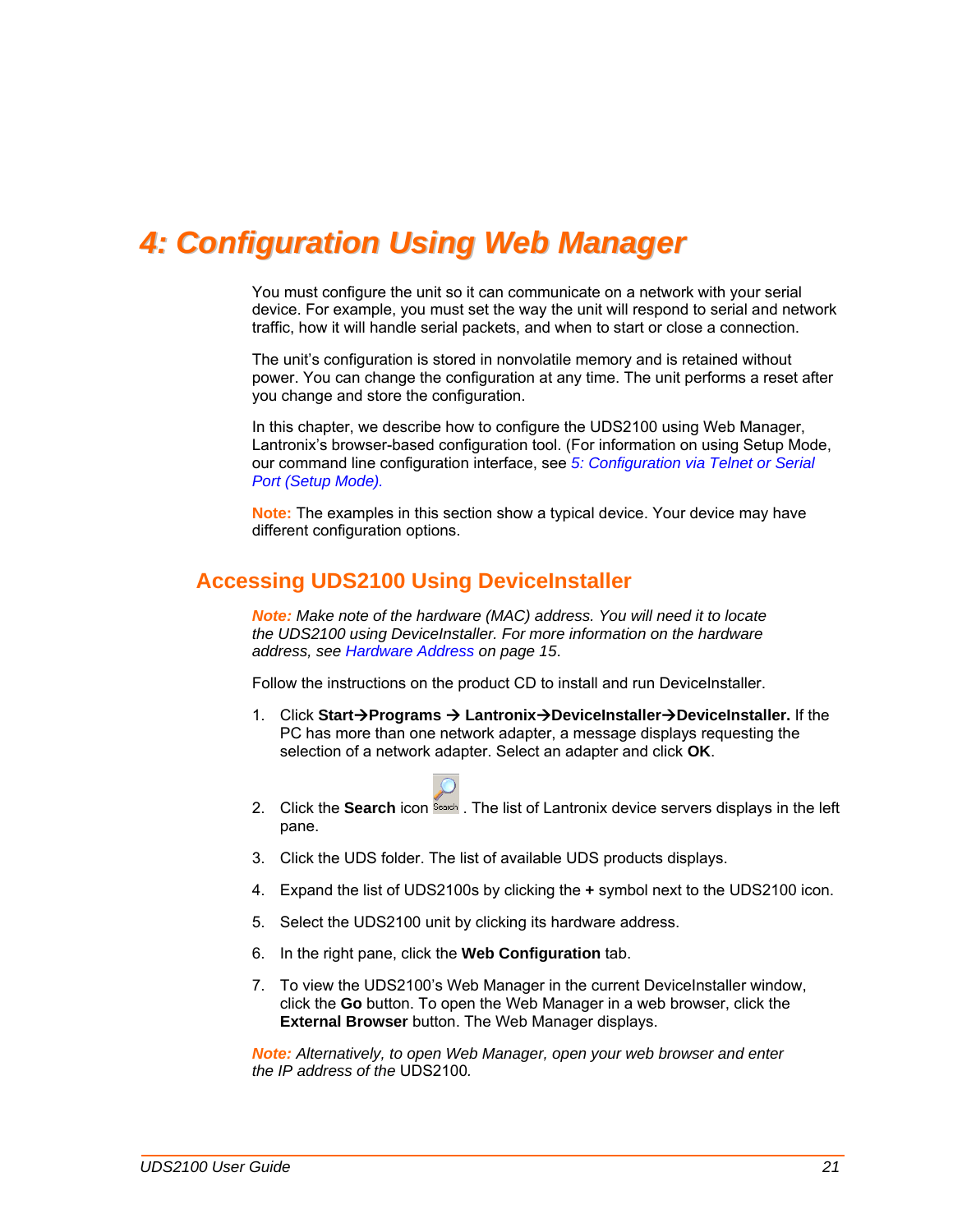<span id="page-21-0"></span>

**Figure 4-1. Lantronix Web Manager** 

The main menu is in the left pane of the Web Manager window.

## **Network Configuration**

The unit's network values display when you select **Network** from the main menu. The following sections describe the configurable parameters on the Network Settings page.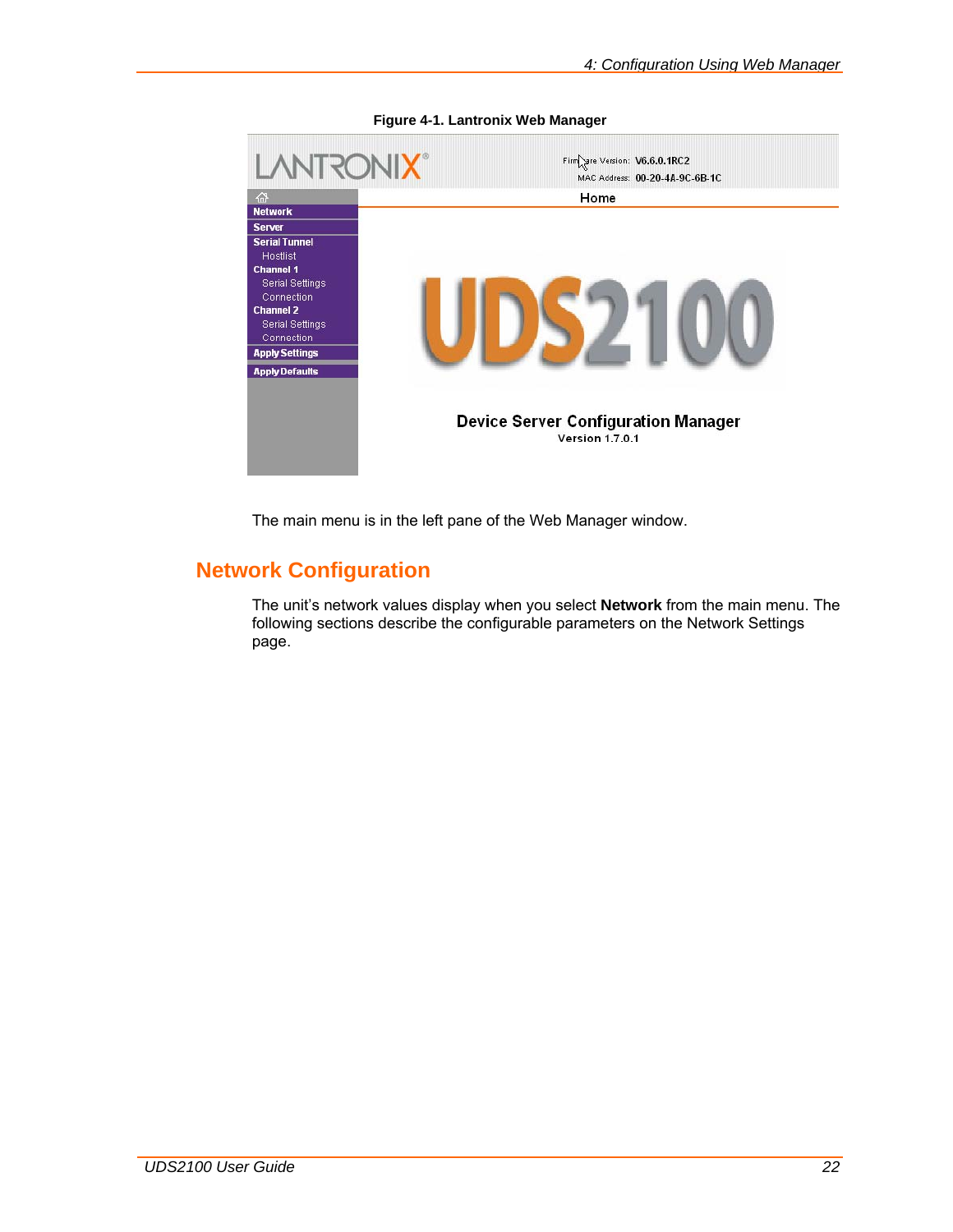<span id="page-22-0"></span>

| <b>LANTRONIX®</b>              |                                       | Firmware Version: V6.6.0.1RC2<br>MAC Address: 00-20-4A-9C-6B-1C |  |
|--------------------------------|---------------------------------------|-----------------------------------------------------------------|--|
|                                |                                       |                                                                 |  |
| 셦<br><b>Network</b>            | Network Settings                      |                                                                 |  |
| <b>Server</b>                  |                                       |                                                                 |  |
| <b>Serial Tunnel</b>           | Network Mode: Wired Only              |                                                                 |  |
| <b>Hostlist</b>                | IP Configuration                      |                                                                 |  |
| <b>Channel 1</b>               | O Obtain IP address automatically     |                                                                 |  |
| Serial Settings                |                                       |                                                                 |  |
| Connection<br><b>Channel 2</b> | Auto Configuration Methods            |                                                                 |  |
| <b>Serial Settings</b>         |                                       | $\overline{BOOTP}$ : $\odot$ Enable $\odot$ Disable             |  |
| Connection                     |                                       | $D HCP:$ $\odot$ Enable $\odot$ Disable                         |  |
| <b>Apply Settings</b>          |                                       | AutolP: C Enable O Disable                                      |  |
| <b>Apply Defaults</b>          | DHCP Host Name:                       |                                                                 |  |
|                                | ◯ Use the following IP configuration: |                                                                 |  |
|                                | IP Address: 172.18.23.12              |                                                                 |  |
|                                | Subnet Mask: 0.0.0.0                  |                                                                 |  |
|                                | Default Gateway: 0.0.0.0              |                                                                 |  |
|                                | DNS Server: 0.0.0.0                   |                                                                 |  |
|                                | <b>Ethernet Configuration</b>         |                                                                 |  |
|                                | $\nabla$ Auto Negotiate               |                                                                 |  |
|                                |                                       | Speed: ◉ 100 Mbps ◯ 10 Mbps                                     |  |
|                                |                                       | Duplex: $\odot$ Full $\bigcirc$ Half                            |  |
|                                |                                       |                                                                 |  |
|                                |                                       | OK                                                              |  |

**Figure 4-2. Network Settings** 

### **Automatic IP Address Configuration**

An IP address can be assigned automatically. You then enter related network settings.

*Note: Network Mode is Wired Only.* 

**To assign an IP address automatically:** 

- 1. On the main menu, click **Network**.
- 2. Select **Obtain IP address automatically**.
- 3. Enter the following (as necessary):

| <b>BOOTP</b> | Select <b>Enable</b> to permit the Bootstrap Protocol (BOOTP)<br>server to assign the IP address from a pool of addresses<br>automatically. Enable is the default. |
|--------------|--------------------------------------------------------------------------------------------------------------------------------------------------------------------|
| <b>DHCP</b>  | Select Enable to permit the Dynamic Host Configuration<br>Protocol (DHCP) to assign a leased IP address to the                                                     |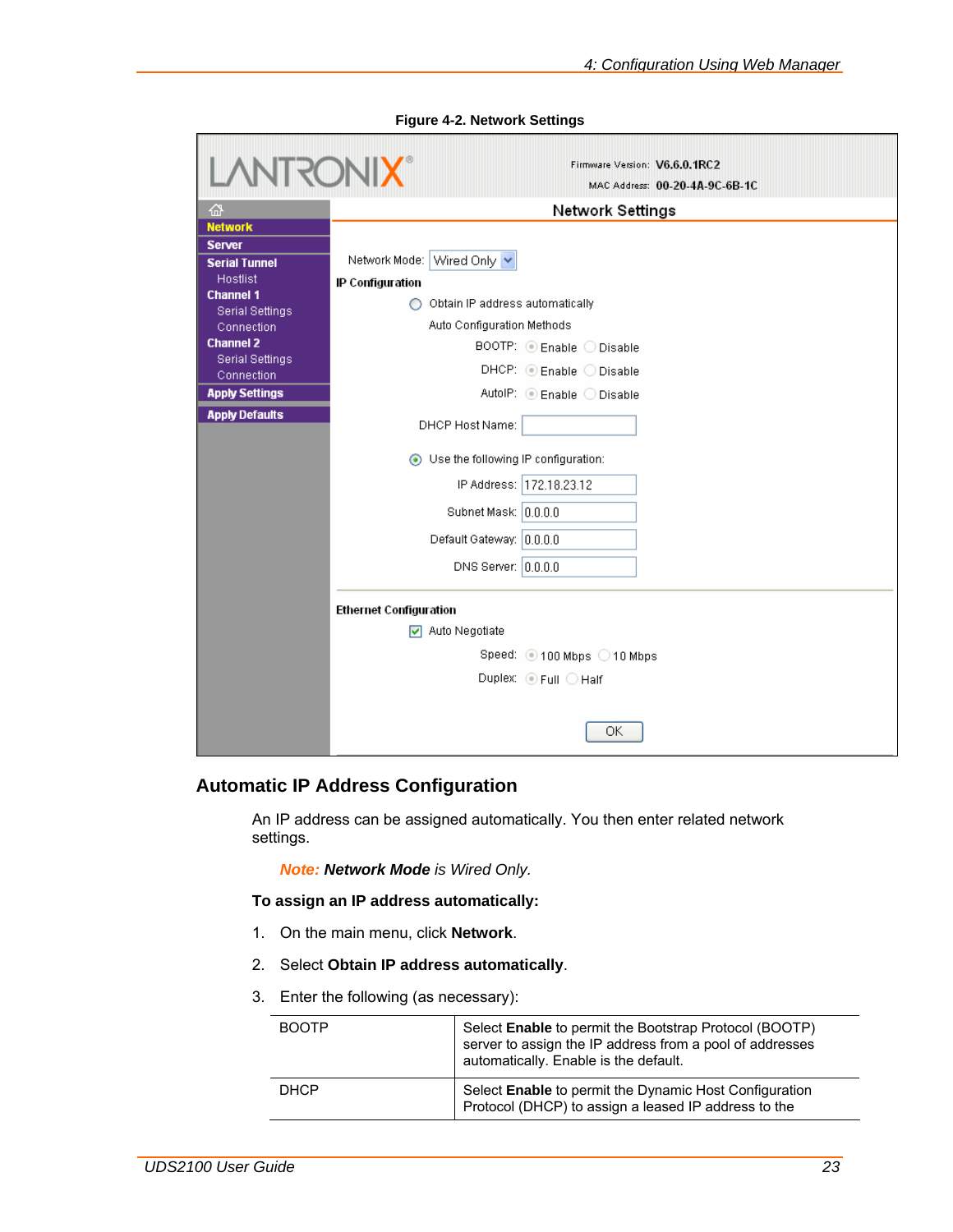<span id="page-23-0"></span>

|                       | UDS2100 unit automatically. Enable is the default.                                                                                                |
|-----------------------|---------------------------------------------------------------------------------------------------------------------------------------------------|
| AutolP                | Select <b>Enable</b> to permit the UDS2100 to generate an IP in the<br>169.254.x.x address range with a Class B subnet. Enable is<br>the default. |
| <b>DHCP Host Name</b> | Enter the name of the host on the network providing the IP<br>address.                                                                            |

*Note: Disabling BOOTP, DHCP, and AutoIP (all three checkboxes) is not advised as the only available IP assignment method will then be ARP or serial port.* 

- 4. When you are finished, click the **OK** button.
- 5. On the main menu, click **Apply Settings**.

### **Static IP Address Configuration**

You can manually assign an IP address to the unit and enter related network settings.

### **To assign an IP address manually:**

- 1. On the main menu, click **Network**.
- 2. Select **Use the following IP configuration**.
- 3. Enter the following (as necessary):

| <b>IP Address</b> | If DHCP is not used to assign IP addresses, enter it manually<br>in decimal-dot notation. The IP address must be set to a<br>unique value in the network.                                                                                                                                                                                        |
|-------------------|--------------------------------------------------------------------------------------------------------------------------------------------------------------------------------------------------------------------------------------------------------------------------------------------------------------------------------------------------|
| Subnet Mask       | A subnet mask defines the number of bits taken from the IP<br>address that are assigned for the host part.                                                                                                                                                                                                                                       |
| Default Gateway   | The gateway address, or router, allows communication to<br>other LAN segments. The gateway address should be the IP<br>address of the router connected to the same LAN segment as<br>the unit. The gateway address must be within the local<br>network.                                                                                          |
| <b>DNS Server</b> | The DNS server allows the name of a remote machine to be<br>resolved automatically. Enter the IP address of the DNS<br>server. If the device is DHCP enabled, the DHCP server<br>provides the DNS server IP address, which will override this<br>configured value.<br><b>Note:</b> This setting is applicable only in Manual Connection<br>mode. |

- 4. When you are finished, click the **OK** button.
- 5. On the main menu, click **Apply Settings**.

### **Ethernet Configuration**

You must specify the speed and direction of data transmission.

**To specify how data will be transmitted:**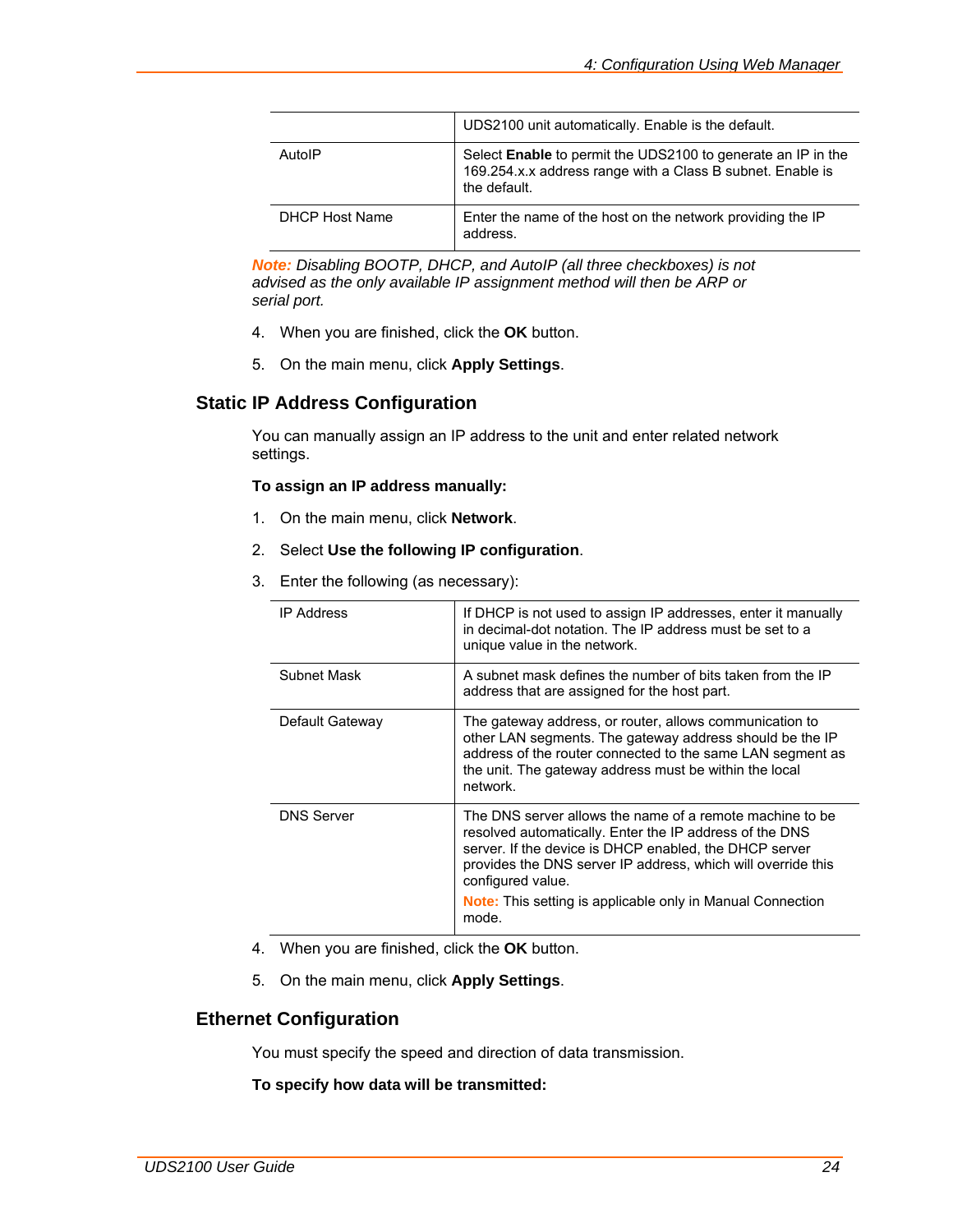- <span id="page-24-0"></span>1. On the main menu, click **Network**.
- 2. Enter the following (as necessary):

| Auto Negotiate | With this option, the Ethernet port auto-negotiates the speed<br>and duplex with the hardware endpoint to which it is<br>connected. This is the default. |
|----------------|----------------------------------------------------------------------------------------------------------------------------------------------------------|
|                | If this option is not selected, complete the fields that become<br>available:                                                                            |
|                | <b>Speed:</b> The speed of data transmission. The default setting is<br><b>100 Mbps.</b>                                                                 |
|                | <b>Duplex:</b> The direction of data transmission. The default<br>setting is Full.                                                                       |
|                |                                                                                                                                                          |

- 3. When you are finished, click the **OK** button.
- 4. On the main menu, click **Apply Settings**.

## **Server Configuration**

The unit's server values display when you select **Server** from the main menu. The following sections describe the configurable parameters on the Server Settings page.

| <b>LANTRONIX®</b>                                       | Firmware Version: V6.6.0.1RC2<br>MAC Address: 00-20-4A-9C-6B-1C |
|---------------------------------------------------------|-----------------------------------------------------------------|
| 샶                                                       | Server Settings                                                 |
| <b>Network</b><br><b>Server</b><br><b>Serial Tunnel</b> | Server Configuration                                            |
| Hostlist<br><b>Channel 1</b>                            | Telnet Password:                                                |
| <b>Serial Settings</b>                                  | Retype Password:                                                |
| Connection<br><b>Channel 2</b>                          | Advanced                                                        |
| <b>Serial Settings</b><br>Connection                    | ARP Cache Timeout 600<br>(secs):                                |
| <b>Apply Settings</b>                                   | TCP Keepalive (secs): 45                                        |
| <b>Apply Defaults</b>                                   | Monitor Mode @ Bootup: ⊙ Enable ◯ Disable                       |
|                                                         | CPU Performance Mode: ○ Low ⊙ Regular ○ High                    |
|                                                         | HTTP Server Port: 80                                            |
|                                                         | Config Server Port: 30718                                       |
|                                                         | MTU Size: 1400                                                  |
|                                                         |                                                                 |
|                                                         | ОК                                                              |

**Figure 4-3. Server Settings** 

#### **To configure the UDS2100's device server settings:**

- 1. On the main menu, click **Server**.
- 2. Configure or modify the following fields: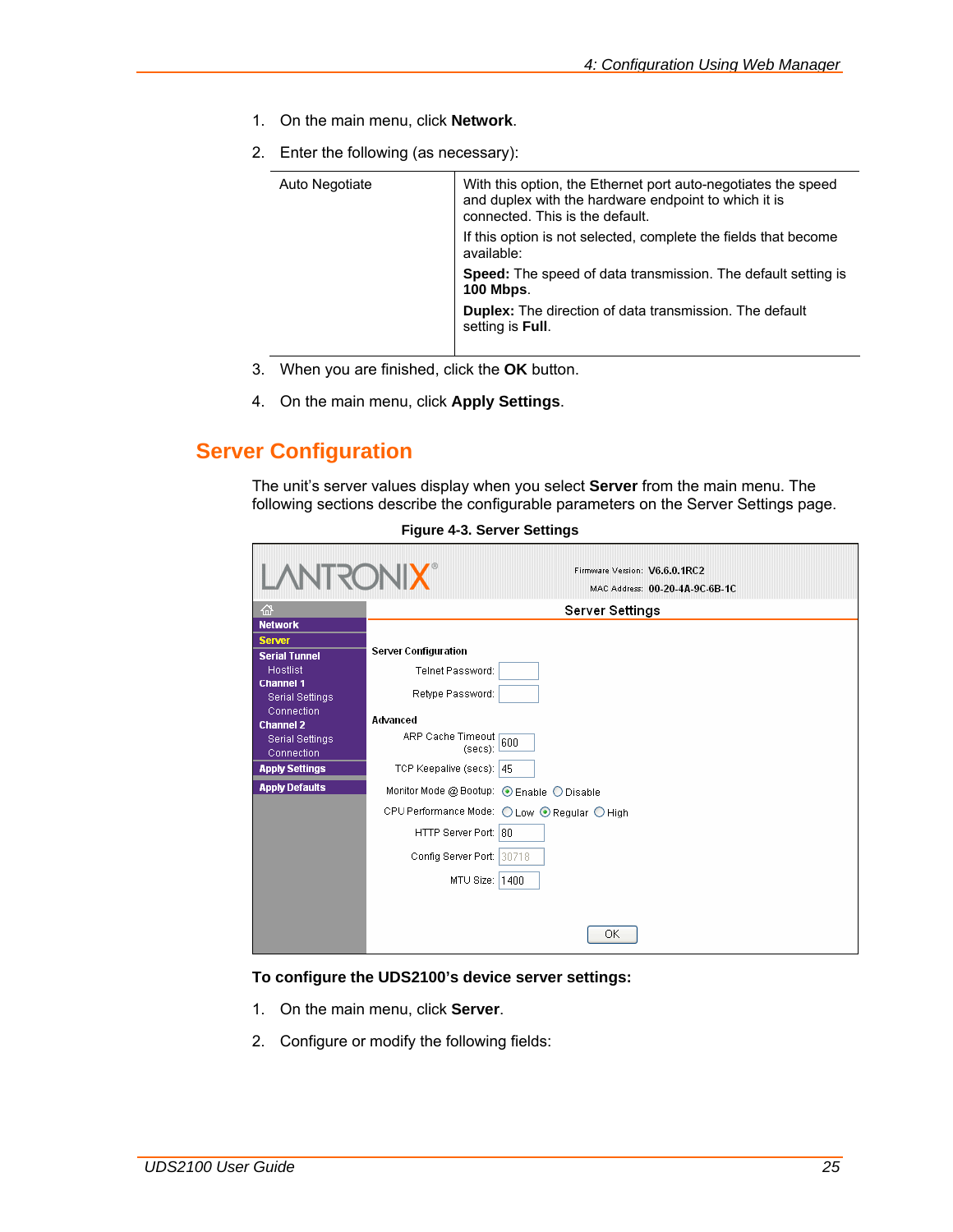| <b>Telnet Password</b>             | Enter the password required for Telnet access.                                                                                                                                                                                                                                                                                 |  |
|------------------------------------|--------------------------------------------------------------------------------------------------------------------------------------------------------------------------------------------------------------------------------------------------------------------------------------------------------------------------------|--|
| Retype Password                    | Re-enter the password required for Telnet access.                                                                                                                                                                                                                                                                              |  |
| <b>Advanced</b>                    |                                                                                                                                                                                                                                                                                                                                |  |
| <b>ARP Cache Timeout</b><br>(secs) | When the unit communicates with another device on the<br>network, it adds an entry into its ARP table. ARP Cache<br>timeout defines the number of seconds (1-600) before it<br>refreshes this table.                                                                                                                           |  |
| TCP Keepalive (secs)               | TCP Keepalive time defines how many seconds the unit waits<br>during network failure or network interruption before checking<br>its status. If the unit does not receive a response, it drops that<br>connection. Enter a value between 0 and 65 seconds. 0<br>disables keepalive. The default setting is 45.                  |  |
| Monitor Mode @ Bootup              | Select <b>Disable</b> to disable entry into the monitor mode using<br>the yyy or xx1 key sequence at startup. This field prevents the<br>unit from entering monitor mode by interpreting the stream of<br>characters that are received during the device server's<br>initialization at startup. The default setting is Enable. |  |
| CPU Performance Mode               | Select the UDS's performance mode. Higher performance<br>settings require more energy. Low is 26 Mhz. Regular is 48<br>Mhz; High is 88 Mhz. The default is Regular.                                                                                                                                                            |  |
| <b>HTTP Server Port</b>            | This option allows the configuration of the web server port<br>number. The valid range is 1-65535. The default HTTP server<br>port number is 80.                                                                                                                                                                               |  |
| Config Server Port                 | Not applicable for this product.                                                                                                                                                                                                                                                                                               |  |
| <b>MTU Size</b>                    | The Maximum Transmission Unit (MTU) is the largest physical<br>packet size a network can transmit for TCP and UDP. Enter<br>between 512 and 1400 bytes. The default setting is 1400<br>bytes.                                                                                                                                  |  |

### <span id="page-25-0"></span>*Server Configuration*

- 3. When you are finished, click the **OK** button.
- 4. On the main menu, click **Apply Settings**.

## **Host List Configuration**

The UDS2100 scrolls through the host list until it connects to a device listed in the host list table. After a successful connection, the unit stops trying to connect to any others. If this connection fails, the unit continues to scroll through the table until the next successful connection.

The host list supports a minimum of 1 and a maximum of 12 entries. Each entry contains an IP address and a port number.

*Note: The host list is disabled for Manual and Modem Mode. The unit does not accept a data connection from a remote device when the hostlist option is enabled.* 

#### **To configure the host list:**

1. On the main menu, click **Hostlist**.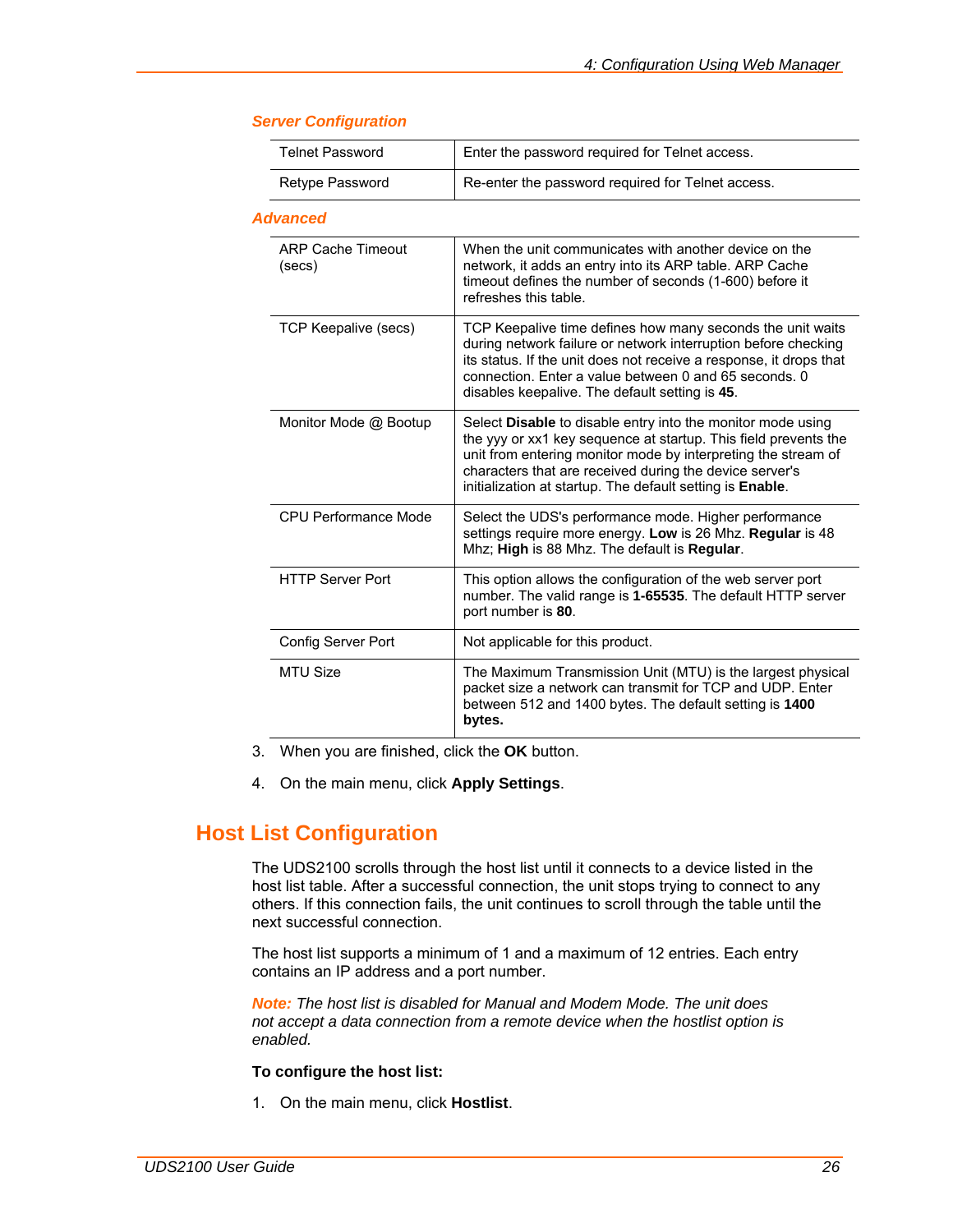<span id="page-26-0"></span>

| 샶                             |                         | <b>Hostlist Settings</b> |                    |                |                     |      |
|-------------------------------|-------------------------|--------------------------|--------------------|----------------|---------------------|------|
| <b>Network</b>                |                         |                          |                    |                |                     |      |
| <b>Server</b>                 |                         |                          |                    |                |                     |      |
| <b>Serial Tunnel</b>          | <b>Retry Settings</b>   |                          |                    |                |                     |      |
| <b>Hostlist</b>               | Retry Counter: 3        |                          | Retry Timeout: 250 |                |                     |      |
| <b>Channel 1</b>              | <b>Host Information</b> |                          |                    |                |                     |      |
| Serial Settings<br>Connection |                         |                          |                    |                |                     |      |
| <b>Channel 2</b>              | No.                     | <b>Host Address</b>      | Port               | No.            | <b>Host Address</b> | Port |
| Serial Settings               | 1                       | 0.0.0.0                  | 0                  | $\overline{2}$ | 0.0.0.0             | ١o   |
| Connection                    |                         |                          |                    |                |                     |      |
| <b>Apply Settings</b>         | 3                       | 0.0.0.0                  | n                  | 4              | 0.0.0.0             | I٥   |
| <b>Apply Defaults</b>         | 5                       | 0.0.0.0                  | 0                  | 6              | 0.0.0.0             | ١o   |
|                               | 7                       | 0.0.0.0                  | 0                  | 8              | 0.0.0.0             | 10   |
|                               | 9                       | 0.0.0.0                  | I٥                 | 10             | 0.0.0.0             | I٥   |
|                               |                         | 0.0.0.0                  | 0                  | 12             | 0.0.0.0             | 10   |

**Figure 4-4. Hostlist Settings** 

2. Enter or modify the following fields:

#### *Retry Settings*

| <b>Retry Counter</b> | Enter the value for the number of times the UDS2100 should<br>attempt to retry connecting to the host list. The default setting<br>is 3. |
|----------------------|------------------------------------------------------------------------------------------------------------------------------------------|
| <b>Retry Timeout</b> | Enter the duration (in seconds) the UDS2100 should abandon<br>attempting a connection to the host list. The default setting is<br>250.   |

### *Host Information*

| <b>Host Address</b> | Enter or modify the host's IP address. |  |
|---------------------|----------------------------------------|--|
| Port                | Enter the target port number.          |  |

- 3. When you are finished, click the **OK** button.
- 4. On the main menu, click **Apply Settings**.

## **Channel 1 and Channel 2 Configuration**

Channel 1 and Channel 2 configurations define how the serial ports respond to network and serial communication.

## **Serial Settings**

To configure a channel's serial settings: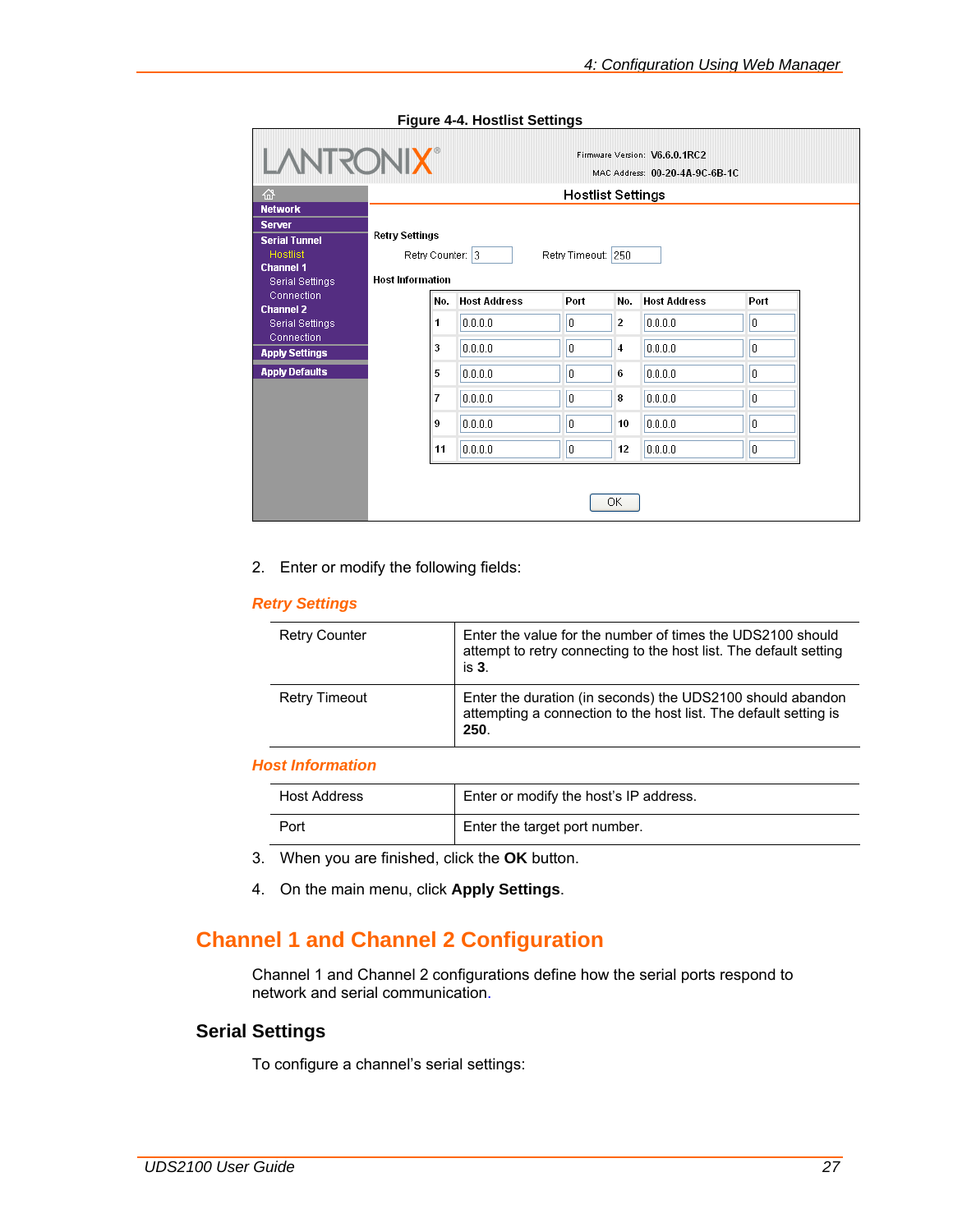<span id="page-27-0"></span>1. From the main menu, click **Serial Settings** for either Channel 1 or Channel 2 to display the Serial Settings page for the selected channel.

| <b>LANTRONIX®</b>                       |                                                   | Firmware Version: V6.6.0.1RC2<br>MAC Address: 00-20-4A-9C-6B-1C |  |  |
|-----------------------------------------|---------------------------------------------------|-----------------------------------------------------------------|--|--|
| 셦                                       | <b>Serial Settings</b>                            |                                                                 |  |  |
| <b>Network</b>                          |                                                   |                                                                 |  |  |
| <b>Server</b>                           | Channel 1                                         |                                                                 |  |  |
| <b>Serial Tunnel</b><br><b>Hostlist</b> | Disable Serial Port                               |                                                                 |  |  |
| <b>Channel 1</b>                        | <b>Port Settings</b>                              |                                                                 |  |  |
| <b>Serial Settings</b><br>Connection    | Protocol: RS232                                   | Flow Control:   None                                            |  |  |
| <b>Channel 2</b>                        | Baud Rate: 9600<br>Data Bits: $8 \vee$            | Parity: None<br>Stop Bits:   1 →                                |  |  |
| <b>Serial Settings</b><br>Connection    |                                                   |                                                                 |  |  |
| <b>Apply Settings</b>                   | <b>Pack Control</b>                               |                                                                 |  |  |
| <b>Apply Defaults</b>                   | Enable Packing                                    |                                                                 |  |  |
|                                         | Idle Gap Time: 12 msec                            |                                                                 |  |  |
|                                         | Match 2 Byte Sequence: ○ Yes ● No                 | Send Frame Immediate: ○ Yes ● No                                |  |  |
|                                         | $0x$ <sub>00</sub><br>Match Bytes: 0x00<br>(Hex)  | Send Trailing Bytes: ⊙ None ○ One ○ Two                         |  |  |
|                                         | <b>Flush Mode</b>                                 |                                                                 |  |  |
|                                         | <b>Flush Input Buffer</b>                         | <b>Flush Output Buffer</b>                                      |  |  |
|                                         | With Active Connect: $\bigcirc$ Yes $\bigcirc$ No | With Active Connect: $\bigcirc$ Yes $\bigcirc$ No               |  |  |
|                                         | With Passive Connect: ○ Yes ⊙ No                  | With Passive Connect: ○ Yes ⊙ No                                |  |  |
|                                         | At Time of Disconnect: ○ Yes ● No.                | At Time of Disconnect: ○ Yes ⊙ No                               |  |  |
|                                         |                                                   | ОK                                                              |  |  |

**Figure 4-5. Channel Serial Settings** 

2. In the available fields, enter the following information:

### *Channel 1*

| Disable Serial Port  | When selected, disables communication through the serial<br>port. The serial port is enabled by default.<br><b>Note:</b> This feature is not available on single port device                                                                                                                       |
|----------------------|----------------------------------------------------------------------------------------------------------------------------------------------------------------------------------------------------------------------------------------------------------------------------------------------------|
|                      | servers, since it can only be applied to channel 2.                                                                                                                                                                                                                                                |
| <b>Port Settings</b> |                                                                                                                                                                                                                                                                                                    |
| Protocol             | From the drop-down menu, select the protocol type for the<br>selected channel. The default setting is RS232.                                                                                                                                                                                       |
| <b>Flow Control</b>  | Flow control manages data flow between devices in a network<br>to ensure it is processed efficiently. Too much data arriving<br>before a device is prepared to manage it causes lost or<br>retransmitted data. None is the default.                                                                |
| <b>Baud Rate</b>     | The unit and attached serial device, such as a modem, must<br>agree on a speed or baud rate to use for the serial connection.<br>Valid baud rates are 300, 600, 1200, 2400, 4800, 9600<br>(default), 19200, 38400, 57600, 115200, 230400, 460800, and<br>921600 baud. The default setting is 9600. |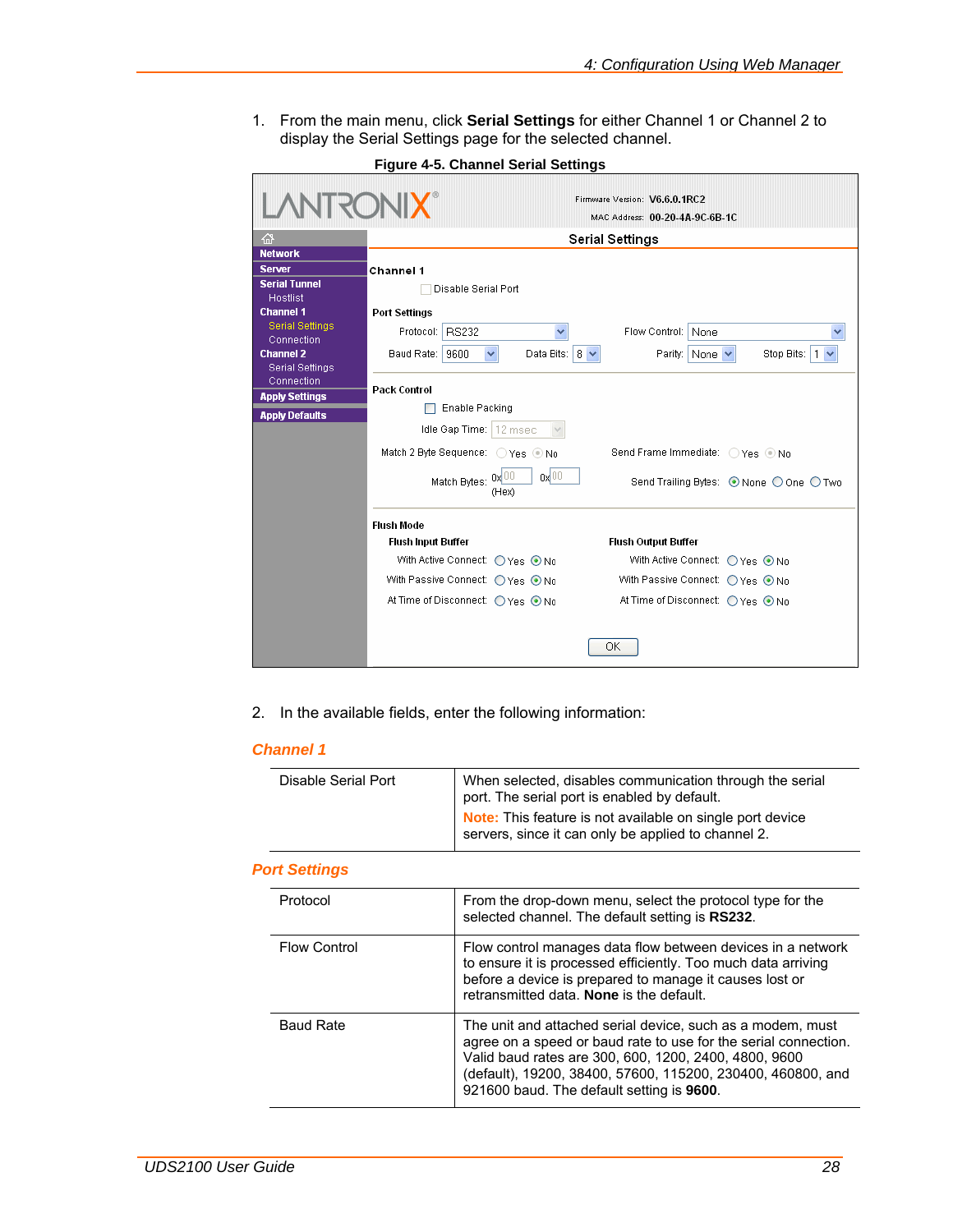| Data Bits        | Indicates the number of bits in a transmitted data package.<br>The default setting is 8.                                                     |
|------------------|----------------------------------------------------------------------------------------------------------------------------------------------|
| Parity           | Checks for the parity bit. The default setting is <b>None</b> .                                                                              |
| <b>Stop Bits</b> | The stop bit follows the data and parity bits in serial<br>communication. It indicates the end of transmission. The<br>default setting is 1. |

### *Pack Control*

| Enable Packing             | Select to enable packing on the UDS2100.                                                                                                                                                                                                  |
|----------------------------|-------------------------------------------------------------------------------------------------------------------------------------------------------------------------------------------------------------------------------------------|
|                            | Two firmware-selectable packing algorithms define how and<br>when packets are sent to the network.                                                                                                                                        |
|                            | The standard algorithm is optimized for applications in which<br>the unit is used in a local environment, allowing for very small<br>delays for single characters, while keeping the packet count<br>low.                                 |
|                            | The alternate packing algorithm minimizes the packet count<br>on the network and is especially useful in applications in a<br>routed Wide Area Network (WAN). Adjusting parameters in<br>this mode can economize the network data stream. |
|                            | Disabled by default.                                                                                                                                                                                                                      |
| Idle Gap Time              | Select the maximum time for inactivity. The default time is<br>12 milliseconds.                                                                                                                                                           |
| Match 2 Byte Sequence      | Use to indicate the end of a series of data to be sent as one<br>group. The sequence must occur sequentially to indicate end<br>of the data collection to the UDS2100. The default setting is<br>No.                                      |
| Match Bytes                | Use to indicate the end of a series of data to be sent as one<br>group. Set this value to 00 if specific functions are not needed.                                                                                                        |
| Send Frame Immediate       | After the detection of the byte sequence, indicates whether to<br>send the data frame or the entire buffer. Select Yes to send<br>only the data frame. The default setting is No.                                                         |
| <b>Send Trailing Bytes</b> | Select the number of bytes to send after the end-of-sequence<br>characters. The default setting is <b>None</b> .                                                                                                                          |

## *Flush Input Buffer (Serial to Network)*

| With Active Connect   | Select Yes to clear the input buffer with a connection that is<br>initiated from the device to the network. The default setting is<br>No. |
|-----------------------|-------------------------------------------------------------------------------------------------------------------------------------------|
| With Passive Connect  | Select Yes to clear the input buffer with a connection initiated<br>from the network to the device. The default setting is No.            |
| At Time of Disconnect | Select Yes to clear the input buffer when the network<br>connection to or from the device is disconnected. The default<br>setting is No.  |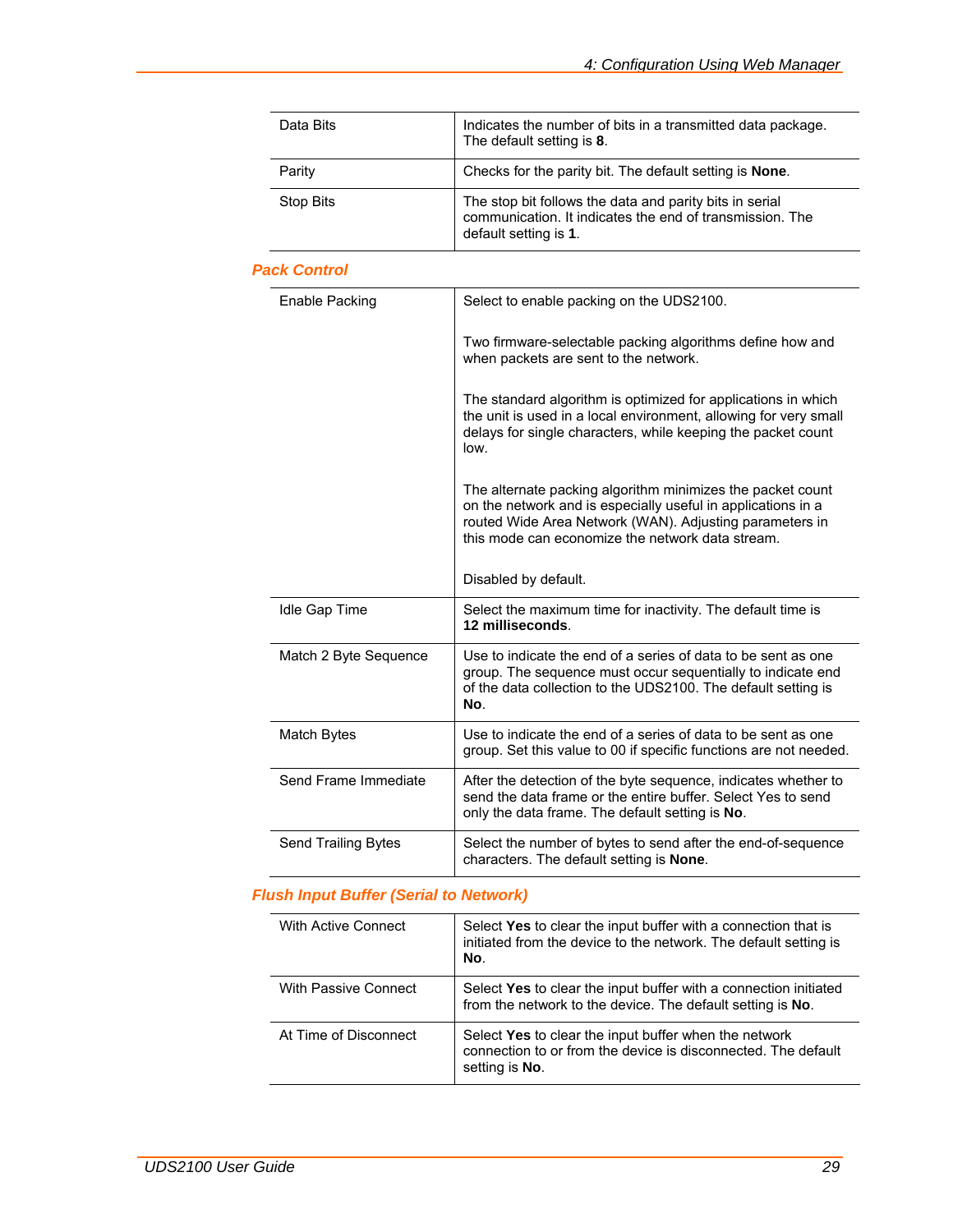| With Active Connect   | Select Yes to clear the output buffer with a connection that is<br>initiated from the device to the network. The default setting is<br>No. |
|-----------------------|--------------------------------------------------------------------------------------------------------------------------------------------|
| With Passive Connect  | Select Yes to clear the output buffer with a connection initiated<br>from the network to the device. The default setting is No.            |
| At Time of Disconnect | Select Yes to clear the output buffer when the network<br>connection to or from the device is disconnected. The default<br>setting is No.  |

### <span id="page-29-0"></span>*Flush Output Buffer (Network to Serial)*

- 3. When you are finished, click the **OK** button.
- 4. On the main menu, click **Apply Settings**.

## **Connection Settings - TCP**

### **To configure a channel's TCP settings:**

1. On the main menu, click **Connection.** The Connection Settings window for the channel displays.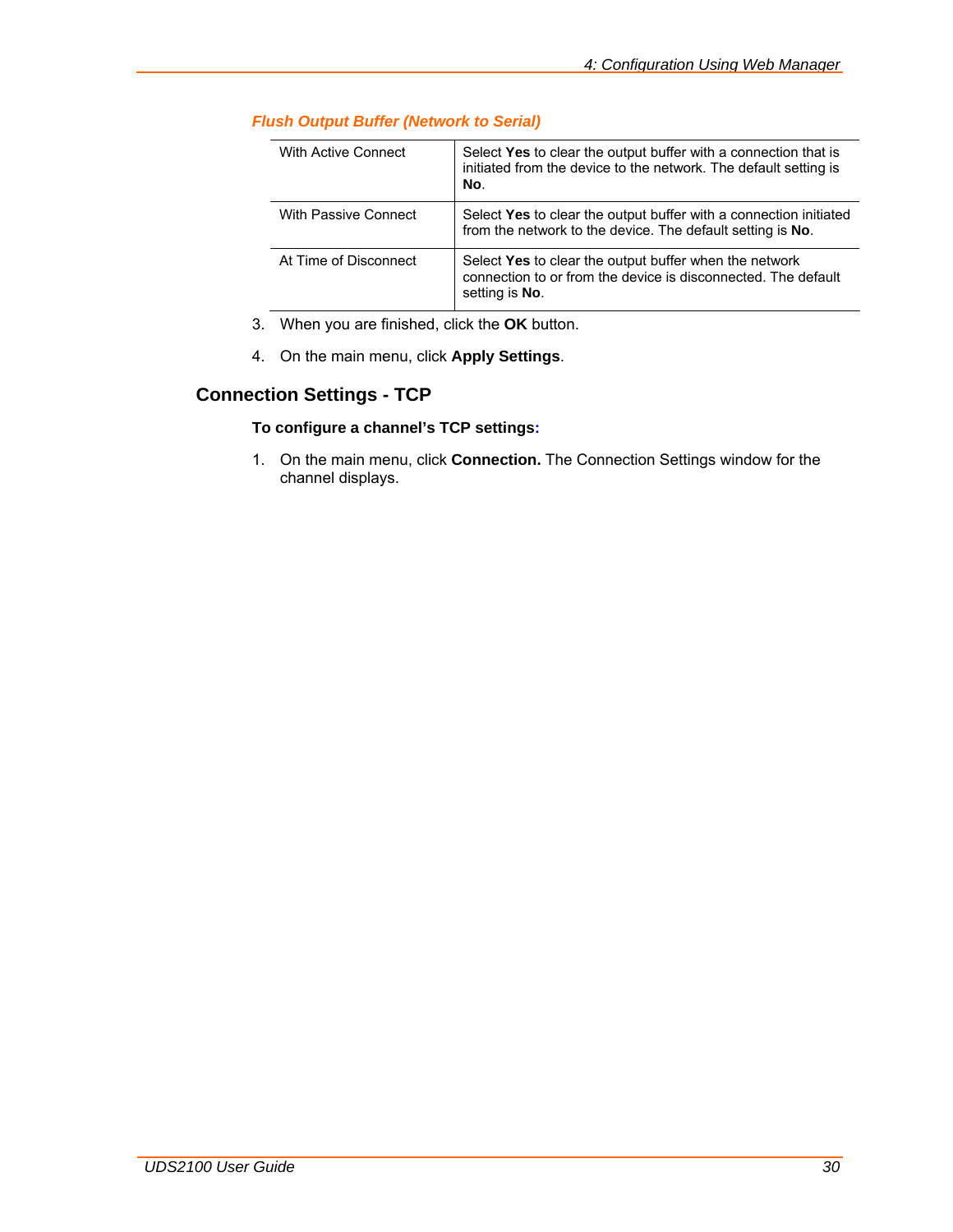<span id="page-30-0"></span>

| VIKO                                                                                                                                                                      | Firmware Version: V6.6.0.1RC2<br>MAC Address: 00-20-4A-9C-6B-1C                                                                                                                                   |
|---------------------------------------------------------------------------------------------------------------------------------------------------------------------------|---------------------------------------------------------------------------------------------------------------------------------------------------------------------------------------------------|
| 셦                                                                                                                                                                         | <b>Connection Settings</b>                                                                                                                                                                        |
| <b>Network</b>                                                                                                                                                            |                                                                                                                                                                                                   |
| <b>Server</b><br><b>Serial Tunnel</b><br>Hostlist<br><b>Channel 1</b><br><b>Serial Settings</b><br>Connection<br><b>Channel 2</b><br><b>Serial Settings</b><br>Connection | Channel 1<br><b>Connect Protocol</b><br>Protocol:   TCP N<br><b>Connect Mode</b><br><b>Passive Connection:</b><br><b>Active Connection:</b><br>Accept<br>Yes<br>Active Connect: None<br>Incoming: |
| <b>Apply Settings</b>                                                                                                                                                     | Password<br>Start Character: 0x 0D<br>OYes ⊙No                                                                                                                                                    |
| <b>Apply Defaults</b>                                                                                                                                                     | (in Hex)<br>Required:                                                                                                                                                                             |
|                                                                                                                                                                           | Password:<br>Modem Mode: None<br>Modem Escape Sequence<br>Show IP Address After RING: ⊙ Yes ○ No<br>⊙Yes ONo<br>Pass Through:                                                                     |
|                                                                                                                                                                           | <b>Endpoint Configuration:</b><br>Local Port:   10001<br>Auto increment for active connect<br>Remote Port: 0<br>Remote Host: 0.0.0.0                                                              |
|                                                                                                                                                                           | <b>Common Options:</b><br>Teinet Com Port<br><b>Disable</b><br>Connect Response:<br>None<br>Cntrl:<br>Terminal<br>Use<br>LED: Blink<br>$OYes$ $@$ No<br>Hostlist:<br>Name:                        |
|                                                                                                                                                                           | <b>Disconnect Mode</b><br>On Mdm_Ctrl_In<br>Hard Disconnect: ⊙ Yes ○ No<br>Drop: O Yes @ No<br>Inactivity Timeout: 0<br>Check EOT(Ctrl-D): ○ Yes ⊙ No<br> 0 <br>÷<br>(mins : secs)<br>OK          |

**Figure 4-6. TCP Connection Settings** 

2. In the available fields, enter or modify the following information:

### *Connect Protocol*

| Protocol                                | From the drop-down menu, select TCP.                                                                                                                                               |
|-----------------------------------------|------------------------------------------------------------------------------------------------------------------------------------------------------------------------------------|
| <b>Connect Mode: Passive Connection</b> |                                                                                                                                                                                    |
| Accept Incoming                         | Select Yes to accept incoming connections. The default<br>setting is Yes.                                                                                                          |
| Password Required                       | Determines whether a password is required for an incoming<br>passive connection. This field is not available when a<br>password is set for Telnet mode. The default setting is No. |
| Password                                | If Password Required was set to Yes, enter the password for<br>passive connections.                                                                                                |
| Modem Escape Sequence<br>Pass Through   | Disable or enable the unit's ability to send the escape<br>sequence. The default is Y (Yes) (send the escape                                                                       |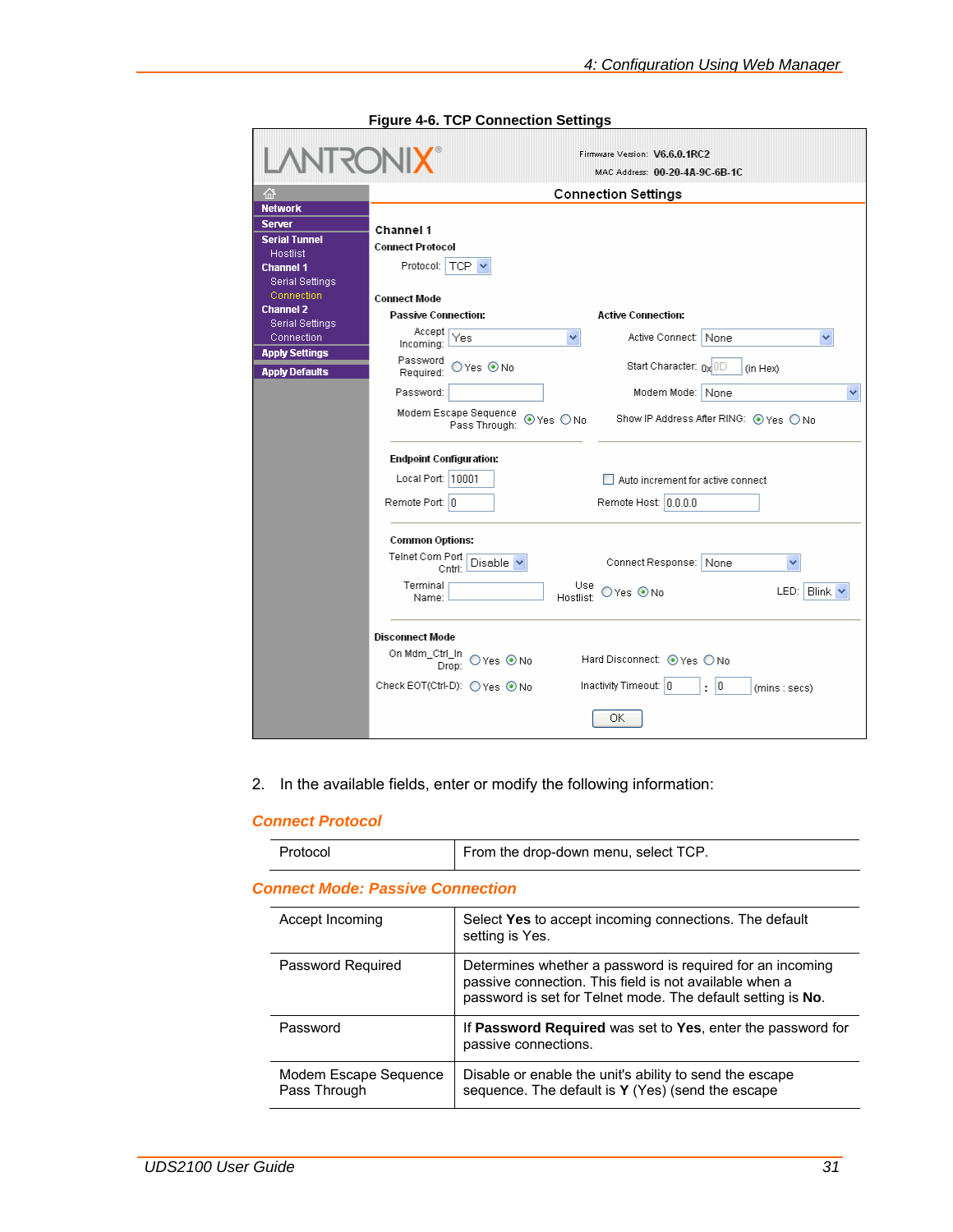|                                        | sequence).                                                                                                                                                                                                              |
|----------------------------------------|-------------------------------------------------------------------------------------------------------------------------------------------------------------------------------------------------------------------------|
| <b>Connect Mode: Active Connection</b> |                                                                                                                                                                                                                         |
| Active Connect                         | Select None (default) to disable Active Connect. Otherwise,<br>indicate the connection type from the drop-down list:<br>With Any Character: Attempts to connect when any<br>character is received from the serial port. |
|                                        | With Active Mdm Ctrl In: Accepts external<br>connection requests only when the Modem Control<br>In input is asserted.                                                                                                   |
|                                        | With Start Character: Attempts to connect when it<br>receives a specific start character from the serial<br>port. The default start character is carriage return.                                                       |
|                                        | <b>Manual Connection:</b> Attempts to connect when<br>directed by a command string received from the<br>serial port.                                                                                                    |
|                                        | Auto Start: Automatically connects to the remote IP<br>address and port after booting up.                                                                                                                               |
| <b>Start Character</b>                 | If Active Connect is set to With Start Character, enter the start<br>character in this field. The default setting is <b>0D</b> .                                                                                        |
| Modem Mode                             | Indicates the on-screen response type when in Modem Mode<br>(if Modem Mode is enabled). The default setting is <b>None</b> .                                                                                            |
| Show IP Address After<br>Ring          | Indicates whether to display the remote IP address upon<br>connection. The default setting is Yes.                                                                                                                      |

## *Endpoint Configuration*

| Local Port                           | Enter the local port number.                                                                                                                                                                                                                 |
|--------------------------------------|----------------------------------------------------------------------------------------------------------------------------------------------------------------------------------------------------------------------------------------------|
| Auto increment for active<br>connect | Select to auto-increment the local port number for new<br>outgoing connections. The range of auto-incremented port<br>numbers is 50,000 to 59,999 and loops back to the beginning<br>when the maximum range is reached. Disabled by default. |
| Remote Port                          | Enter the remote port number.                                                                                                                                                                                                                |
| Remote Host                          | Enter the IP address of the remote device.                                                                                                                                                                                                   |

## *Common Options*

| <b>Telnet Com Port Cntrl</b> | Available for configuration only when <b>Active Connect</b> is set to<br>None. Select Enable to permit Telnet communication to the<br>UDS unit. The Telnet Com Port Cntrl feature is used in<br>conjunction with the Com Port Redirector (CPR) utility. (See<br>the CPR online Help for details.) |
|------------------------------|---------------------------------------------------------------------------------------------------------------------------------------------------------------------------------------------------------------------------------------------------------------------------------------------------|
| <b>Connect Response</b>      | A single character is transmitted to the serial port when there<br>is a change in connection state. Default setting is <b>None</b> .                                                                                                                                                              |
| <b>Terminal Name</b>         | Available for configuration only when Telnet Com Port Cntrl<br>is set to <b>Enable</b> .                                                                                                                                                                                                          |
|                              | Use the terminal name for the Telnet terminal type. Enter only                                                                                                                                                                                                                                    |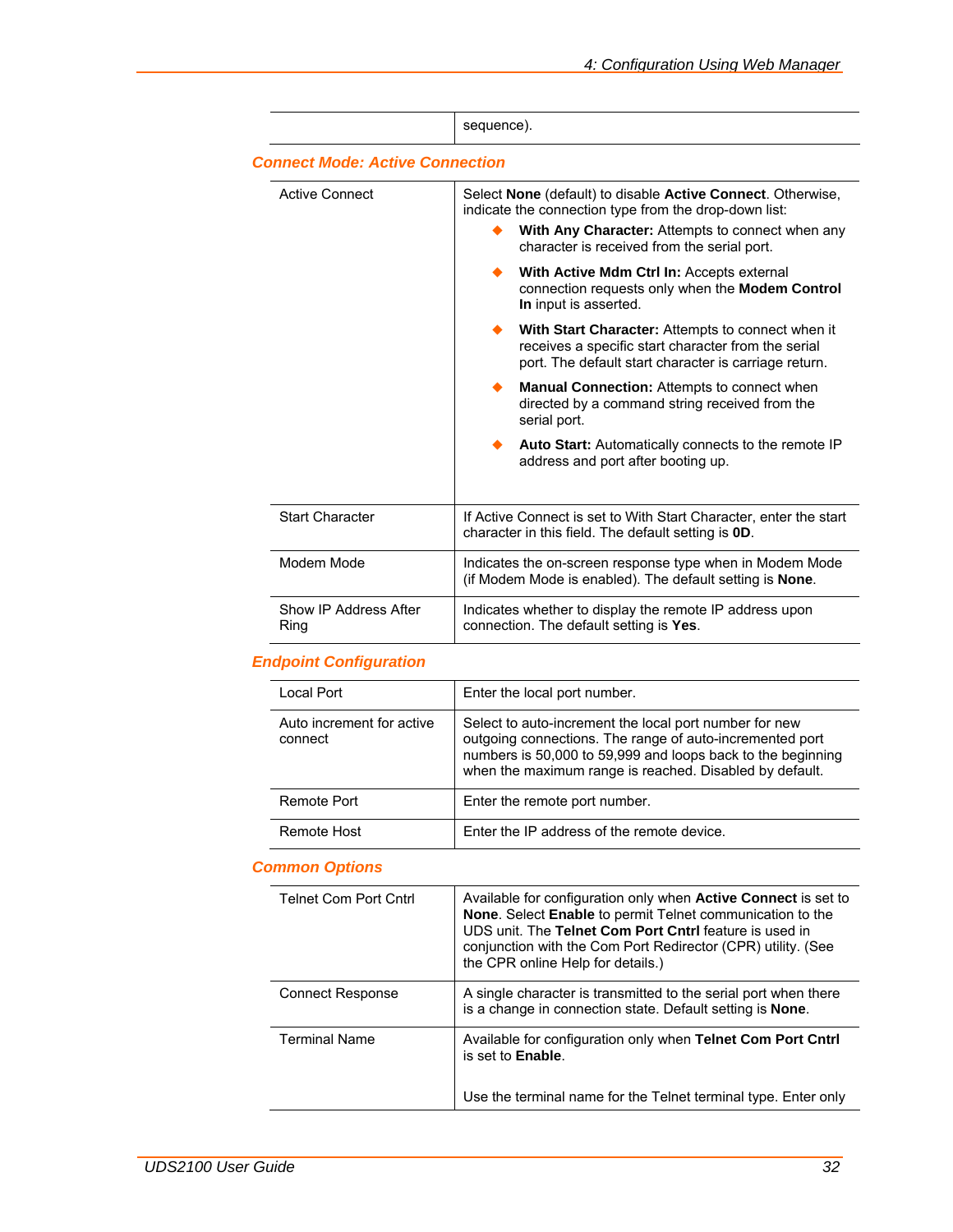<span id="page-32-0"></span>

|              | one name. When this option is enabled, the unit also reacts to<br>the end of record (EOR) and binary options, which can be<br>used for applications such as terminal emulation to IBM hosts.                                                                                                                                                                              |
|--------------|---------------------------------------------------------------------------------------------------------------------------------------------------------------------------------------------------------------------------------------------------------------------------------------------------------------------------------------------------------------------------|
| Use Hostlist | If this option is set to <b>True</b> , the device server scrolls through<br>the host list until it connects to a device listed in the host list<br>table. Once it connects, the unit stops trying to connect to any<br>others. If this connection fails, the unit continues to scroll<br>through the table until it is able to connect to another IP in the<br>host list. |
|              | The host list is disabled for Manual and Modem Modes. The<br>unit will not accept a data connection from a remote device<br>when the host list option is enabled.                                                                                                                                                                                                         |
| I FD         | Select <b>Blink</b> for the status LEDs to blink upon connection, or<br>select <b>None</b> for no LED output.                                                                                                                                                                                                                                                             |

#### *Disconnect Mode*

| On Mdm_Ctrl_In Drop    | Set to Yes for the network connection to or from the serial port<br>to disconnect (drop) when <b>Modem Control In</b> transitions from<br>an asserted state to not asserted state. The default setting is<br>No.                                                                                                     |
|------------------------|----------------------------------------------------------------------------------------------------------------------------------------------------------------------------------------------------------------------------------------------------------------------------------------------------------------------|
| <b>Hard Disconnect</b> | When set to Yes, the TCP connection closes even if the<br>remote site does not acknowledge the disconnect request.                                                                                                                                                                                                   |
| Check EOT (Ctrl+D)     | Choose Yes to drop the connection when Ctrl+D or Hex 04 is<br>detected. Both Telnet Com Port Cntrl and Check EOT<br>(Ctrl+ D) must be enabled for Disconnect with EOT to<br>function properly. Ctrl+D is only detected going from the serial<br>port to the network. The default setting is No.                      |
| Inactivity Timeout     | Use this parameter to set an inactivity timeout. The unit drops<br>the connection if there is no activity on the serial line before<br>the set time expires. Enter time in the format mm:ss, where m<br>is the number of minutes, and s is the number of seconds. To<br>disable the inactivity timeout, enter 00:00. |

- 3. When you are finished, click the **OK** button.
- 4. On the main menu, click **Apply Settings**.

## **Connection Settings - UDP**

### **To configure a channel's UDP settings:**

- 1. On the main menu, click **Connection**. The Connection Settings window for the selected channel displays.
- 2. In the available fields, enter or modify the following information: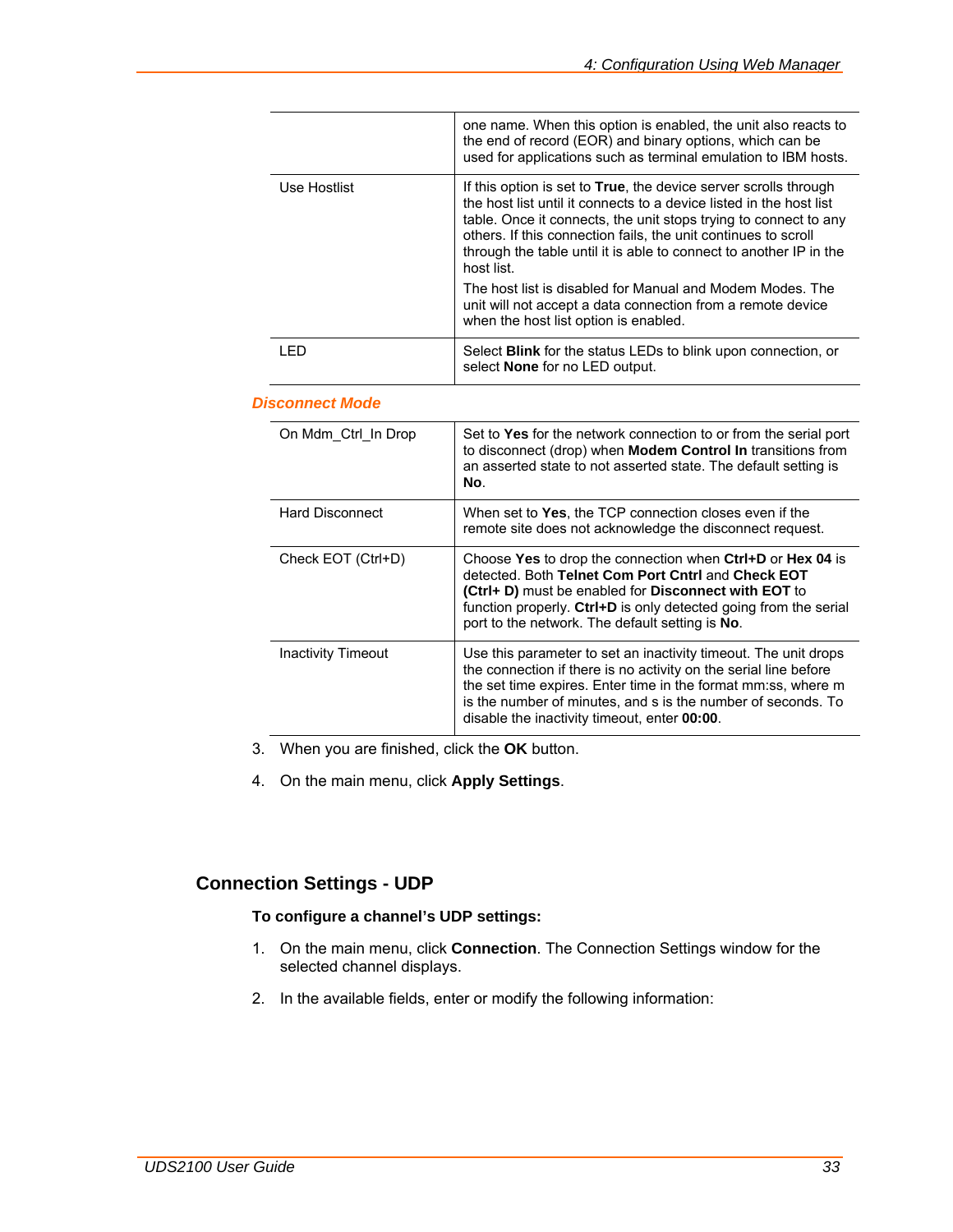<span id="page-33-0"></span>

|                                                                                                                                                                                         |                                                                                                             | <b>LANTRONIX®</b> |                            |     |          |                | MAC Address: 00-20-4A-9C-6B-1C |     |              |  |
|-----------------------------------------------------------------------------------------------------------------------------------------------------------------------------------------|-------------------------------------------------------------------------------------------------------------|-------------------|----------------------------|-----|----------|----------------|--------------------------------|-----|--------------|--|
| 샶<br><b>Network</b>                                                                                                                                                                     | <b>Connection Settings</b>                                                                                  |                   |                            |     |          |                |                                |     |              |  |
| <b>Server</b><br><b>Serial Tunnel</b><br><b>Hostlist</b><br><b>Channel 1</b><br><b>Serial Settings</b><br><b>Connection</b><br><b>Channel 2</b><br><b>Serial Settings</b><br>Connection | Channel 1<br><b>Connect Protocol</b><br>Protocol: UDP V<br>Datagram Mode:<br><b>Endpoint Configuration:</b> |                   | Datagram Type: $ 00  \vee$ |     |          |                | Accept Incoming: Yes           |     | $\checkmark$ |  |
| <b>Apply Settings</b>                                                                                                                                                                   |                                                                                                             |                   | Local Port: 10001          |     |          |                | Remote Port: 0                 |     |              |  |
| <b>Apply Defaults</b>                                                                                                                                                                   |                                                                                                             |                   | Remote Host: 0.0.0.0       |     |          |                | Use Broadcast                  |     |              |  |
|                                                                                                                                                                                         | Device Address Table:                                                                                       |                   |                            |     |          |                |                                |     |              |  |
|                                                                                                                                                                                         |                                                                                                             | No.               | Dev Addr                   | No. | Dev Addr | No.            | Dev Addr                       | No. | Dev Addr     |  |
|                                                                                                                                                                                         |                                                                                                             | O                 | Iо                         | 1   | Iо       | $\overline{2}$ | Io.                            | 3   | I۵           |  |
|                                                                                                                                                                                         |                                                                                                             | 4                 | lo.                        | 5   | I۵       | 6              | Io.                            | 7   | In.          |  |
|                                                                                                                                                                                         |                                                                                                             | 8                 | n                          | 9   | In.      | 10             | I٥                             | 11  | In           |  |
|                                                                                                                                                                                         |                                                                                                             | 12                | lo.                        | 13  | Iо       | 14             | lo.                            | 15  | IO.          |  |

**Figure 4-7. UDP Connection Settings** 

### *Connect Protocol*

|  | Protocol | Select UDP from the drop-down menu. |
|--|----------|-------------------------------------|
|--|----------|-------------------------------------|

### *Datagram Mode*

| Datagram Type   | Configures the remote IP or network broadcast address and<br>the remote port. Enter 01 for directed or broadcast UDP. The<br>default setting is 00. |
|-----------------|-----------------------------------------------------------------------------------------------------------------------------------------------------|
| Accept Incoming | Select Yes to accept incoming UDP datagrams. The default<br>setting is Yes.                                                                         |

### *Endpoint Configuration*

| Local Port           | Enter the local port number.                                                                                                                                                                                                                               |
|----------------------|------------------------------------------------------------------------------------------------------------------------------------------------------------------------------------------------------------------------------------------------------------|
| Remote Port          | Enter the port number of the remote device.                                                                                                                                                                                                                |
| Remote Host          | Enter the IP address of the remote device.                                                                                                                                                                                                                 |
| Use Broadcast        | Select to broadcast the UDP datagram. Datagrams of type 01<br>can be sent as a broadcast by enabling this option. The<br>default is not to broadcast.<br><b>Note:</b> Datagrams are sent as subnet-directed broadcasts.                                    |
| Device Address Table | The table is enabled when Datagram Type is set to FD. Enter<br>values between 1 and 255 to identify units on the local<br>network of device servers.<br><b>Note:</b> Lantronix Tech Support supports Datagram type 01.<br>Datagram Type FD is for OEM use. |

3. When you are finished, click the **OK** button.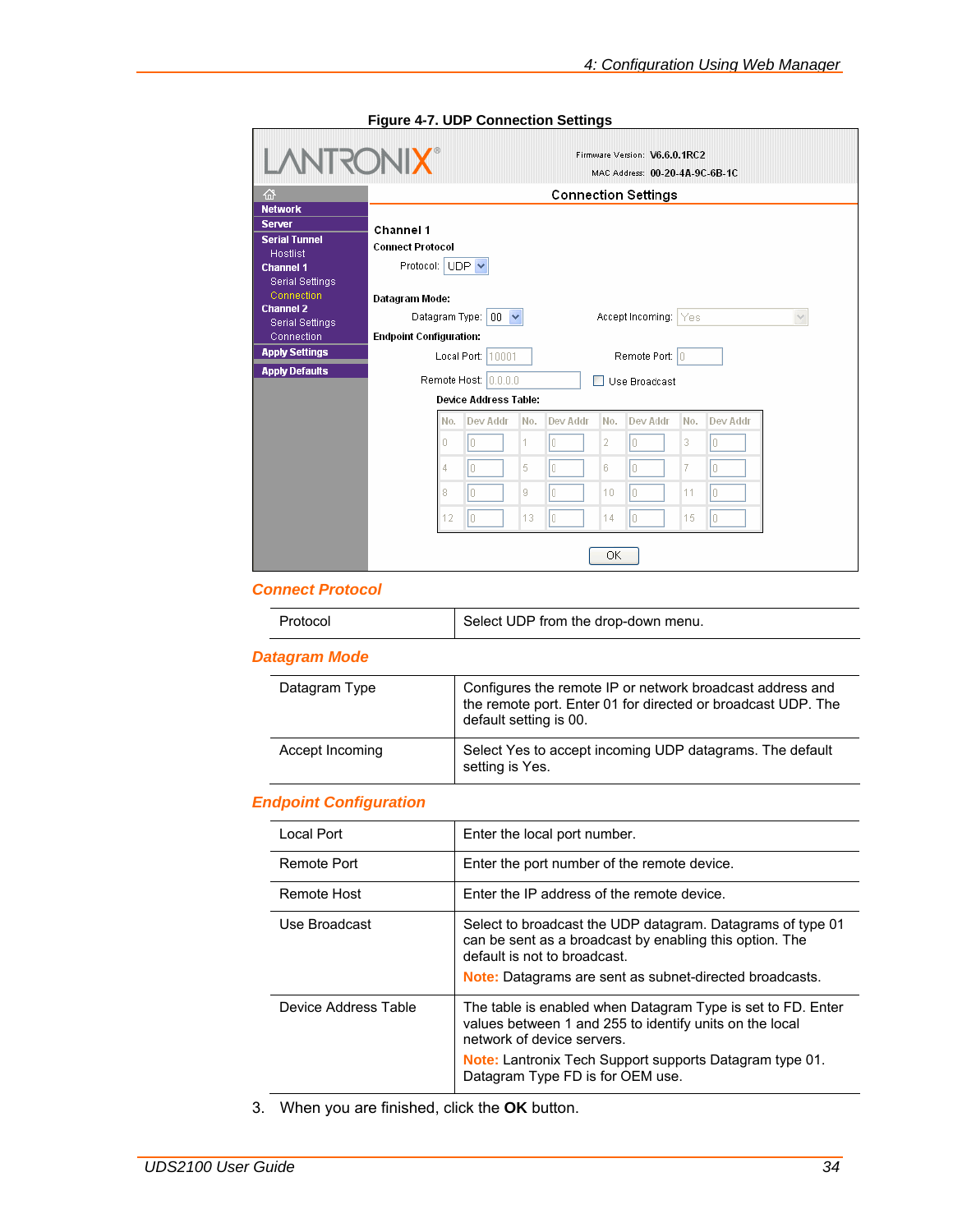4. On the main menu, click **Apply Settings**.

## <span id="page-34-0"></span>**Apply Settings**

1. To save and apply the configuration changes to the device server, click the **Apply Settings** button.

*Note: Clicking OK on each page does not change the configuration on the device. OK tells the UDS2100 what changes to use; Apply Settings makes the changes permanent and reboots the UDS2100.* 

## **Apply Factory Defaults**

- 1. Click the **Apply Defaults** button to set the device server back to the default settings**.** For details see *[Default Settings](#page-58-1)* on page [59.](#page-58-1)
- 2. Click **Yes** to set factory settings, or click **No** to cancel.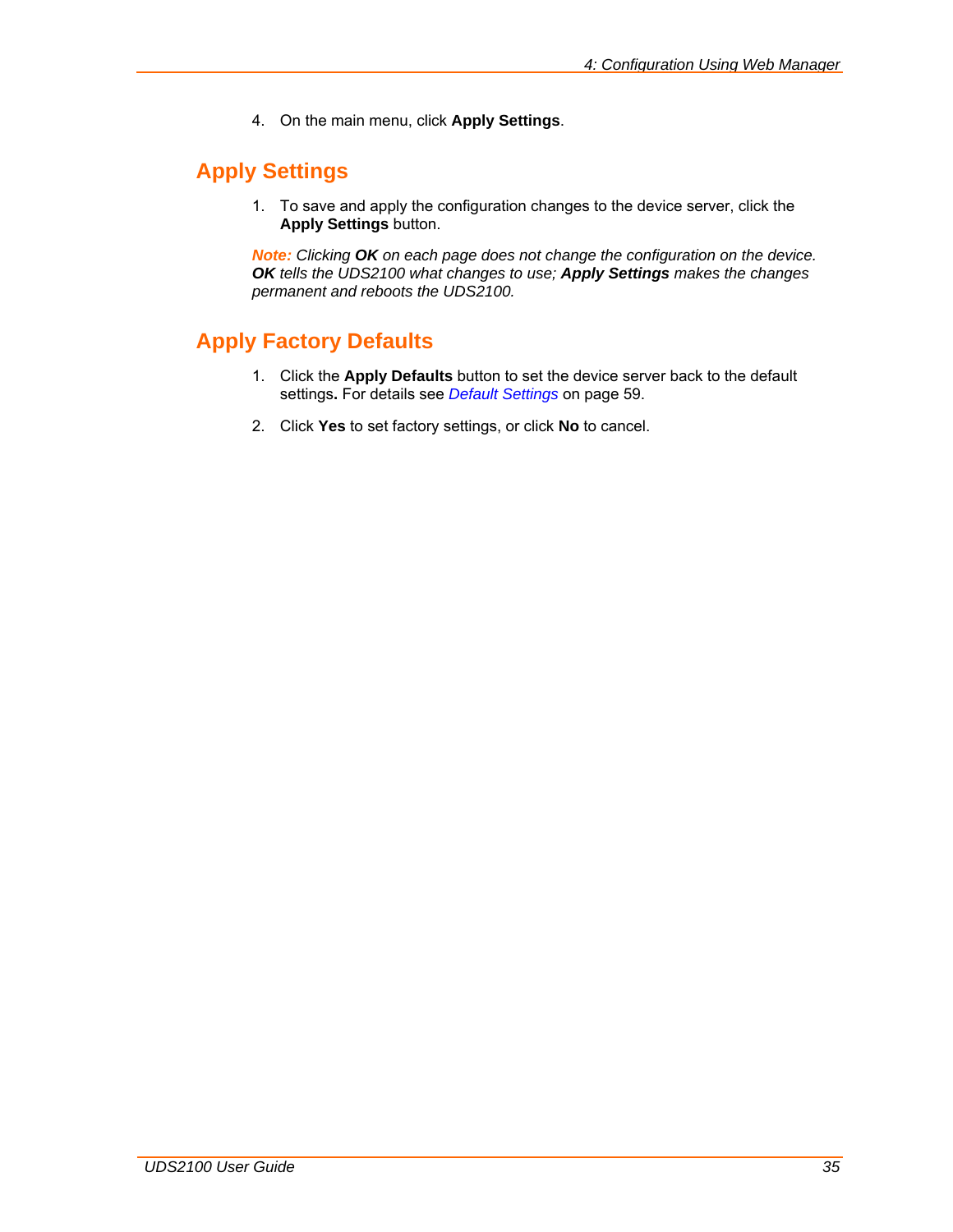## <span id="page-35-1"></span><span id="page-35-0"></span>*5: Configuration via Telnet or Serial Port (Setup Mode)*

You must configure the unit so it can communicate on a network with your serial device. As an alternative to using a web browser, as described in the previous chapter, you can use the following procedures remotely or locally:

- Use a Telnet connection to configure the unit over the network.
- Use a terminal or terminal emulation program to access the serial port locally.

The series of prompts at which you enter configuration settings is called **Setup Mode**.

*Note: Detailed information about other setup methods is available from your Lantronix Sales Associate.* 

The unit's configuration is stored in nonvolatile memory and is retained without power. You can change the configuration at any time. The unit performs a reset after the configuration has been changed and stored.

This chapter tells you how to access Setup Mode and the general procedure for using it. To complete the configuration, continue with *[6:](#page-38-1) [Setup Mode: Server](#page-38-1)  [Configuration](#page-38-1)*, *[7:](#page-41-1) [Setup Mode: Channel Configuration](#page-41-1)*, and *[8:](#page-55-1) [Setup Mode: Advanced](#page-55-1)  [Settings](#page-55-1)*.

*Note: The menus in the configuration chapters show a typical device. Your device may have different configuration options.* 

## **Accessing Setup Mode**

### **Telnet Connection**

To configure the unit over the network, establish a Telnet connection to port 9999.

*Note: You can also use DeviceInstaller to access Telnet. Select the device from the main window list, and click the Telnet Configuration tab. Skip steps 1 and 2.*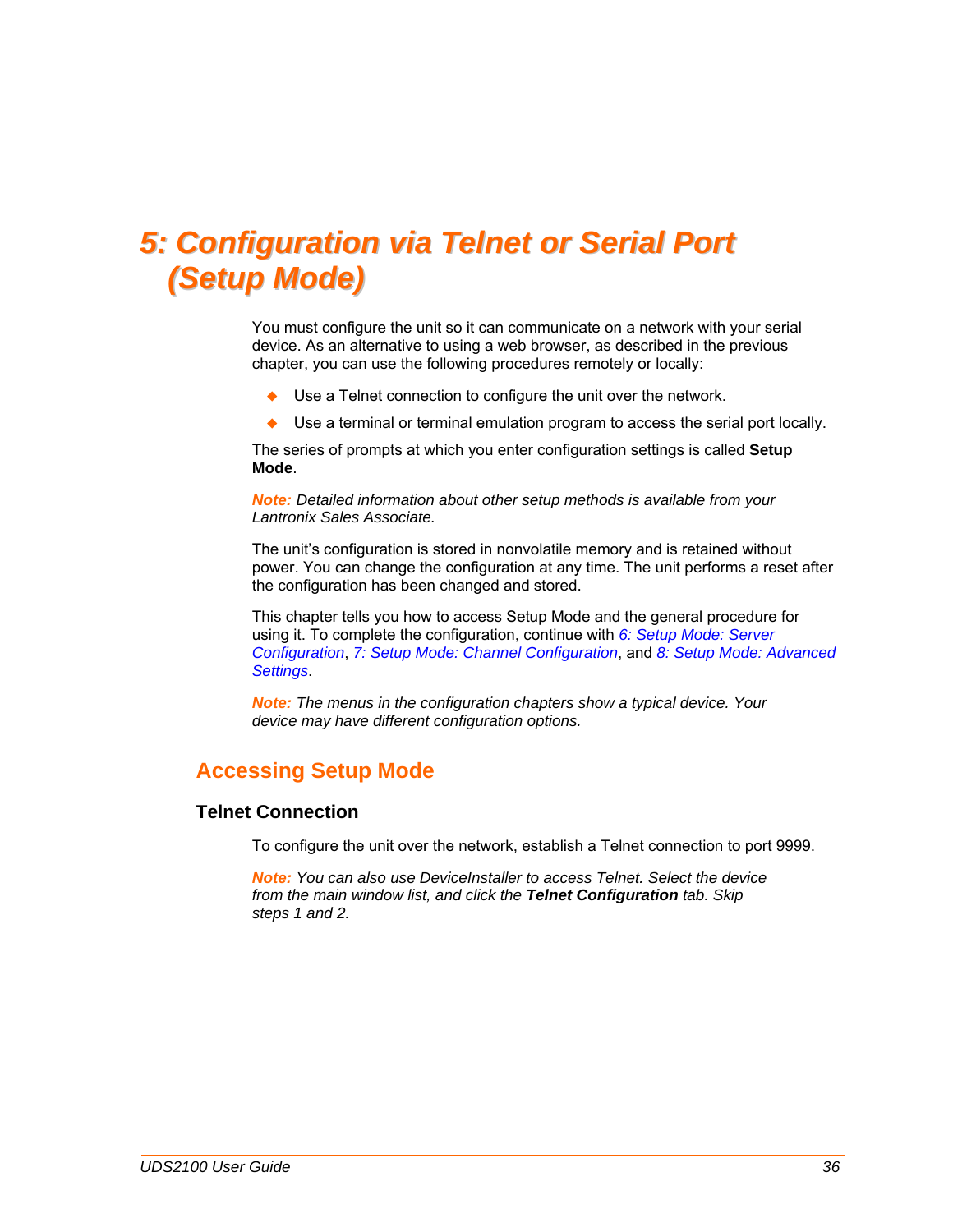#### **To establish a Telnet connection:**

1. From the Windows **Start** menu, click **Run** and type the following command, where x.x.x.x is the IP address, and 9999 is the unit's fixed network configuration port number:

> Windows: telnet x.x.x.x 9999 UNIX: telnet x.x.x.x:9999

2. Click **OK**. The following information displays.

**Figure 5-1. MAC Address** 

```
*** Lantronix UDS2100 Device Server ***
MAC address 00204A9C6B1C
Software version 06.6.0.1RC2 (080710)
Press Enter for Setup Mode
```
3. To enter Setup Mode, **press Enter within 5 seconds**. The configuration settings display, followed by the Change Setup menu.

**Figure 5-2. Setup Menu Options** 

```
Change Setup:
  Ø Šerver
  1 Channel 1
  2 Channel 25 Expert
  6 Security<br>7 Defaults
  8 Exit without save
  9 Save and exit
                                 Your choice ? _
```
- 4. Select an option on the menu by entering the number of the option in the **Your choice** ? field and pressing **Enter**.
- 5. To enter a value for a parameter, type the value and press **Enter**, or to confirm a current value, just press **Enter**.
- 6. When you are finished, save the new configuration (option 9). The unit reboots.

### <span id="page-36-0"></span>**Serial Port Connection**

To configure the unit through a serial connection:

1. Connect a console terminal or PC running a terminal emulation program to your unit's serial port. The default serial port settings are **9600 baud, 8 bits, no parity, 1-stop bit, no-flow control**.

*Note: The UDS always uses the above serial settings at bootup.* 

2. Reset the UDS2100 unit by cycling the unit's power (turning the power off and back on). Immediately upon resetting the device, enter three lowercase **x** characters (**xxx**).

*Note: The easiest way to enter Setup Mode is to hold down the x key at the terminal (or emulation) while resetting the unit. You must do this within three seconds of resetting the UDS2100.*

At this point, the screen display is the same as when you use a Telnet connection. To continue, go to step 3 in *[Telnet Connection](#page-35-0),* above*.*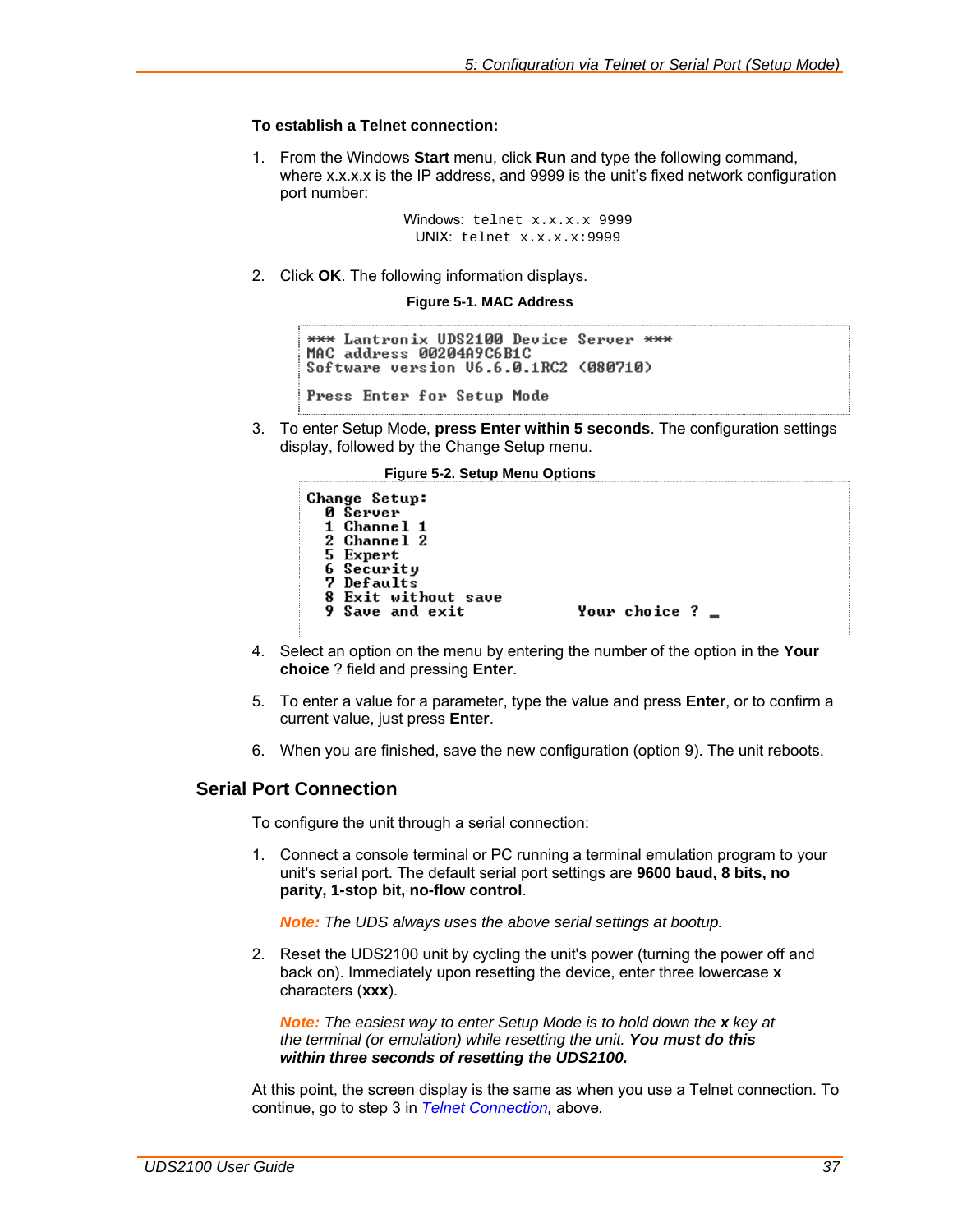# **Exiting Setup Mode**

#### **To exit setup mode:**

You have two options:

- To save all changes and reboot the device, select option **9 Save and exit** from the Change Setup menu. All values are stored in nonvolatile memory.
- ◆ To exit the configuration mode without saving any changes or rebooting. select option **8 Exit without save** from the Change Setup menu.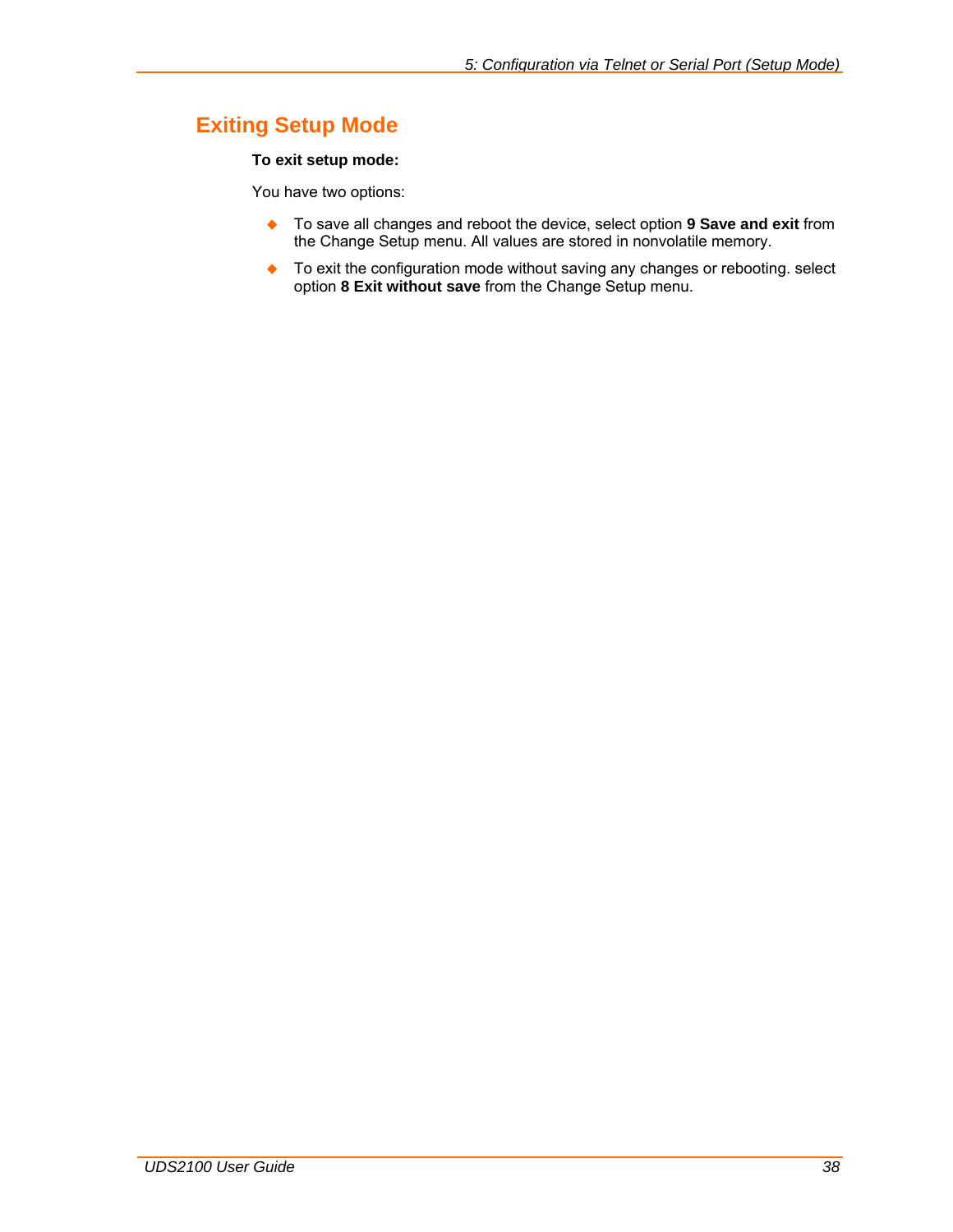# *6: Setup Mode: Server Configuration*

This chapter explains how to configure the network settings.

*Note: Current values display in parentheses.* 

### **Server Configuration (Option 0)**

The unit's basic network parameters display when you select **Server configuration**  (option **0**). The **IP Address**, **Set Gateway IP Address**, and **Netmask** fields display the current values.

**Figure 6-1. Network Settings** 

```
IP Address : (172) .(018) .(023) .(012)<br>Set Gateway IP Address (N) ?
Netmask: Number of Bits for Host Part (0=default) (0)
Set DNS Server IP addr (N) ?
Change telnet config password (N) ?
```
### **IP Address**

If DHCP is not used to assign IP addresses, enter the IP address manually. The IP address must be set to a unique value in the network. Enter each octet and press **Enter** between each section. The current value displays in parentheses.

**IP Address : (000) (000) (000) (000) \_** 

If DHCP is used, the third octet of the IP address sets the BootP/DHCP/AutoIP options. The following table shows the bits you can manually configure to force the UDS2100 to disable AutoIP, DHCP, or BootP. To disable an option, set the appropriate bit.

| Table 6-1. BootP/DHCP/AutolP options<br><b>Options</b> | Bit | <b>Value</b> |
|--------------------------------------------------------|-----|--------------|
| AutolP                                                 | ი   |              |
| <b>DHCP</b>                                            |     | 2            |
| <b>BootP</b>                                           | 2   |              |

For example, if the third octet is 0.0.5.0, the AutoIP and BootP options are disabled; only DHCP is enabled. (The value 5 results from adding the binary equivalents of 0 and 2.) This is the most common setting when using DHCP.

### **Set Gateway IP Address**

The gateway address, or router, allows communication to other LAN segments. The gateway address should be the IP address of the router connected to the same LAN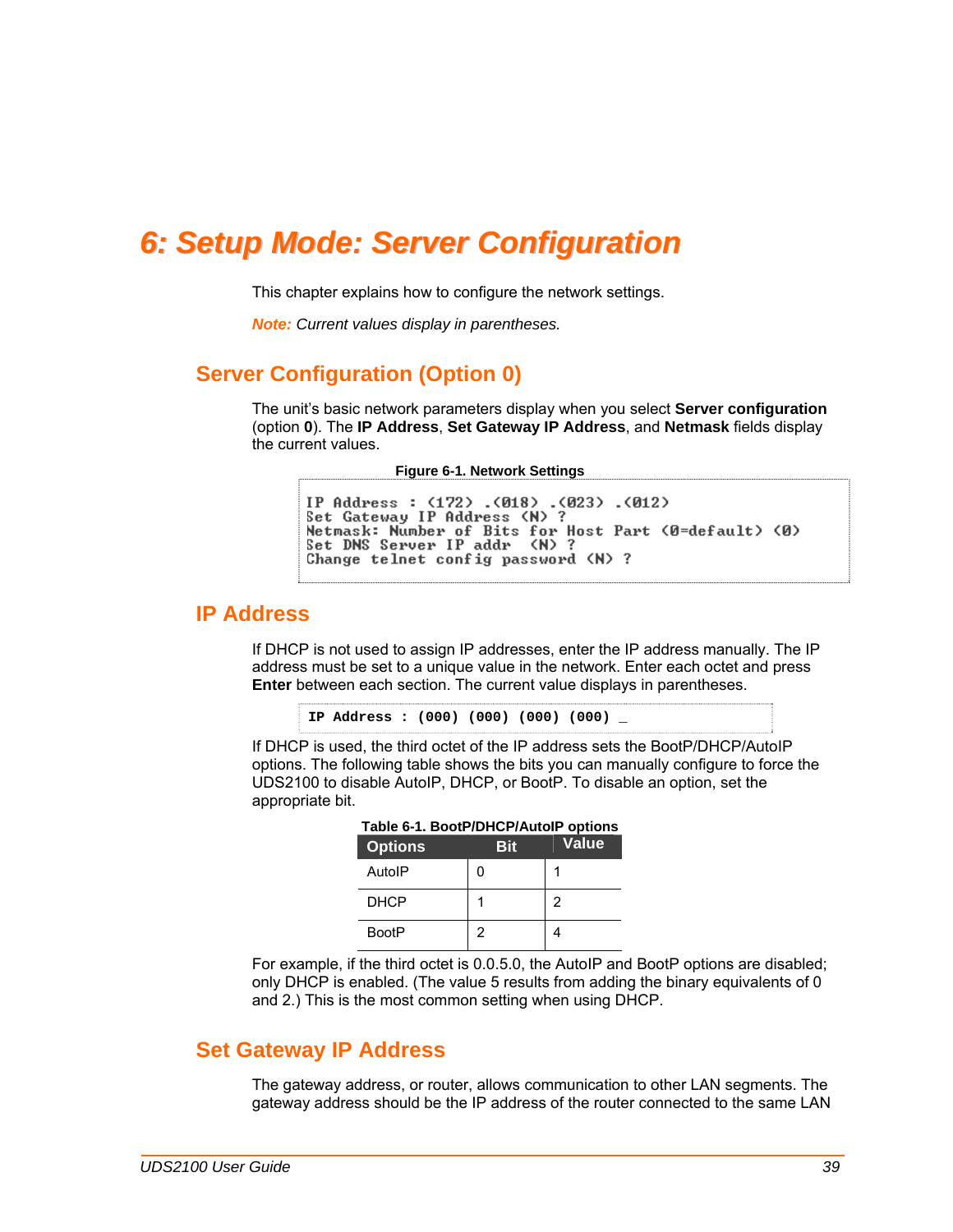segment as the unit. The gateway address must be within the local network. The default setting is **N** (No), meaning the gateway address has not been set. To set the gateway address, type **Y** and enter the address.

**Set Gateway IP Address (N) ? Y Gateway IP addr (000) (000) (000) (000)\_** 

### **Netmask: Number of Bits for Host Part**

A netmask defines the number of bits taken from the IP address that are assigned for the host part.

```
Netmask: Number of Bits for Host Part (0=default) (0) _
```
*Note: Class A: 24 bits; Class B: 16 bits; Class C: 8 bits*

The unit prompts for the number of host bits to be entered, then calculates the netmask, which appears in standard decimal-dot notation (for example, 255.255.255.0) when the saved parameters display. The default setting is **0**.

| <b>Network Class Host Bits</b> |    | <b>Netmask</b> |
|--------------------------------|----|----------------|
|                                | 24 | 255.0.0.0      |
|                                | 16 | 255.255.0.0    |
|                                | 8  | 255.255.255.0  |

**Table 6-2. Standard IP Network Netmasks** 

### **Set DNS Server IP Address**

The DNS server allows the name of a remote machine to be resolved automatically. The default is N (No), indicating the DNS server address has not been set. To set the DNS server address, type **Y**. At the prompt, enter the DNS server address. If the device is DHCP enabled, the DHCP server provides the DNS server IP address, which will override this configured value.

*Note: This setting is applicable only in Manual Connection mode.*

Set DNS Server IP addr (N) ?

## **Change Telnet Configuration Password**

Setting the Telnet configuration password prevents unauthorized access to the setup menu through a Telnet connection to port 9999 or through web pages. The password must have 4 characters. The default setting is **N** (No).

```
Change telnet config password (N) ? _
```
An enhanced password setting (for Telnet access only) of 16 characters is available under *[Security Settings \(Option 6\)](#page-56-0)* on page [57](#page-56-0).

*Note: You do not need a password to access the Setup Mode window by a serial connection.*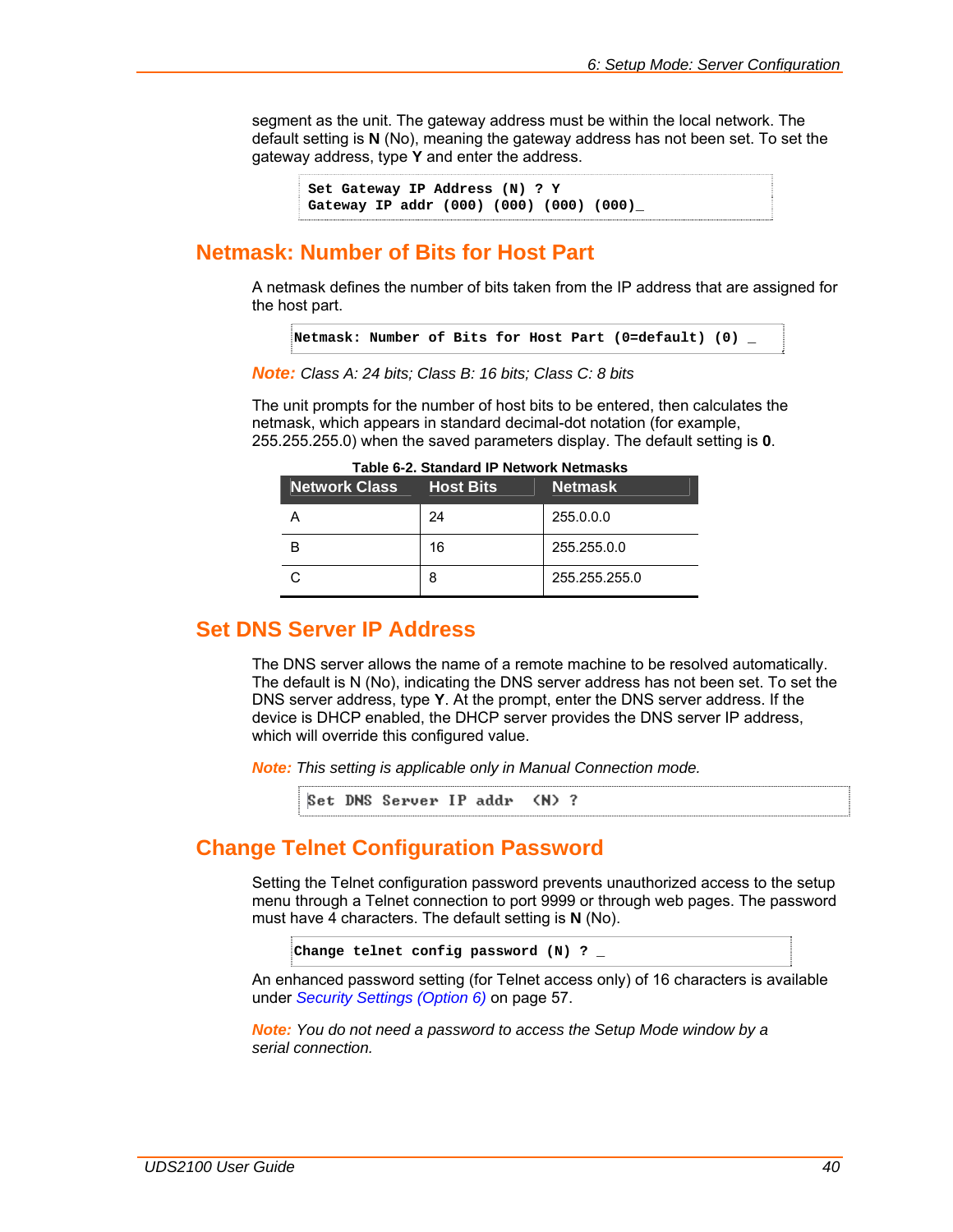## **DHCP Name**

If a DHCP server has automatically assigned the IP address and network settings, you can discover the unit by using the DeviceInstaller network search feature or Monitor Mode (see *[10:](#page-63-0) [Monitor Mode\)](#page-63-0)*.

*Note: When you enter Monitor Mode from the serial port with network connection enabled and issue the NC (Network Communication) command, you see the unit's IP configuration.* 

There are three methods for assigning DHCP names to the unit.

- **Default DHCP Name**: If you do not change the DHCP name, and you are using an IP of 0.0.0.0, then the DHCP name defaults to XX.XX.XX.XX (XXXXXX is the last 6 digits of the MAC address shown on the label on the bottom/side of the unit). For example, if the MAC address is 00-20-4A-12-34- 56, then the default DHCP name is C123456.
- **Custom DHCP Name**: You can create your own DHCP name. If you are using an IP address of 0.0.0.0, then the last option in Server configuration is **Change DHCP device name**. This option allows you to change the DHCP name to an alphanumeric name (LTX in our example).

**Change DHCP device name (not set) ? (N) Y Enter new DHCP device name : LTX** 

 **Numeric DHCP Name:** You can change the DHCP name by specifying the last octet of the IP address. When you use this method, the DHCP name is LTXYY where YY is what you chose for the last octet of the IP address. If the IP address you specify is 0.0.0.12, then the DHCP name is LTX12. This method only works with 2 digit numbers (01-99).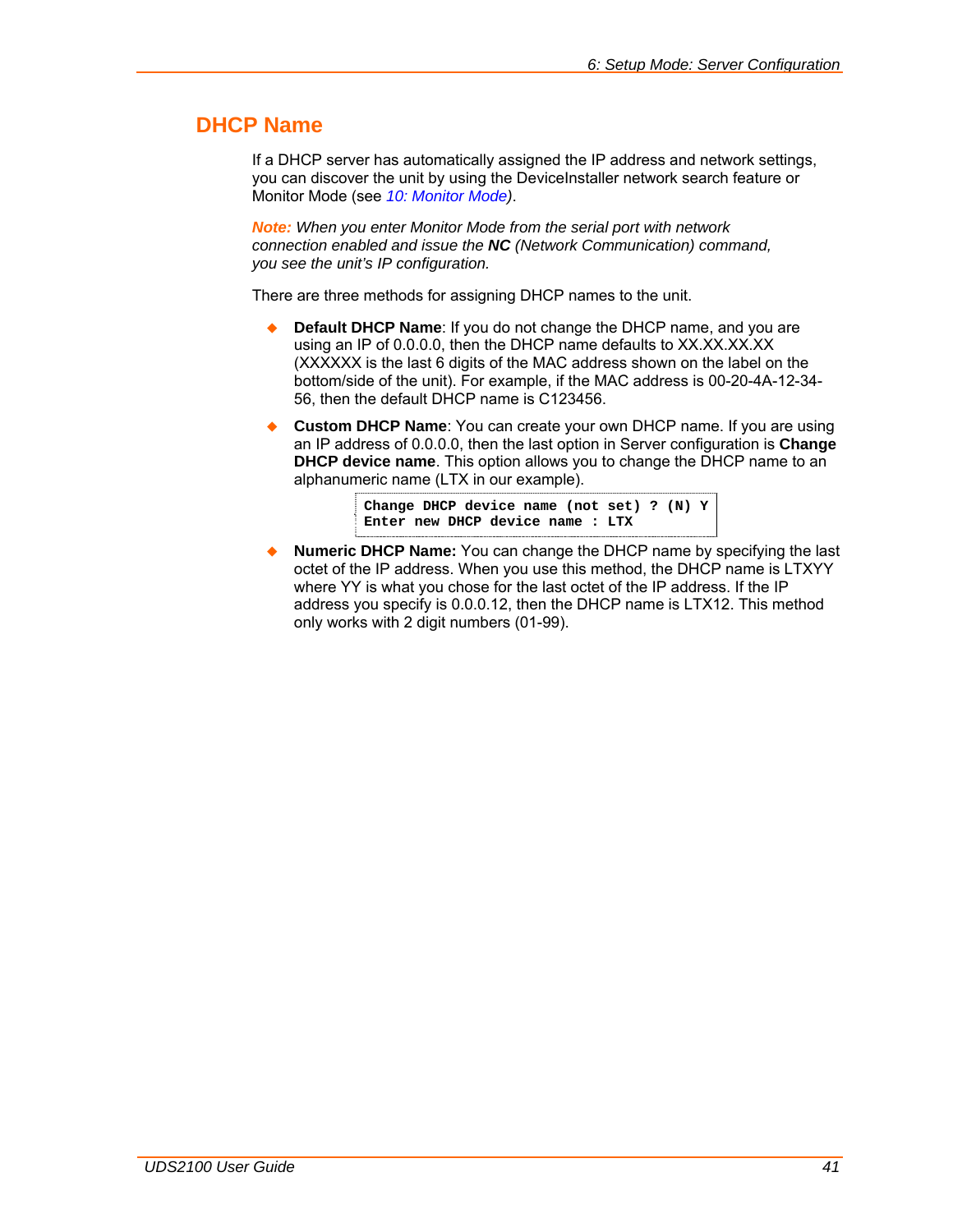# *7: Setup Mode: Channel Configuration*

This chapter explains how to configure the serial ports.

#### *Notes:*

- ◆ Current values display in parenthesis.
- You must enter some values in hexadecimal notation. (See **Error! Reference source not found. Error! Reference source not found.**.)

## **Channel 1 (Option 1)**

*Note: The procedure is the same for Channel 2 (Option 2).* 

Select **Channel 1** (option **1)** from the Change Setup menu to define how the serial port responds to network and serial communications. The following sections describe the configurable parameters within the **Channel** configuration menu.

```
Figure 7-1. Serial Port Settings 
Baudrate (9600) ?
I/F Mode \langle 4C \rangle ?
Flow (00)
                -2
Port No (10001) ?
ConnectMode (C0) ?
Send '+++' in Modem Mode<br>Show IP addr after 'RING'
                                           \langle \Psi \rangle ?
                                            (Y) ?
snow ir addr after "RING" (Y) ?<br>Auto increment source port (N) ?<br>Remote IP Address : (000) .(000) .(000) .(000)<br>Remote Port (0) ?
DisConnMode (00) ?
                            \overline{?}FlushMode
                    (00)
                    (00:00) ?:
DisConnTime
SendChar 1
                    (00) ?
SendChar 2
                    (00) ?
```
### **Baudrate**

The unit and attached serial device, such as a modem, must agree on a speed or baud rate to use for the serial connection. Valid baud rates are 300, 600, 1200, 2400, 4800, 9600 (default), 19200, 38400, 57600, 115200, 230400, 460800, and 921600 baud.

**Baudrate (9600) ? \_**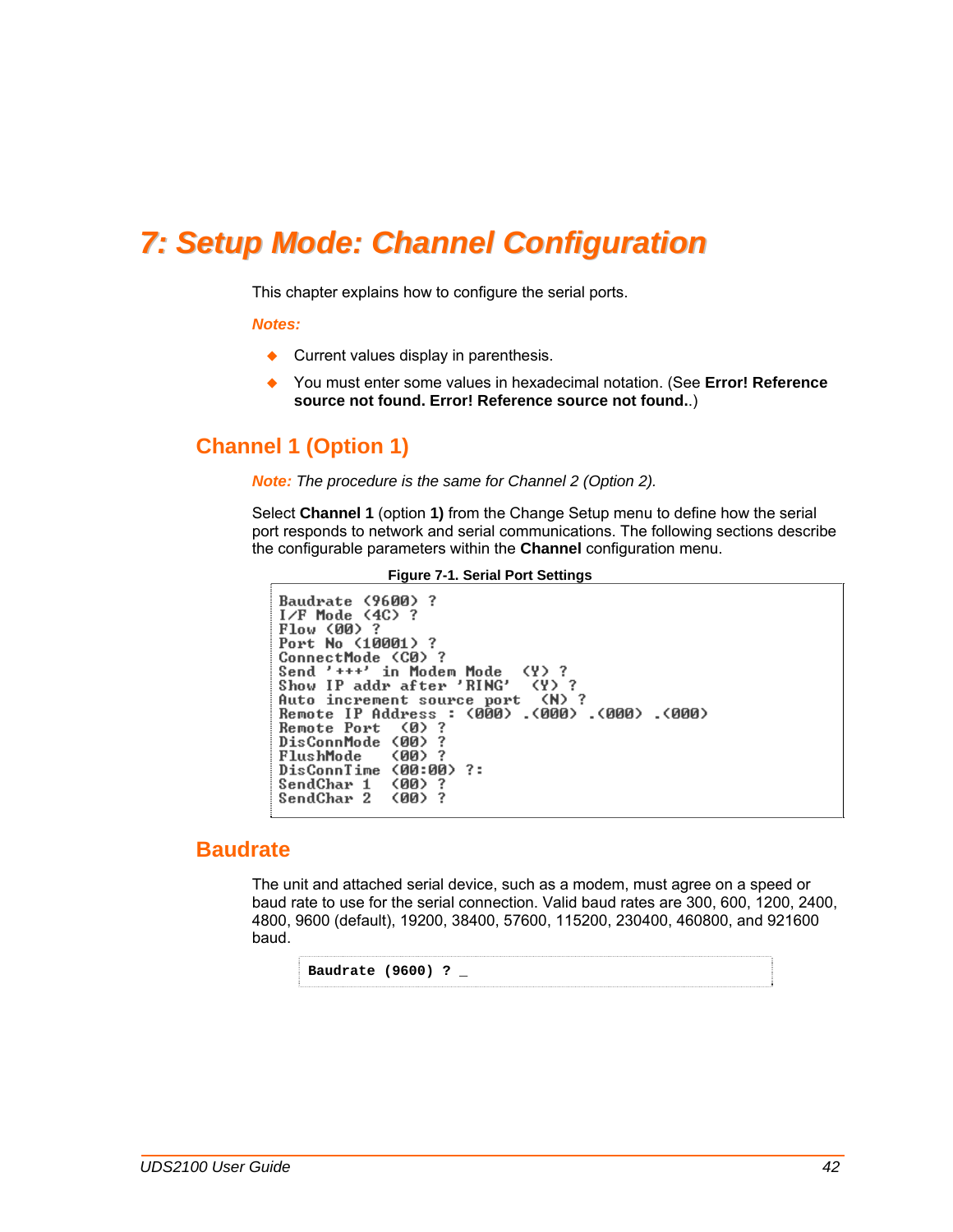## **I/F (Interface) Mode**

ı

The Interface (I/F) Mode is a bit-coded byte entered in hexadecimal notation. The default setting is **4C**.

**I/F Mode (4C) ? \_** 

The following table displays available I/F Mode options:

*Note: All bit positions in the table that are blank represent "don't care" bits for that particular option, which can be set to either a 0 or 1 value.* 

| <b>Table 7-1. Interface Mode Options</b> |                |                      |   |   |              |                |   |   |
|------------------------------------------|----------------|----------------------|---|---|--------------|----------------|---|---|
| <b>I/F Mode Option</b>                   | $\overline{7}$ | $\ddot{\bm{\theta}}$ | 5 | 4 | $\mathbf{3}$ | $\overline{2}$ | 1 | 0 |
| RS-232C <sup>(1)</sup>                   |                |                      |   |   |              |                | 0 | 0 |
| RS-422/485 4-wire                        |                |                      |   |   |              |                | 0 | 1 |
| <b>RS-485 2-wire</b>                     |                |                      |   |   |              |                | 1 | 1 |
| 7 Bit                                    |                |                      |   |   | 1            | 0              |   |   |
| 8 Bit                                    |                |                      |   |   | 1            | 1              |   |   |
| No Parity                                |                |                      | 0 | 0 |              |                |   |   |
| Even Parity                              |                |                      | 1 | 1 |              |                |   |   |
| <b>Odd Parity</b>                        |                |                      | 0 | 1 |              |                |   |   |
| 1 stop bit                               | 0              | 1                    |   |   |              |                |   |   |
| 2 stop bits $^{(1)}$                     | 1              | 1                    |   |   |              |                |   |   |

**(1) 2 stop bits are implemented by the software. This might influence performance.** 

The following table demonstrates how to build some common Interface Mode settings:

| Taple T-4. Common milenace mode octange     |               |            |  |  |
|---------------------------------------------|---------------|------------|--|--|
| <b>Common I/F Mode Setting</b>              | <b>Binary</b> | <b>Hex</b> |  |  |
| RS-232C, 8-bit, No Parity, 1 stop bit       | 0100 1100     | 4C         |  |  |
| RS-232C, 7-bit, Even Parity, 1 stop bit     | 0111 1000     | 78         |  |  |
| RS-485 2-wire, 8-bit, No Parity, 1 stop bit | 0100 1111     | 4F         |  |  |
| RS-422, 8-bit, Odd Parity, 1 stop bit       | 0101 1101     | 5D         |  |  |

**Table 7-2. Common Interface Mode Settings** 

### **Flow**

Flow control sets the local handshaking method for stopping serial input/output. The default setting is **00**.

**Flow (00) ? \_** 

Use the following table to select flow control options: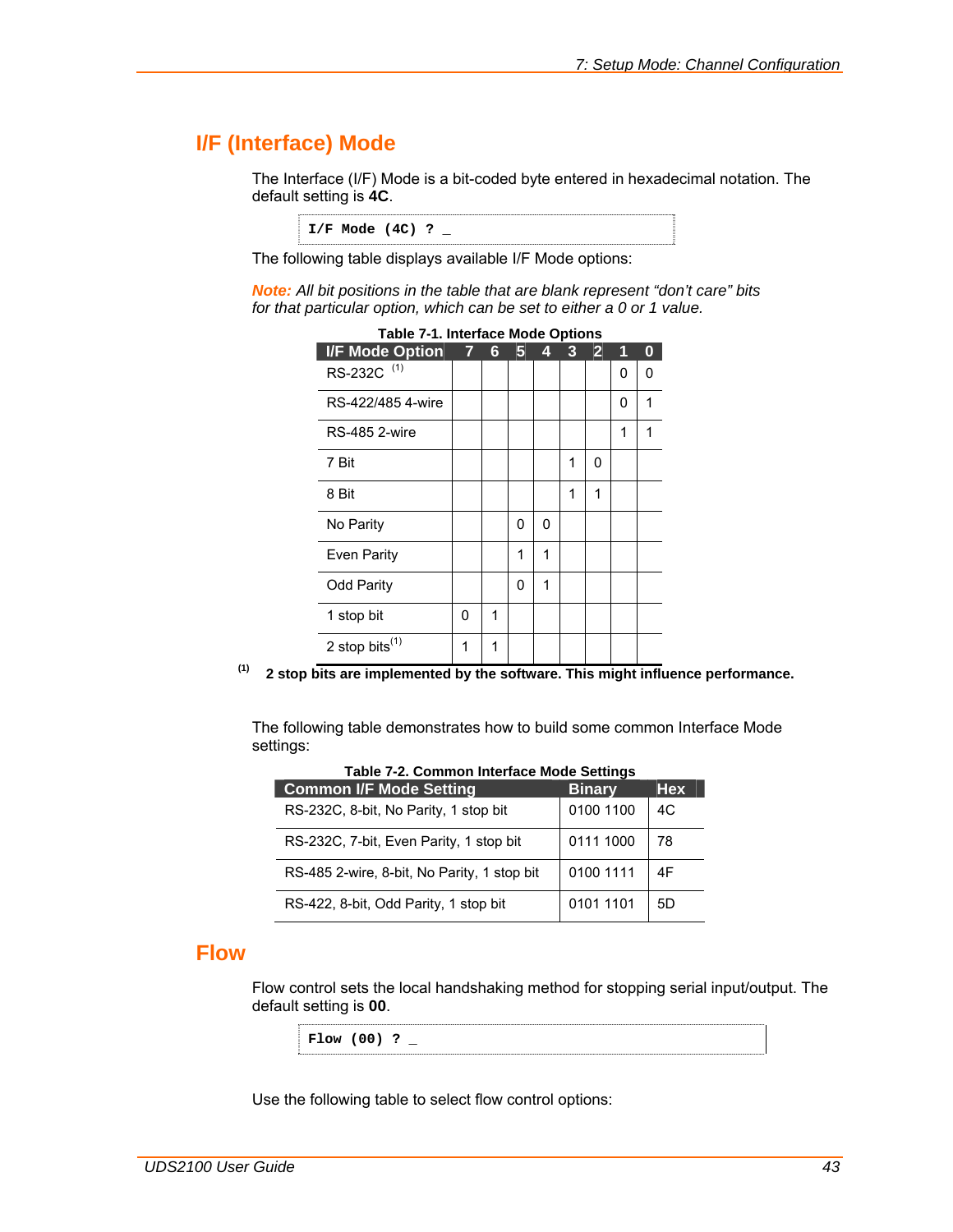| <b>Flow Control Option</b>            | <b>Hex</b> |
|---------------------------------------|------------|
| No flow control                       | 00         |
| XON/XOFF flow control                 | 01         |
| Hardware handshake with RTS/CTS lines | 02         |
| XON/XOFF pass characters to host      | 05         |

#### **Table 7-3. Flow Control Options**

### **Port Number**

The setting represents the source port number in TCP connections. It is the number that identifies the channel for remote initiating connections.

```
Port No (10001) ? _
```
The default setting for Port 1 is **10001**. The range is **1-65535**, except for the following reserved port numbers:

| <b>Port Numbers</b> | <b>Reserved for</b>         |
|---------------------|-----------------------------|
| $1 - 1024$          | Reserved (well known ports) |
| 9999                | Telnet setup                |
| 14000-14009         | Reserved for Redirector     |
| 30704               | Reserved (77F0h)            |
| 30718               | Reserved (77FEh)            |

**Table 7-4. Reserved Port Numbers** 

#### *Warning: We recommend that you not use the reserved port numbers for this setting as incorrect operation may result.*

Use Port **0** for the outgoing local port to change with each connection. The port range is **50,000**-**59,999**. Each subsequent connection increments the number by 1 (it wraps back around to 50,000).

Only use this automatic port increment feature to initiate a connection using TCP. Set the port to a non-zero value when the unit is in a passive mode or when using UDP instead of TCP.

## <span id="page-43-0"></span>**Connect Mode**

Connect Mode defines how the unit makes a connection, and how it reacts to incoming connections over the network.

**ConnectMode (C0) ? \_** 

Enter Connect Mode options in hexadecimal notation. The default setting is **C0**.

*Note: All bit positions in the table that are blank represent "don't care" bits for that particular option, which can be set to either a 0 or 1 value.*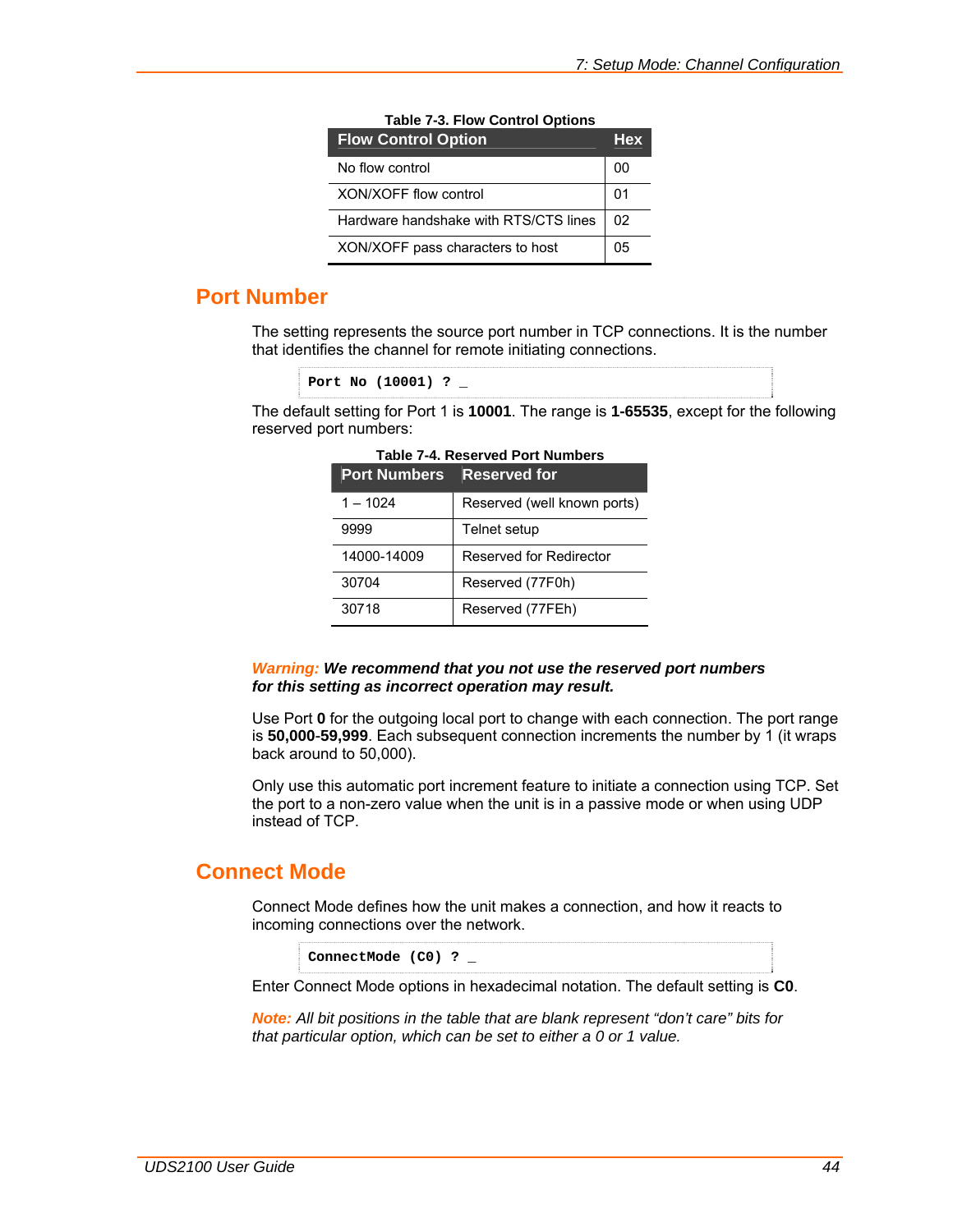| <b>Connect Mode Option</b>                                     | 7 | 6            | 5           | 4            | 3 | $\overline{2}$ | 1            | $\bf{0}$     |
|----------------------------------------------------------------|---|--------------|-------------|--------------|---|----------------|--------------|--------------|
| a) Incoming Connection                                         |   |              |             |              |   |                |              |              |
| Never accept incoming                                          | 0 | 0            | 0           |              |   |                |              |              |
| Accept with active Modem Control In                            | 0 | 1            | 0           |              |   |                |              |              |
| Always Accept                                                  | 1 | $\mathbf{1}$ | $\mathbf 0$ |              |   |                |              |              |
| b) Response                                                    |   |              |             |              |   |                |              |              |
| Nothing (quiet)                                                |   |              |             | 0            |   |                |              |              |
| Character response (C=connect,<br>D=disconnect, N=unreachable) |   |              |             | 1            |   |                |              |              |
| c) Active Startup                                              |   |              |             |              |   |                |              |              |
| No active startup                                              |   |              |             |              | 0 | 0              | $\mathbf 0$  | 0            |
| With any character                                             |   |              |             |              | 0 | 0              | 0            | $\mathbf{1}$ |
| With active Modem Control In                                   |   |              |             |              | 0 | 0              | $\mathbf{1}$ | $\mathbf 0$  |
| With a specific start character                                |   |              |             |              | 0 | 0              | $\mathbf{1}$ | 1            |
| Manual connection                                              |   |              |             |              | 0 | 1              | $\Omega$     | 0            |
| Autostart                                                      |   |              |             |              | 0 | 1              | 0            | 1            |
| Hostlist                                                       | 0 | 0            | 1           | 0            |   |                |              |              |
| d) Datagram Type                                               |   |              |             |              |   |                |              |              |
| Directed UDP                                                   |   |              |             |              | 1 | 1              | 0            | 0            |
| e) Modem Mode                                                  |   |              |             |              |   |                |              |              |
| No Echo                                                        |   |              | 0           | 0            |   | 1              | $\mathbf{1}$ |              |
| Data Echo & Modem Response<br>(Numeric)                        |   |              | 0           | $\mathbf{1}$ |   | $\mathbf{1}$   | 1            | 1            |
| Data Echo & Modem Response<br>(Verbose)                        |   |              | 0           | $\mathbf{1}$ |   | 1              | 1            | 0            |
| Modem Response Only (Numeric)                                  |   |              | 0           | 0            | 1 | $\mathbf{1}$   | $\mathbf{1}$ | 1            |
| Modem Response Only (Verbose)                                  |   |              | 0           | 0            | 1 | 1              | 1            | 0            |

**Table 7-5. Connect Mode Options** 

### **a) Incoming Connection**

| Never Accept Incoming                  | Rejects all external connection attempts.                                                                                           |
|----------------------------------------|-------------------------------------------------------------------------------------------------------------------------------------|
| Accept with active Modem<br>Control In | Accepts external connection requests only when the Modem<br><b>Control In</b> input is asserted. Cannot be used with Modem<br>Mode. |
| Always Accept                          | Accepts any incoming connection when a connection is not<br>already established. Default setting.                                   |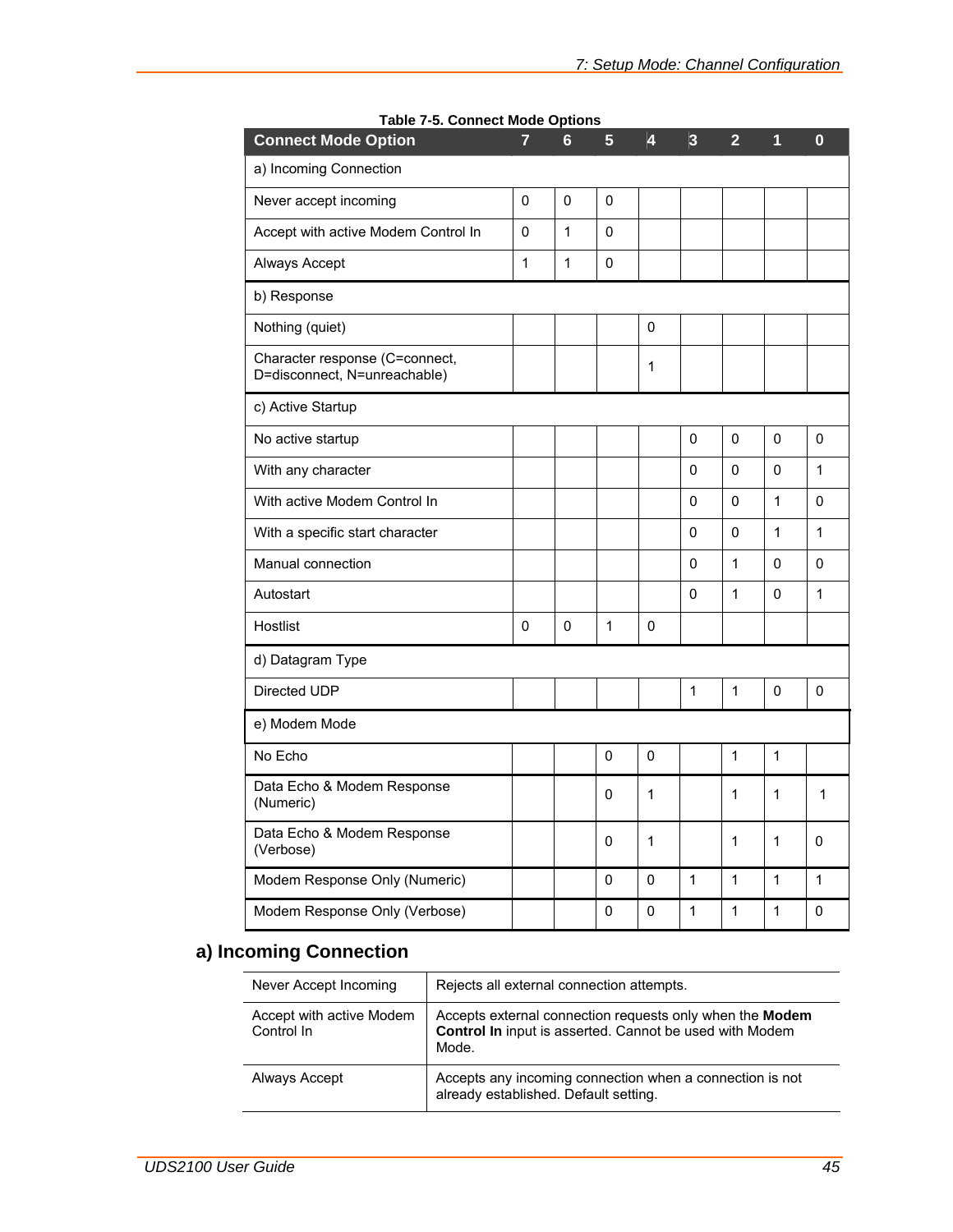# **b) Response**

| A single character is transmitted to the serial port when there is a<br>change in connection state:                                          |
|----------------------------------------------------------------------------------------------------------------------------------------------|
| $C =$ connected, $D =$ disconnected, $N =$ host unreachable.                                                                                 |
| This option is overridden when the Active Start Modem Mode or<br>Active Start Host List is in effect. Default setting is Nothing<br>(quiet). |
| This option is overridden when the Active Start Modem Mode or<br>Active Start Host List is in effect. Default setting is Nothing<br>(quiet). |
|                                                                                                                                              |

# **c) Active Startup**

| No Active Startup                  | Does not attempt to initiate a connection under any<br>circumstance. Default setting.                                                                                                                                                                                                                                                                                                                                                                                             |
|------------------------------------|-----------------------------------------------------------------------------------------------------------------------------------------------------------------------------------------------------------------------------------------------------------------------------------------------------------------------------------------------------------------------------------------------------------------------------------------------------------------------------------|
| With Any Character                 | Attempts to connect when any character is received from the<br>serial port.                                                                                                                                                                                                                                                                                                                                                                                                       |
| With active Modem<br>Control In    | Attempts to connect when the Modem Control In input changes<br>from not asserted to asserted.                                                                                                                                                                                                                                                                                                                                                                                     |
| With a Specific Start<br>Character | Attempts to connect when it receives a specific start character<br>from the serial port. The default start character is carriage return.                                                                                                                                                                                                                                                                                                                                          |
| <b>Manual Connection</b>           | Attempts to connect when directed by a command string<br>received from the serial port. The first character of the command<br>string must be a C (ASCII 0x43), and the last character must be<br>either a carriage return (ASCII 0x0D) or a line feed (0x0A). No<br>blanks or space characters may be in the command string.<br>Between the first and last command string characters must be a<br>full or partial destination IP address and may be a destination<br>port number. |
|                                    | The IP address must be in standard decimal-dot notation and<br>may be a partial address, representing the least significant 1, 2,<br>or 3 bytes of the remote IP address. The period is required<br>between each pair of IP address numbers.                                                                                                                                                                                                                                      |
|                                    | If present, the port number must follow the IP address, must be<br>presented as a decimal number in the range 1-65535, and must<br>be preceded by a forward slash (ASCII 0x2F). The slash<br>separates the IP address and the port number. If you omit the<br>port number from a command string, the internally stored remote<br>port number starts a connection.                                                                                                                 |
|                                    | If a partial IP address is presented in a command string, it is<br>interpreted to be the least significant bytes of the IP address and<br>uses the internally stored remote IP address to provide the most<br>significant bytes of the IP address. If the IP address entered is<br>0.0.0.0/0, the device server enters Monitor Mode.                                                                                                                                              |
|                                    | For example, if the remote IP address already configured in the<br>unit is 129.1.2.3, then an example command string would be<br>C3/7. (This would connect to 129.1.2.3 and port 7.) You may<br>also use a different ending for the connection string. For<br>example, C50.1/23 would connect you to 129.1.50.1 and port 23.                                                                                                                                                      |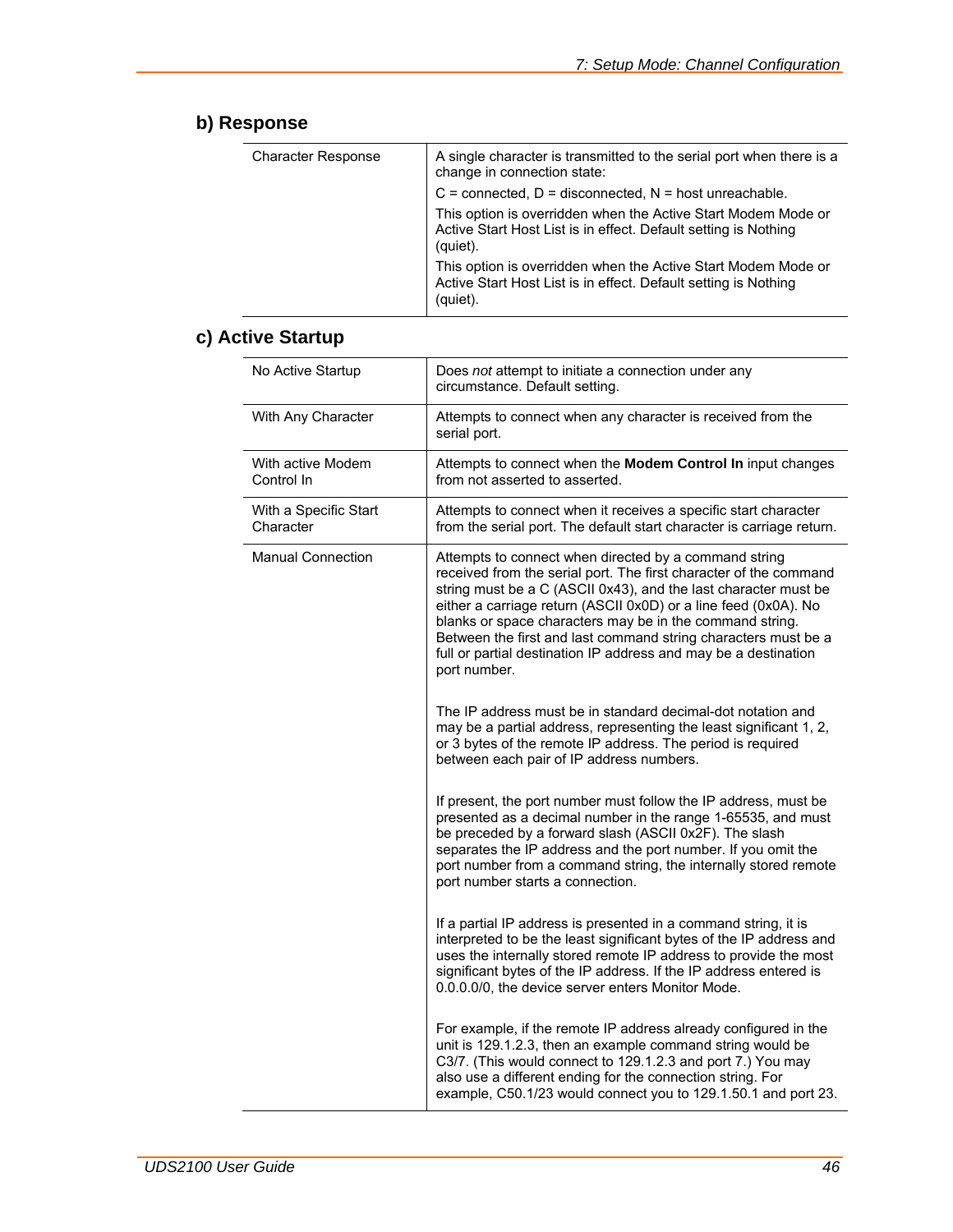If an IP address does not follow the first command string character (which is "C"), the subsequent character string is interpreted as the host name and domain to be used in DNS lookup. This character string can include a destination port number as well. The port number can be preceded by either a forward slash  $($ ) or a colon  $($  :  $)$ .

| <b>Command String</b>               | Result if remote IP is 129.1.2.3 and remote port is 1234                                                                                                                                                                                                                                                                                                                                                                                                                                                                                                                                                                                               |
|-------------------------------------|--------------------------------------------------------------------------------------------------------------------------------------------------------------------------------------------------------------------------------------------------------------------------------------------------------------------------------------------------------------------------------------------------------------------------------------------------------------------------------------------------------------------------------------------------------------------------------------------------------------------------------------------------------|
| C121.2.4.5/1                        | Complete override; connection is started with host 121.2.4.5,<br>port 1.                                                                                                                                                                                                                                                                                                                                                                                                                                                                                                                                                                               |
| C <sub>5</sub>                      | Connects to 129.1.2.5, port 1234.                                                                                                                                                                                                                                                                                                                                                                                                                                                                                                                                                                                                                      |
| C <sub>28.10</sub> /12              | Connects to 129.1.28.10, port 12.                                                                                                                                                                                                                                                                                                                                                                                                                                                                                                                                                                                                                      |
| C <sub>0.0.0.0/0</sub>              | Enters Monitor Mode.                                                                                                                                                                                                                                                                                                                                                                                                                                                                                                                                                                                                                                   |
| Cwww.lantronix.com/80               | Tries to connect to the Lantronix web server if the<br><hostname:domain> (www.lantronix.com) is configured in the<br/>DNS server database.</hostname:domain>                                                                                                                                                                                                                                                                                                                                                                                                                                                                                           |
| Autostart (Automatic<br>Connection) | If you enable <b>Autostart</b> , the unit automatically connects to the<br>remote IP address and remote port specified when the firmware<br>starts.                                                                                                                                                                                                                                                                                                                                                                                                                                                                                                    |
| Hostlist                            | If you enable this option, the device server scrolls through the<br>hostlist until it connects to a device listed in the hostlist table.<br>Once it connects, the unit stops trying to connect to any others. If<br>this connection fails, the unit continues to scroll through the table<br>until it is able to connect to another IP in the hostlist. Hostlist<br>supports a minimum of 1 and a maximum of 12 entries. Each<br>entry contains the IP address and the port number.<br>The hostlist is disabled for Manual and Modem Modes. The unit<br>does not accept a data connection from a remote device when<br>the hostlist option is enabled. |

#### **Figure 7-2. Manual Connection Address Example**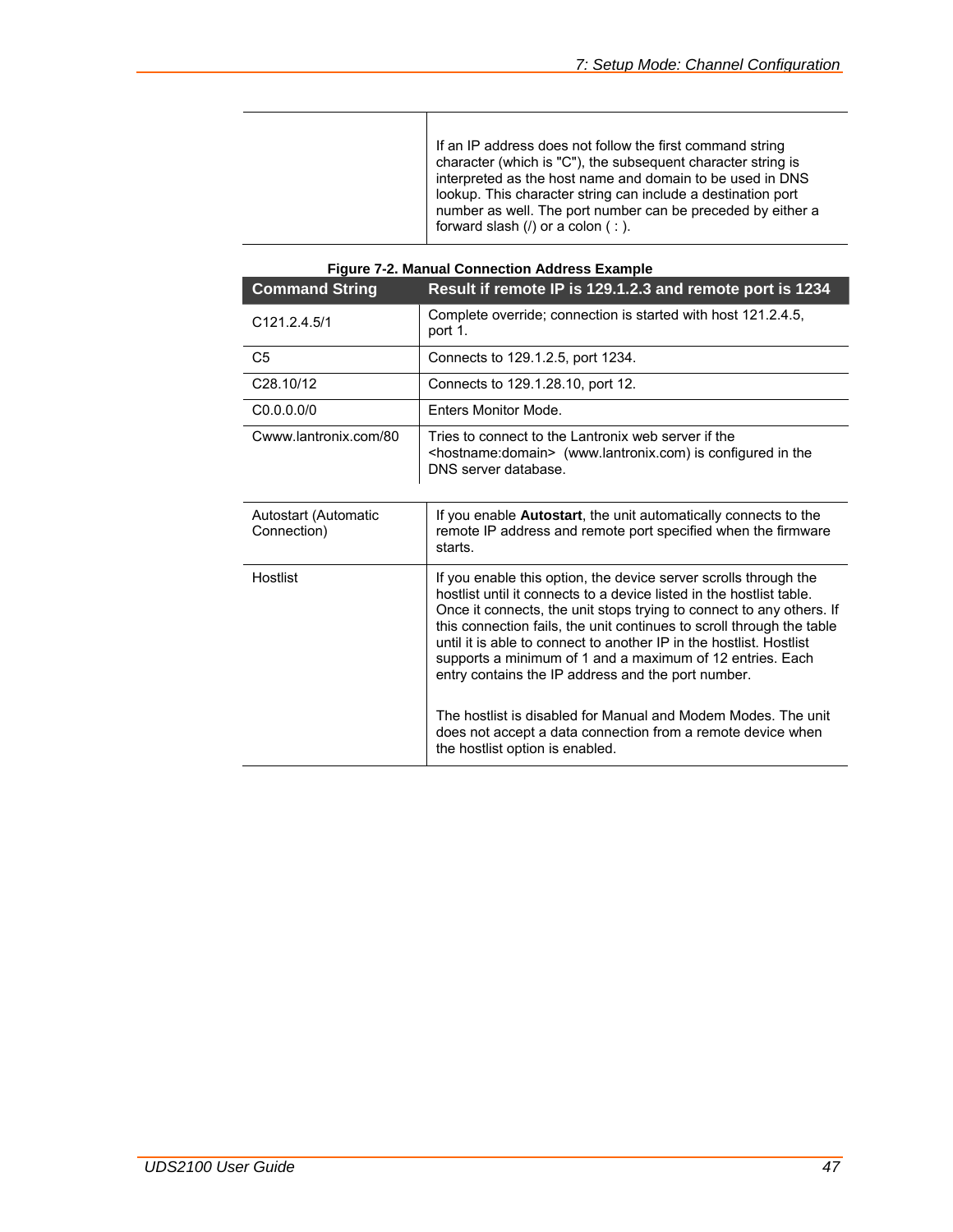```
Figure 4-7. Hostlist Option
```

```
Baudrate (9600) ?
I∕F Mode ⟨4C⟩ ?
Flow (00) ?<br>Plow (00) ?<br>Port No (10001) ?
ConnectMode <25> ?<br>Send '+++' in Modem Mode <4> ?<br>Show IP addr after 'RING' <4>
                                          (Y)?
Auto increment source port (N) ?
lostlist :
10stiist :<br>31. IP : 172.019.000.000 Port : 00023<br>32. IP : 412.019.002.000 Port : 03001
03. IP: 172.019.003.000 Port: 00000
Change Hostlist ? <N> ? Y
31. IP address : (172) .(019) .(000) .(000) 001<br>31. IP address : (019) 172.(019) .(002) 000.(000) 002<br>33. IP address : (172) .(019) .(003) 000.(000) 003<br>34. IP address : (000) .(000) .(000) .(000)
                                                                                   Port: (23) ?
                                                                                            Port:(3001)?
                                                                                        Port : (0) ? 10001
{{\small \textsf{lostlist}}}\;01. IP: 172.019.000.001
                                         Port : 00023
02. IP : 172.019.000.002
                                         Port : 03001
03. IP: 172.019.000.003
                                         Port: 10001
Change Hostlist ? <N> ?
lostlist Retrycounter
                                    (3) ?
Hostlist Retrytimeout<br>DisConnMode (01) ?
                                    (250) ?
FlushMode
                   (00) ?
DisConnTime (00:00) ?:
SendChar 1<br>SendChar 2
                   (80)
                          ?
                   (00) ?
```
**To enable the hostlist:** 

- 1. Enter a **Connect Mode** of 0x20 (**2**X), where X is 1-5. 1=start with any character, 2=with active **Modem Control In**, 3=with carriage return, 4=manual connection, 5=autostart. The menu shows you a list of current entries already defined in the product.
- 2. To delete, modify, or add an entry, select **Yes**. If you enter an IP address of **0.0.0.0**, that entry and all others after it are deleted.
- 3. After completing the hostlist, repeat the previous step if necessary to edit the hostlist again.
- 4. For **Retrycounter**, enter the number of times the Lantronix unit should try to make a good network connection to a hostlist entry that it has successfully ARPed. The range is **1-15**, with the default set to **3**.
- 5. For **Retrytimeout**, enter the number of seconds the unit should wait before failing an attempted connection. The time is stored as units of milliseconds in the range of **10-65535**. The default setting is **250**.

### **d) Datagram Type**

| Directed UDP | When selecting this option, you are prompted for the Datagram type.<br>Enter 01 for directed or broadcast UDP. Datagrams of type 01 can be<br>sent as a broadcast by enabling the Send as Broadcast option. The |
|--------------|-----------------------------------------------------------------------------------------------------------------------------------------------------------------------------------------------------------------|
|              | default is not to broadcast.                                                                                                                                                                                    |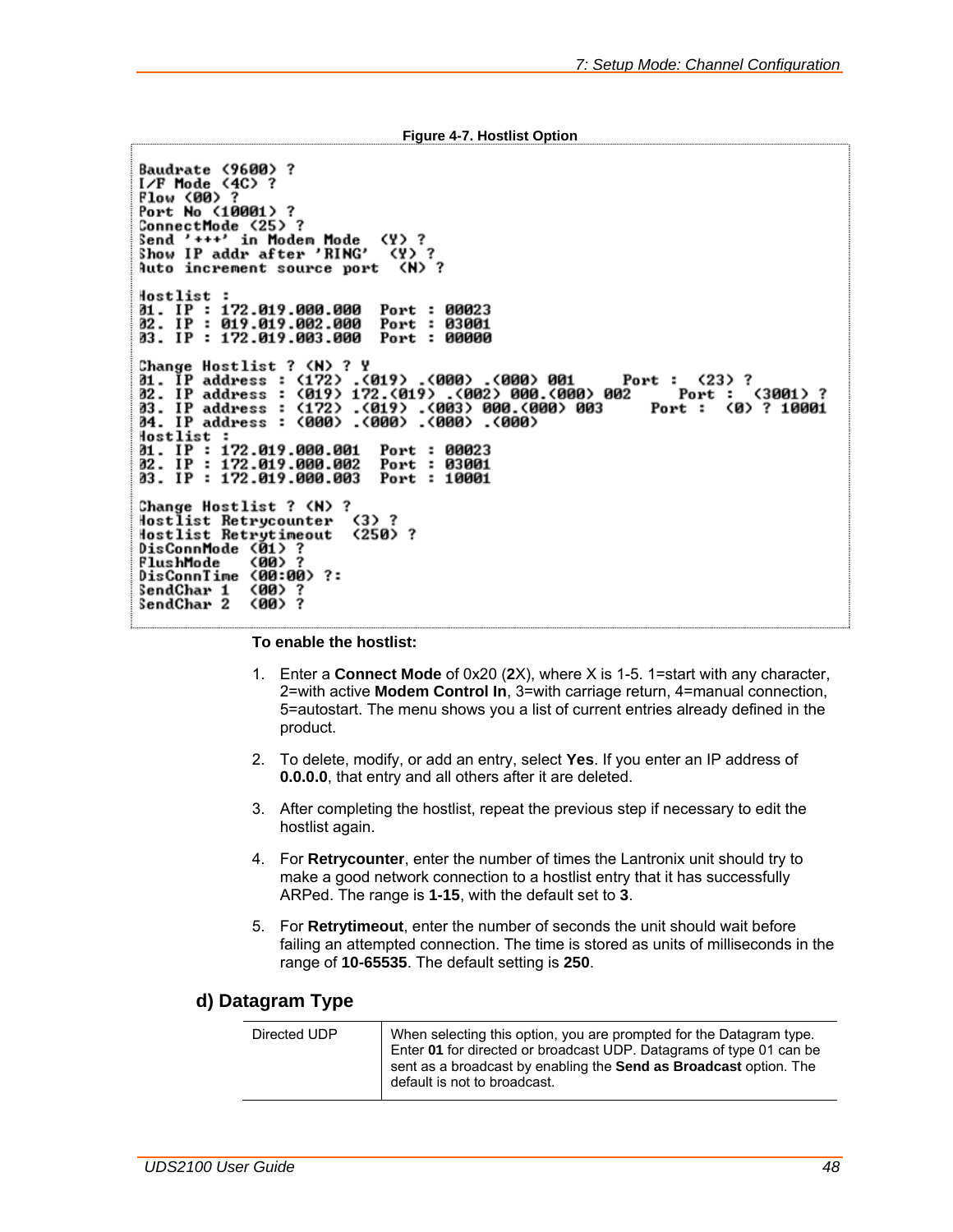When the UDP option is in effect, the unit never attempts to initiate a TCP connection because it uses UDP datagrams to send and receive data.

### **e) Modem Mode**

In Modem (Emulation) Mode, the unit presents a modem interface to the attached serial device. It accepts AT-style modem commands and handles the modem signals correctly.

Normally, there is a modem connected to a local PC and a modem connected to a remote machine. A user must dial from the local PC to the remote machine, accumulating phone charges for each connection. Modem Mode allows you to replace modems with UDS2100s, and to use an Ethernet connection instead of a phone call. By not having to change communications applications, you avoid potentially expensive phone calls.

To select Modem Mode, set the Connect Mode to **C6** (no echo), **D6** (echo with full verbose), **D7** (echo with numeric response), **CF** (modem responses only, numeric response), or **CE** (modem responses only, full verbose).

*Note: If the unit is in Modem Mode, and the serial port is idle, the unit can still accept network TCP connections to the serial port if Connect Mode is set to C6 (no echo), D6 (echo with full verbose), D7 (echo with numeric response, CF (modem responses only, numeric response), or CE (modem responses only, full verbose).* 

| <b>Without Echo</b>           | In Modem Mode, echo refers to the echo of all of the characters<br>entered in command mode; it does not mean to echo data that is<br>transferred. Quiet Mode (without echo) refers to the modem not<br>sending an answer to the commands received (or displaying what<br>was typed). |
|-------------------------------|--------------------------------------------------------------------------------------------------------------------------------------------------------------------------------------------------------------------------------------------------------------------------------------|
| Data Echo & Modem<br>Response | Full Verbose: The unit echoes modem commands and responds to a<br>command with a message string shown in the table below.<br>Numeric Response: The unit echoes modem commands and<br>responds to a command with a numeric response.                                                  |
| Modem Responses<br>Only       | Full Verbose: The unit does not echo modem commands and<br>responds to a command with a message string shown in the table<br>below.<br>Numeric Response: The unit does not echo modem commands and<br>responds to a command with a numeric response.                                 |

#### **Table 4-11. Modem Mode Messages**

| <b>Message</b>      | <b>Meaning</b>                             |
|---------------------|--------------------------------------------|
| <b>Full Verbose</b> |                                            |
| OK                  | Command was executed without error.        |
| <b>CONNECT</b>      | A network connection has been established. |
| NO CARRIER          | A network connection has been closed.      |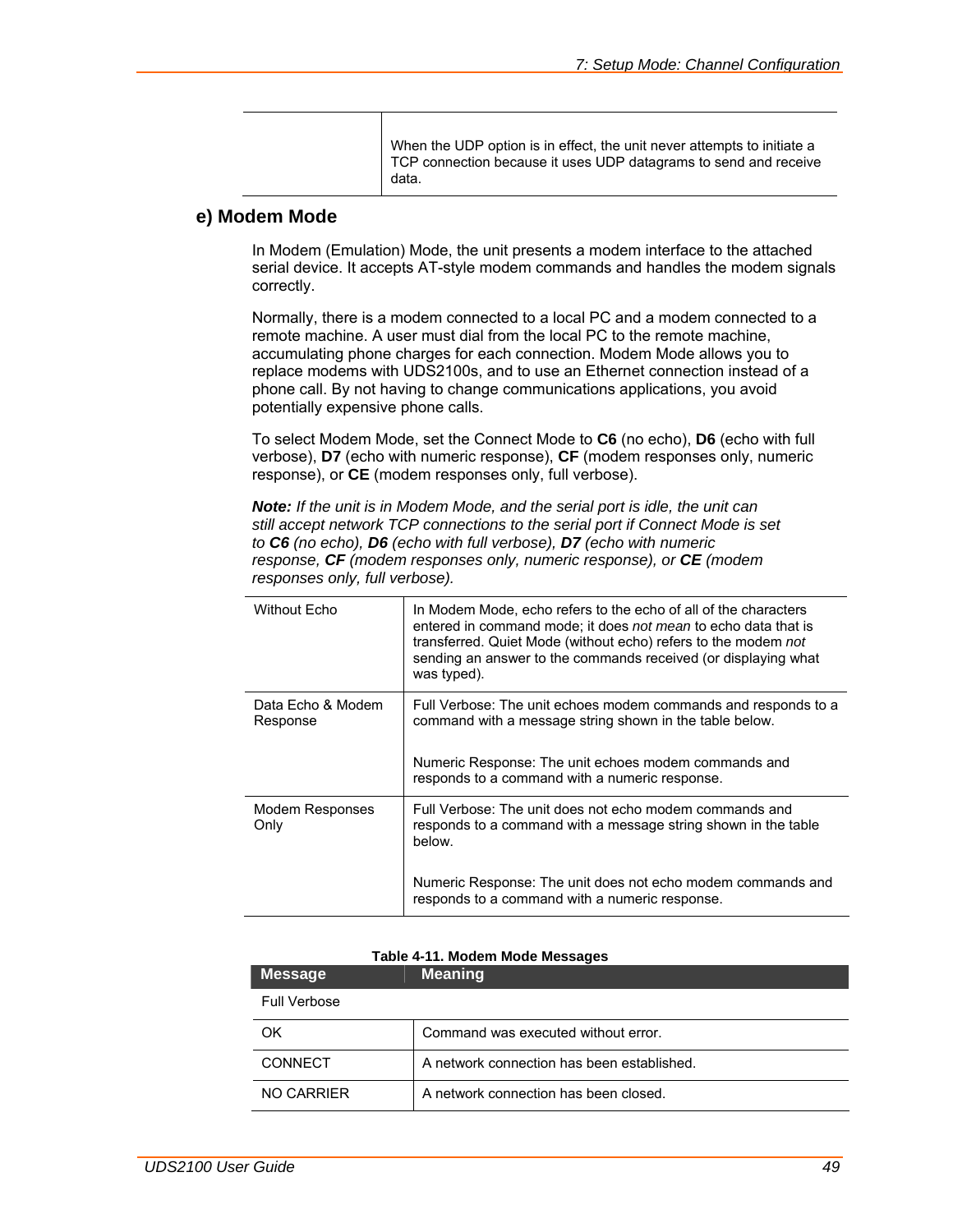| <b>Message</b>   | <b>Meaning</b>                                                               |
|------------------|------------------------------------------------------------------------------|
| RING n.n.n.n.    | A remote device, having IP address n.n.n.n, is connecting to this<br>device. |
| Numeric Response |                                                                              |
| 0                | OK                                                                           |
|                  | Connected                                                                    |
| $\mathfrak{p}$   | Ring                                                                         |
| 3                | No Carrier                                                                   |
|                  | Error                                                                        |

Received commands must begin with the two-character sequence **AT** and be terminated with a carriage return character.

The unit ignores any character sequence received *not* starting with **AT**, and only recognizes and processes single **AT**-style commands. The unit treats compound **AT** commands as unrecognized commands.

If the **Full Verbose** option is in effect, the unit responds to an unrecognized command string that is otherwise formatted correctly (begins with **AT** and ends with carriage return) with the "OK" message and takes no further action.

If the **Numeric Response** option is in effect, the unit responds to an unrecognized command string that is otherwise formatted correctly with a "0" message and takes no further action.

When an active connection is in effect, the unit transfers data and does not process commands received from the serial interface.

When a connection is terminated or lost, the unit reverts to command mode.

When an active connection is in effect, the unit terminates the connection if it receives the following sequence from the attached serial device:

- No serial data is received for one second.
- $\bullet$  The character sequence  $++$  is received, with no more than one second between each two characters.
- $\bullet$  No serial data is received for one second after the last  $+$  character. At this time, the unit responds affirmatively per the selected echo/response mode.
- The character string **ATH** is received terminated with a carriage return. The unit responds affirmatively according to the selected echo/response mode and drops the network connection. The serial interface reverts to accepting command strings.

If this sequence is not followed, the unit remains in data transfer mode.

|                                               | Table T-0. MOUCHT MOUG OUTHING NO                                                 |
|-----------------------------------------------|-----------------------------------------------------------------------------------|
| <b>Modem Mode</b>                             | <b>Function</b>                                                                   |
| Command                                       |                                                                                   |
| ATDTx.x.x.x.pppp or<br>ATDTx.x.x.x/pppp<br>or | Makes a connection to an IP address (x.x.x.x) and a remote port<br>number (pppp). |

**Table 7-6. Modem Mode Commands**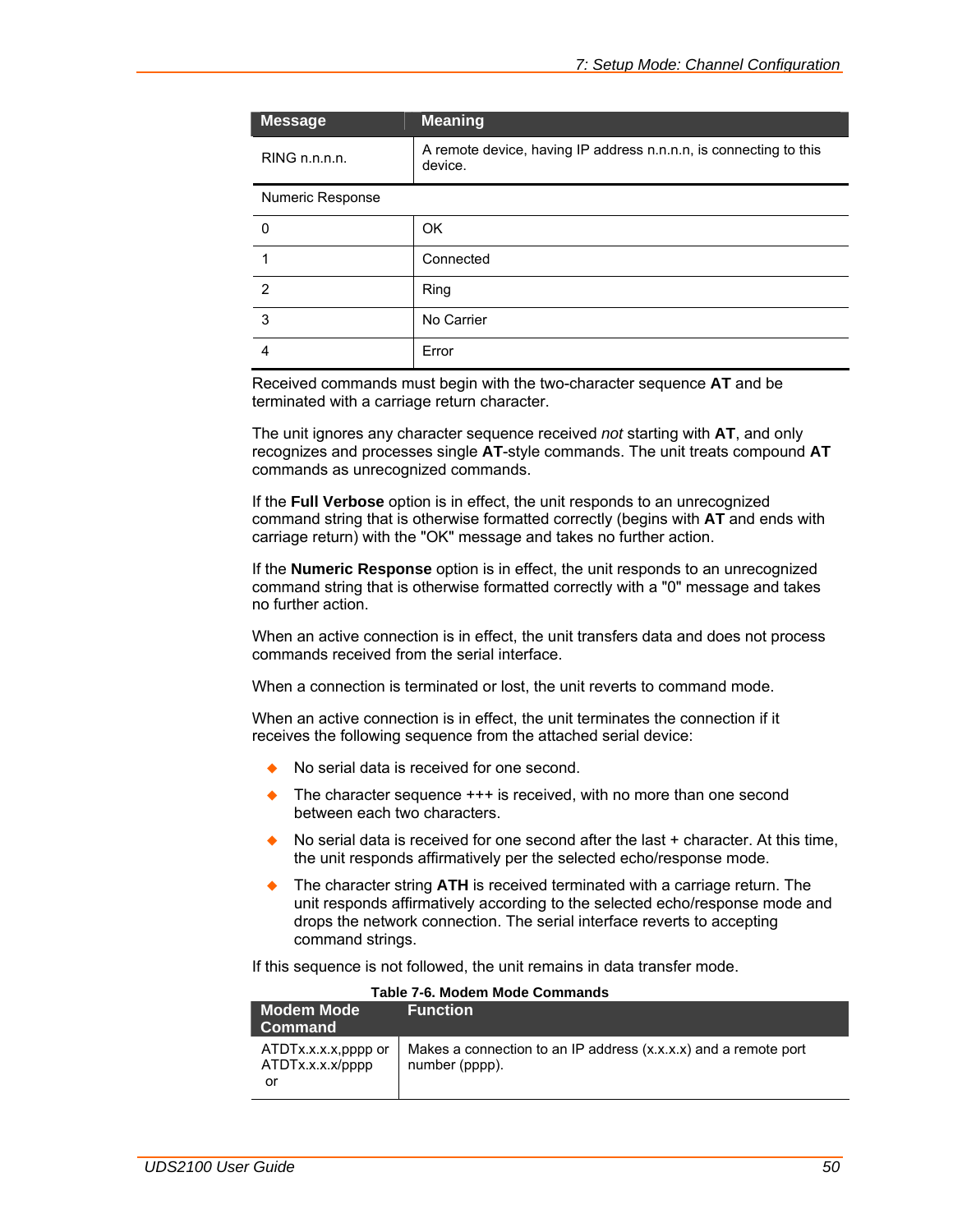| <b>Modem Mode</b><br><b>Command</b> | <b>Function</b>                                                                                              |
|-------------------------------------|--------------------------------------------------------------------------------------------------------------|
| ATDTx.x.x.x:pppp                    |                                                                                                              |
| ATDTx.x.x.x                         | Makes a connection to an IP address (x.x.x.x) and the remote port<br>number defined within the unit.         |
| ATD0.0.0.0                          | Forces the unit into Monitor Mode if a remote IP address and port<br>number are defined within the unit.     |
| ATD or ATDT                         | Forces the unit into Monitor Mode if a remote IP address and port<br>number are not defined within the unit. |
| ATDx.x.x.x                          | Makes a connection to an IP address (x.x.x.x) and the remote port<br>number defined within the unit.         |
| <b>ATH</b>                          | Hangs up the connection (Entered as +++ATH).                                                                 |
|                                     | Enables or disables connections from the network going to the serial<br>port.                                |
| $ATSO=n$                            | n=0 disables the ability to make a connection from the network to the<br>serial port.                        |
|                                     | n=1-9 enables the ability to make a connection from the network to<br>the serial port.<br>n>1-9 is invalid.  |
|                                     | Enables or disables character echo and responses.                                                            |
| ATEn                                | n=0 disables character echo and responses.<br>n=1 enables character echo and responses.                      |
| <b>ATVn</b>                         | Enables numeric response or full verbose.<br>n=0 enables numeric response.                                   |
|                                     | n=1 enables full verbose.                                                                                    |

*Note: The unit recognizes these AT commands as single commands such as ATE0 or ATV1; it does not recognize compound commands such as ATE0V.* 

## **Send the Escape Sequence (+++) in Modem Mode**

```
Send '+++' in Modem Mode (Y) ? _
```
Disable or enable the UDS2100's ability to send the escape sequence. The default setting is **Y** (Yes) (send the escape sequence).

## **Show IP addr after 'RING'**

**Show IP addr after 'RING' (Y) ? \_** 

Disable or enable the UDS's ability to show the IP address after RING in Modem Mode. The default is **Y** (Yes), to show the IP address.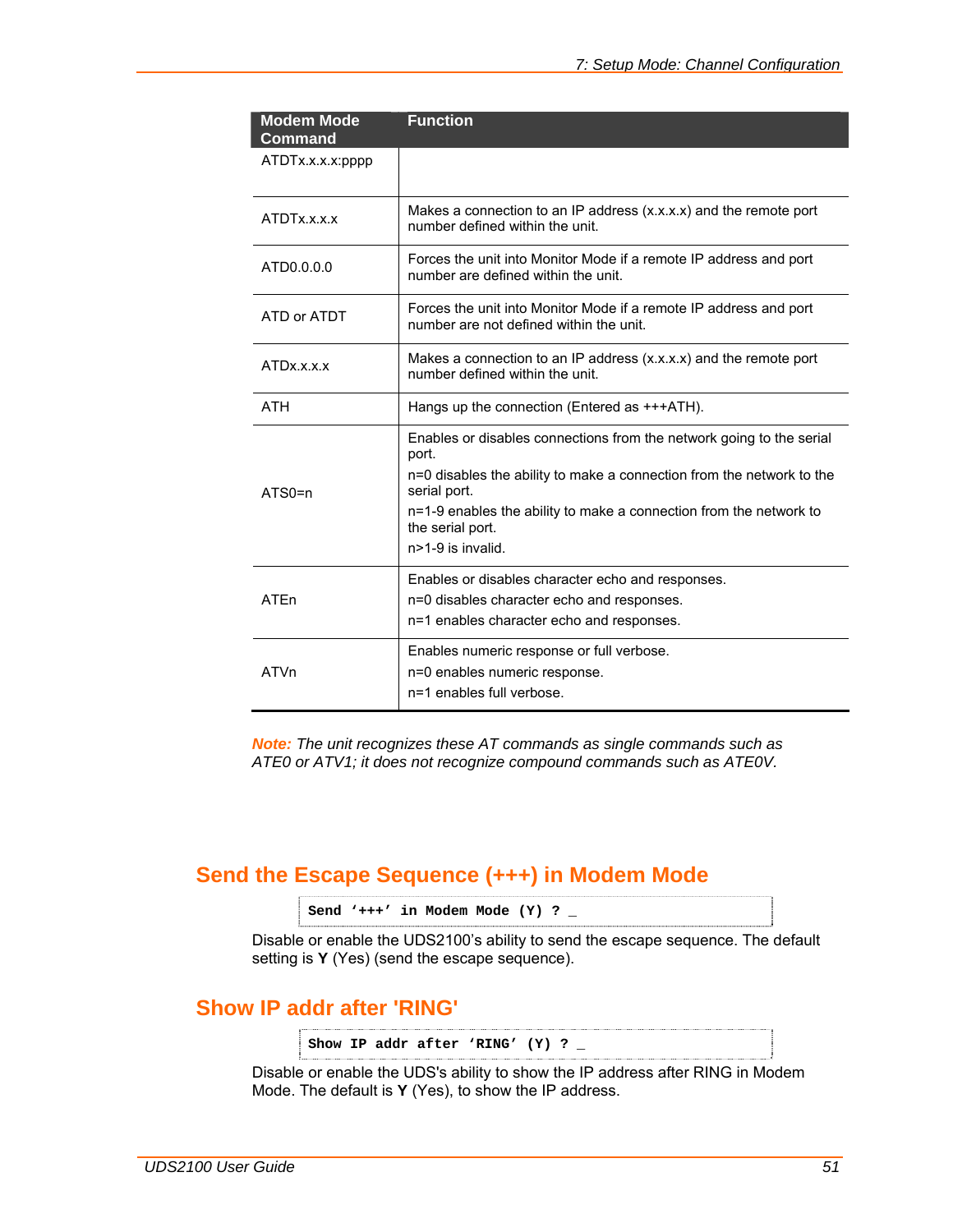### **Auto Increment Source Port**

Auto increment source port (N) ?

**Y** (Yes) auto increment the source port. The UDS2100 increments the port number used with each new connection.

### **Remote IP Address**

This is the destination IP address for an outgoing connection.

**Remote IP Address : (000) (000) (000) (000)\_** 

*Note: This option does not display when Hostlist is enabled from the ConnectMode prompt (see [Connect Mode](#page-43-0) on page [44](#page-43-0) for more information).* 

### **Remote Port**

You must set the remote TCP port number for the unit to make outgoing connections. This parameter defines the port number on the target host to which a connection is attempted.

**Remote Port (0) ? \_** 

To connect an ASCII terminal to a host using the unit for login purposes, use the remote port number 23 (Internet standard port number for Telnet services).

*Note: This option does not display when Hostlist is enabled from the*  ConnectMode *prompt (see [Connect Mode](#page-43-0) on page [44](#page-43-0) for more information).* 

### **DisConnMode**

This setting determines the conditions under which the unit will cause a network connection to terminate. The default setting is **00**.

```
DisConnMode (00) ? _
```
*Notes:* 

- ◆ In DisConnMode (Disconnect Mode), Modem Control In drop either drops the connection or is ignored.
- All bit positions in the table that are blank represent "don't care" bits for that particular option, which can be set to either a 0 or 1 value.

| <b>Disconnect Mode Option</b>                                | 6 |  | 3 | $\overline{2}$ |  |
|--------------------------------------------------------------|---|--|---|----------------|--|
| (6)<br>Disconnect when Modem Control In is not asserted      |   |  |   |                |  |
| Ignore Modem Control In                                      |   |  |   |                |  |
| Telnet Com Port Cntrl and terminal type setup <sup>(1)</sup> |   |  |   |                |  |
| Channel (port) password (2)                                  |   |  |   |                |  |
| Hard disconnect <sup>(3)</sup>                               |   |  | 0 |                |  |

#### **Table 7-7. Disconnect Mode Options**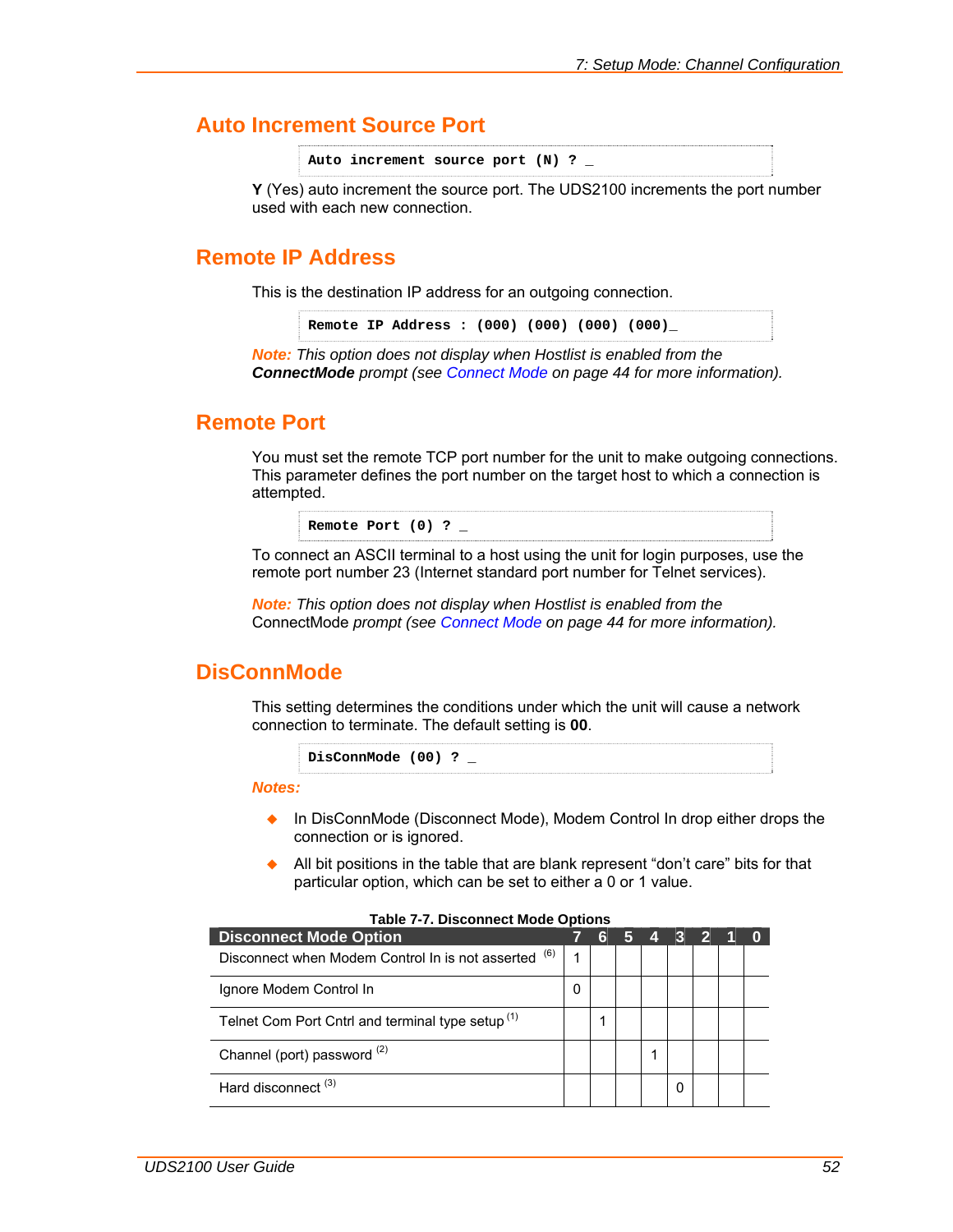| <b>Disconnect Mode Option</b>           | -6 | 5 4 3 2 1 0 |  |  |  |
|-----------------------------------------|----|-------------|--|--|--|
| Disable hard disconnect                 |    |             |  |  |  |
| State LED off with connection (4)       |    |             |  |  |  |
| Disconnect with EOT (^D) <sup>(5)</sup> |    |             |  |  |  |

(1) The Telnet Com Port Control feature is used in conjunction with Com Port Redirector. The UDS sends the "Terminal Type" upon an outgoing connection.

(2) A password is required for a connection to the serial port from the network.

- (3) The TCP connection closes even if the remote site does not acknowledge the disconnection.
- (4) When there is a network connection to or from the serial port, the state LED turns off instead of blinking.
- (5) When **Ctrl+D** or **Hex 04** is detected, the connection is dropped. Both **Telnet Com Port Cntrl** and **Disconnect with EOT** must be enabled for **Disconnect with EOT** to function properly. **Ctrl+D** is only detected going from the serial port to the network.
- (6) When **Modem Control In** transitions from a high state to a low state, the network connection to or from the serial port drops.

# **Flush Mode (Buffer Flushing)**

Using this parameter, you can control line handling and network buffers with connection startup and disconnect. The default setting is **00**.

**FlushMode (00) ? \_** 

You can also select between two different packing algorithms.

*Note: All bit positions in the table that are blank represent "don't care" bits for that particular option, which can be set to either a 0 or 1 value.* 

| <b>Function</b>                                                         | 17 |   | 5 |  |   |  |
|-------------------------------------------------------------------------|----|---|---|--|---|--|
| Input Buffer (Serial to Network)                                        |    |   |   |  |   |  |
| Clear with a connection initiated from the device to the network        |    |   |   |  |   |  |
| Clear with a connection initiated from the network to the device        |    |   | 1 |  |   |  |
| Clear when the network connection to or from the device is disconnected |    | 1 |   |  |   |  |
| Output Buffer (Network to Serial)                                       |    |   |   |  |   |  |
| Clear with a connection initiated from the device to the network        |    |   |   |  |   |  |
| Clear with a connection initiated from the network to the device        |    |   |   |  | 1 |  |
| Clear when the network connection to or from the device is disconnected |    |   |   |  |   |  |
| Alternate Packing Algorithm (Pack Control)                              |    |   |   |  |   |  |
| Enable                                                                  | 1  |   |   |  |   |  |

#### **Table 7-8. Flush Mode Options**

### <span id="page-52-0"></span>**Pack Control**

The packing algorithms define how and when packets are sent to the network. The standard algorithm is optimized for applications in which the unit is used in a local environment, allowing for very small delays for single characters, while keeping the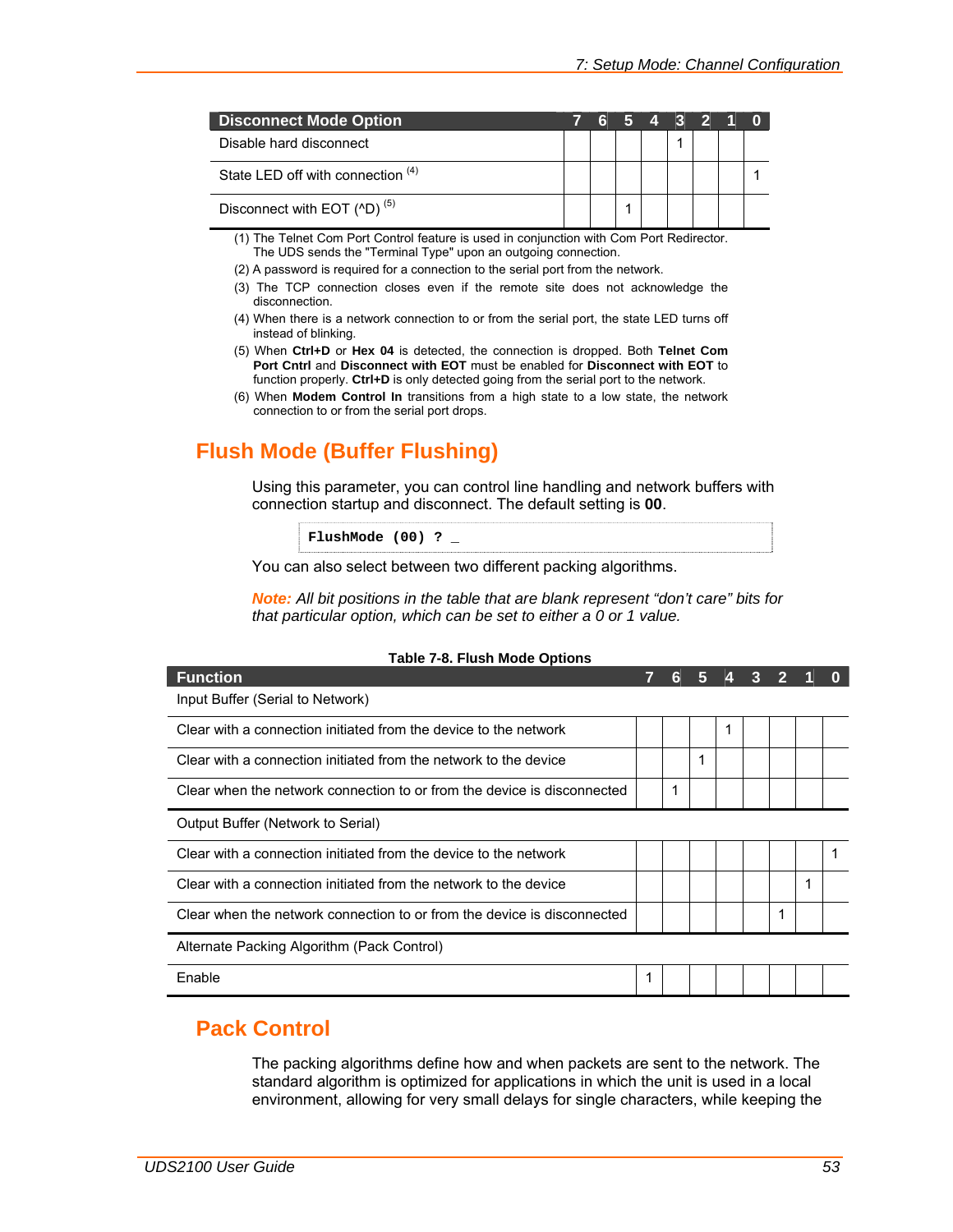packet count low. The alternate packing algorithm minimizes the packet count on the network and is especially useful in applications in a routed Wide Area Network (WAN). Adjusting parameters in this mode can economize the network data stream.

Pack control settings are enabled in Flush Mode. Set this value to **00** if you do not need specific functions.

*Note: All bit positions in the table that are blank represent "don't care" bits for that particular option, which can be set to either a 0 or 1 value.* 

| <b>Table 7-9. Pack Control Options</b><br><b>Option</b> | 7 | 6 | 5 | 4 | 3 | $\overline{2}$ |   |   |
|---------------------------------------------------------|---|---|---|---|---|----------------|---|---|
| Packing Interval                                        |   |   |   |   |   |                |   |   |
| Interval: 12 msec                                       |   |   |   |   |   |                | 0 | 0 |
| Interval: 52 msec                                       |   |   |   |   |   |                | 0 | 1 |
| Interval: 250 msec                                      |   |   |   |   |   |                | 1 | O |
| Interval: 5 sec                                         |   |   |   |   |   |                | 1 | 1 |
| <b>Trailing Characters</b>                              |   |   |   |   |   |                |   |   |
| None                                                    |   |   |   |   | 0 | 0              |   |   |
| One                                                     |   |   |   |   | 0 | 1              |   |   |
| Two                                                     |   |   |   |   | 1 | 0              |   |   |
|                                                         |   |   |   |   |   |                |   |   |

| Table 7-0 Pack Control Ontione |  |
|--------------------------------|--|

#### Send Characters

| 2-Byte Send Character Sequence    |  |  |  |  |
|-----------------------------------|--|--|--|--|
| Send Immediately After Send chars |  |  |  |  |

### **Packing Interval**

Packing Interval defines how long the unit should wait before sending accumulated characters. This wait period is between successive network segments containing data. For alternate packing, the default interval is **12 ms**.

#### **Trailing Characters**

In some applications, CRC, Checksum, or other trailing characters follow the end-ofsequence character; this option helps to adapt frame transmission to the frame boundary. The default setting is **00** (none).

### **Send Characters**

- If **2-Byte Send Character Sequence** is enabled, the unit interprets the sendchars as a 2-byte sequence; if this option is not enabled, the unit interprets them independently. The default setting is **0** (disabled).
- If **Send Immediately After Characters** is *not* set, any characters already in the serial buffer are included in the transmission after a "transmit" condition is found. If this option is set, the unit sends immediately after recognizing the transmit condition (sendchar or timeout). The default setting is **0**.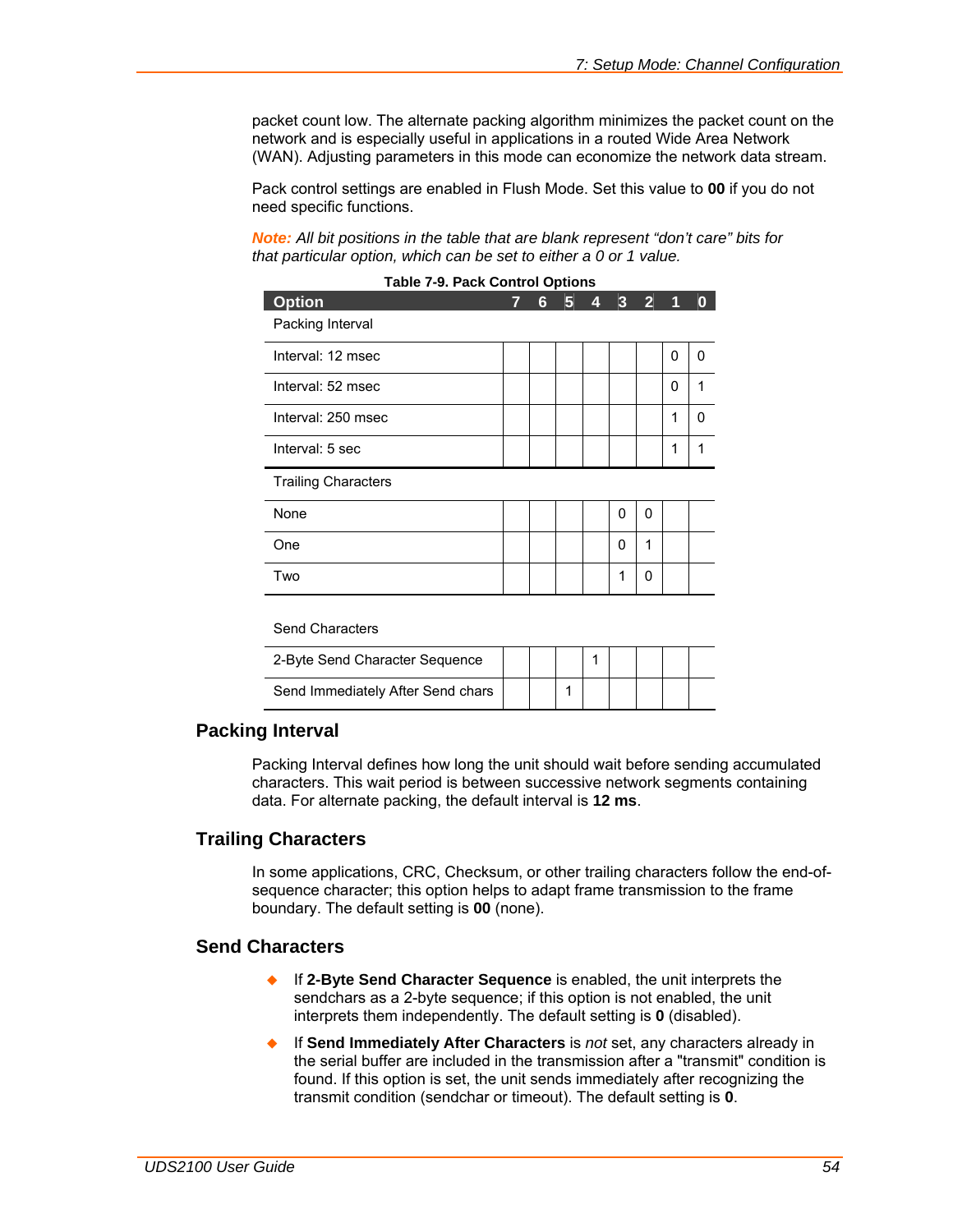*Note: A transmission might occur if status information needs to be exchanged or an acknowledgment needs to be sent.* 

### **DisConnTime (Inactivity Timeout)**

Use this parameter to set an inactivity timeout. The unit drops the connection if there is no activity on the serial line before the set time expires. Enter time in the format mm:ss, where m is the number of minutes and s is the number of seconds.

```
DisConnTime (00:00) ?:
```
To disable the inactivity timeout, enter **00:00**. Range is 0 (disabled) to 5999 seconds (99 minutes, 59 seconds). Default setting is **0**.

## **Send Characters**

Enter up to two characters in hexadecimal representation in sendchar.

```
SendChar 1 (00) ? _ 
SendChar 2 (00) ? _
```
If the unit receives a character on the serial line that matches one of these characters, it sends the character immediately, along with any awaiting characters, to the TCP connection. This action minimizes the response time for specific protocol characters on the serial line (for example, ETX, EOT). Setting the first sendchar to **00** disables the recognition of the characters. Alternatively, the unit can interpret two characters as a sequence (see *[Pack Control](#page-52-0)* on page [53\)](#page-52-0). The default setting is **00.**

## **Telnet Terminal Type**

This parameter displays only if you enabled the terminal type option in Disconnect Mode. With this option enabled, you can use the terminal name for the Telnet terminal type. Enter only one name.

With terminal type option enabled, the unit also reacts to the EOR (end of record) and binary options, useful for applications like terminal emulation to IBM hosts.

## **Channel (Port) Password**

This parameter appears only if the channel (port) password option is enabled in Disconnect Mode. With this option enabled, you can set a password on the serial port. There is no default password.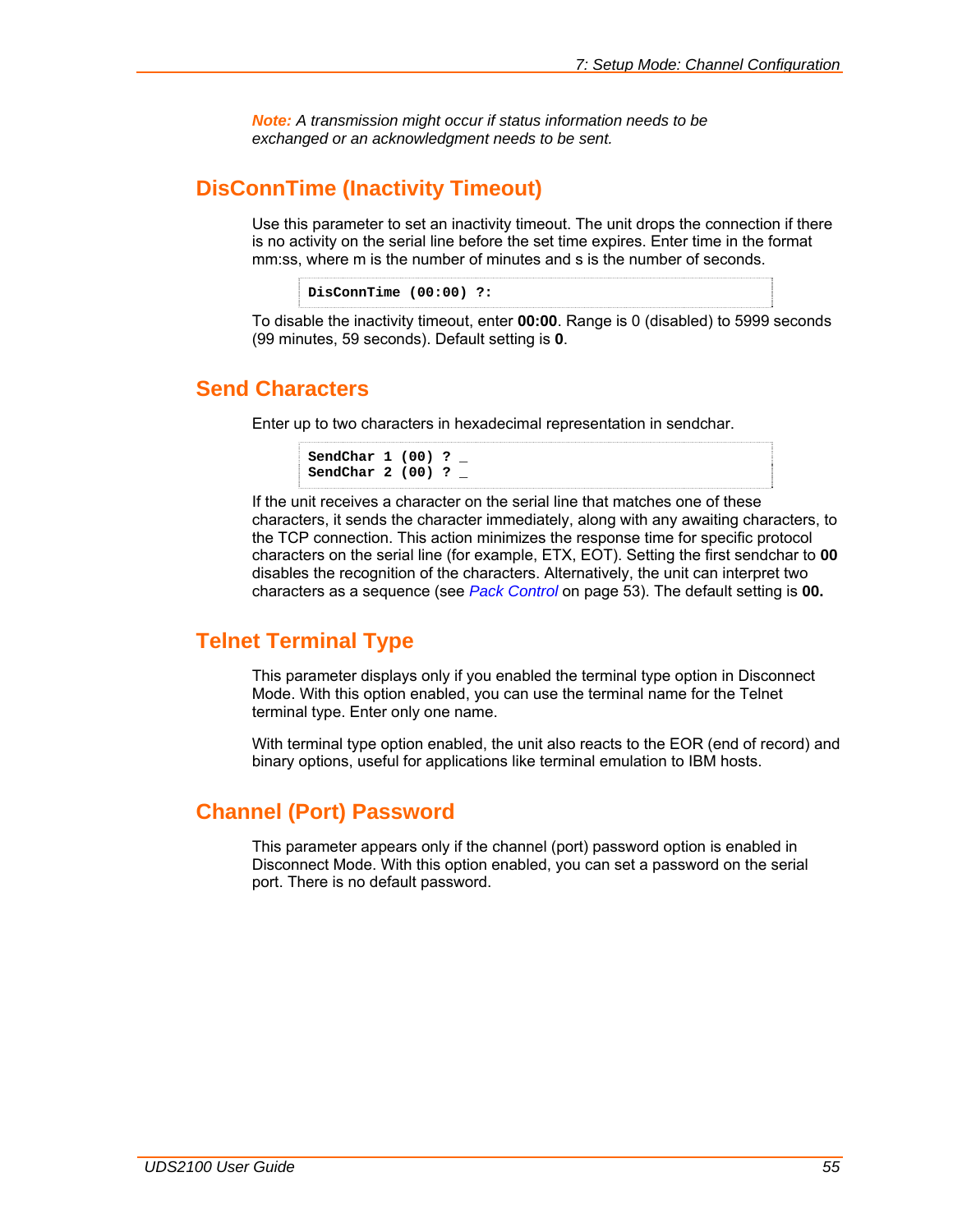# *8: Setup Mode: Advanced Settings*

### **Expert Settings (Option 5)**

*Note: You can change these settings using Telnet or serial connections only, not on the Web Manager.* 

*Caution: Changing the expert settings can drastically affect the performance and access to the product. These settings should only be changed by an experienced network administrator.* 

Select **5** to configure expert settings.

**Figure 8-1. Expert Settings** 

```
TCP Keepalive
                      : 45sARP cache timeout: 600s
CPU performance: Regular<br>Monitor Mode @ bootup : enabled
HTTP Port Number : 80<br>MTU Size: 1400
Alternate MAC: disabled
Ethernet connection type: auto-negotiate
```
#### **TCP Keepalive time in seconds**

This option allows you to change how many seconds the unit waits during a silent connection before attempting to see if the currently connected network device is still on the network. If the unit gets no response, it drops that connection. The default setting is **45**.

**TCP Keepalive time in s (1s – 65s; 0s=disable): (45)? \_** 

### **ARP Cache timeout in seconds**

Whenever the unit communicates with another device on the network, it adds an entry into its ARP table. The ARP Cache timeout option allows you to define how many seconds (1-600) the unit will wait before timing out this table. The default setting is **600**.

**ARP Cache timeout in s (1s – 65s; 0s=disable): (600)? \_** 

#### **CPU Performance**

Select the UDS2100's performance mode. Higher performance settings require more energy. **Low** is 26 Mhz; **Regular** is 48 Mhz; **High** is 88 Mhz. The default is **Regular**.

```
CPU performance (0=Regular, 1=Low, 2=High): (0)
```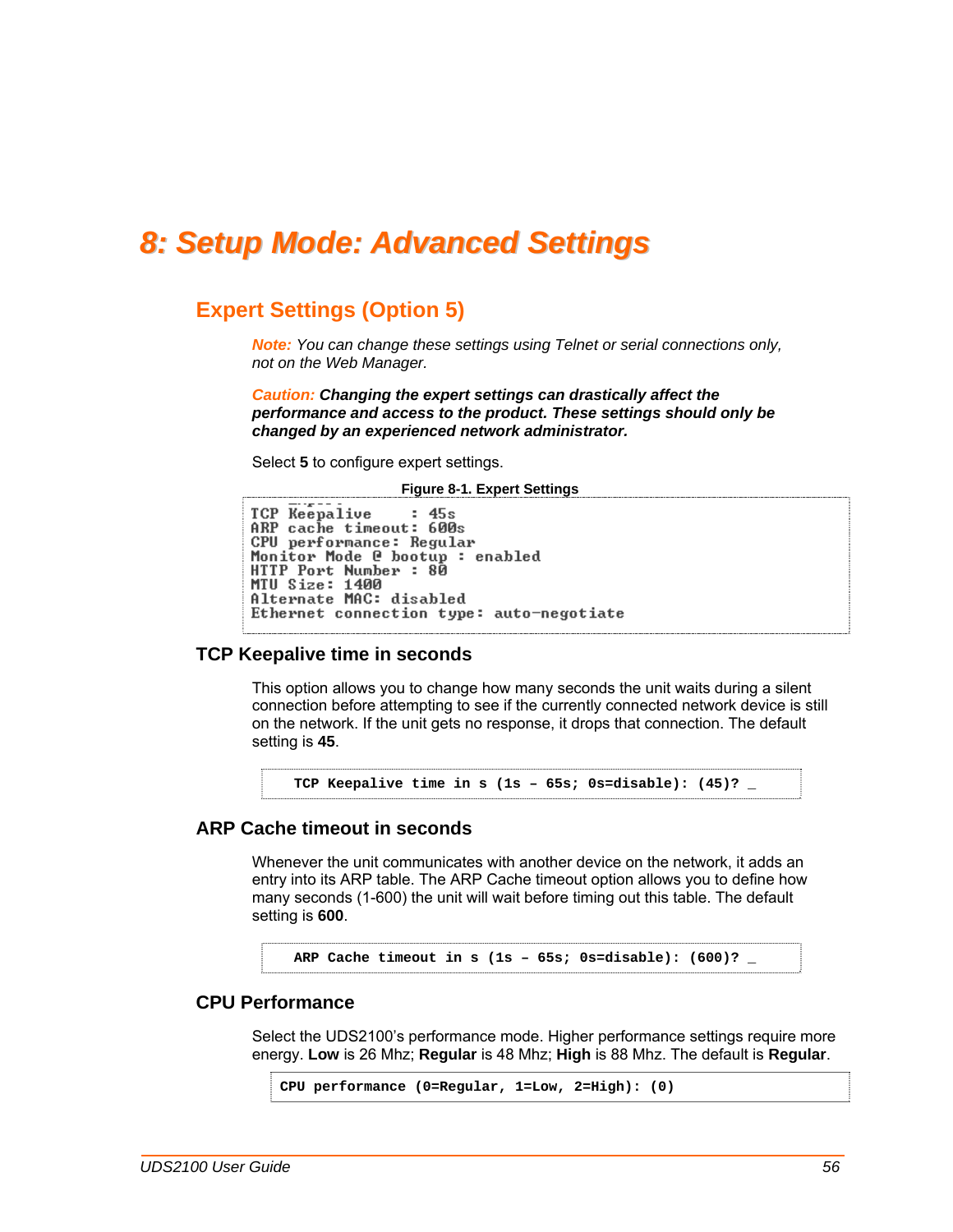#### **Monitor Mode at bootup**

This option allows you to disable all entries into Monitor Mode during startup, except for the 'xxx' sequence. This prevents entry using **yyy**, **zzz**, **xx1**, and **yy1** key sequences (only during the bootup sequence). The default for Monitor Mode at bootup is **N** (No). (See *[10:](#page-63-0) [Monitor Mode](#page-63-0)*.)

**Monitor Mode @ bootup : enabled** 

### **HTTP Port Number**

This option allows the configuration of the web server port number. The valid range is **1-65535**. The default HTTP port number is **80**.

```
HTTP Port Number : (80) ? _
```
#### **MTU Size**

The Maximum Transmission Unit (MTU) is the largest physical packet size a network can transmit for TCP and UDP. Enter between **512** and **1400** bytes. The default setting is **1400** bytes.

```
MTU Size: (1400) ? _
```
### **Enable alternate MAC**

If necessary, enable the alternate MAC address (if specified in the OEM setup record). The default setting is **N** (No).

```
Enable alternate MAC (N) ? _
```
#### **Ethernet connection type**

The UDS2100 allows for the Ethernet speed and duplex to be manually configured. Enter **0** for auto-negotiation (default). To select the speed and duplex, enter one of the following: **2** (10Mbit/half duplex), **3** (10Mbit/full duplex), **4** (100Mbit/half duplex), or **5** (100Mbit/full duplex).

```
Ethernet connection type: (0) ? _
```
### <span id="page-56-0"></span>**Security Settings (Option 6)**

You can change security settings by means of Telnet or serial connections only, not on the Web Manager. We recommend that you set security over the dedicated network or over the serial setup to prevent eavesdropping.

*Caution: Disabling both Telnet Setup and Port 77FE will prevent users from accessing the setup menu from the network. Disabling Port 77FE also disables the Web Manager from configuring the device.* 

Select **7** to configure security settings.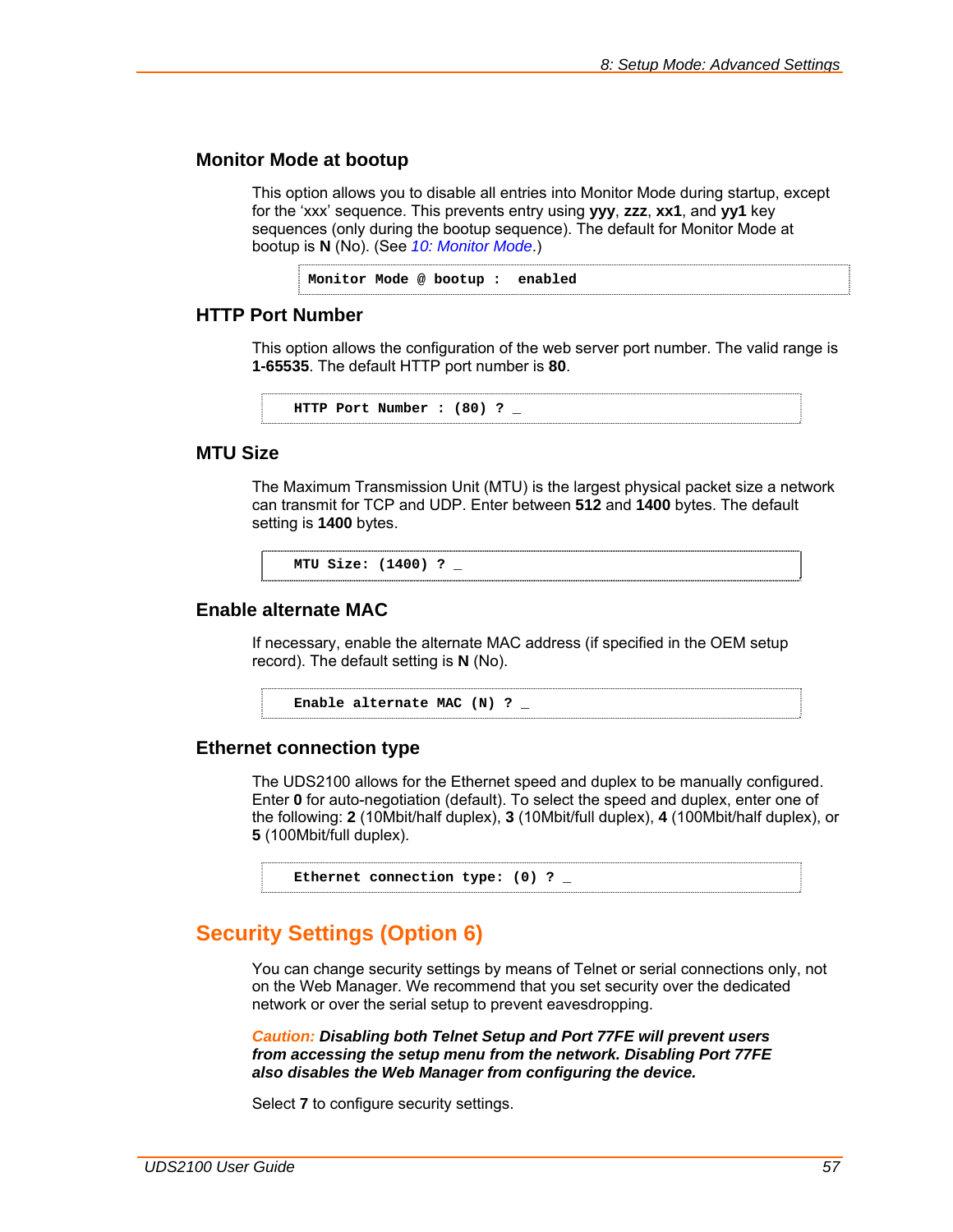#### **Figure 8-2. Security Settings**

```
Disable SNMP (N) ?
SNMP Community Name (public):
Disable Telnet Setup (N) ?
Disable TFTP Firmware Update (N) ?
Disable Port 77FEh (N) ?
Disable Web Server (N) ?
Disable Web Setup (N) ?
Disable ECHO ports (Y) ?
Enable Enhanced Password (N) ?
```
#### **Disable SNMP**

This setting allows you to disable the SNMP protocol on the unit for security reasons. The default setting is **N** (No).

**Disable SNMP (N) ? \_** 

#### **SNMP Community Name**

The SNMP Community Name is a required field for NMS to read or write to a device. Enter a string of **1** to **13** characters. The default setting is **public**.

**SNMP Community Name (public): \_** 

#### **Disable Telnet Setup**

*Note: If you choose to disable this option, keep in mind that disabling both Telnet Setup and Port 77FE will prevent users from accessing the setup menu from the network.* 

This setting defaults to the **N** (No) option. The **Y** (Yes) option disables access to Setup Mode by Telnet (port 9999). It only allows access locally using the web pages and the serial port of the unit.

**Disable Telnet Setup (N) ? \_** 

#### **Disable TFTP Firmware Update**

This setting defaults to the **N** (No) option. The **Y** (Yes) option disables the use of TFTP to perform network firmware upgrades. With this option, you can download firmware upgrades over the serial port using DeviceInstaller's Recover Firmware procedure. (See *[9:](#page-60-0) [Firmware Upgrades](#page-60-0)*.)

```
Disable TFTP Firmware Update (N) : _
```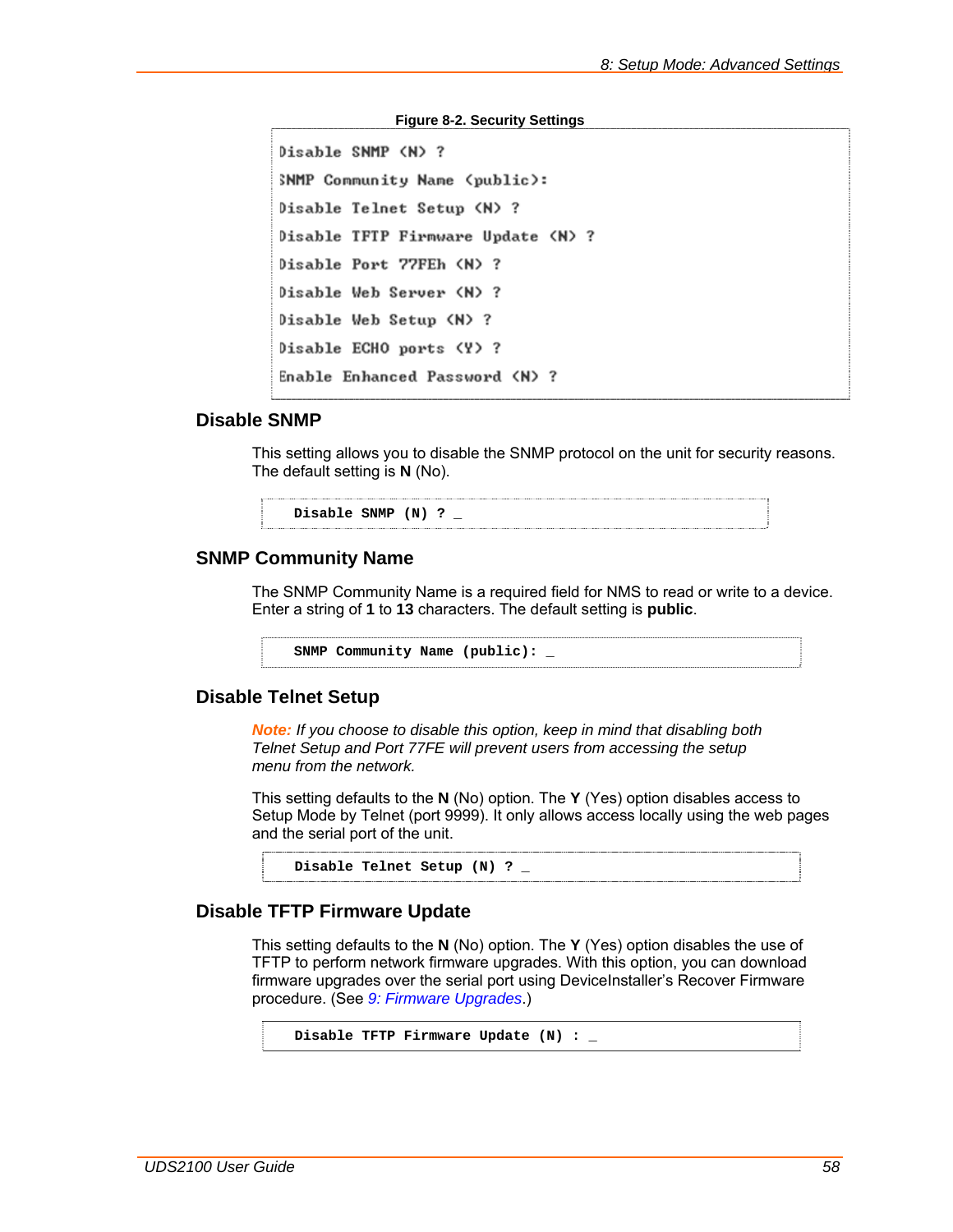#### **Disable Port 77FE (Hex)**

*Note: If you choose to disable this option, keep in mind that disabling both Telnet Setup and Port 77FE will prevent users from accessing the setup menu from the network.* 

Port 77FE is a setting that allows DeviceInstaller, Web Manager, and custom programs to configure the unit remotely. You may wish to disable this capability for security purposes.

**Disable Port 77FEh (N) ? \_** 

The default setting is the **N** (No) option, which enables remote configuration. You can configure the unit by using DeviceInstaller, web pages, Telnet, or serial configuration.

The **Y** (Yes) option disables remote configuration and web sites.

#### **Disable Web Server**

This setting defaults to the **N** (No) **option**. The **Y** (Yes) option disables the web server.

**Disable Web Server (N) ? \_** 

#### **Disable Web Setup**

The **Y** (Yes) option disables configuration using the Web Manager. This setting defaults to the **N** (No) **option**.

**Disable Web Setup (N) ? \_** 

#### **Disable ECHO Ports**

This setting controls whether port 7 echoes characters it receives. The default setting is **Y** (Yes), which disables ECHO ports.

**Disable ECHO ports (Y) ? \_** 

### **Enable Enhanced Password**

This setting defaults to the **N** (No) option, which allows you to set a 4-character password that protects Setup Mode by means of Telnet and web pages. The **Y** (Yes) option allows you to set an extended security password of 16-characters for protecting Telnet and Web Page access.

**Enable Enhanced Password (N) ? \_** 

### **Default Settings (Option 7)**

Select **7** to reset the unit's Channel 1 configuration and expert settings to the default settings. The server configuration settings for IP address, gateway IP address, and netmask remain unchanged. The configurable pins' settings also remain unchanged. Following are the specific settings that this option changes: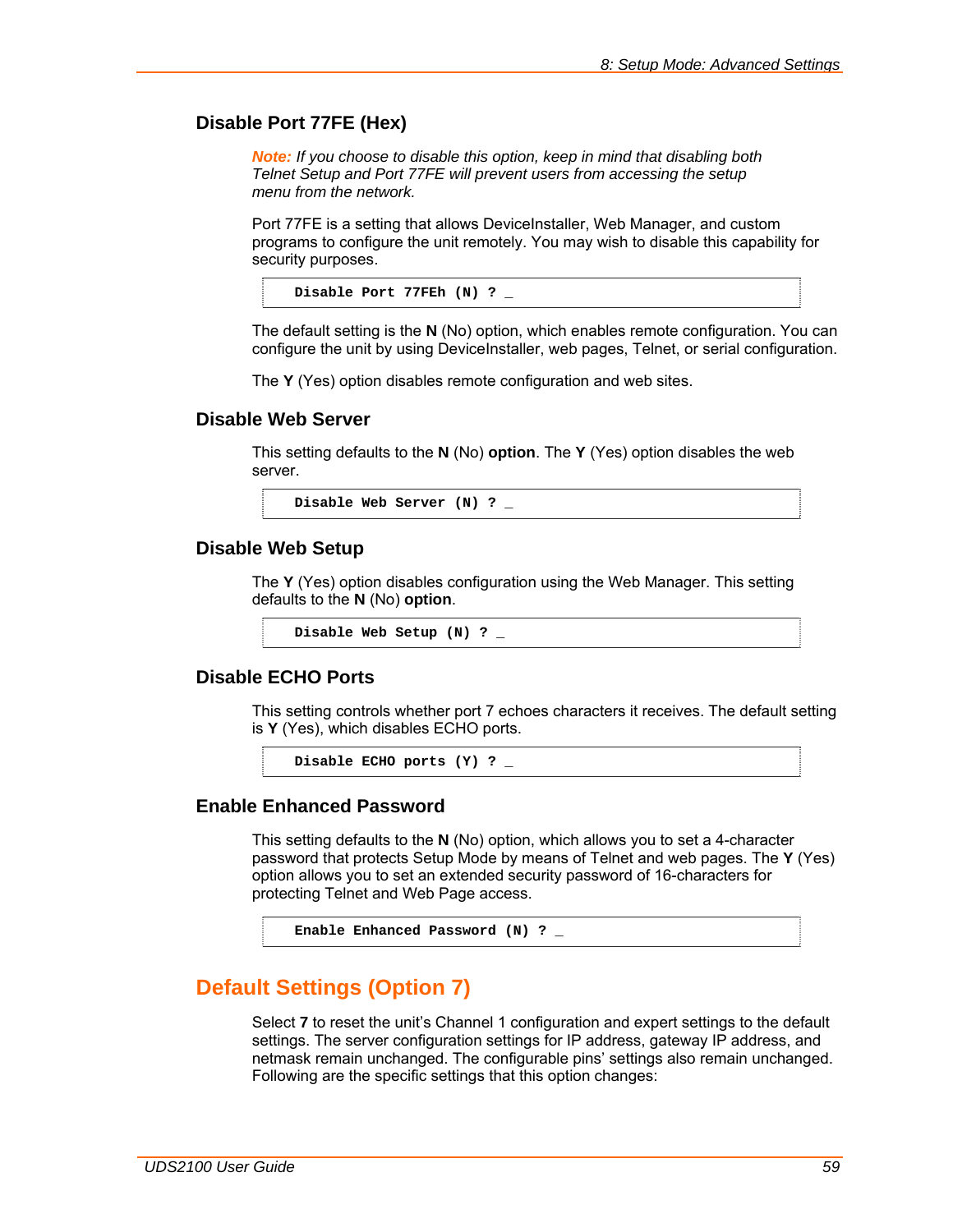| Baudrate               | 9600                                                                    |
|------------------------|-------------------------------------------------------------------------|
| I/F Mode               | 4C (1 stop bit, no parity, 8 bit, RS-232C)                              |
| TCP port number        | 10001 on Channel 1<br>10002 on Channel 2                                |
| <b>Connect Mode</b>    | C0 (always accept incoming connection; no active<br>connection startup) |
| Hostlist retry counter | 3                                                                       |
| Hostlist retry timeout | 250 (msec)                                                              |
| Start character        | $0x0D$ (CR)                                                             |
| All other parameters   | 0                                                                       |

# **Channel 1 and Channel 2 Configuration Defaults**

# **Expert Settings Defaults**

| TCP Keepalive time in s                  | 45                                            |
|------------------------------------------|-----------------------------------------------|
| ARP Cache timeout in s                   | 600                                           |
| Disable Monitor Mode @ bootup            | No                                            |
| <b>HTTP Port Number</b><br>$(1 - 65535)$ | 80                                            |
| MTU Size (512 - 1400)                    | 0 (resulting in an operational value of 1400) |
| Enable alternate MAC                     | No (for OEM use only)                         |
| <b>Ethernet Connection Type</b>          | 0 (auto-negotiate)                            |

# **Security Settings Defaults**

| Disable SNMP                 | No        |
|------------------------------|-----------|
| SNMP community name          | public    |
| Disable Telnet setup         | No        |
| Disable TFTP Firmware Update | <b>No</b> |
| Disable Port 77FEh           | <b>No</b> |
| Disable Web Server           | <b>No</b> |
| Disable Web Setup            | <b>No</b> |
| Disable ECHO ports           | Yes       |
| Enable Enhanced Password     | <b>No</b> |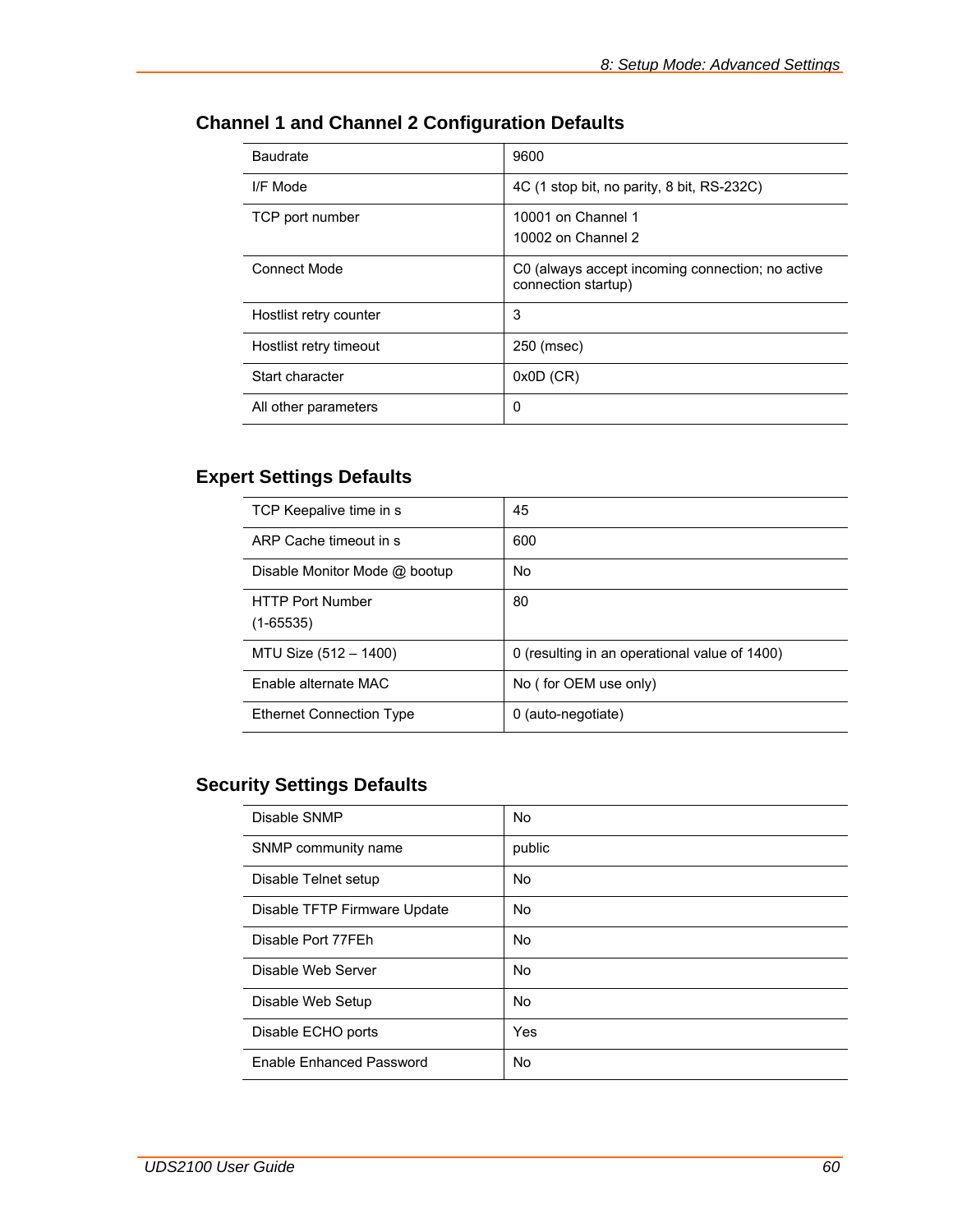# <span id="page-60-0"></span>*9: Firmware Upgrades*

### **Obtaining Firmware**

You can obtain the most up-to-date firmware and release notes for the unit from the Lantronix web site (www.lantronix.com) or by using anonymous FTP [\(ftp.lantronix.com\)](ftp://ftp.lantronix.com/).

### **Reloading Firmware**

There are several ways to update the unit's internal operational code (\*.ROM): using DeviceInstaller (the preferred way), using TFTP, or using the serial port. You can also update the unit's internal Web interface (\*.COB) using TFTP or DeviceInstaller.

Here are *typical* names for those files. Check the Lantronix web site for the latest versions and release notes.

| Table 9-1. Firmware Files |                       |  |
|---------------------------|-----------------------|--|
| <b>ROM File</b>           | COB                   |  |
| UDS2100 6102.rom          | UDS2100 webm 1403.cob |  |

Please refer to the DeviceInstaller online Help for information about reloading firmware using DeviceInstaller. The other methods are discussed below.

### **Using TFTP: Graphical User Interface**

#### **To download new firmware from a computer:**

1. Use a TFTP client to send a binary file to the unit (\*.ROM to upgrade the unit's internal operational code and \*.COB to upgrade its internal Web interface).

*Note: TFTP requires the .ROM (binary) version of the unit's internal operational code.* 

- 2. In the **TFTP server** field, enter the IP address of the unit being upgraded.
- 3. Select **Upload** operation and **Binary** format.
- 4. Enter the full path of the firmware file in the **Local file name** field.
- 5. In the **Remote file name** field, enter the current internal operational code (**U4**) or **WEB1** to **WEB19** for the internal Web interface.
- 6. Click the **Upload Now** button to transfer the file to the unit.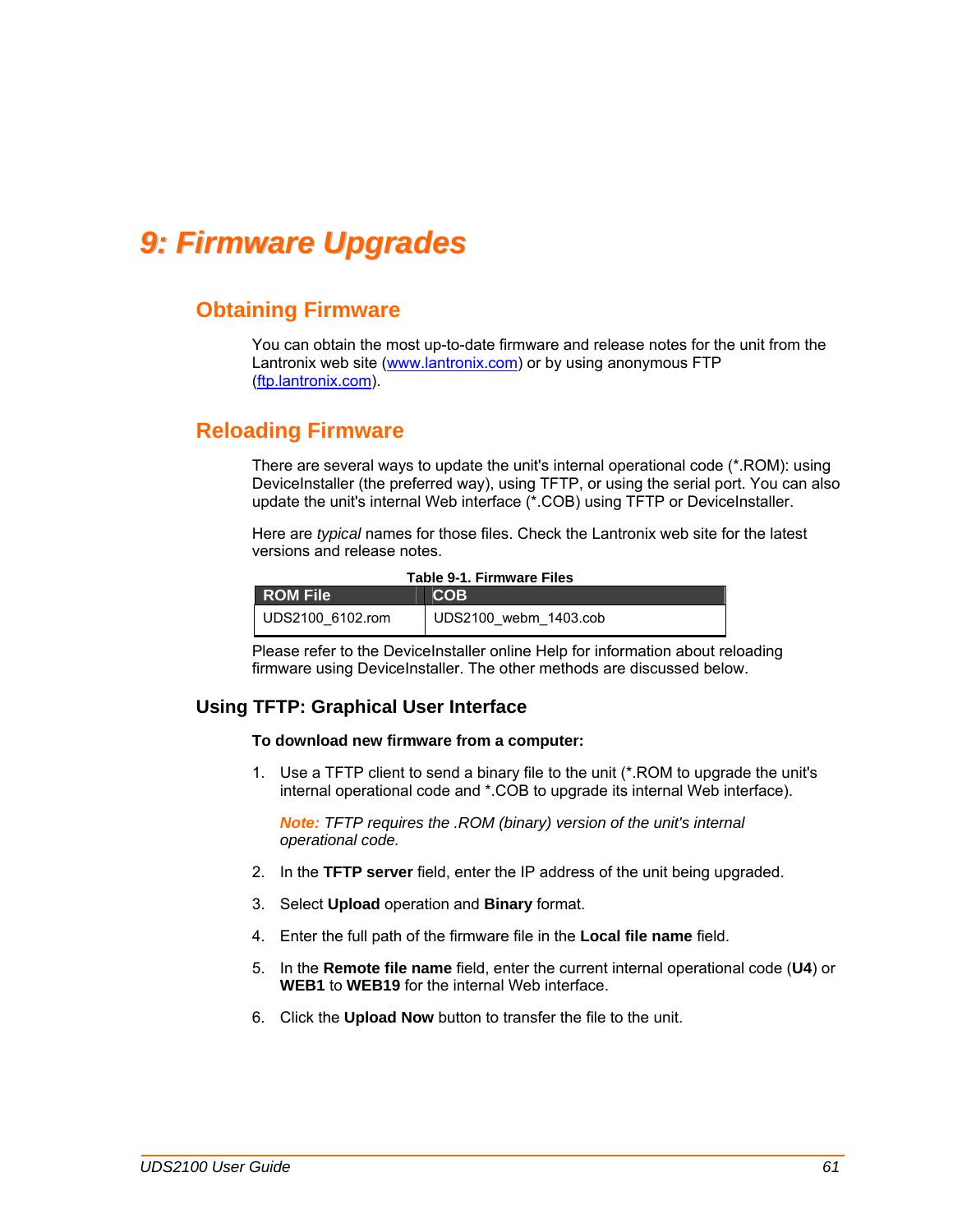| <b>TFTP Client</b>                                                |                        |
|-------------------------------------------------------------------|------------------------|
| 172.20.206.64<br><b>TFTP</b> server                               | Upload Now             |
| ↑ Upload<br>Operation                                             |                        |
| Format<br>Binary                                                  |                        |
| Local file name                                                   | <b>Weird Solutions</b> |
| Installer 3.2/Firmware/uds2100_6102.rom                           | q                      |
| Remote file name                                                  | Settings               |
| U4                                                                | Help                   |
|                                                                   | 0%                     |
|                                                                   |                        |
| Copyright © 1996-2002, Weird Solutions, Inc. All rights reserved. |                        |

**Figure 9-1. TFTP Window** 

After the firmware has been loaded and stored, which takes approximately 8 seconds to complete, the unit performs a power reset.

### **Using TFTP: Command Line Interface**

**To download new firmware from a computer:** 

1. Enter the following from a TFTP command line interface:

**tftp –i <ip address> put <local filename> <destination file name>**

The following examples demonstrate the TFTP command sequence to download the .rom file and the .cob file:

```
tftp –i 192.168.1.111 put UDS2100_6102.rom U4 
tftp –i 192.168.1.111 put UDS2100_webm_1403.cob WEB1
```
#### **Recovering the Firmware Using the Serial Port and DeviceInstaller**

If for some reason the firmware is damaged, you can recover the firmware file by using DeviceInstaller to download the \*.ROM file over the serial port.

#### **To recover firmware:**

- 1. Connect the COM interface of your PC to serial port 1 of the unit.
- 2. Start DeviceInstaller. If your PC has more than one network adapter, a message displays. Select an adapter and click **OK**.
- 3. From the **Tools** menu, select **Advanced/Recover Firmware**. The Serial Port Firmware Upgrade window displays.
- 4. For **Port on PC**, enter the COM port on the PC that is connected to the serial port of the Lantronix unit.
- 5. For **Device Model**, be sure the appropriate device (e.g., UDS2100) displays.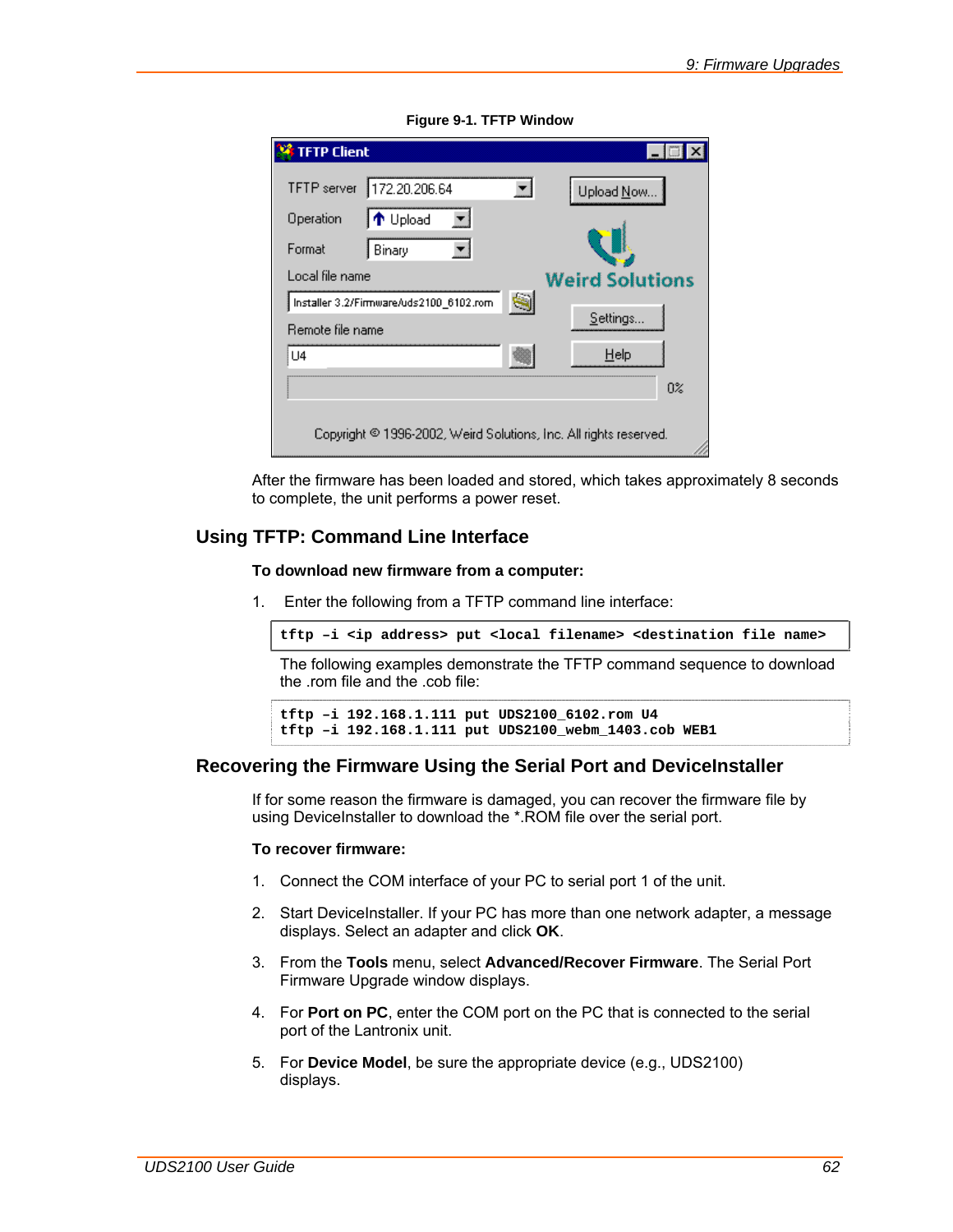6. For **Firmware File**, click the **Browse** button and go to the location where the firmware file resides.

*Note: Make sure the UDS2100 on which you are recovering firmware is connected to this selected port on your PC.* 

- 7. Click **OK** to download the file.
- 8. When prompted, reset the device. Status messages and a progress bar at the bottom of the screen show the progress of the file transfer. When the file transfer completes, the message "**Successful, Click OK to Close**" displays.
- 9. Click the **OK** button to complete this procedure.

*Note For more information, see Recovering Firmware in the DeviceInstaller online Help.*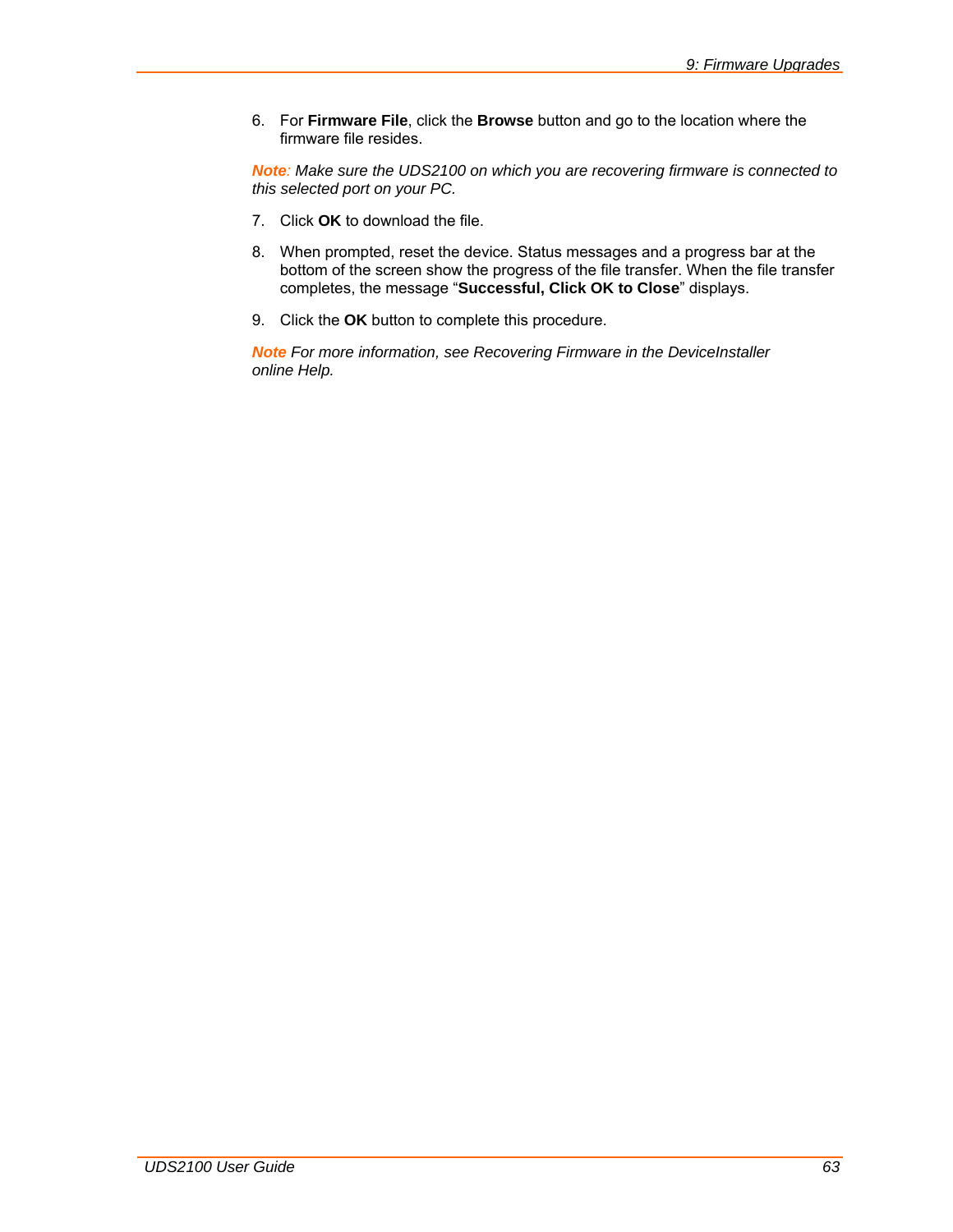# <span id="page-63-0"></span>*10: Monitor Mode*

Monitor Mode is a command-line interface used for diagnostic purposes.

There are two ways to enter Monitor Mode: locally using the serial port or remotely using the network.

#### **Entering Monitor Mode Using the Serial Port**

#### **To enter Monitor Mode locally:**

- 1. Follow the same steps used for setting the serial configuration parameters (see *[Serial Port](#page-36-0)* on page [37\)](#page-36-0).
- 2. Instead of typing three **x** keys, however:
	- a) Type **zzz** (or **xx1**) to enter Monitor Mode with network connections.
	- b) Type **yyy** (or **yy1**) to enter Monitor Mode without network connections.

A **0>** prompt indicates that you have successfully entered Monitor Mode.

#### **Entering Monitor Mode Using the Network Port**

#### **To enter Monitor Mode using a Telnet connection:**

1. Establish a Telnet session to the configuration port (9999).

```
*** Lantronix UDS2100 Device Server ***
MAC address 00204A9C6B1C
Software version U6.6.0.1RC2 (080710)
Press Enter for Setup Mode
```
- 2. Type **M** (upper case) immediately.
- A **0>** prompt indicates that you have successfully entered Monitor Mode.

#### **Monitor Mode Commands**

The following commands are available in Monitor Mode. Many commands have an IP address as an optional parameter (xxx.xxx.xxx.xxx). If you enter the IP address, the command is applied to another unit with that IP address. If you do not enter the IP address, the command is executed locally.

*Note: All commands must be in capital letters. Responses to some of the commands are in Intel Hex format.*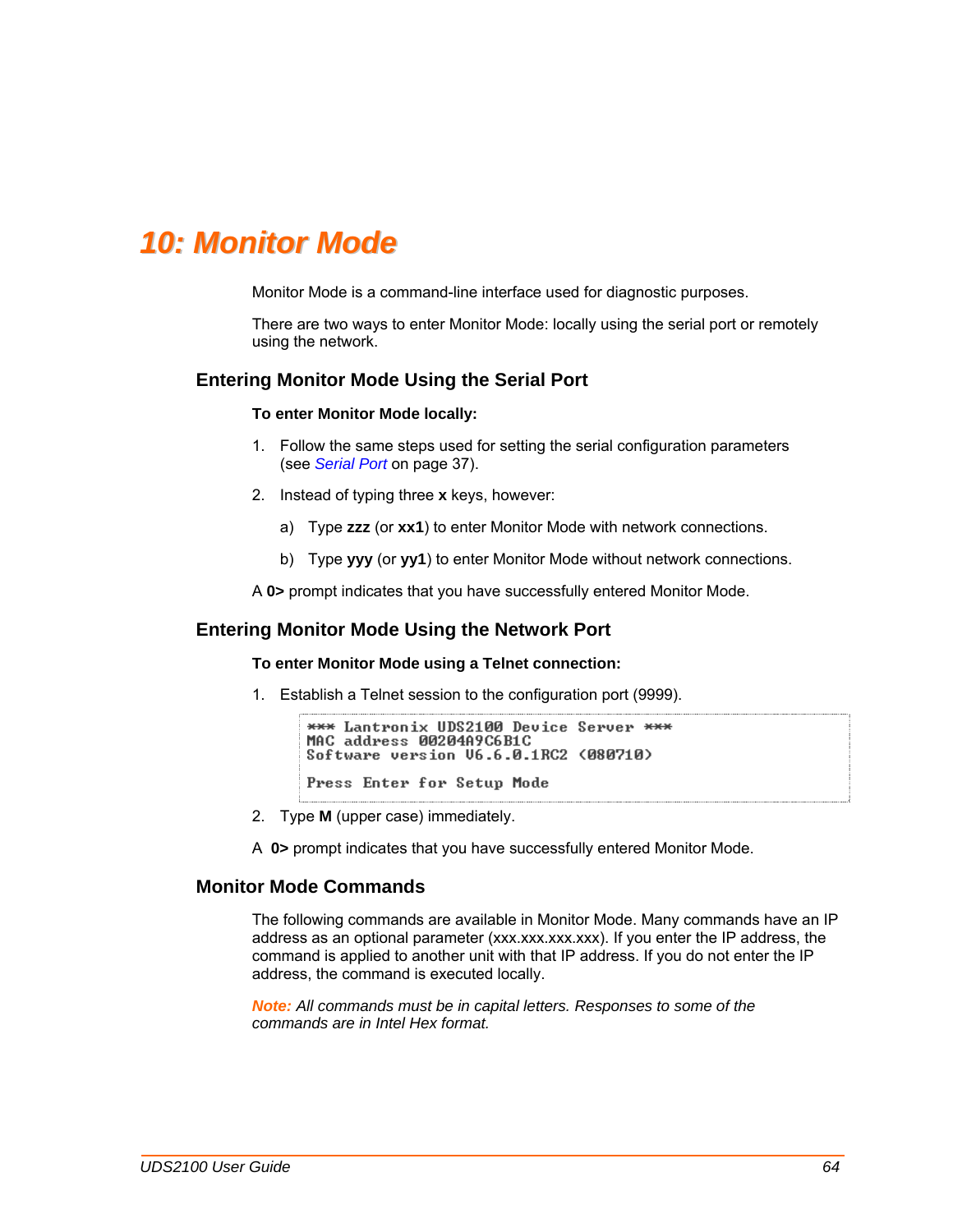| <b>Command</b>   | <b>Command Name</b>                                         | <b>Function</b>                                                                                                                                                                                                                                                                                               |
|------------------|-------------------------------------------------------------|---------------------------------------------------------------------------------------------------------------------------------------------------------------------------------------------------------------------------------------------------------------------------------------------------------------|
| $VS$ x.x.x. $x$  | Version                                                     | Queries software header record (16 bytes) of unit with<br>IP address x.x.x.x.                                                                                                                                                                                                                                 |
| $GC$ x.x.x. $x$  | <b>Get Configuration</b>                                    | Gets configuration of unit with IP address x.x.x.x as hex<br>records (120 bytes).                                                                                                                                                                                                                             |
| SC x.x.x.x       | Send Configuration                                          | Sets configuration of unit with IP address x.x.x.x from<br>hex records.                                                                                                                                                                                                                                       |
| $PI$ x.x.x.x     | Ping                                                        | Pings unit with IP address x.x.x.x to check device<br>status.                                                                                                                                                                                                                                                 |
| AT               | <b>ARP Table</b>                                            | Shows the unit's ARP table entries.                                                                                                                                                                                                                                                                           |
| <b>TT</b>        | <b>TCP Connection</b><br>Table                              | Shows all incoming and outgoing TCP connections.                                                                                                                                                                                                                                                              |
| <b>NC</b>        | <b>Network Connection</b>                                   | Shows the unit's current IP address, gateway, subnet<br>mask, and DNS server.                                                                                                                                                                                                                                 |
| <b>RS</b>        | Reset                                                       | Resets the unit's power.                                                                                                                                                                                                                                                                                      |
| QU               | Quit                                                        | Exits diagnostics mode.                                                                                                                                                                                                                                                                                       |
| G0, G1, , Ge, Gf | Get configuration<br>from memory page                       | Gets a memory page of configuration information from<br>the device.                                                                                                                                                                                                                                           |
| S0, S1, , Se, Sf | Set configuration to<br>memory page                         | Sets a memory page of configuration information on the<br>device.                                                                                                                                                                                                                                             |
| GМ               | Get MAC address                                             | Shows the unit's 6-byte MAC address.                                                                                                                                                                                                                                                                          |
| SS               | Set Security record                                         | Sets the Security record without the encryption key and<br>length parameters. The entire record must still be<br>written, but the encryption-specific bytes do not need to<br>be provided (they can be null since they are not<br>overwritten).                                                               |
| <b>SA</b>        | Scan                                                        | Initiates a wireless scan if the wireless interface is<br>enabled. Reports any stations found, including BSSID,<br>SSID, and RSSI. If SA is followed by a string, the string<br>is used to filter SSIDs before reporting. If the BSS does<br>not broadcast its SSID, only the BSSID and RSSI are<br>returned. |
| <b>NS</b>        | <b>Network Status</b>                                       | Reports the network interfaces' statuses. Includes<br>potentially negotiated parameters like speed/duplex for<br>Ethernet or BSSID, encryption, authentication for<br>wireless interfaces.                                                                                                                    |
| CO               | Set IP address, host<br>bits, gateway, and<br>DNS server IP | Example:<br>co 192.168.0.10 8 192.168.0.1 10001 192.168.1.10<br>with<br>192.168.0.10 = IP address of the UDS<br>$8 =$ number of host bits<br>192.168.0.1 = gateway IP address<br>$10001$ = port number of the UDS<br>192.168.1.10 = IP address of the DNS Server                                              |

| <b>Table 10-1. Monitor Mode Commands</b> |  |
|------------------------------------------|--|
|------------------------------------------|--|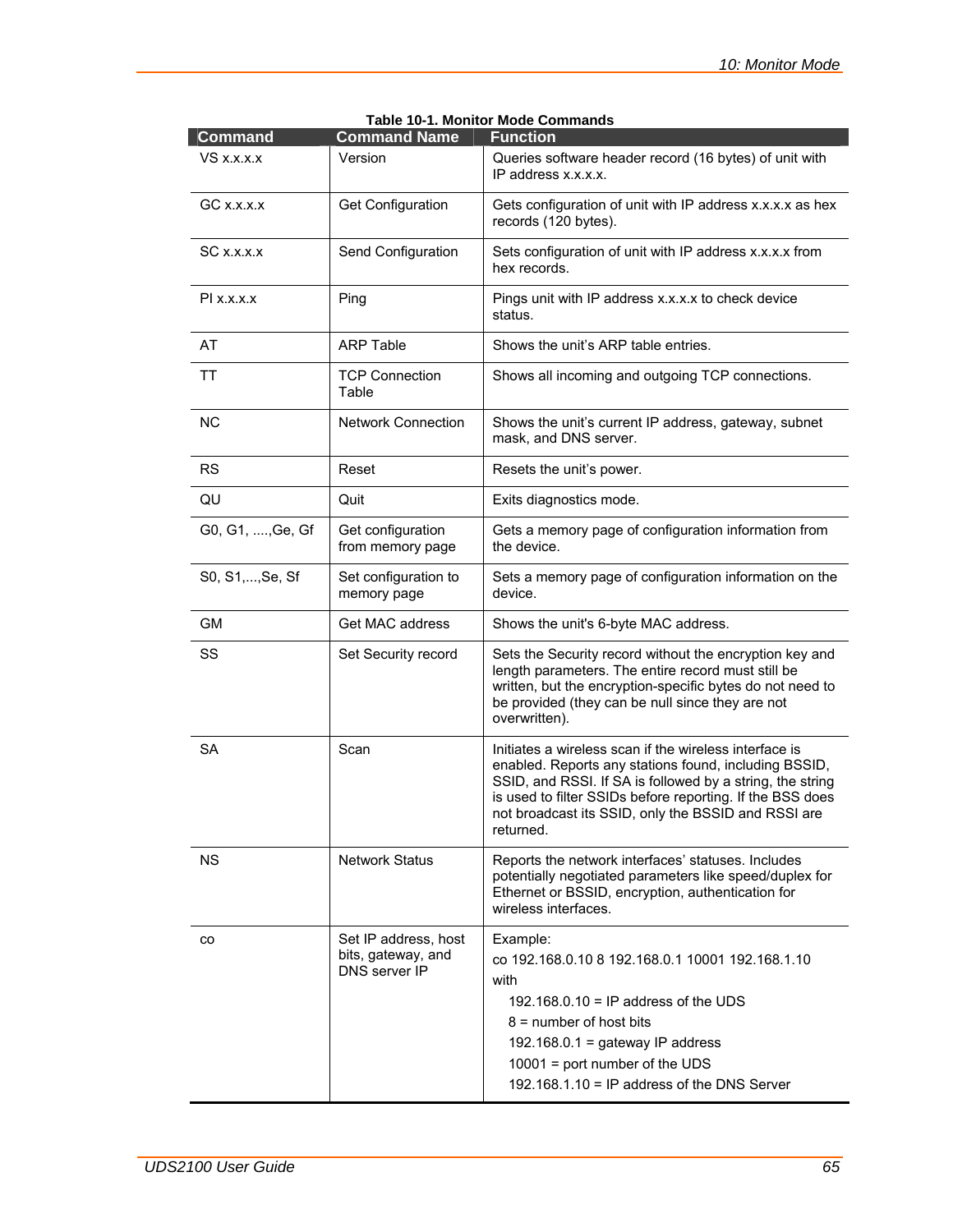| l Command | <b>Command Name</b> | <b>Function</b>                                                                                         |
|-----------|---------------------|---------------------------------------------------------------------------------------------------------|
|           |                     | The UDS stores the setup and performs a reset. It<br>sends an X before the reset if the command was OK. |

*Note: Entering any of the commands listed above generates one of the following command response codes:* 

| Table 7-2. Command Response Codes |
|-----------------------------------|
|-----------------------------------|

| <b>Response</b> | <b>Meaning</b>                          |
|-----------------|-----------------------------------------|
| ∩>              | OK; no error                            |
| 1>              | No answer from remote device            |
| 2>              | Cannot reach remote device or no answer |
| 8>              | Wrong parameter(s)                      |
| 9>              | Invalid command                         |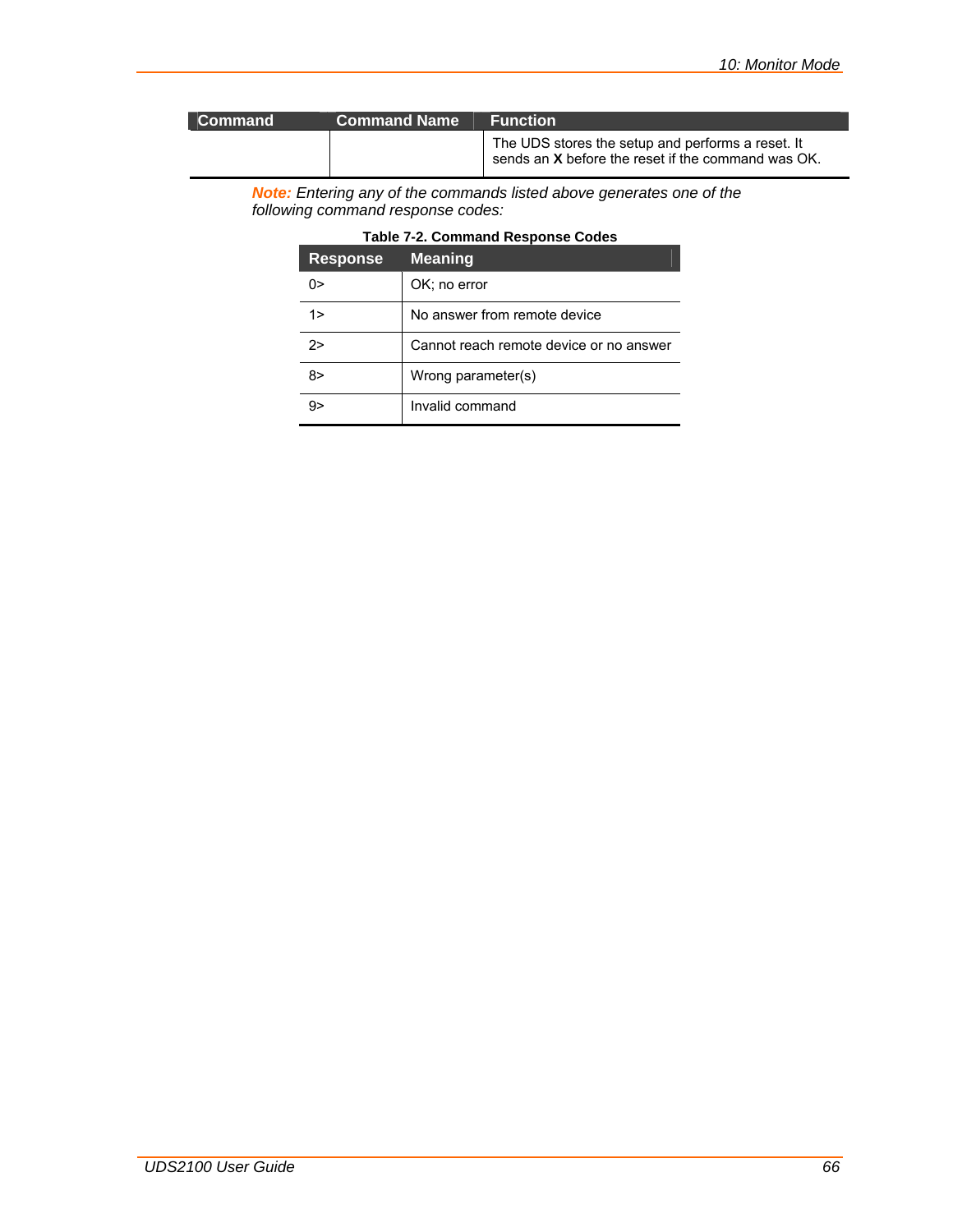# *11: Troubleshooting and Contact Information*

This chapter discusses how you can diagnose and fix errors quickly without having to contact a dealer or Lantronix. It helps to connect a terminal to the serial port while diagnosing an error to view summary messages that may display. When troubleshooting, always ensure that the physical connections (power cable, network cable, and serial cable) are secure.

*Note: Some unexplained errors might be caused by duplicate IP addresses on the network. Make sure that your unit's IP address is unique.* 

When troubleshooting the following problems, make sure that the UDS2100 is powered up. Confirm that you are using a good network connection.

### **LEDs**

The following LEDs are on the top of the UDS2100:

- Power / Diagnostic (Blue)
- RX Serial 1 Activity LED (Green)
- ◆ TX Serial 1 Activity LED (Yellow)
- ◆ RX Serial 2 Activity LED (Green)
- ◆ TX Serial 2 Activity LED (Yellow)

The following LEDs are on the RJ45 Ethernet connector:

- Ethernet Link LED on the left (Bi-color, 10Mbps = Yellow, 100 Mbps = Green)
- Ethernet Activities LED on the right (Bi-color, Half Duplex = Yellow, Full Duplex = Green)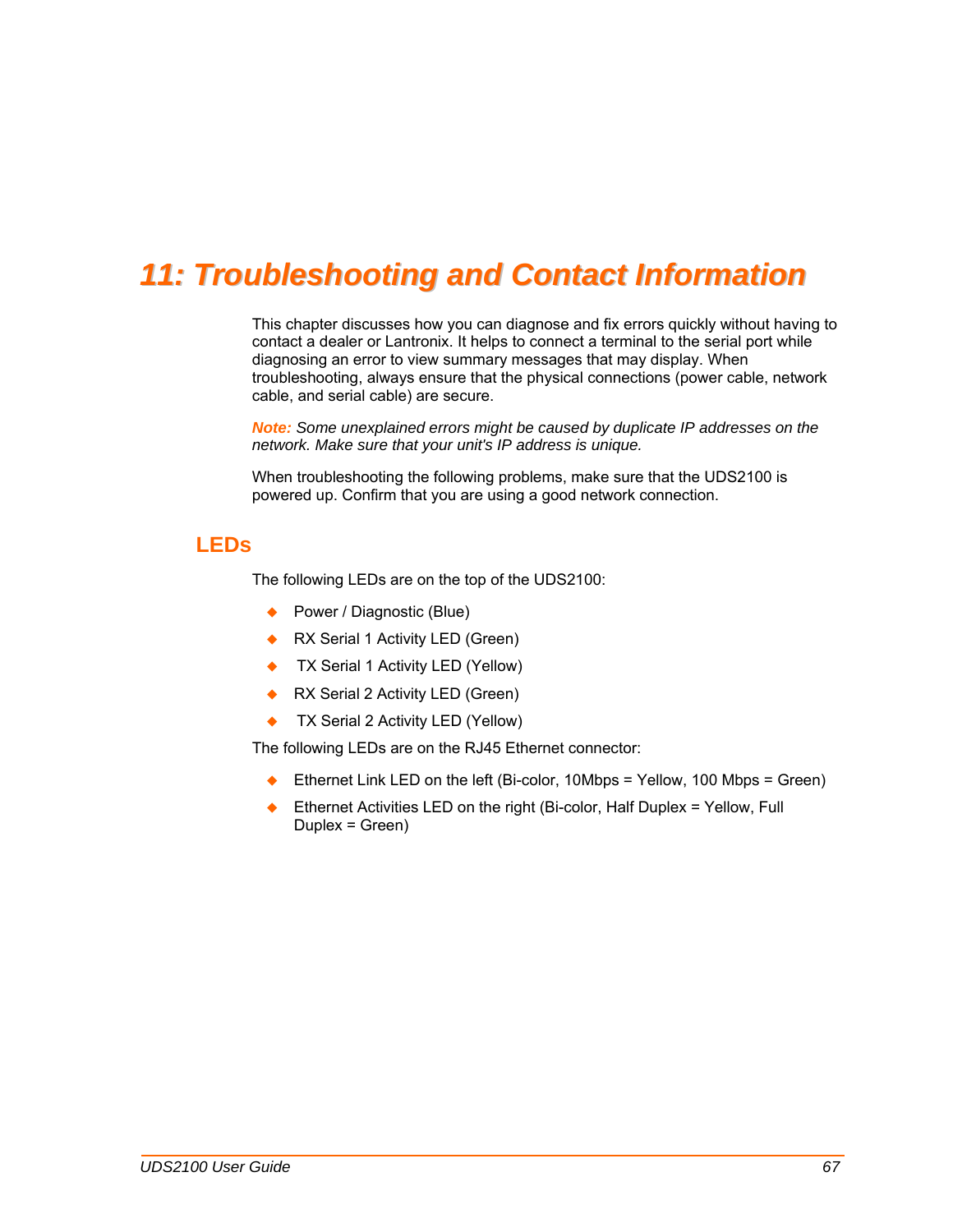

**Figure 11-1. Diagnostic, Power, and Serial Port LEDs** 

| <b>Table 11-1, UDS2100 LEDs</b>               |                                                             |  |  |
|-----------------------------------------------|-------------------------------------------------------------|--|--|
| <b>LEDs</b>                                   | <b>Meaning</b>                                              |  |  |
|                                               | Steady On = Power OK                                        |  |  |
| Power/Diagnostic (Blue)                       | Blinking $2x = No$ DHCP response                            |  |  |
|                                               | Blinking 2x = Setup Menu active                             |  |  |
| RX Serial 1 Activity LED (Green)              | Off = No data activity                                      |  |  |
|                                               | Blinking = Data being received by UDS2100 on channel 1      |  |  |
| TX Serial 1 Activity LED (Yellow)             | $Off = No data activity$                                    |  |  |
|                                               | Blinking = data being transmitted from UDS2100 on channel 1 |  |  |
|                                               | $Off = No data activity$                                    |  |  |
| RX Serial 2 Activity LED (Green)              | Blinking = data being received by UDS2100 on channel 2      |  |  |
| TX Serial 2 Activity LED (Yellow)             | $Off = No data activity$                                    |  |  |
|                                               | Blinking = Data being transmitted from UDS2100 on channel 2 |  |  |
|                                               | Off = No Ethernet link established                          |  |  |
| Ethernet Link LED on the left (Bi-color)      | Solid Yellow = 10Mbps Ethernet link established             |  |  |
|                                               | Solid Green = 100 Mbps Ethernet Link established            |  |  |
|                                               | Off = No data activity                                      |  |  |
| Ethernet Activity LED on the right (Bi-color) | Blinking Yellow = Half Duplex data activity                 |  |  |
|                                               | Blinking Green = Full Duplex data activity                  |  |  |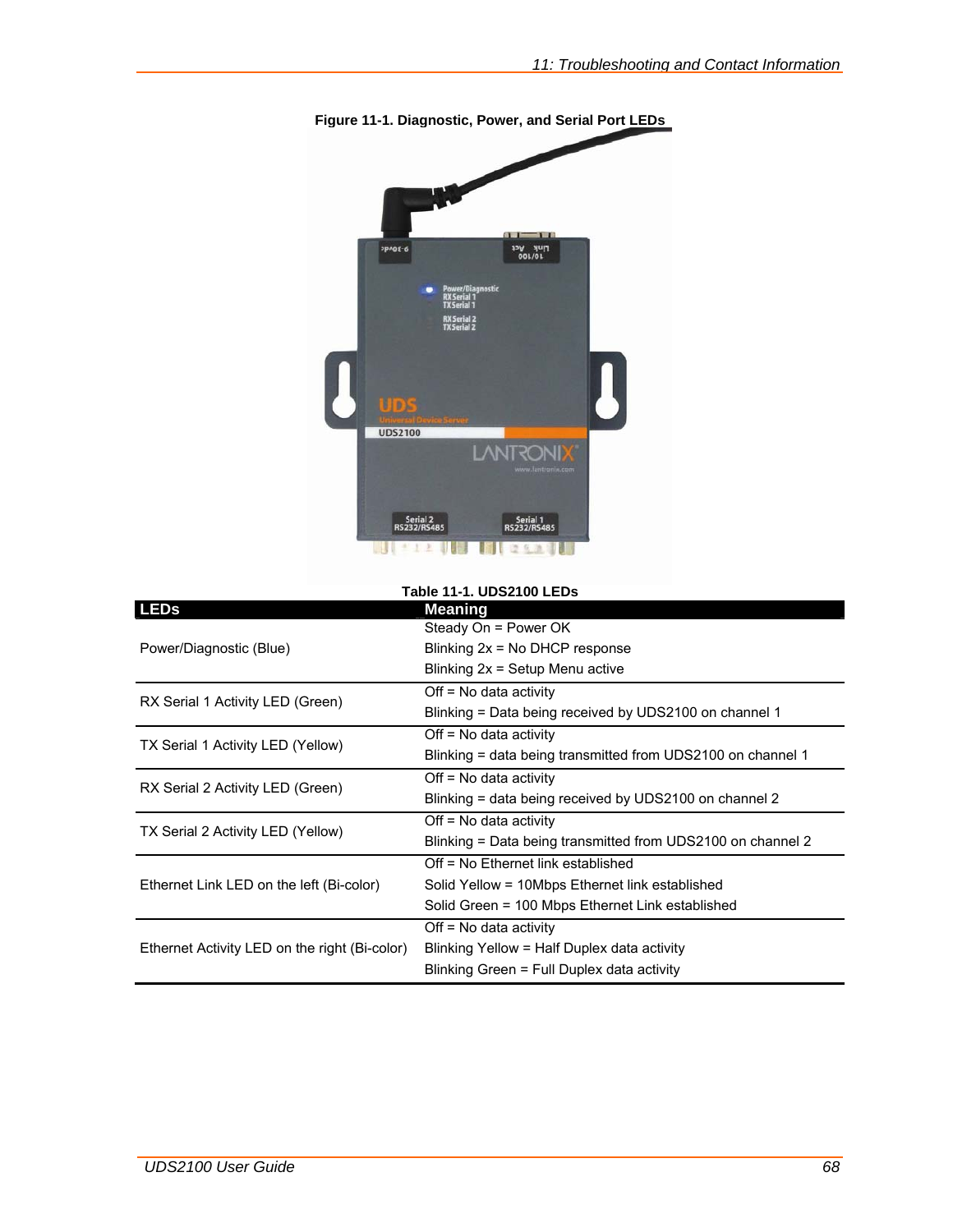# **Problems and Error Messages**

| <b>Problem/Message</b>                                                                                                                                                                                                                       | <b>Reason</b>                                                                                                                                                                                                                                       | <b>Solution</b>                                                                                                                                                                                                                                                                                                                                       |
|----------------------------------------------------------------------------------------------------------------------------------------------------------------------------------------------------------------------------------------------|-----------------------------------------------------------------------------------------------------------------------------------------------------------------------------------------------------------------------------------------------------|-------------------------------------------------------------------------------------------------------------------------------------------------------------------------------------------------------------------------------------------------------------------------------------------------------------------------------------------------------|
| When you issue the ARP-S<br>command in Windows, the "ARP<br>entry addition failed: 5" message<br>displays.                                                                                                                                   | Your currently logged-in<br>user does not have the<br>correct rights to use this<br>command on this PC.                                                                                                                                             | Have someone from your IT<br>department log you in with<br>sufficient rights.                                                                                                                                                                                                                                                                         |
| When you attempt to assign an IP<br>address to the unit by the ARP<br>method, the "Press Enter to go into<br>Setup Mode" error "(described<br>below) message displays. Now<br>when you Telnet to the device<br>server, the connection fails. | When you Telnet to port 1<br>on the device server, you<br>are only assigning a<br>temporary IP address.<br>When you Telnet into port<br>9999 and do not press<br>Enter quickly, the device<br>server reboots, causing it to<br>lose the IP address. | Telnet back to Port 1. Wait for it to<br>fail, then Telnet to port 9999<br>again. Make sure you press Enter<br>quickly.                                                                                                                                                                                                                               |
| When you Telnet to port 9999, the<br>"Press Enter to go into Setup Mode"<br>message displays. However,<br>nothing happens when you press<br>Enter, or your connection is closed.                                                             | You did not press Enter<br>quickly enough. You only<br>have 5 seconds to press<br>Enter before the connection<br>is closed.                                                                                                                         | Telnet to port 9999 again, but<br>press Enter as soon as you see<br>the "Press Enter to go into Setup<br>Mode" message.                                                                                                                                                                                                                               |
| When you Telnet to port 1 to assign<br>an IP address to the device server,<br>the Telnet window does not respond<br>for a long time.                                                                                                         | You may have entered the<br>Ethernet address incorrectly<br>with the ARP command.                                                                                                                                                                   | Confirm that the Ethernet address<br>that you entered with the ARP<br>command is correct. The Ethernet<br>address may only include<br>numbers 0-9 and letters A-F. In<br>Windows and usually in Unix, the<br>segments of the Ethernet address<br>are separated by dashes. In some<br>forms of Unix, the Ethernet<br>address is segmented with colons. |
|                                                                                                                                                                                                                                              | The IP address you are<br>trying to assign is not on<br>your logical subnet.                                                                                                                                                                        | Confirm that your PC has an IP<br>address and that it is in the same<br>logical subnet that you are trying<br>to assign to the device server.                                                                                                                                                                                                         |
|                                                                                                                                                                                                                                              | The device server may not<br>be plugged into the network<br>properly.                                                                                                                                                                               | Make sure that the Link LED is lit.<br>If the Link LED is not lit, then the<br>device server is not properly<br>plugged into the network.                                                                                                                                                                                                             |
| When you try to assign an IP with<br>DeviceInstaller, you get the<br>following:                                                                                                                                                              | The cause is most likely one<br>of the following:                                                                                                                                                                                                   | Double-check the parameters that<br>you specified.                                                                                                                                                                                                                                                                                                    |
| "No response from device!<br>Verify the IP, Hardware                                                                                                                                                                                         | The hardware address you<br>specified is incorrect.                                                                                                                                                                                                 | Note: You cannot assign an IP<br>address to a device server through<br>a router.                                                                                                                                                                                                                                                                      |
| Address and Network Class.<br>Please try again."                                                                                                                                                                                             | The IP address you are<br>trying to assign is not a valid<br>IP for your logical subnet.                                                                                                                                                            |                                                                                                                                                                                                                                                                                                                                                       |
|                                                                                                                                                                                                                                              | You did not choose the<br>correct subnet mask.                                                                                                                                                                                                      |                                                                                                                                                                                                                                                                                                                                                       |

#### **Table 11-2. Problems and Error Messages**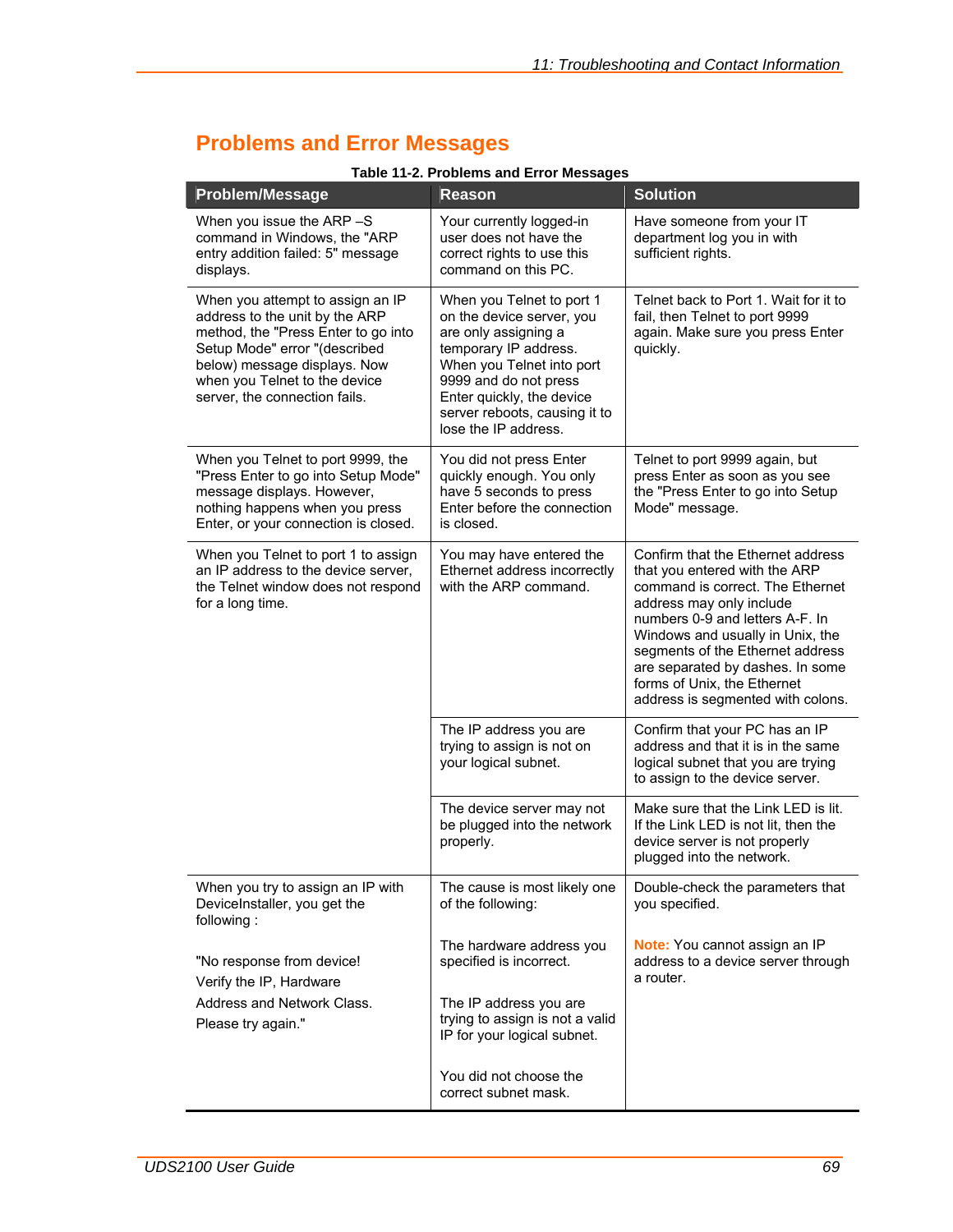| <b>Problem/Message</b>                                                                                                                                         | <b>Reason</b>                                                                                                                                   | <b>Solution</b>                                                                                                                                                                                                               |
|----------------------------------------------------------------------------------------------------------------------------------------------------------------|-------------------------------------------------------------------------------------------------------------------------------------------------|-------------------------------------------------------------------------------------------------------------------------------------------------------------------------------------------------------------------------------|
| The device server is not<br>communicating with the serial<br>device to which it is attached.                                                                   | The most likely reason is<br>the wrong serial settings<br>were chosen.                                                                          | The serial settings for the serial<br>device and the device server must<br>match. The default serial settings<br>for the device server are RS-232,<br>9600 baud, 8 character bits, no<br>parity, 1 stop bit, no flow control. |
| When you try to enter the setup<br>mode on the device server using the<br>serial port, you get no response.                                                    | The issue is most likely<br>something covered in the<br>previous problem, or<br>possibly, you have Caps<br>Lock on.                             | Double-check everything in the<br>problem above. Confirm that Caps<br>Lock is not on.                                                                                                                                         |
| You can ping the device server, but<br>not Telnet to the device server on<br>port 9999.                                                                        | There may be an IP<br>address conflict on your<br>network                                                                                       | Turn the device server off and<br>then issue the following<br>commands at the DOS prompt of<br>your computer:                                                                                                                 |
|                                                                                                                                                                | You are not Telneting to<br>port 9999.                                                                                                          | ARP -D X.X.X.X (X.X.X.X is the IP<br>of the device server).                                                                                                                                                                   |
|                                                                                                                                                                | The Telnet configuration<br>port (9999) is disabled<br>within the device server<br>security settings.                                           | PING X.X.X.X (X.X.X.X is the IP of<br>the device server).                                                                                                                                                                     |
|                                                                                                                                                                |                                                                                                                                                 | If you get a response, then there is<br>a duplicate IP address on the<br>network. If you do not get a<br>response, use the serial port to<br>verify that Telnet is not disabled.                                              |
| With DeviceInstaller, you get the<br>"Wrong Password" error when you<br>try to upgrade the firmware.                                                           | The file you are attempting<br>to load is the incorrect<br>firmware file for the UDS.                                                           | Download the correct firmware file<br>from the Lantronix website.                                                                                                                                                             |
| The device server appears to be set<br>up correctly, but you are not<br>communicating with your device<br>attached to the device server across<br>the network. | If you are sure that the<br>serial port setting is correct,<br>then you may not be<br>connecting to the correct<br>socket of the device server. | Use the Connect Mode option C0<br>for making a connection to the<br>UDS from the network. Use<br>Connect Mode option C1 or C5 for<br>a connection to the network from<br>the UDS.                                             |
|                                                                                                                                                                | Another possibility is that<br>the device server is not set<br>up correctly to make a good<br>socket connection to the<br>network.              |                                                                                                                                                                                                                               |
| When connecting to the Web<br>Manager within the device server,<br>the "No Connection With The<br>Device Server" message displays.                             | Your computer is not able to<br>connect to port 30718<br>(77FEh) on the device<br>server.                                                       | Make sure that port 30718<br>(77FEh) is not blocked with any<br>router that you are using on the<br>network. Also, make sure that port<br>77FEh is not disabled within the<br>Security settings of the device<br>server.      |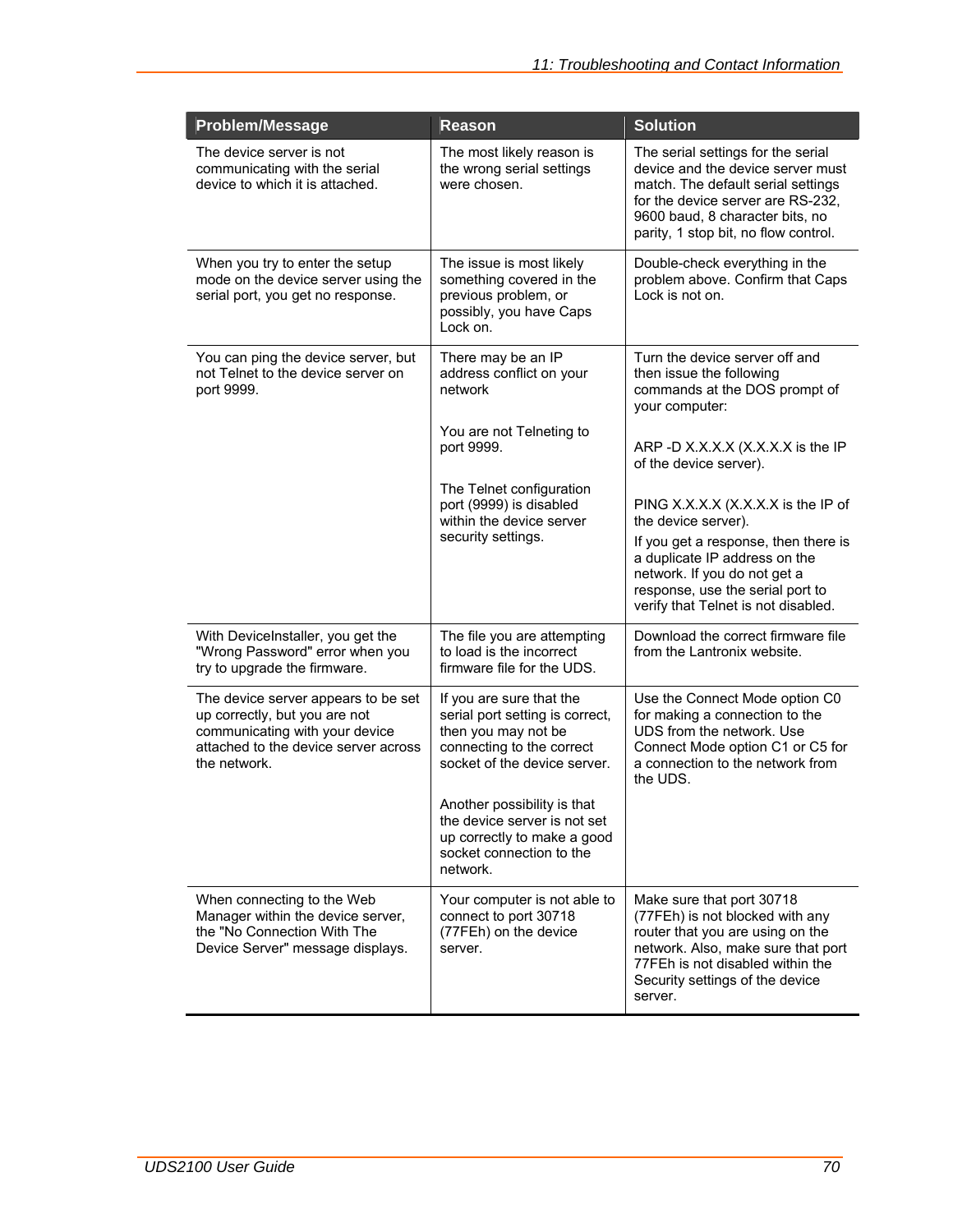# **Technical Support**

If you are experiencing an error that is not described in this chapter, or if you are unable to fix the error, you have the following options:

#### **Technical Support US**

Check our online knowledge base or send a question to Technical Support at <http://www.lantronix.com/support>.

Phone: (800) 422-7044 (US Only) (949) 453-7198

#### **Technical Support Europe, Middle East, and Africa**

Phone: +33 (0)1 39 30 41 72 Germany: +49 (0) 180 500 13 53

Email: [eu\\_techsupp@lantronix.com](mailto:eu_techsupp@lantronix.com) or [eu\\_support@lantronix.com](mailto:eu_support@lantronix.com)

Firmware downloads, FAQs, and the most up-to-date documentation are available at [www.lantronix.com/support](http://www.lantronix.com/support).

When you report a problem, please provide the following information:

- ◆ Your name, and your company name, address, and phone number
- ◆ Lantronix model number
- Lantronix MAC number
- Software version (on the first screen shown when you Telnet to port 9999)
- ◆ Description of the problem

Status of the unit when the problem occurred (please try to include information on user and network activity at the time of the problem)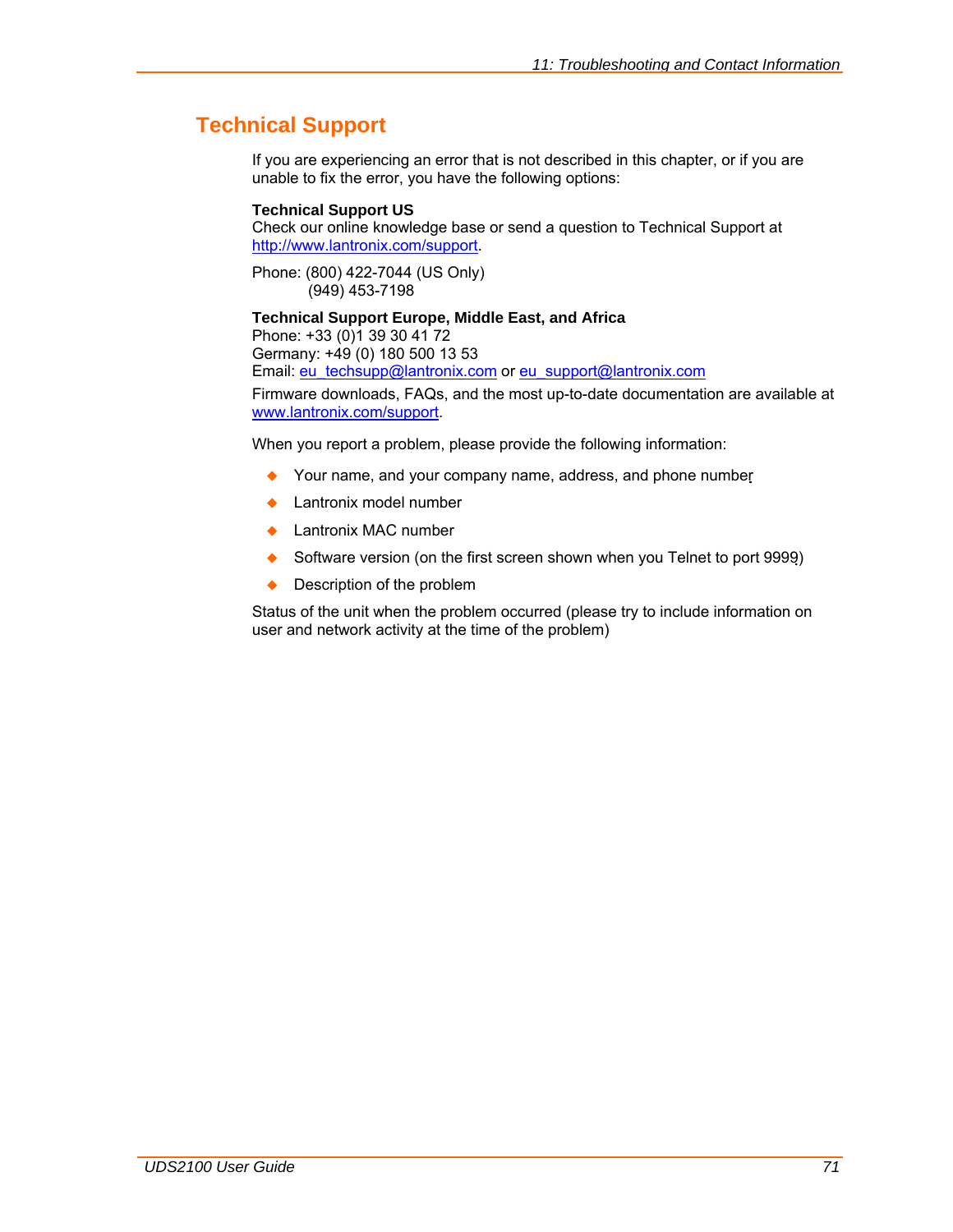# *12: Connections and Pinouts*

### **UDS2100 Serial Ports**

The UDS2100 has two male DB9 DTE serial ports that support RS-232C/RS-422 (4 wire)/RS-485 (2-wire) serial standards up to 230 Kbps (and up to 921 Kbps if high performance is selected).





### **Serial Connector Pinouts**

The two Male DB9 DTE connectors provide an RS-232C/RS-422 (4-wire)/ RS-485 (2-wire) interface. The default serial port settings are 9600 baud, 8 bits, no parity, 1 stop bit, no flow control.



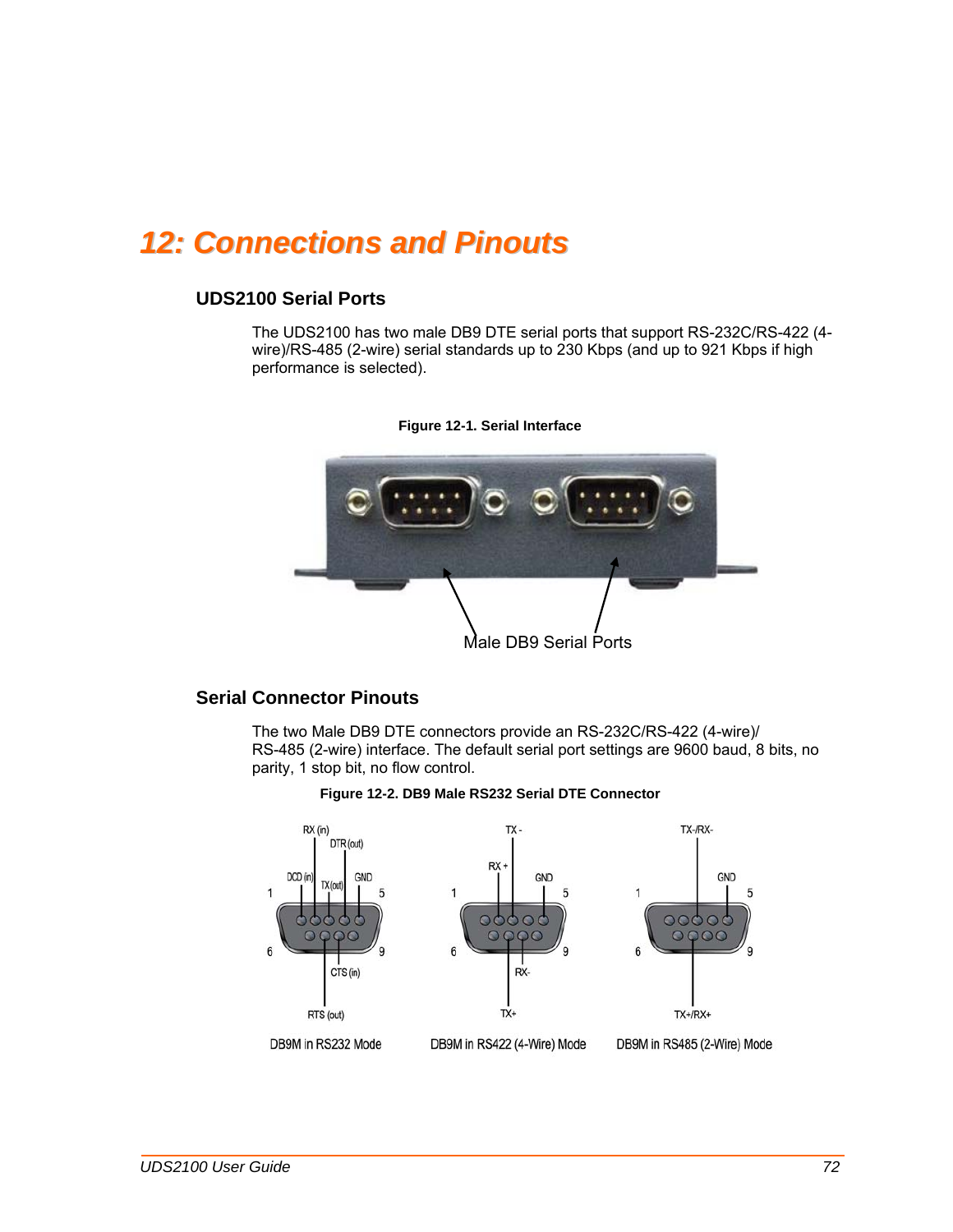## **Network Port**

The unit's back panel contains a 9-30VDC power plug and an RJ45 (10/100) Ethernet port.



#### **Figure 12-3. Network Interface**

## **Reset Button**

You can reset the unit to factory defaults, including clearing the network settings (IP address, gateway, and netmask are set to 00s).

### **To reset the unit to factory defaults:**

- 1. Place the end of a paper clip or similar object into the reset opening and press for a minimum of 3 seconds.
- 2. Release the button and remove the paper clip. The firmware restores factory default settings to the configuration and invokes a reset (internally).

## **Ethernet Connector Pinouts**



## **Power Plug**

*Power input on the power plug is 9-30 VDC (center +) (1.8W maximum power).*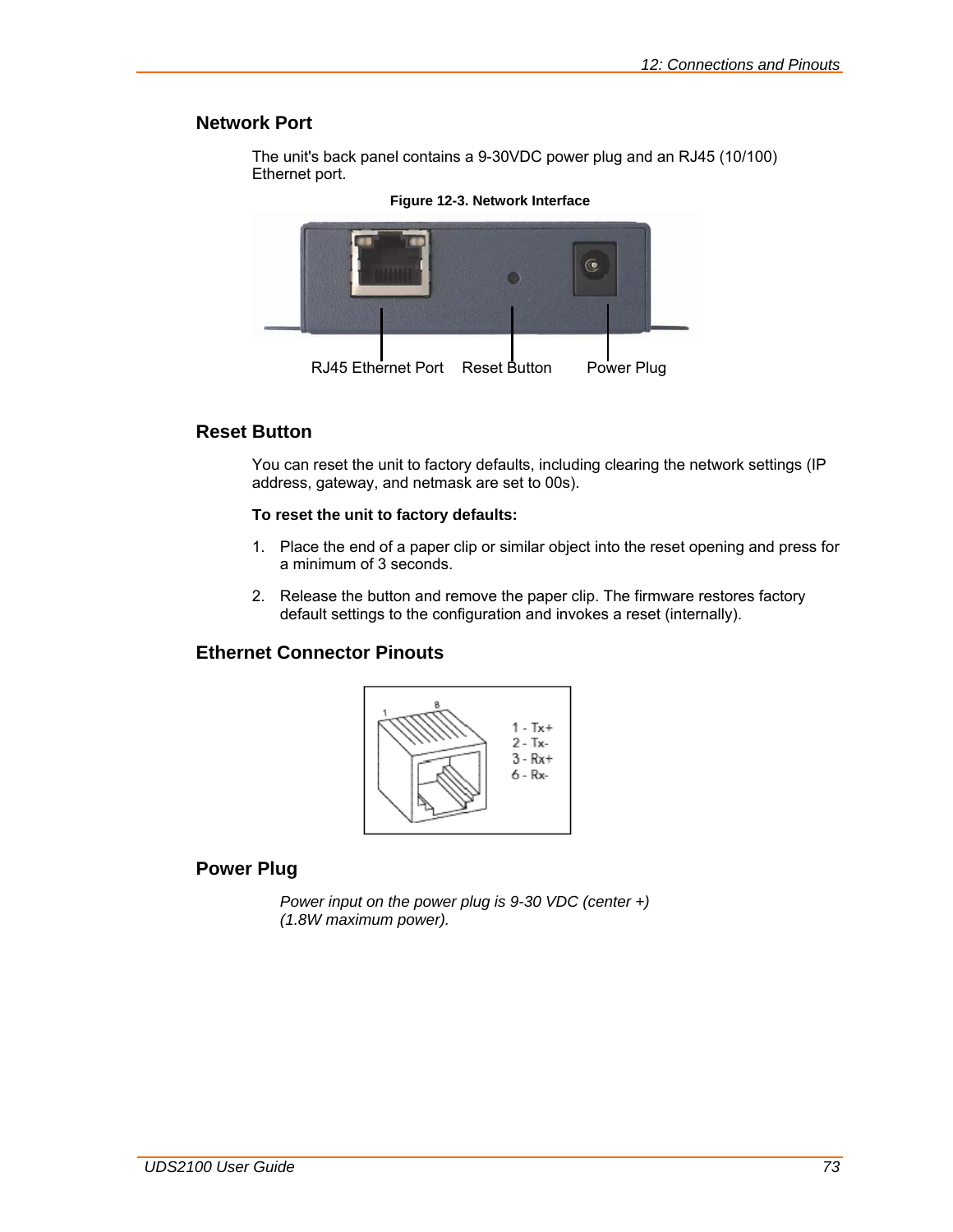# *13: Technical Specifications*

| Table 13-1. UDS2100 Technical Specifications |                                                                                                                                                                                                                                                  |  |  |  |  |
|----------------------------------------------|--------------------------------------------------------------------------------------------------------------------------------------------------------------------------------------------------------------------------------------------------|--|--|--|--|
| <b>Category</b>                              | <b>Description</b>                                                                                                                                                                                                                               |  |  |  |  |
| <b>CPU</b>                                   | Lantronix DSTNI-EX 48 MHz clock                                                                                                                                                                                                                  |  |  |  |  |
| <b>Internal CPU</b><br>Memory                | 256 KB zero wait state SRAM                                                                                                                                                                                                                      |  |  |  |  |
| Flash                                        | 2 MB Flash                                                                                                                                                                                                                                       |  |  |  |  |
| <b>EEPROM</b>                                | 2 KB EEPROM                                                                                                                                                                                                                                      |  |  |  |  |
| Serial Interface                             | 2 DB9M DTE serial ports<br>Software-selectable baud rate from 300 to 921 KBaud (when High<br>Performance is selected)<br>Software-selectable RS232, RS422 or RS485 (2 and 4 wire support)                                                        |  |  |  |  |
| <b>Serial Line Formats</b>                   | Characters: 7 or 8 data bits<br>Stop bits: 1 or 2<br>Parity: odd, even, none                                                                                                                                                                     |  |  |  |  |
| Modem Control                                | Modem Control In, DTR                                                                                                                                                                                                                            |  |  |  |  |
| <b>Flow Control</b>                          | Hardware: CTS/RTS<br>Software: XON/XOFF                                                                                                                                                                                                          |  |  |  |  |
| Power Input                                  | 9-30 VDC on barrel connector (1.8W maximum consumption)                                                                                                                                                                                          |  |  |  |  |
| Network Interface                            | 1 RJ45 10Base-T/100Base-TX Ethernet port<br>Software selectable Ethernet speed 10/100/Auto<br>Software selectable Half/Full/Auto duplex                                                                                                          |  |  |  |  |
| <b>Dimensions</b>                            | Height: 2.3 cm (0.9 in)<br>Width: 7.3 cm (2. 9 in)<br>Length: 9.5 cm (3.75 in)                                                                                                                                                                   |  |  |  |  |
| Weight                                       | $0.26$ kg ( $0.6$ lb)                                                                                                                                                                                                                            |  |  |  |  |
| Temperature                                  | Operating range: $0^\circ$ to $60^\circ$ C (32 $^\circ$ to 140 $^\circ$ F)<br><b>Note:</b> Operating range for UDS2100-IAP only: -40 $^{\circ}$ to 70 $^{\circ}$ C (-40 $^{\circ}$ to 158 $^{\circ}$ F)<br>Storage -40° to 85° C (-40 to 185° F) |  |  |  |  |
| <b>Relative Humidity</b>                     | Operating 10% to 90% non-condensing, 40% to 60% recommended<br>Storage 10% to 90% non-condensing                                                                                                                                                 |  |  |  |  |
| Case                                         | Metal enclosure with integrated wall mounts<br>Optional 35 mm Din Rail mount available                                                                                                                                                           |  |  |  |  |
| <b>Protocols Supported</b>                   | ARP, UDP/IP, TCP/IP, Telnet, ICMP, SNMP, DHCP, BOOTP, TFTP, and<br><b>HTTP</b>                                                                                                                                                                   |  |  |  |  |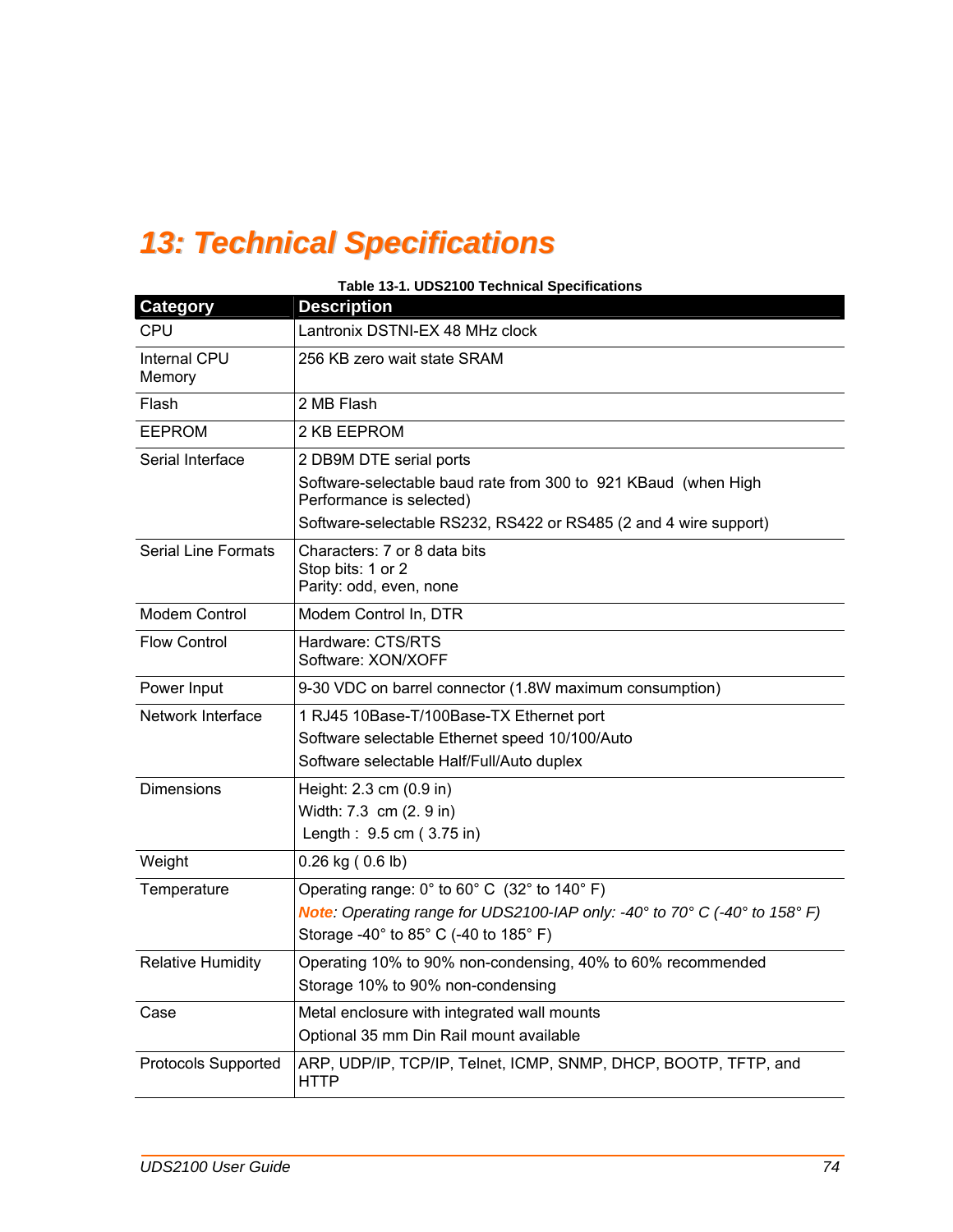| <b>Category</b>                     | <b>Description</b>                                                                                                                                                                                                                                                                                                                                                                                                                                                                                                                                                                                                                                |
|-------------------------------------|---------------------------------------------------------------------------------------------------------------------------------------------------------------------------------------------------------------------------------------------------------------------------------------------------------------------------------------------------------------------------------------------------------------------------------------------------------------------------------------------------------------------------------------------------------------------------------------------------------------------------------------------------|
| Installable Industrial<br>Protocols | ModBus TCP, ModBus ASCII/RTU, DF1 Multi-Master (IAP version only)                                                                                                                                                                                                                                                                                                                                                                                                                                                                                                                                                                                 |
| Management                          | Internal web server<br>SNMP (read only)<br>Serial login<br>Telnet login<br>DeviceInstaller software                                                                                                                                                                                                                                                                                                                                                                                                                                                                                                                                               |
| <b>System Software</b>              | DeviceInstaller, Windows® 95/98/ME/NT/2000/XP-based configuration<br>software<br>Com Port Redirector, Windows® 98/NT/2000/XP-based virtual com port<br>software                                                                                                                                                                                                                                                                                                                                                                                                                                                                                   |
| LEDs                                | Power<br>10/100 Mb Link on RJ45<br>10/100 Activity on RJ45<br>Diagnostic<br>RX Serial 1 Activity<br><b>TX Serial 1 Activity</b><br>RX Serial 2 Activity<br><b>TX Serial 2 Activity</b>                                                                                                                                                                                                                                                                                                                                                                                                                                                            |
| Emissions                           | FCC Part 15 Subpart B Class A Radiated Emissions 30MHz - 1000MHz<br>ICES-003 Issue 4 February 2004 Class A Radiated Emissions 30MHz -<br>1000MHz<br>AS/NZS CISPR 22:2006 Class A Radiated Emissions 30MHz - 1000MHz<br>EN55022: 1998 + A1: 2000 + A2: 2003 Class A Radiated Emissions 30MHz -<br>1000MHz<br>VCCI V-3/2006.04 Class A Radiated Emissions 30MHz - 1000MHz<br>EN61000-3-2: 2000 Class A Harmonic Current Emissions<br>EN61000-3-3: 1995 + A1: 2001 Fluctuations and Flicker                                                                                                                                                          |
| Immunity                            | EN55024: 1998 +A1: 2001 +A2: 2003<br>IEC_61000-4-2: 1995 ESD 8KV Air Discharge (Direct), 4KV Contact<br>Discharge (Direct/Indirect)<br>IEC 61000-4-3: 1995 Radiated Immunity 3.0V/m, 1KHz AM Sine Wave at<br>80%<br>IEC 61000-4-4: 1995 EFT/Burst 1.0KV Power Lines, 0.5KV I/O Lines<br>IEC 61000-4-5: 1995 Surge Immunity 1.0KV Common Mode, 1.0 KV<br><b>Differential Mode</b><br>IEC_61000-4-6: 1996 Conducted Immunity 3.0 Vrms, 80% AM Modulated<br>(1KHz)<br>IEC 61000-4-8: 1993 Magnetic Field Immunity 50Hz 1.0 Arms/m<br>IEC 61000-4-11: 1994 Voltage Dips and Interrupts (>95%, 0.5 periods), (30%,<br>25 periods), (>95%, 250 periods) |
| Isolation                           | Designed with protections against transients and ESD for use under harsh<br>environments<br>Serial Port: 15 KV ESD protection on RS232 and RS422/485 transceivers<br>Power Input: Up to non-repeated 600 W 10/100 usec pulse protection against                                                                                                                                                                                                                                                                                                                                                                                                   |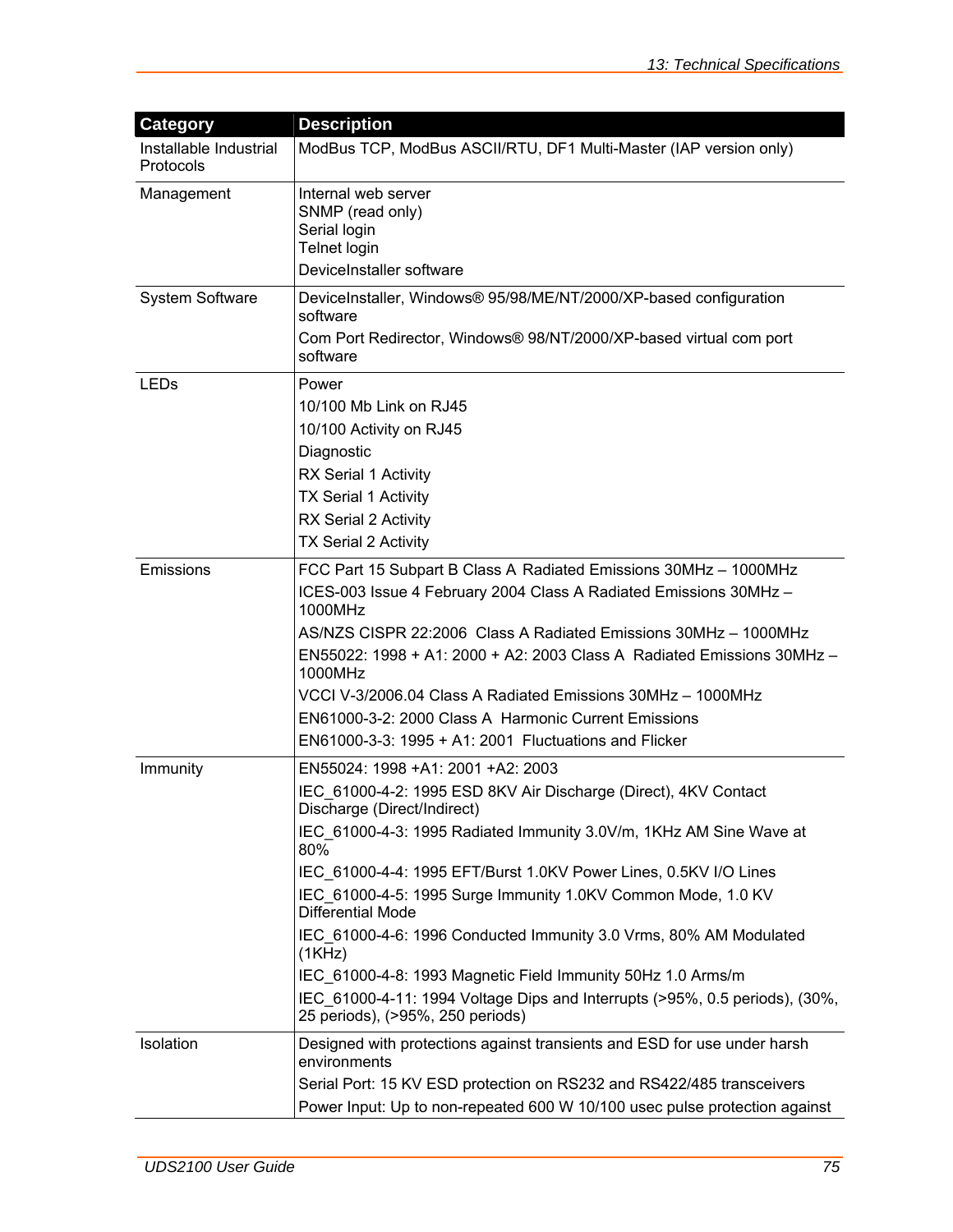| <b>Category</b>         | <b>Description</b>                                                                                                            |
|-------------------------|-------------------------------------------------------------------------------------------------------------------------------|
|                         | transient over voltages                                                                                                       |
|                         | Ethernet Port: 1500 VAC isolation shielded with shield connected to chassis<br>ground for signal integrity and ESD protection |
| <b>Agency Approvals</b> | UL, CSA, FCC, CE, TUV, CTick, VCCI                                                                                            |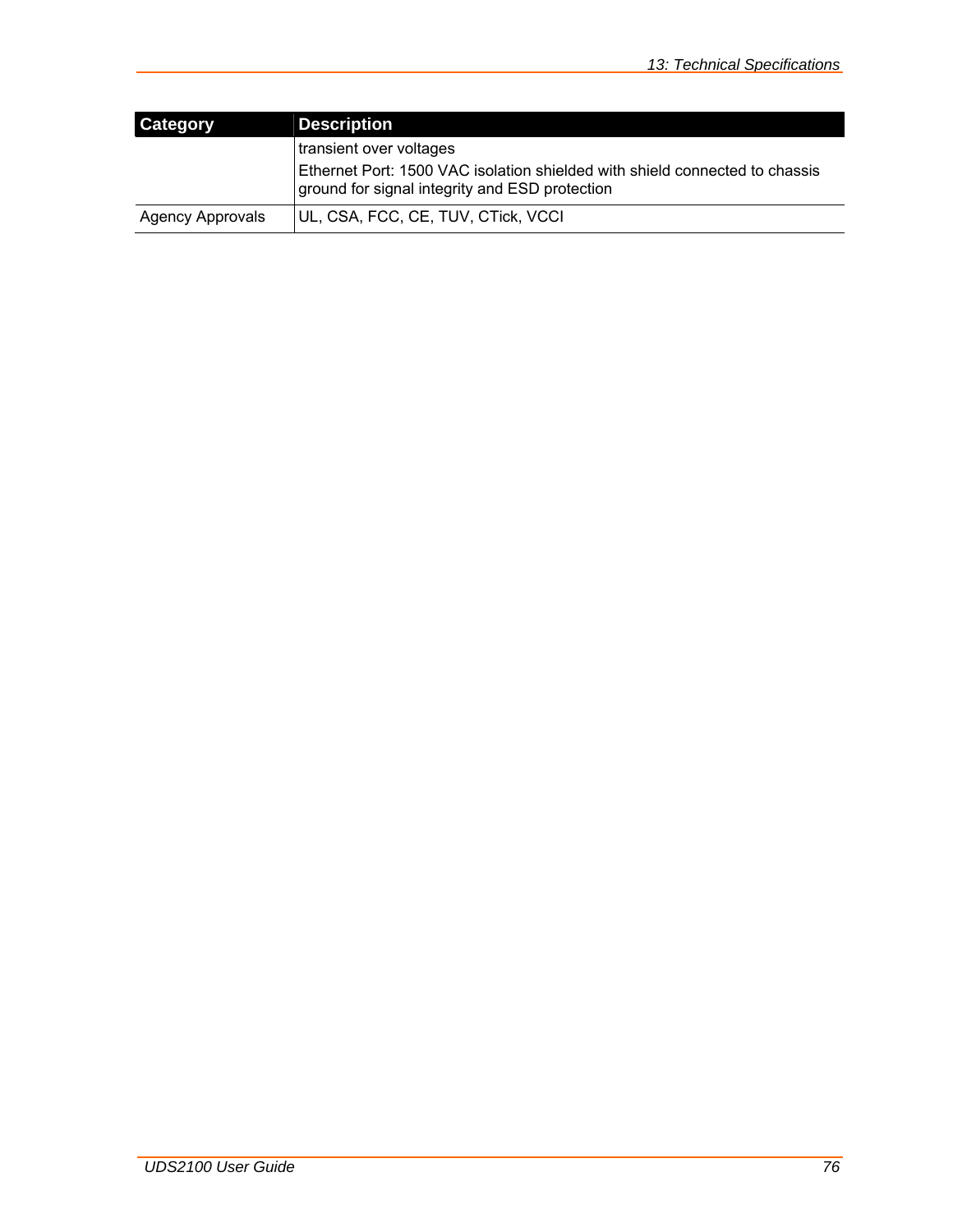## *A: Mounting Brackets*

The following drawings provide dimensions of the brackets for mounting the UDS2100.





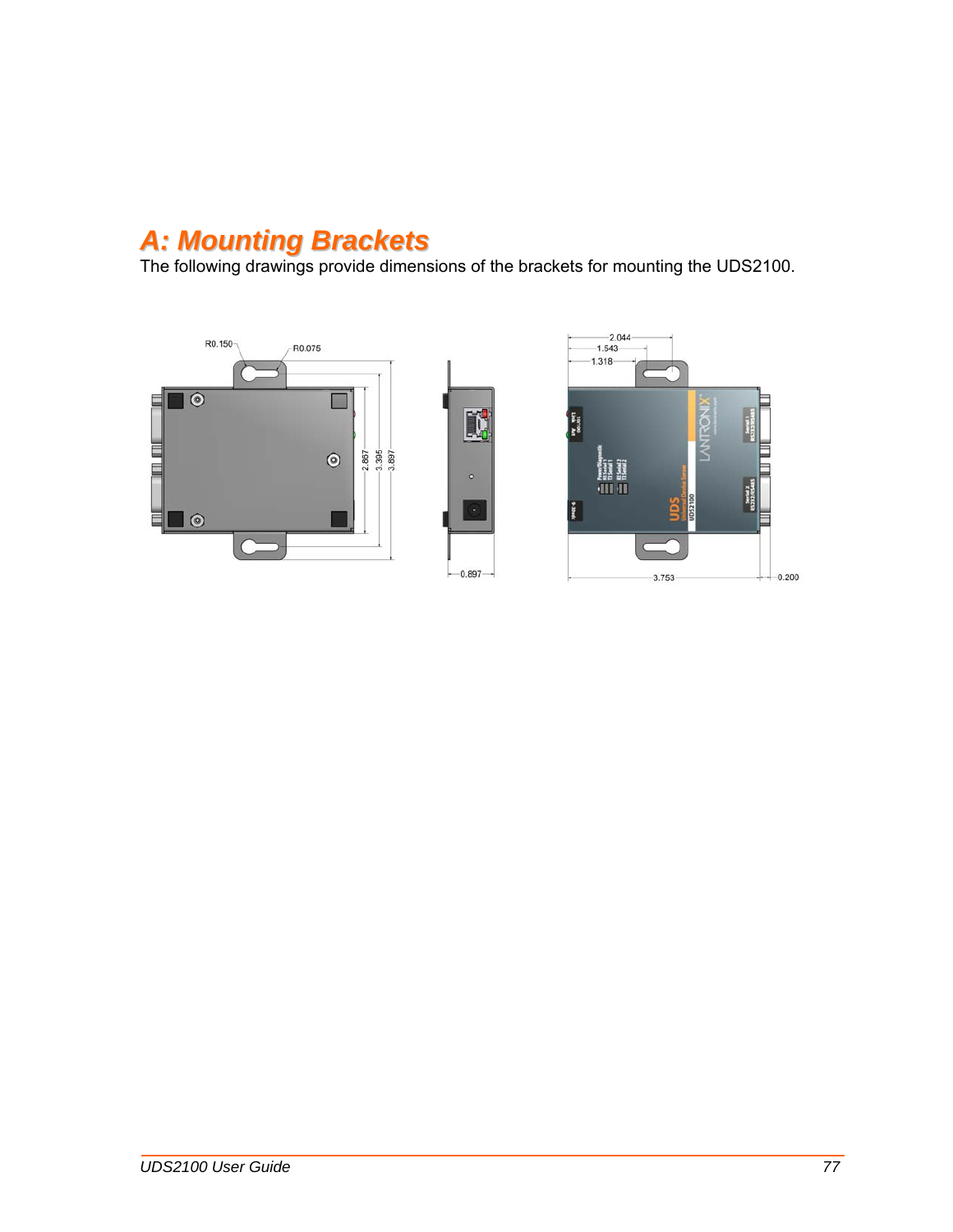## *B: Alternative Ways to Assign an IP Address*

Earlier chapters describe how to assign a static IP address using DeviceInstaller, Web Manager, and Setup Mode (through a Telnet or serial connection). This section covers other methods for assigning an IP address over the network.

### **DHCP**

The unit ships with a default IP address of 0.0.0.0, which automatically enables DHCP. If a DHCP server exists on the network, it provides the unit with an IP address, gateway address, and subnet mask when the unit boots up.

You can use the DeviceInstaller software to search the network for the DHCPassigned IP address and add it to the list of devices retrieved.

*Note: This DHCP address does not appear in the unit's Setup Mode or in Web Manager. You can determine your unit's DHCP-assigned IP address in Monitor Mode. When you enter Monitor Mode from the serial port with network connection enabled and issue the NC (Network Communication) command, you see the unit's IP configuration.* 

#### **AutoIP**

The unit ships with a default IP address of 0.0.0.0, which automatically enables Auto IP within the unit. AutoIP is an alternative to DHCP that allows hosts to obtain an IP address automatically in smaller networks that may not have a DHCP server. A range of IP addresses (from 169.254.0.1 to 169.254.255.1) has been explicitly reserved for AutoIP-enabled devices. Do not use this range of Auto IP addresses over the Internet.

- If your unit cannot find a DHCP server, and you have not manually assigned an IP address to it, the unit automatically selects an address from the AutoIP reserved range. Then, your unit sends out a (ARP) request to other nodes on the same network to see whether the selected address is being used.
- If the selected address is not in use, then the unit uses it for local subnet communication.
- If another device is using the selected IP address, the unit selects another address from the AutoIP range and reboots. After reboot, the unit sends out another ARP request to see if the selected address is in use, and so on.

AutoIP does not replace DHCP. The unit continues to look for a DHCP server on the network. If it finds a DHCP server, the unit switches to the DHCP server-provided address and reboots.

*Note: If a DHCP server is found, but it denies the request for an IP address, the unit does not attach to the network, but waits and retries.* 

AutoIP can be disabled by setting the unit's IP address to 0.0.1.0. This setting enables DHCP but disables AutoIP.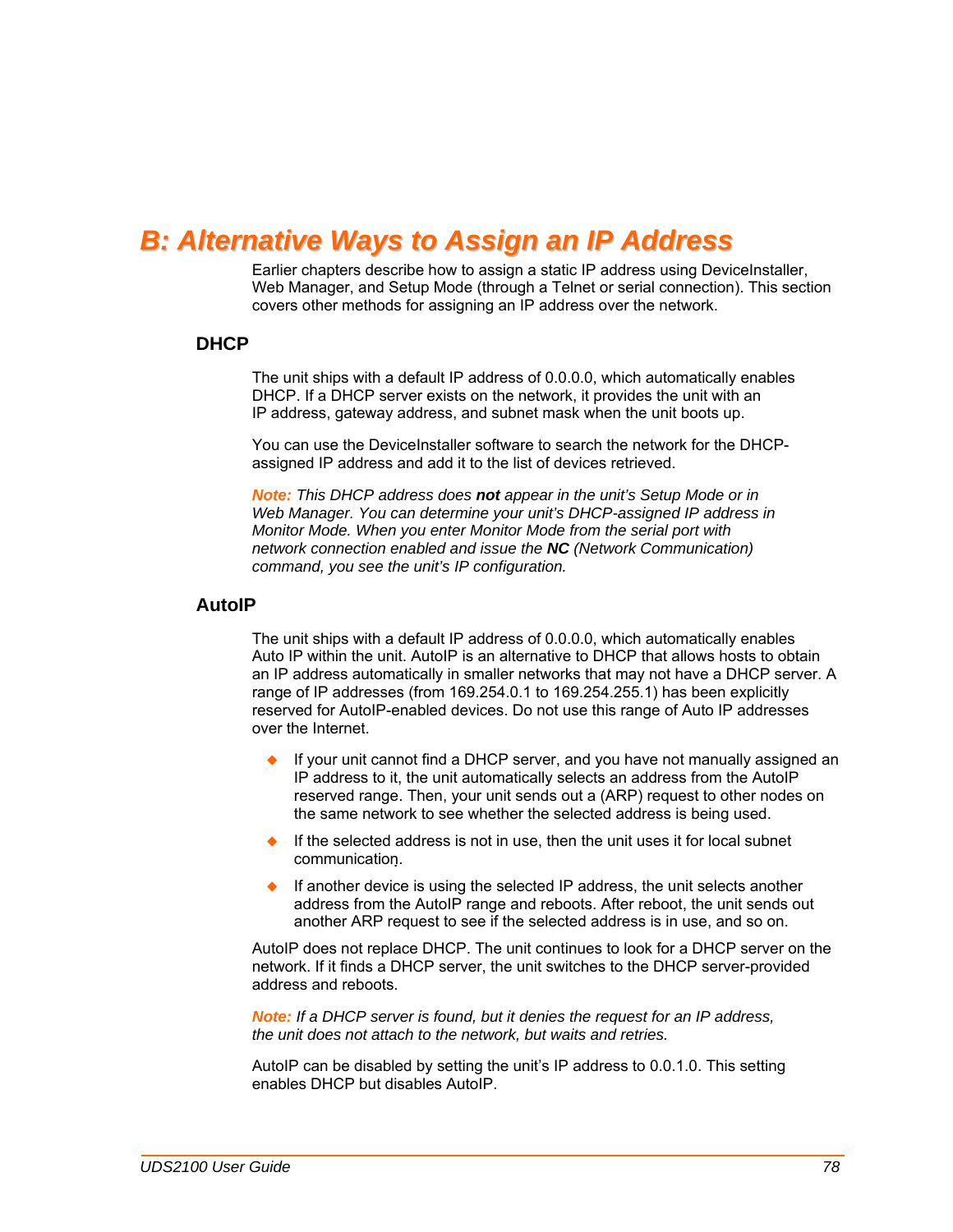## **BOOTP**

Similar to DHCP, but for smaller networks. Automatically assigns the IP address for a specific duration of time.

## **ARP and Telnet**

If the unit has no IP address, you can use Address Resolution Protocol (ARP) method from UNIX and Windows-based systems to assign a temporary IP address.

#### **To assign a temporary IP address:**

1. On a UNIX or Windows-based host, create an entry in the host's ARP table using the intended IP address and the hardware address of the unit (on the product label on the bottom of the unit).

arp -s  $191.12.3.77 00:20:4a:xx:xx:xx$  (Unix) arp -s 191.12.3.77 00-20-4a-xx-xx-xx (Windows)

*Note: For the ARP command to work on Windows 95, the ARP table on the PC must have at least one IP address defined other than its own.* 

2. If you are using Windows 95, type ARP -A at the DOS command prompt to verify that there is at least one entry in the ARP table. If the local machine is the only entry, ping another IP address on your network to build a new entry in the ARP table; the IP address must be a host other than the machine on which you are working. Once there is at least one additional entry in the ARP table, use the following command to ARP an IP address to the unit:

arp -s 191.12.3.77 00-20-4a-xx-xx-xx

3. Open a Telnet connection to port 1. The connection fails quickly, but the unit temporarily changes its IP address to the one designated in this step.

#### telnet 191.12.3.77 1

4. Open a Telnet connection to port 9999, and press **Enter** within **five seconds** to go into Setup Mode. If you wait longer than five seconds, the unit reboots.

#### telnet 191.12.3.77 9999

*Note: The IP address you just set is temporary and reverts to the default value when the unit's power is reset, unless you configure the unit with a static IP address and store the changes permanently.*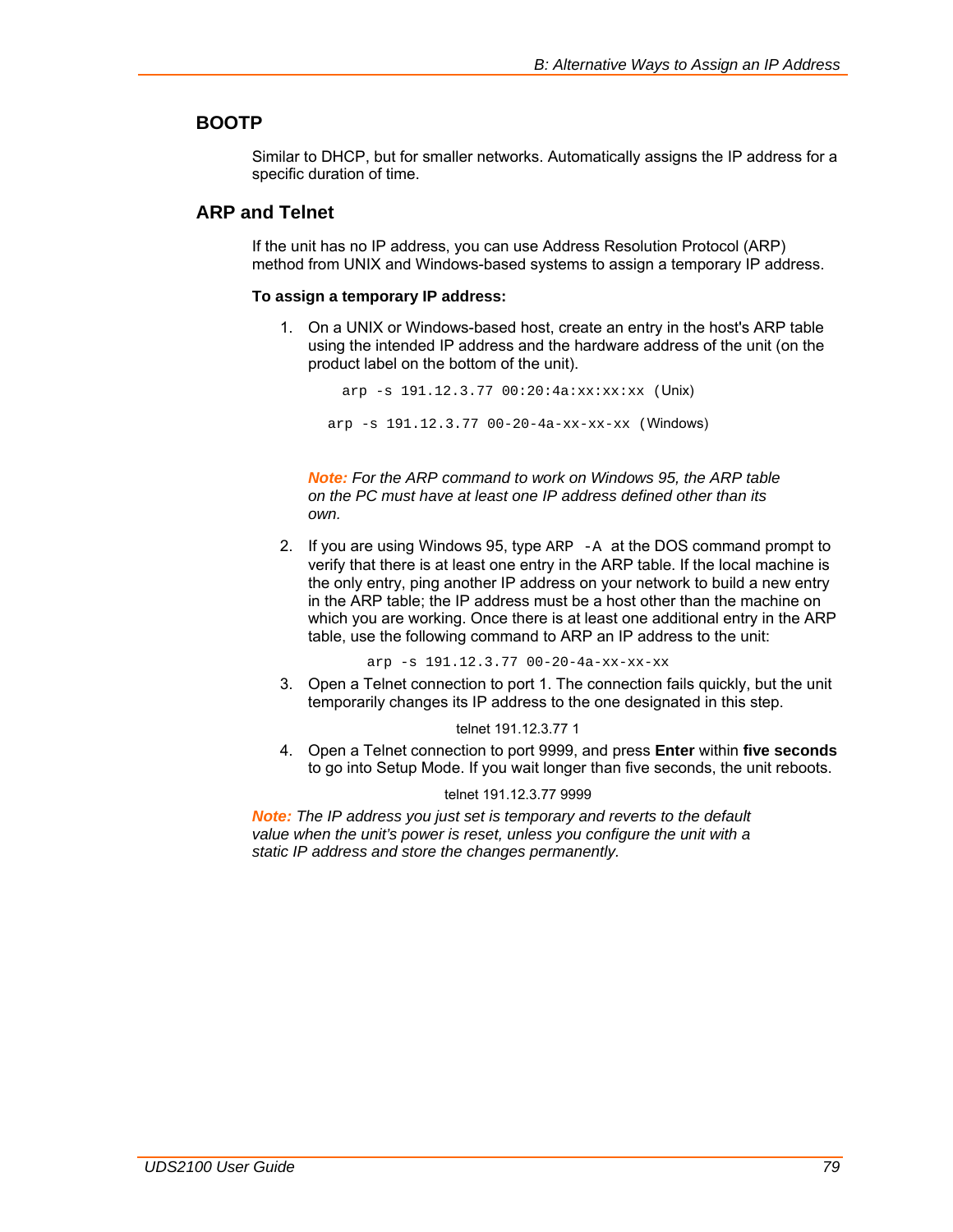## *C: Binary to Hexadecimal Conversions*

Many of the unit's configuration procedures require assembling a series of options (represented as bits) into a complete command (represented as a byte). Convert the resulting binary value to a hexadecimal representation.

## **Converting Binary to Hexadecimal**

Following are two simple ways to convert binary numbers to hexadecimals.

#### **Conversion Table**

Hexadecimal digits have values ranging from 0 to F, which are represented as 0-9, A (for 10), B (for 11), etc. To convert a binary value (for example, 0100 1100) to a hexadecimal representation, the upper and lower four bits are treated separately, resulting in a two-digit hexadecimal number (in this case, 4C). Use the following table to convert values from binary to hexadecimal.

| <b>Decimal</b>  | <b>Binary</b> | <b>Hex</b>            |
|-----------------|---------------|-----------------------|
| $\pmb{0}$       | 0000          | 0                     |
| $\overline{1}$  | 0001          | 1                     |
| $\overline{2}$  | 0010          | $\overline{2}$        |
| $\overline{3}$  | 0011          | 3                     |
| $\overline{4}$  | 0100          | 4                     |
| $\overline{5}$  | 0101          | 5                     |
| $\overline{6}$  | 0110          | 6                     |
|                 | 0111          | $\overline{7}$        |
| $\overline{8}$  | 1000          | 8                     |
| $\overline{9}$  | 1001          | 9                     |
| $\overline{10}$ | 1010          | Α                     |
| $\overline{11}$ | 1011          | $\overline{B}$        |
| $\overline{12}$ | 1100          | $\overline{\text{c}}$ |
| $\overline{13}$ | 1101          | $\overline{D}$        |
| 14              | 1110          | Ē                     |
| 15              | 1111          | F                     |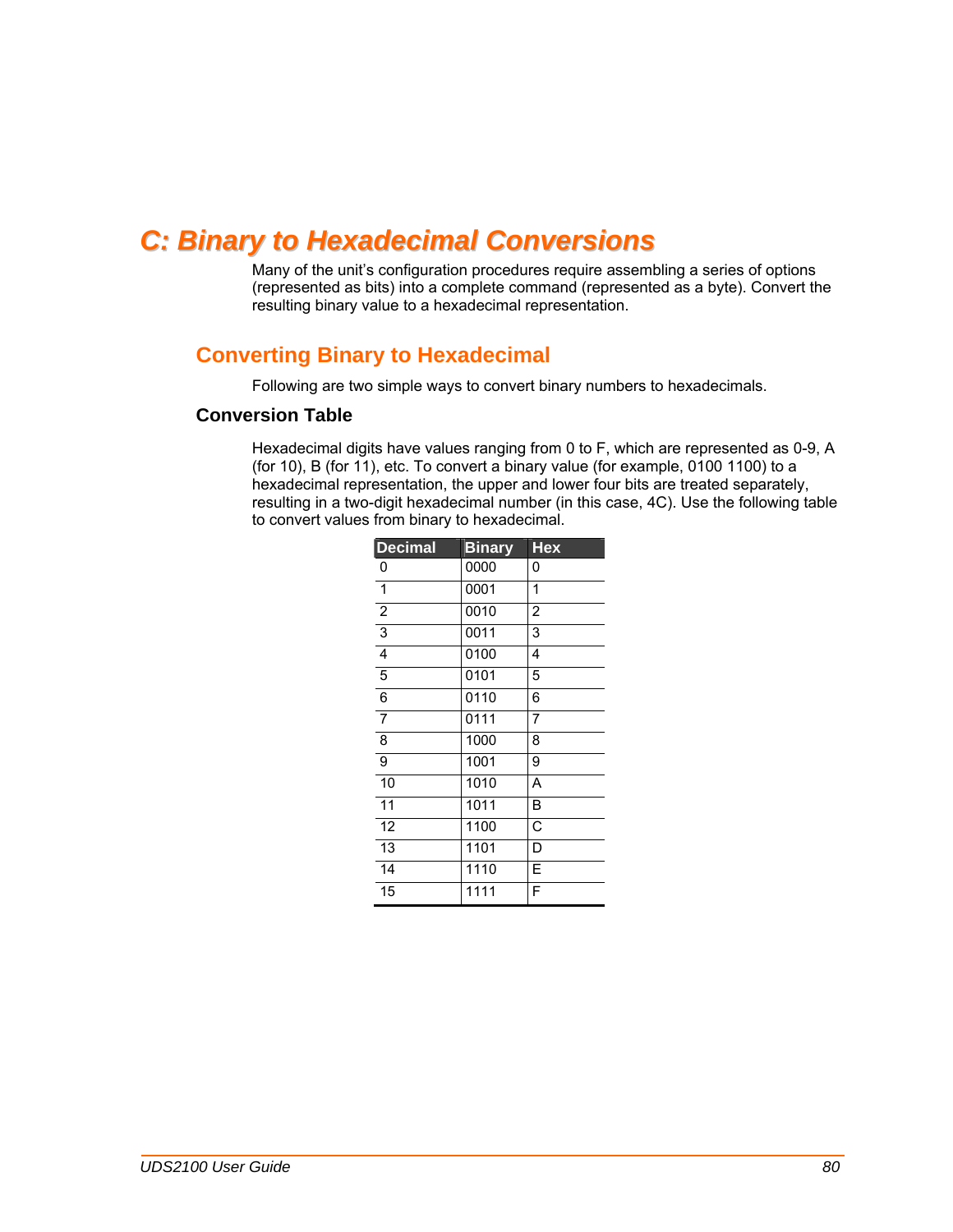## **Scientific Calculator**

Another simple way to convert binary to hexadecimals is to use a scientific calculator, such as the one available on Windows' operating systems. For example:

- 1. On the Windows' Start menu, click **Programs→Accessories→Calculator**.
- 2. On the **View** menu, select **Scientific**. The scientific calculator displays.
- 3. Select **Bin** (Binary), and type the number to convert.

| Edit<br><b>View</b>                                                      | Calculator<br>Help |         |     |           |          |                |             |           |          | $\vert x \vert$ |
|--------------------------------------------------------------------------|--------------------|---------|-----|-----------|----------|----------------|-------------|-----------|----------|-----------------|
|                                                                          |                    |         |     |           |          |                |             |           |          | 1001100         |
| C Dec C Oct<br>$G$ Bin<br>C Qword C Dword C Word<br>$C$ Hex<br>o<br>Byte |                    |         |     |           |          |                |             |           |          |                 |
| $\Box$ Inv                                                               | $\Box$ Hyp         |         |     |           |          | Backspace      |             | CE        |          | c               |
| Sta                                                                      | $F-E$              |         |     | <b>MC</b> | 7        | 8              | 9           | 1         | Mod      | And             |
| Ave                                                                      | dms                | Exp     | ln  | <b>MR</b> | 4        | 5              | 6           | ×         | Or       | Xor             |
| Sum                                                                      | sin                | x^y     | log | <b>MS</b> | 1        | $\overline{2}$ | 3           |           | Lsh      | Not             |
| $\mathbb{S}$                                                             | cos                | $x^2$ 3 | 'n  | $M +$     | $\bf{0}$ | $+/-$          |             | $\ddot{}$ | $\equiv$ | Int             |
| Dat                                                                      | tan                | $x^2$   | 1/x | pi        | А        | B              | $\mathbb C$ | D         | E        | F               |

4. Click **Hex**. The hexadecimal value displays.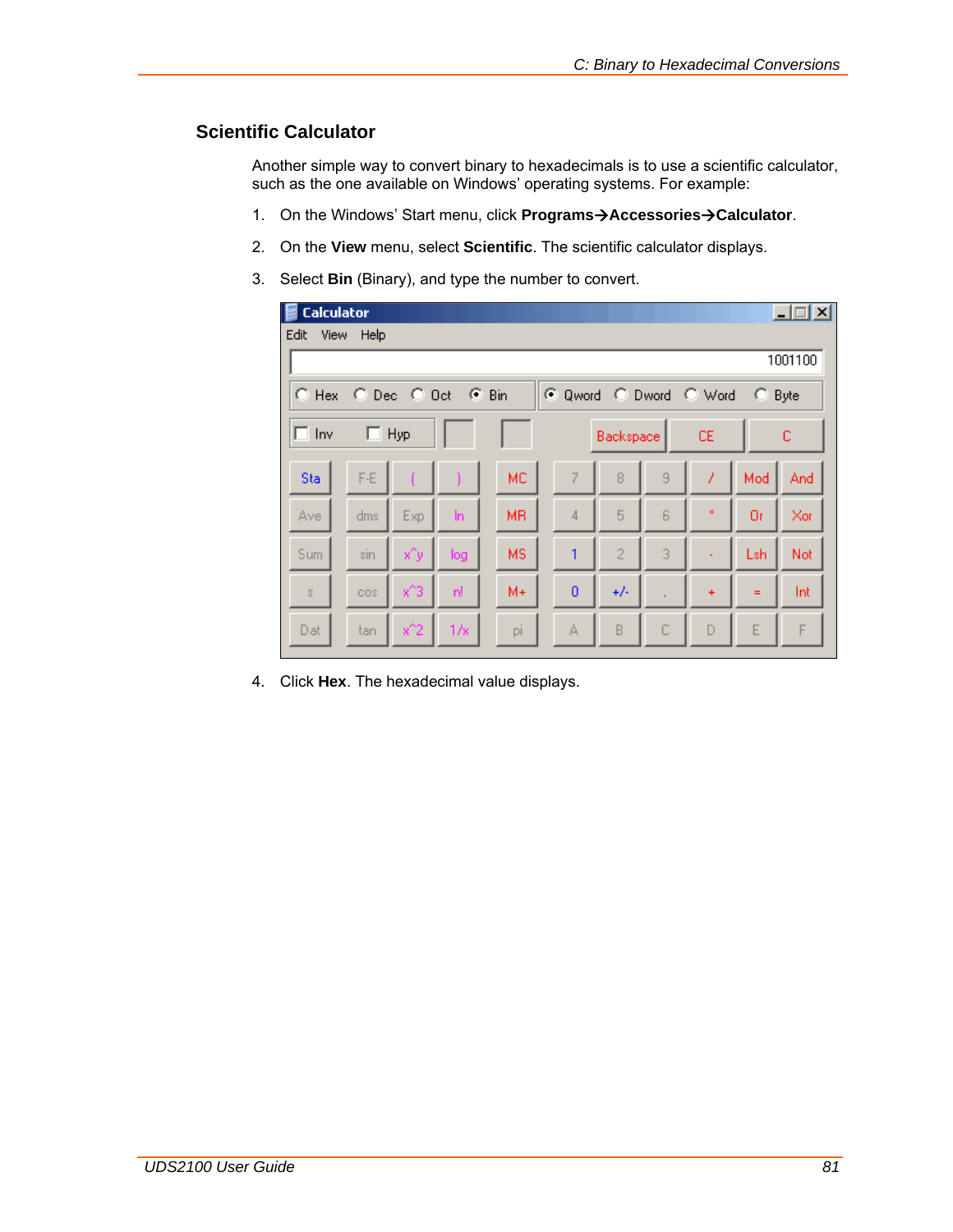## *D: Warranty*

For details on the Lantronix warranty replacement policy, please go to our Web site at [www.lantronix.com/support/warranty/index.html.](http://www.lantronix.com/support/warranty/index.html)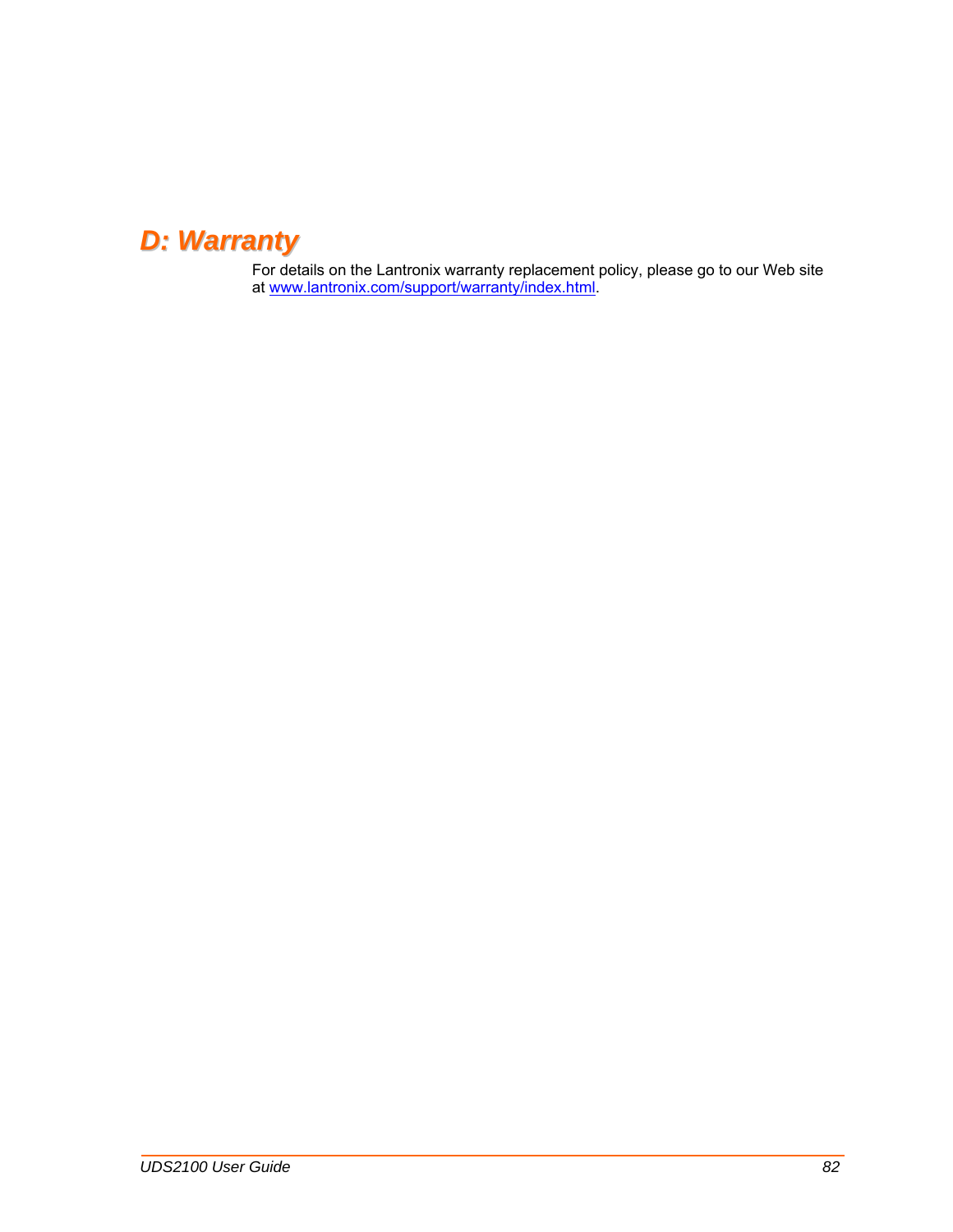## *E: Compliance and Disclaimer*

## **Manufacturer's Name & Address**

Lantronix 15353 Barranca Parkway, Irvine, CA 92618 USA

*Declares that the following product:* 

### **Product Name Model**: UDS2100 Device Server

*Conforms to the following standards or other normative documents:* 

### **Safety**

UL 60950-1 CSA 22.2. No 60950-1-03 EN 60950-1 **TUV VCCI** C-TICK

### **Electromagnetic Emissions**

FCC Part 15 Subpart B Class A ICES-003 Issue 4 February 2004 Class A AS/NZS CISPR 22: 2006 Class A EN55022: 1998 + A1: 2000 + A2: 2003 CLASS A EN61000-3-2: 2000 Class A EN61000-3-3: 1995 +A1: 2001 **VCCI** V-3/2006.04 Class A

### **Electromagnetic Immunity**

EN55024: 1998 +A1: 2001 +A2: 2003 IEC 61000-4-2: 1995 IEC 61000-4-3: 1995 IEC 61000-4-4: 1995 IEC 61000-4-5: 1995 IEC 61000-4-6: 1996 IEC 61000-4-8: 1993 IEC 61000-4-11: 1994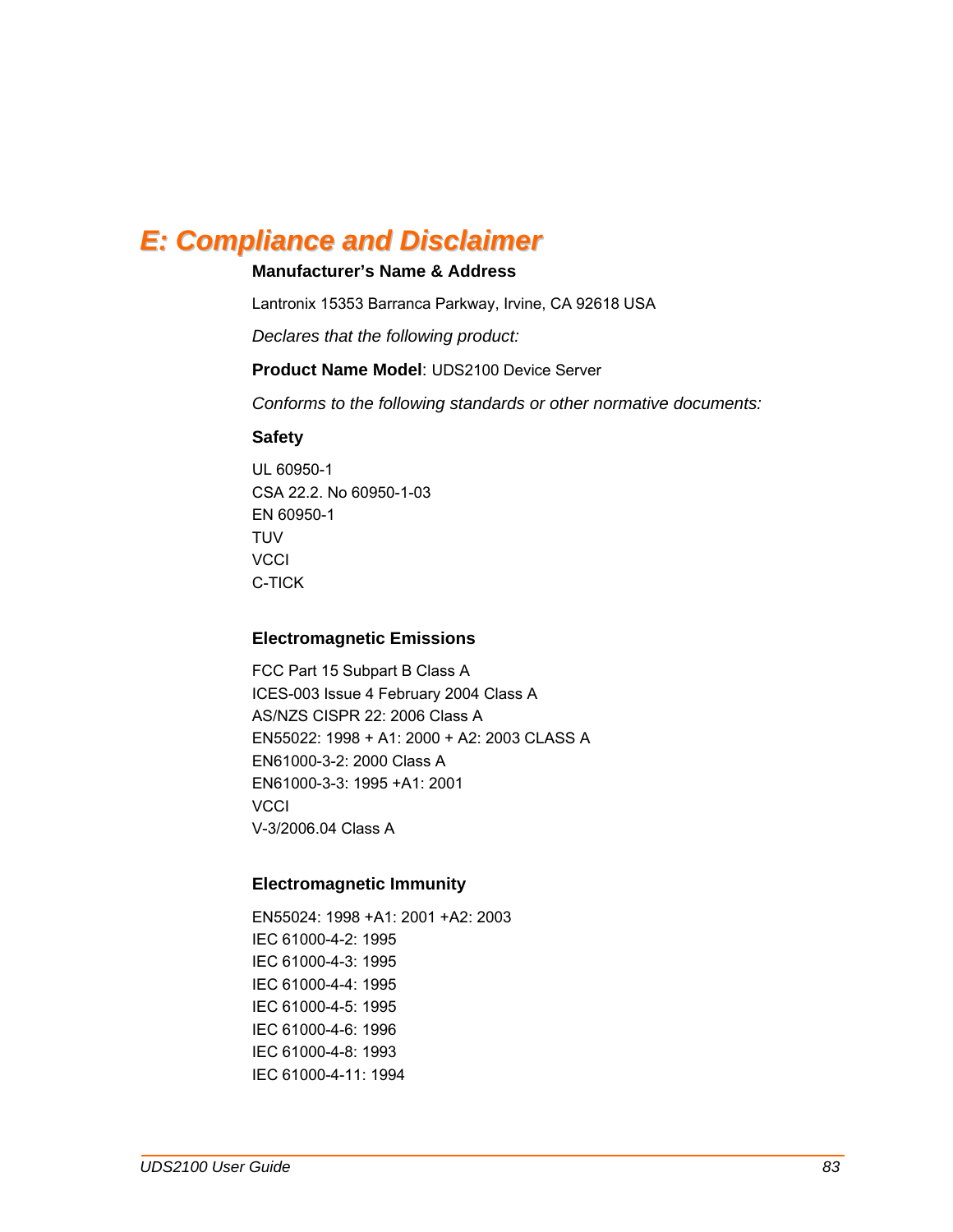## **RoHS Notice**

All Lantronix products in the following families are China RoHS-compliant and free of the following hazardous substances and elements:

| Lead (Pb)                  | Mercury (Hg)                                                           |                 |                 | Polybrominated biphenyls (PBB)      |                                   |                                          |
|----------------------------|------------------------------------------------------------------------|-----------------|-----------------|-------------------------------------|-----------------------------------|------------------------------------------|
| Cadmium (Cd)<br>٠          | Polybrominated diphenyl ethers (PBDE)<br>Hexavalent Chromium (Cr (VI)) |                 |                 |                                     |                                   |                                          |
| <b>Product Family Name</b> | Toxic or hazardous Substances and Elements                             |                 |                 |                                     |                                   |                                          |
|                            | Lead<br>(Pb)                                                           | Mercury<br>(Hg) | Cadmium<br>(Cd) | Hexavalent<br>Chromium<br>(Cr (VI)) | Polybrominated<br>biphenyls (PBB) | Polybrominated diphenyl<br>ethers (PBDE) |
| <b>UDS1100 and 2100</b>    | 0                                                                      | 0               | 0               | 0                                   | 0                                 | 0                                        |
| <b>EDS</b>                 | 0                                                                      | 0               | 0               | 0                                   | $\mathbf 0$                       | 0                                        |
| <b>MSS100</b>              | 0                                                                      | 0               | 0               | 0                                   | $\mathbf 0$                       | 0                                        |
| <b>IntelliBox</b>          | 0                                                                      | $\mathbf 0$     | 0               | $\Omega$                            | $\mathbf 0$                       | 0                                        |
| XPress DR & XPress-DR+     | 0                                                                      | 0               | 0               | $\Omega$                            | 0                                 | 0                                        |
| SecureBox 1101 & 2101      | $\mathbf 0$                                                            | 0               | $\Omega$        | 0                                   | $\mathbf 0$                       | 0                                        |
| WiBox                      | 0                                                                      | 0               | 0               | $\Omega$                            | $\mathbf 0$                       | 0                                        |
| <b>UBox</b>                | 0                                                                      | 0               | 0               | $\Omega$                            | 0                                 | 0                                        |
| MatchPort                  | 0                                                                      | 0               | $\Omega$        | $\Omega$                            | 0                                 | 0                                        |
| <b>SLC</b>                 | 0                                                                      | 0               | 0               | 0                                   | 0                                 | 0                                        |
| <b>XPort</b>               | 0                                                                      | 0               | $\Omega$        | 0                                   | $\mathbf 0$                       | 0                                        |
| WiPort                     | $\Omega$                                                               | $\Omega$        | 0               | $\Omega$                            | $\mathbf 0$                       | 0                                        |
| <b>SLB</b>                 | 0                                                                      | $\mathbf 0$     | $\Omega$        | $\Omega$                            | 0                                 | 0                                        |
| <b>SLP</b>                 | 0                                                                      | 0               | 0               | 0                                   | $\mathbf 0$                       | 0                                        |
| SCS                        | $\mathbf 0$                                                            | 0               | $\Omega$        | 0                                   | $\mathbf 0$                       | 0                                        |
| <b>SLS</b>                 | 0                                                                      | $\mathbf 0$     | 0               | 0                                   | $\mathbf 0$                       | 0                                        |
| <b>DSC</b>                 | 0                                                                      | $\Omega$        | 0               | $\Omega$                            | 0                                 | 0                                        |

O: toxic or hazardous substance contained in all of the homogeneous materials for this part is below the limit requirement in SJ/T11363-2006.<br>X: toxic or hazardous substance contained in at least one of the homogeneous mat

#### **Disclaimer and Supplementary Information**

This product has been designed to comply with the limits for a Class A digital device pursuant to Part 15 of FCC Rules. These limits are designed to provide reasonable protection against such interference when operating in a commercial environment. This equipment generates, uses, and can radiate radio frequency energy, and if not installed and used in accordance with this guide, may cause harmful interference to radio communications*.* Operation of this equipment of this equipment in a residential area is likely to cause harmful interference in which case the user will be required to correct the interference at user own expense.

This Class A digital apparatus complies with Canadian ICES-003

Cet appareil num′erique de la classe A est conforme ′a la norme NMB-003 du Canada

The product complies with the requirements of the Low Voltage Directive 72/23/EEC and the EMC Directive 89/336/EEC.

Changes or modifications to this device not explicitly approved by Lantronix will void the user's authority to operate this device. The information in this guide may change without notice. The manufacturer assumes no responsibility for any errors that may appear in this guide.

#### **Manufacturer's Contact**

Director of Quality Assurance, Lantronix 15353 Barranca Parkway, Irvine, CA 92618 USA Tel: 949-453-3990 Fax: 949-453-3995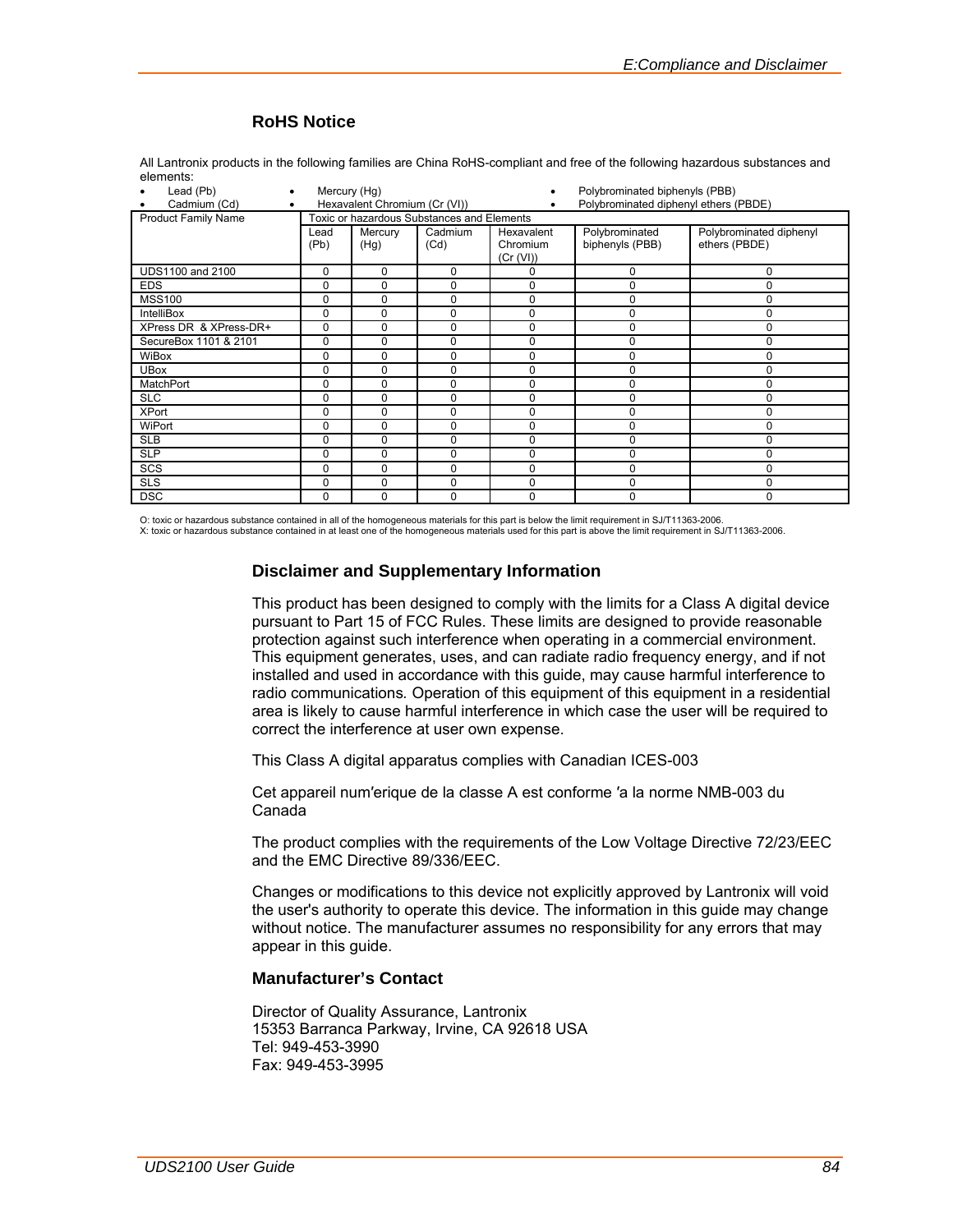## **Index**

Accessing, 17 Applications, 9 ARP and Telnet, 79 AutoIP, 15, 78 Baudrate, 42 Binary to hexadecimal conversions, 80 BOOTP, 15, 79 Buffer flushing, 53 Channel settings, 42 Setup Mode, 42 Web Manager, 27 Command line interface, 36 Compliance, 83 Configuration methods, 11 Connect Mode, 44 Connection settings TCP, 30 UDP, 33 Connectors, 72 Contacts, 2 CPU Performance, 56 current settings, 17 Default settings applying in Setup Mode, 59 applying in Web-Manager, 35 DeviceInstaller accessing the unit, 21 assigning the IP address, 16 installing from product CD, 16 DHCP, 15, 78 DHCP name, 41 Disclaimer, 83 Disconnect Mode, 52 Disconnect time, 55 DNS server, 40 DNS Server, 24 Error messages, 69 Ethernet address, 12 Expert settings, 56 Firmware recovering, 62 upgrading, 61 Flow, 43

Flush Mode, 53 Gateway, 39 Getting started, 13 Hardware address, 12, 15 Host list settings Setup Mode, 47 Web-Manager, 26 Installation, 14 Interface Mode, 43 Internal web server, 11 IP address assigning, 16 automatic assignment, 23 factory default, 15 gateway, 39 other ways to assign, 78 remote, 52 requirement, 15 searching for on the network, 17 Setup mode, 39 show after ring, 51 static, 24 Label, 12 LEDs, 67 MAC address, 12 Modem emulation, 11 Modem Mode, 49 Escape sequence, 51 Monitor Mode, 64 Mounting brackets, 77 Netmask, 40 Network settings, 22 Setup Mode, 39 Web Manager, 22 Pack control, 53 Package contents, 13 Password channel, 55 enhanced, 59 Telnet, 40 Pinouts, 72 Port number, 44